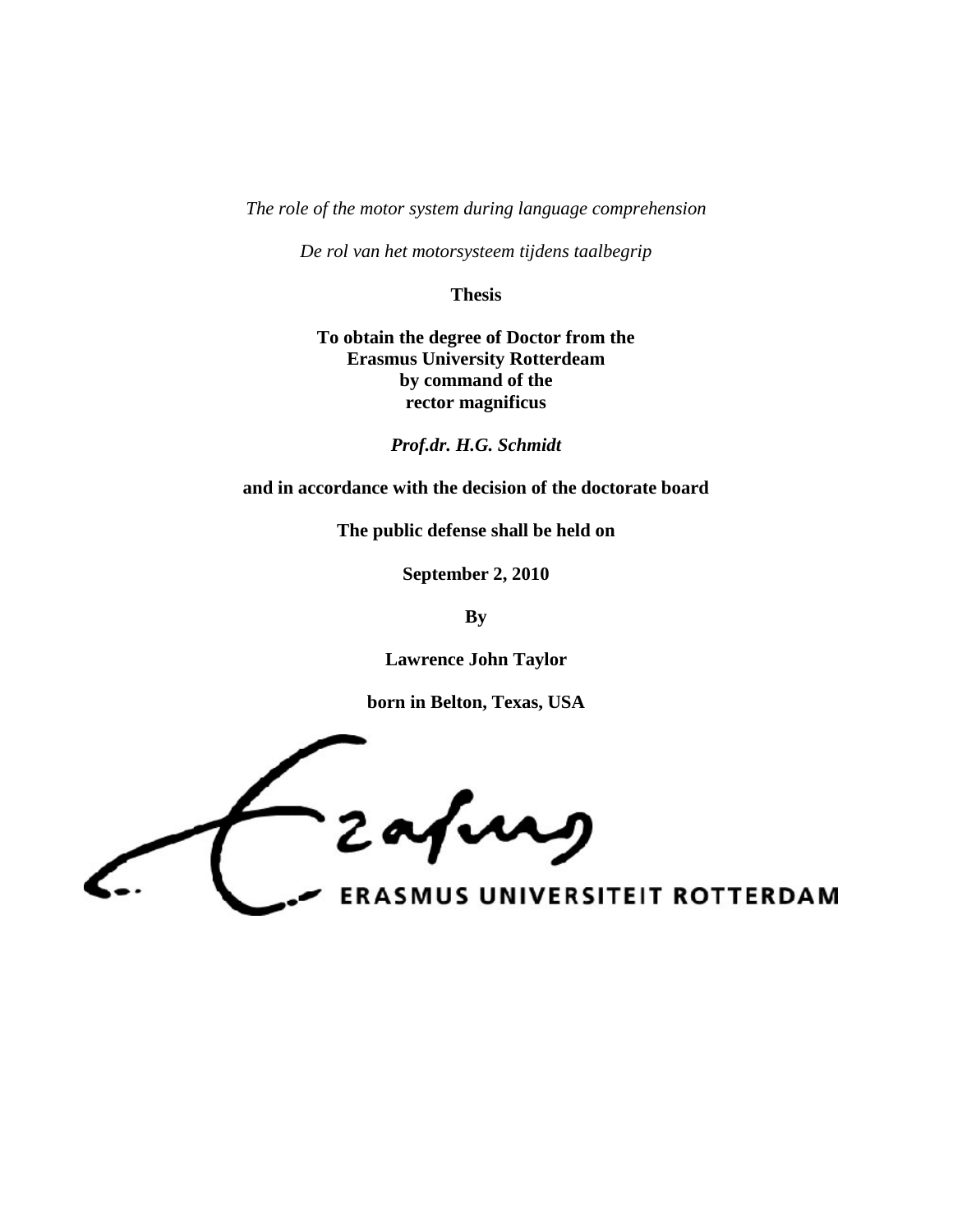### **Doctoral committee**

*Promoter: Prof. Dr. R. A. Zwaan*

### **Other members:** *Dr. Diane Pecher*

*Prof. Dr. Fred Paas*

*Prof. Dr. Gun Semin*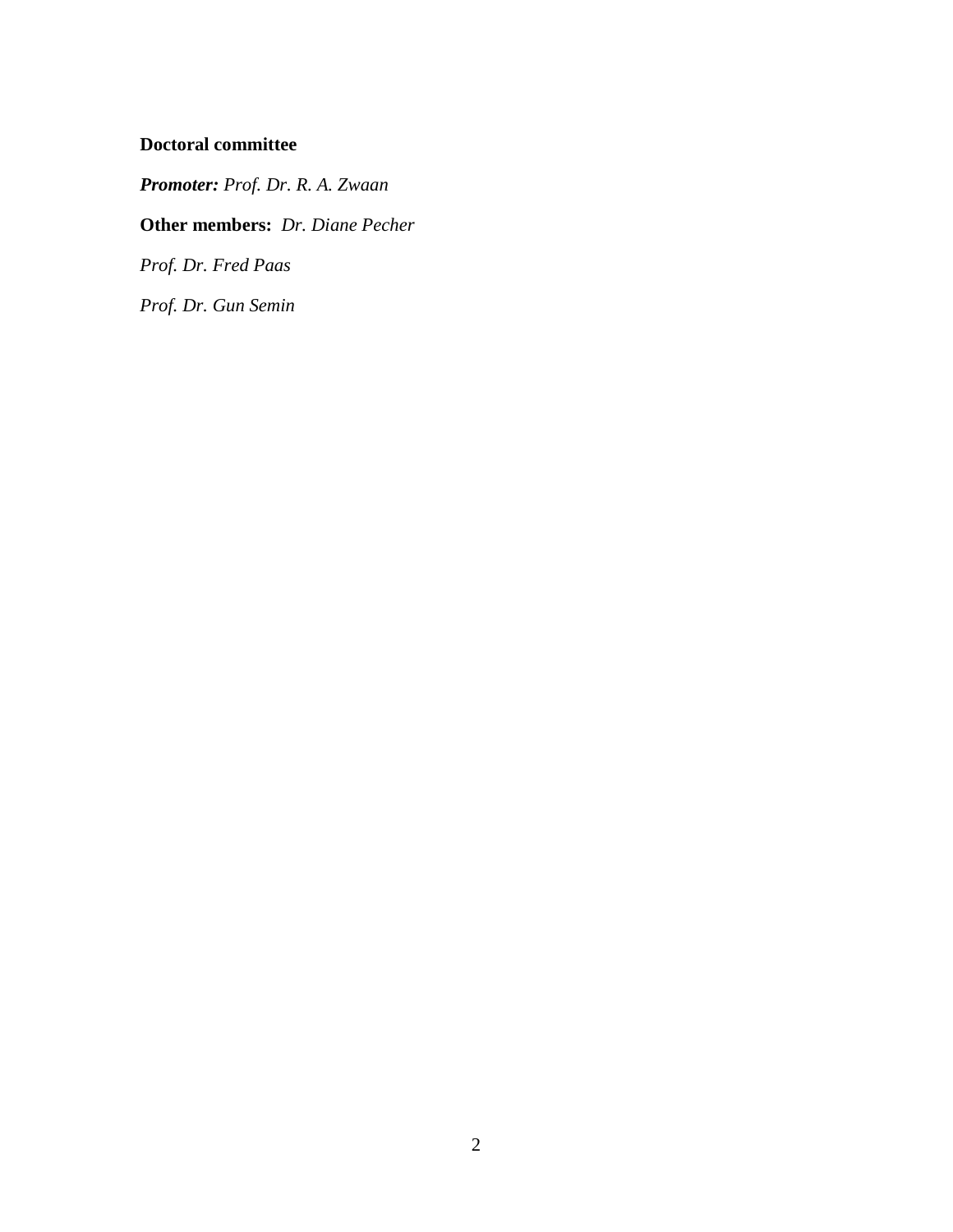# Table of Contents

| Chapter 1                                                            |                |
|----------------------------------------------------------------------|----------------|
| Introduction: Action in Cognition: The Case of Language              | $\overline{4}$ |
| Chapter 2                                                            |                |
| Motor Resonance and Linguistic Focus                                 | 24             |
| Chapter 3                                                            |                |
| Inferences about Action Engage Action Systems                        | 44             |
|                                                                      |                |
| Chapter 4                                                            |                |
| Language Modulates Response Force                                    | 58             |
| Chapter 5                                                            |                |
| Grasping Spheres, Not Planets                                        | 75             |
|                                                                      |                |
| Chapter 6<br>Discussion and Conclusion: Fault-tolerant Comprehension | 97             |
|                                                                      |                |
| References                                                           | 113            |
|                                                                      | 120            |
| Summary                                                              |                |
| Acknowledgements                                                     | 123            |
|                                                                      |                |
| Curriculum vitae                                                     | 124            |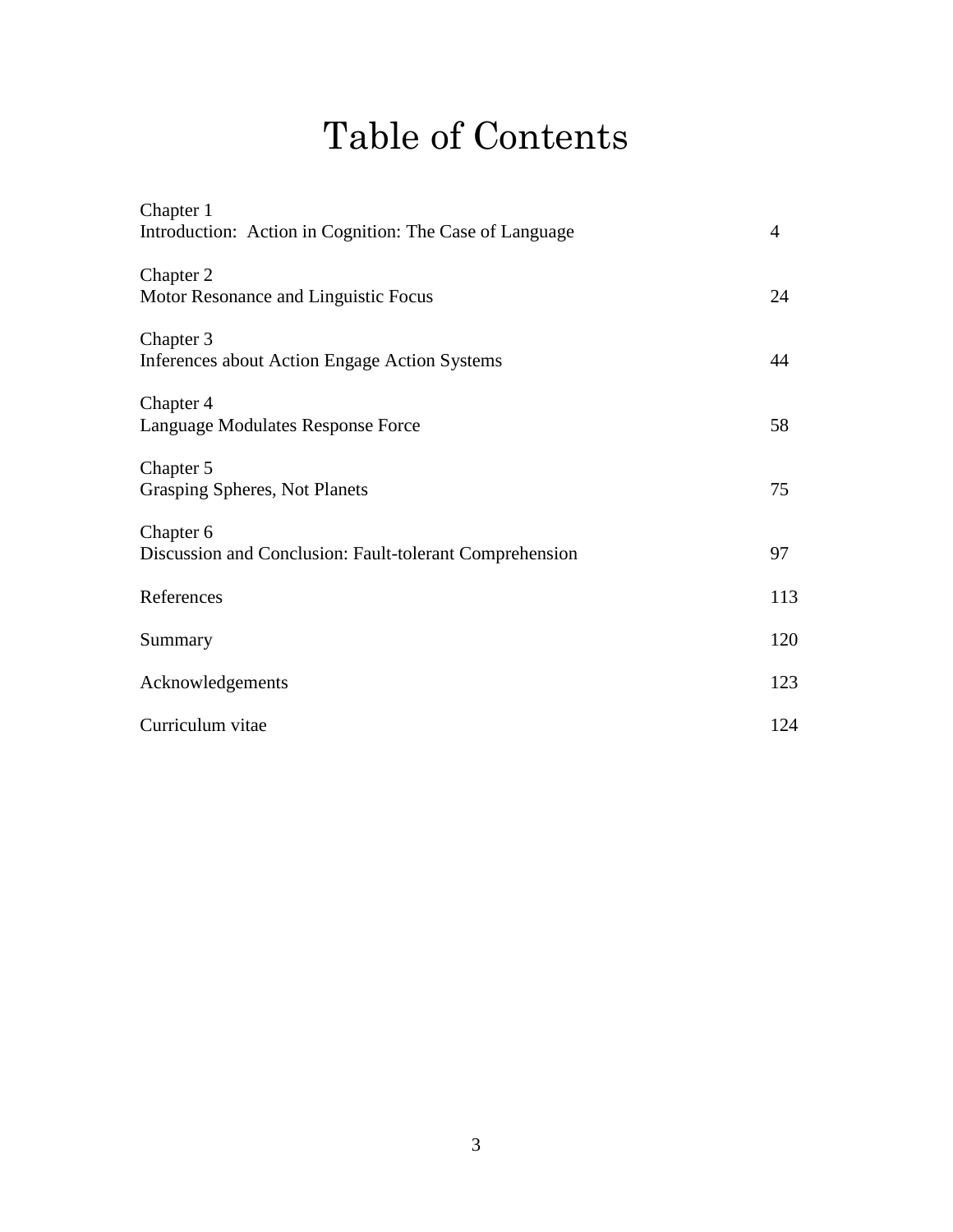# **Chapter 1**

### ACTION IN COGNITION: THE CASE OF LANGUAGE

This chapter is published as: Taylor, L. J. & Zwaan, R. A. (2009). Action in cognition: The case of language. *Language and Cognition*, *1*, 45-58.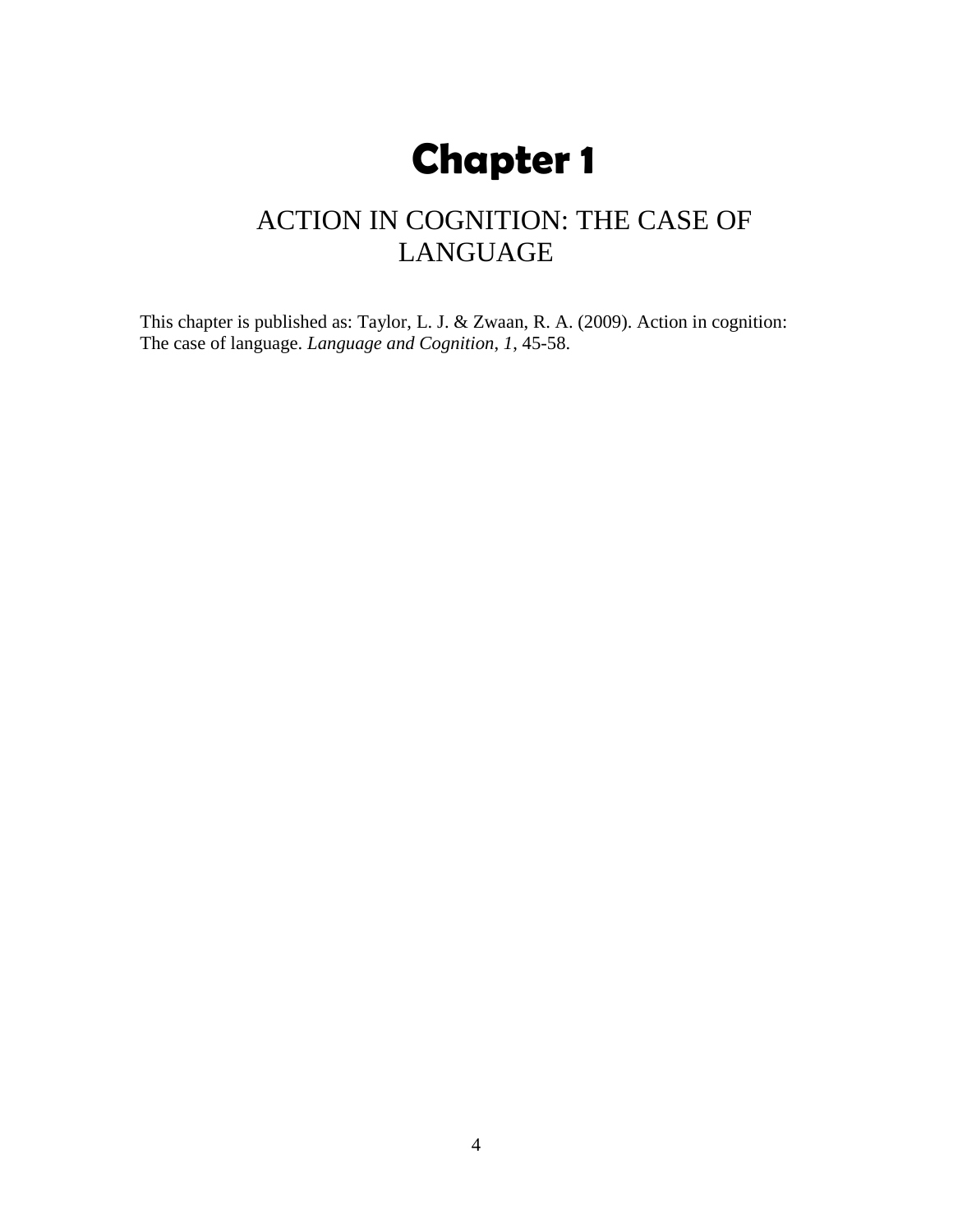## Abstract

Empirical research has shown that the processing of words and sentences is accompanied by activation of the brain's motor system in language users. The degree of precision observed in this activation seems to be contingent upon (1) the meaning of linguistic construction and (2) the depth with which readers process that construction. In addition, neurological evidence shows a correspondence between a disruption in the neural correlates of overt action and the disruption of semantic processing of language about action. These converging lines of evidence can be taken to support the hypotheses that motor processes (1) are recruited to understand language that focuses on actions and (2) contribute a unique element to conceptual representation. This article explores the role of this motor recruitment in language comprehension. It concludes that extant findings are consistent with the theorized existence of multimodal, embodied representations of the referents of words and the meaning carried by language. Further, an integrative conceptualization of "fault tolerant comprehension" is proposed.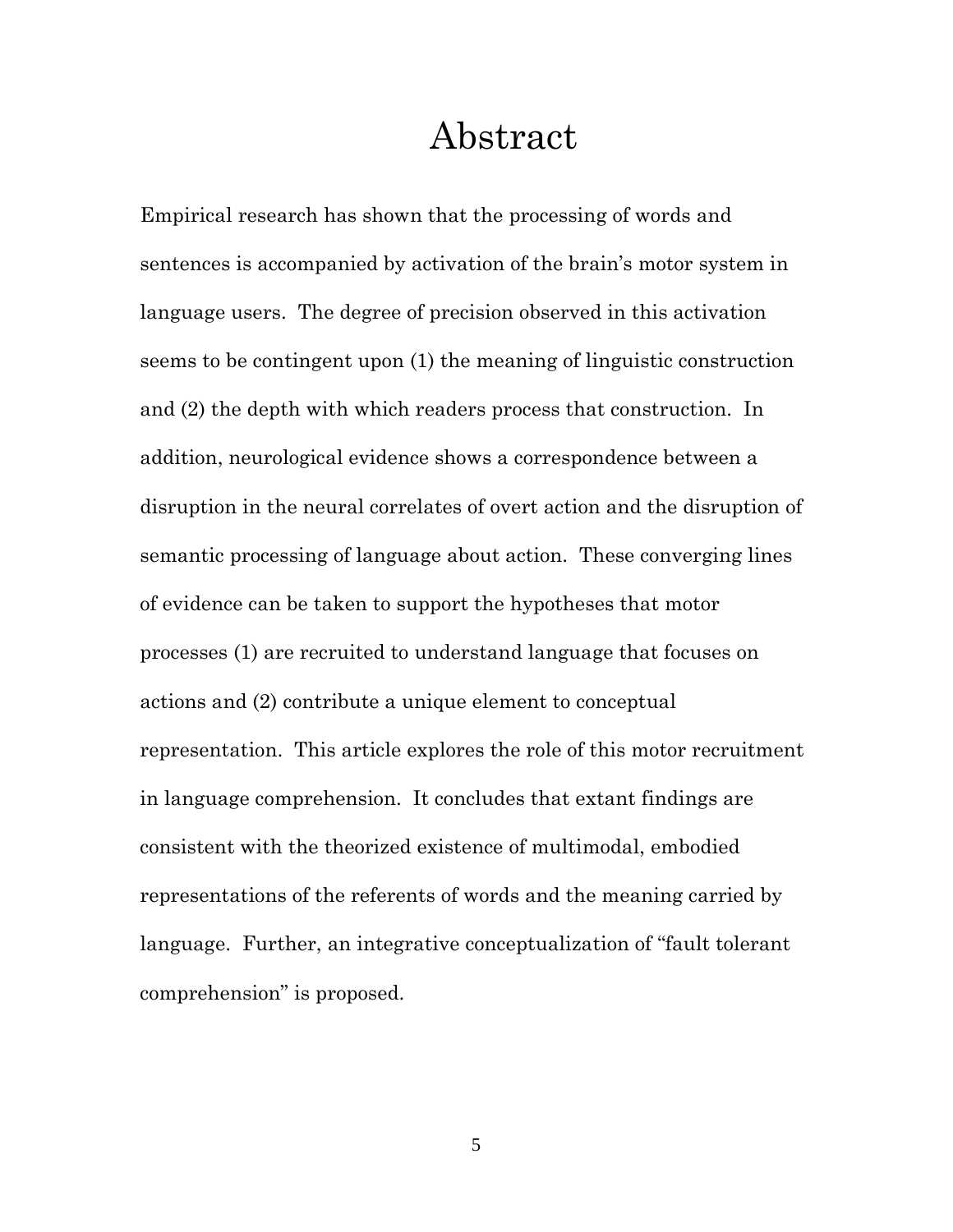A common function of language is to describe actions. But how are linguisticallymediated actions understood? A considerable amount of experimental evidence has supported the notion that the motor modality, in particular, is involved in the comprehension of language about action. That is, when a person hears or reads text involving action, there is activation of the motor system in his or her brain, which corresponds to the referential semantic content of the description (e.g. Glenberg  $\&$ Kaschak, 2002; Zwaan & Taylor, 2006). This finding has been referred to as "indexing" (Glenberg & Robertson, 1999) or "referential motor resonance" (Fischer & Zwaan, 2008). An alternative view maintains that this approach and its effects "can be explained by a disembodied view of cognition if appropriate assumptions are made about the dynamics of activation flow between cognitive systems" and that "sensory and motor information plays, at best, a supportive but not necessary role in representing concepts" (Mahon & Caramazza, 2008). According to this view, there most likely exists a level of abstraction above (or consisting of) multimodal representations (see Ghazanfor & Schroeder, 2006 for partial support). At first glance, these two approaches appear to be completely at odds with one another. However, one goal of this paper is to demonstrate how closely coupled the two approaches are. To begin laying out our argument, we consider the neural overlap between action, imagination, and language comprehension.

Overlapping neural substrates underlie overt action, imagination, and language comprehension

If the action system plays a role during the comprehension of action descriptions, then action, the imagination of action, and the comprehension of language about action should involve overlapping neural substrates. Several functional-magnetic resonance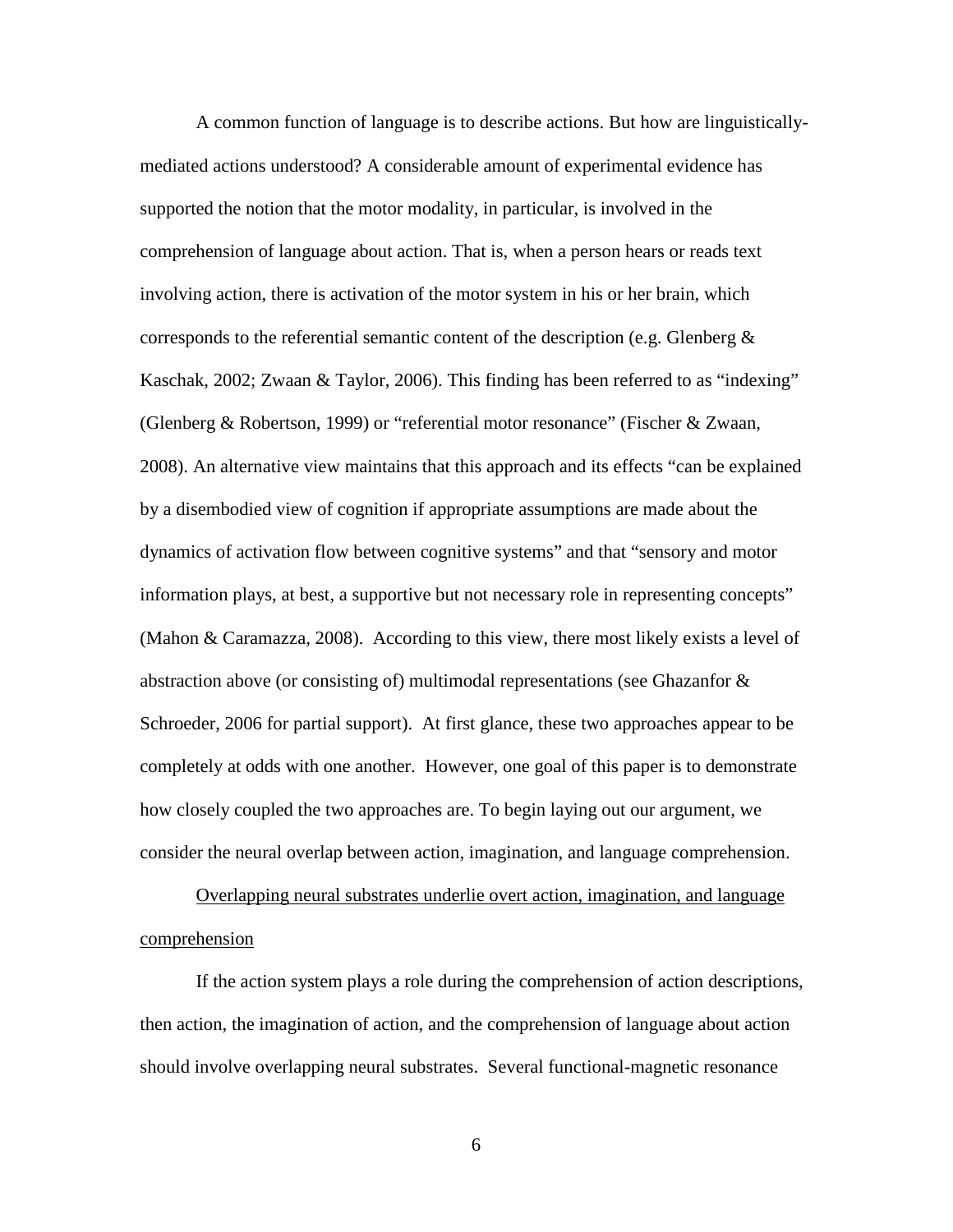imaging (fMRI) studies have indeed demonstrated that actively imagining an action is associated with activation in motor and premotor regions of the cortex (e.g., Filimon et al., 2007). Experiments using techniques with relatively high temporal resolution, such as transcranial magnetic stimulation (TMS; Buccino et al., 2005; Pulvermüller et al., 2005), magnetoencephalograms (MEG; Pulvermüller, 2004; see Hauk, Shtyrov, & Pulvermüller, 2008 for a review), fine-grained movement-kinematic measures (Boulenger et al., 2006; Glover & Dixon, 2002; Gentilucci & Gangitano, 1998), and behavioral studies (Zwaan & Taylor, 2006; Glenberg & Kaschak, 2002) converge to demonstrate rapid, brief, automatic, and somatotopic (Pulvermüller, 2005) motor activation during or immediately following the presentation of language describing action. Often, this is the case even when the word is not deeply processed (e.g., Pulvermüller, 2004; Boulenger et al., 2006 who only exposed participants to a word) and during online reading (e.g., Taylor & Zwaan, 2008). Given the spatial overlap (Raposo et al., 2008) between the regions that are involved in the execution of overt actions (Penfield & Rasmussen, 1950), active imagery (Postle et al., in press), viewing actions (Calvo-Merino et al., 2005), and hearing, reading, and/or processing action descriptions (Glenberg & Kaschak, 2002; Zwaan & Taylor, 2006; Kemmerer et al., 2008), a reasonable conclusion is that these processes all rely on similar or partially overlapping, but probably not completely coextensive brain regions.

Neurological data provide evidence for an important point. Lesioned or dysfunctional motor neurons are associated with disrupted semantic processing of actionrelated language. Although patients with such afflictions are typically capable of some form of comprehension, this is probably suboptimal at best. For example, Parkinson's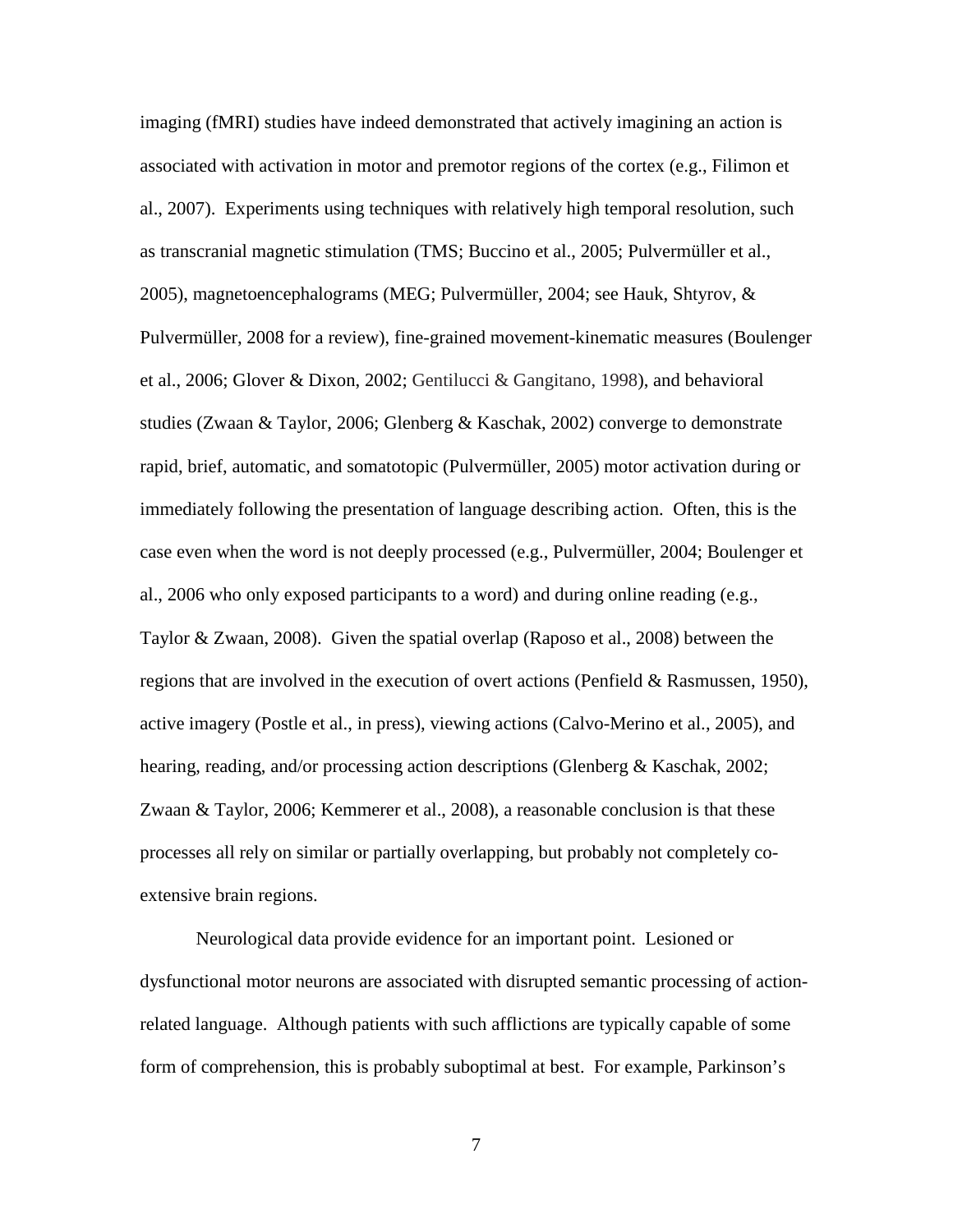patients, who typically display motor deficits while performing overt actions, have abnormal lexico-semantic processing for action verbs, but not for concrete nouns. When they are treated with Levodopa, which restores normal motor functioning, they come to have relatively normal processing for both concrete nouns and action verbs (Boulenger, et al., in press). Likewise, patients with clinically and electrophysiologically-confirmed motor neuron disease have consistent and selective impairment for both the comprehension and production of verbs relative to nouns (Bak et al., 2001). Awaiting further neuropsychological data, the claim that motor neurons are not necessary to actionrelated language comprehension seems justified, as action word processing is impaired, but still possible, when motor neurons themselves are impaired. However, these data also support the claim that motor neurons provide a unique and substantive portion of conceptual representations of linguistic constructions about actions.

The degree of motor involvement appears to depend on the depth of semantic processing. An fMRI study revealed somatotopically organized activation in motor and premotor areas for action execution, but not for a "lexical task," such as passive word viewing (Postle et al., in press). This reflects a general pattern seen in fMRI studies; action execution and observation is often associated with detectible somatotopic organization using fMRI, but comparable effects are difficult to pin down for action words (see Postle et al., in press for a review; however, see Rüschemeyer, Brass, & Friederici, 2007, reviewed in the next section), specifically when relatively shallow processing tasks, such as lexical decision or passive word viewing, are used. Conversely, a deeper semantic task (Semantic Similarity Judgment) that requires participants to make very fine-grained semantic judgments (i.e. is *trudge* more similar to *limp* or *stroll*?)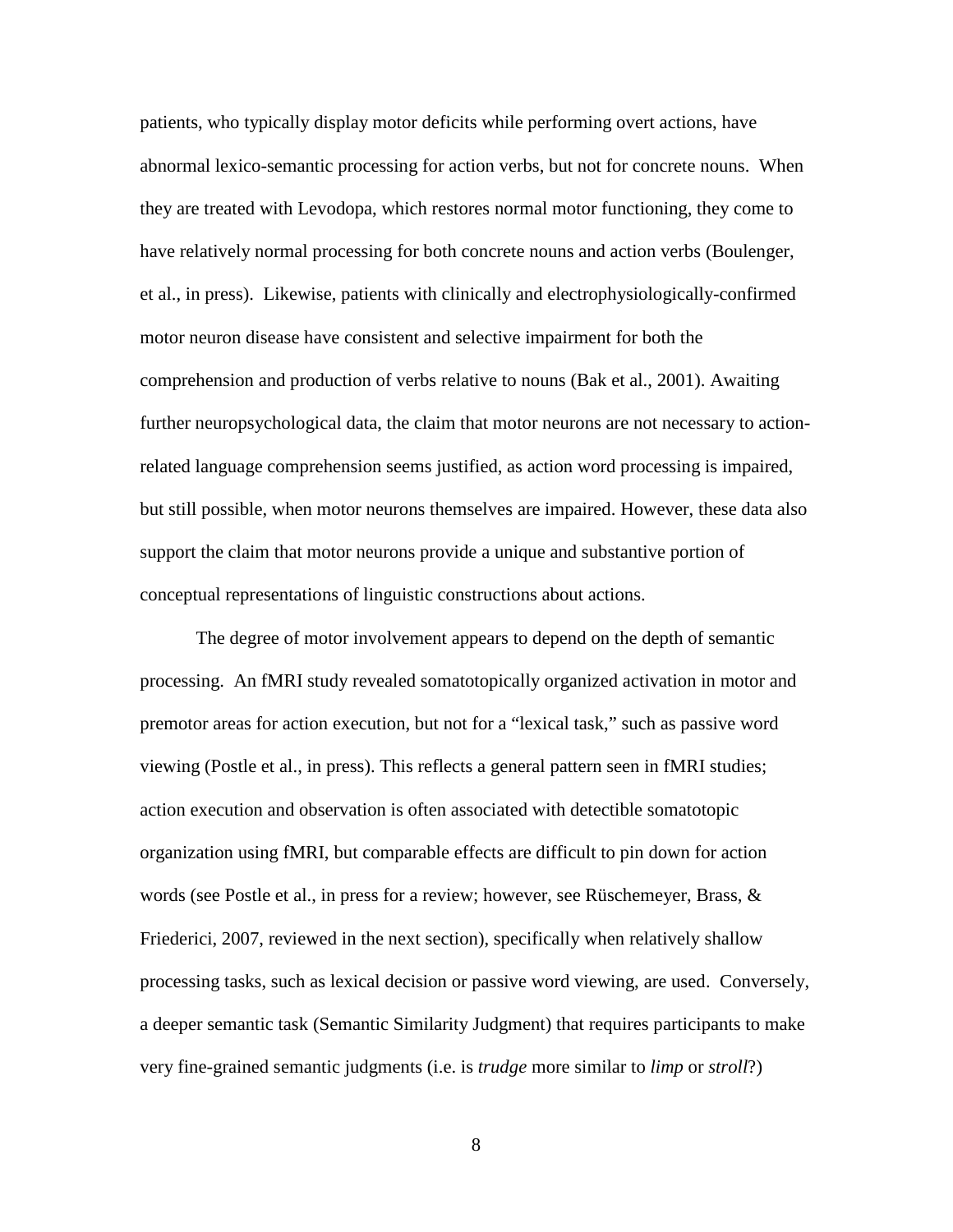reveals remarkably fine-grained organization in the cortex for action parameters such as whether an action involves motion, contact, change of state, or tool use (Kemmerer et al., 2008). Given the poor temporal resolution of fMRI, finding processes associated with accessing word meaning is a serious challenge to researchers using that methodology (Postle et al., in press). With a sufficiently deep semantic task, however, verb meaning and neural states show a remarkable overlap that can be revealed with the superior *spatial* resolution of fMRI (Kemmerer et al., 2008). Obviously, the issue of how processing depth interacts with motor effects during language comprehension warrants further exploration and research.

Brain imaging studies show that exposure to action words activates motor and premotor areas (see Hauk et al., 2008 for a review). Unfortunately, they do not offer sufficient detail to provide decisive evidence vis à vis the claim that there is a high correspondence between the semantic content of action-related language and activation in the motor system. Behavioral studies are uniquely suited towards this end. Either premeditated action-planning or semantic processing that is deeper than simple word detection is sufficient to cause priming between linguistic input and goal-directed action; word-exposure (or lexical decision) alone has not been found to prime a goal-directed action (Lindemann et al., 2006). Dominant-handed responses to hand action verbs, relative to foot action verbs, are disrupted during a semantic decision task, but not during a lexical decision task and not (1000 ms) after a semantic decision has already been made (Sato et al., 2008). During a reach-to-grasp movement visual exposure to action verbs, relative to nouns denoting non-graspable objects, rapidly (within 200 ms) affects the reaching action (Boulenger et al., 2006); nouns denoting graspable objects (Glover et al.,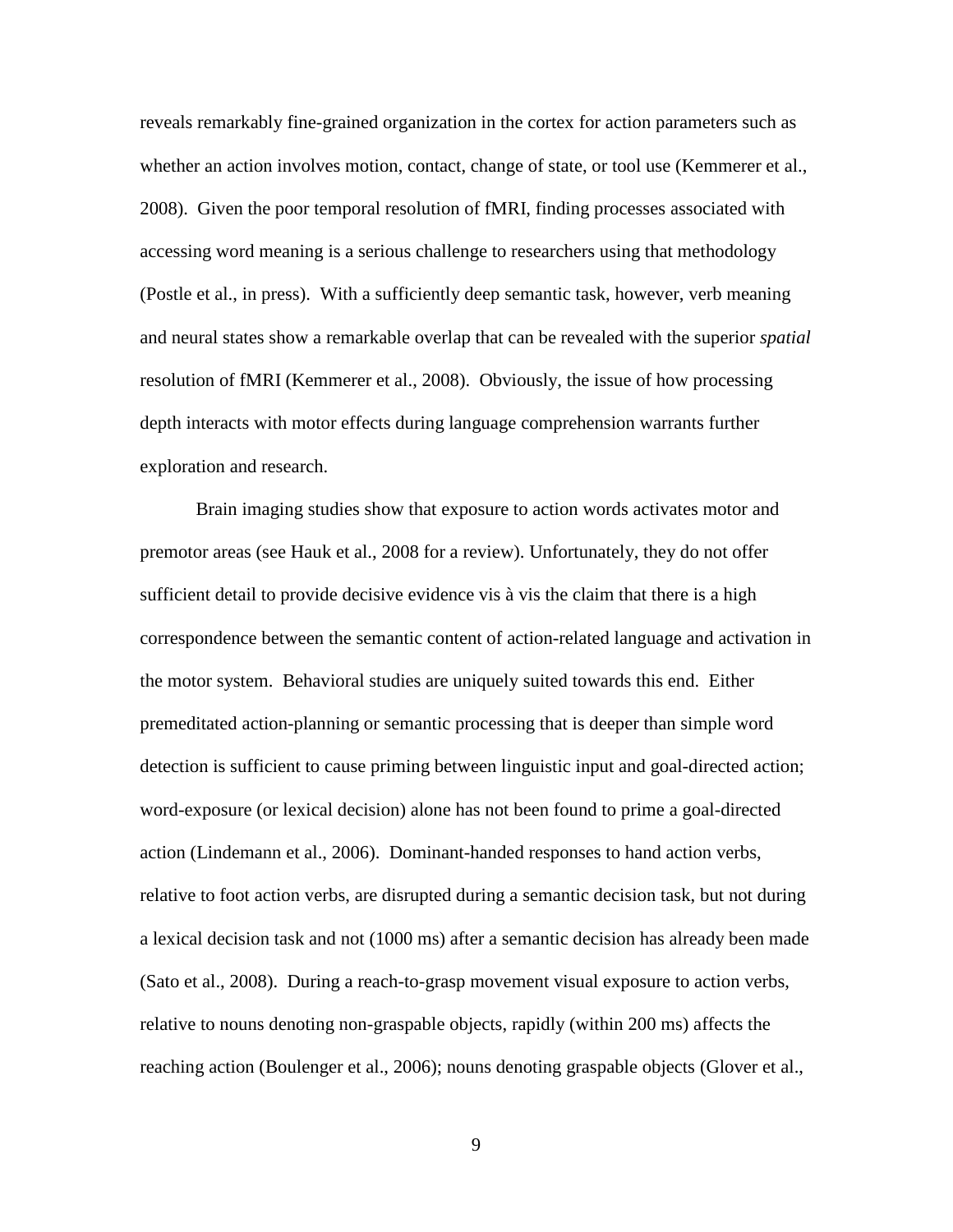2004) and adjectives describing size (Gentilucci & Gangiitano, 1998; Glover & Dixon, 2002) have similar effects on a reach-to-grasp movement. When judging the sensibility of sentences describing actions towards and away from the body, responses towards the body are faster when following a sentence about an action towards the body (e.g., opening a drawer; Glenberg & Kaschak, 2002). When reading sentences about directionspecific manual rotation (e.g., opening a jar) while engaging in manual rotation themselves, language users read action verbs faster when the sentence describes rotation that is congruent with the action that they are performing during reading (Zwaan  $\&$ Taylor, 2006).

Two important conclusions can be drawn exclusively from the behavioral data. First, the neural activation associated with linguistic input, reviewed above, most likely codes for actions that bear a close resemblance to those described by text. Second, this *action-specific* activation seems to only become manifest during tasks that require a depth of comprehension beyond simple word-detection or lexical decision (note the broad, often less-than-effector-specific activation for shallow linguistic tasks; however, see Rüschemeyer et al., 2007).

The literature reviewed above offers support for a few key points. First, overt actions, viewing actions, actively imagining actions, and reading about actions most likely rely on overlapping neural substrates and processes in motor and premotor cortical regions. Second, the neural activation observed during action word processing most likely codes for action-specific activation that matches the semantic content of text with some degree of precision beyond mere effector-specificity. Third, while we cannot say that healthy motor neurons are necessary for the comprehension of language about action,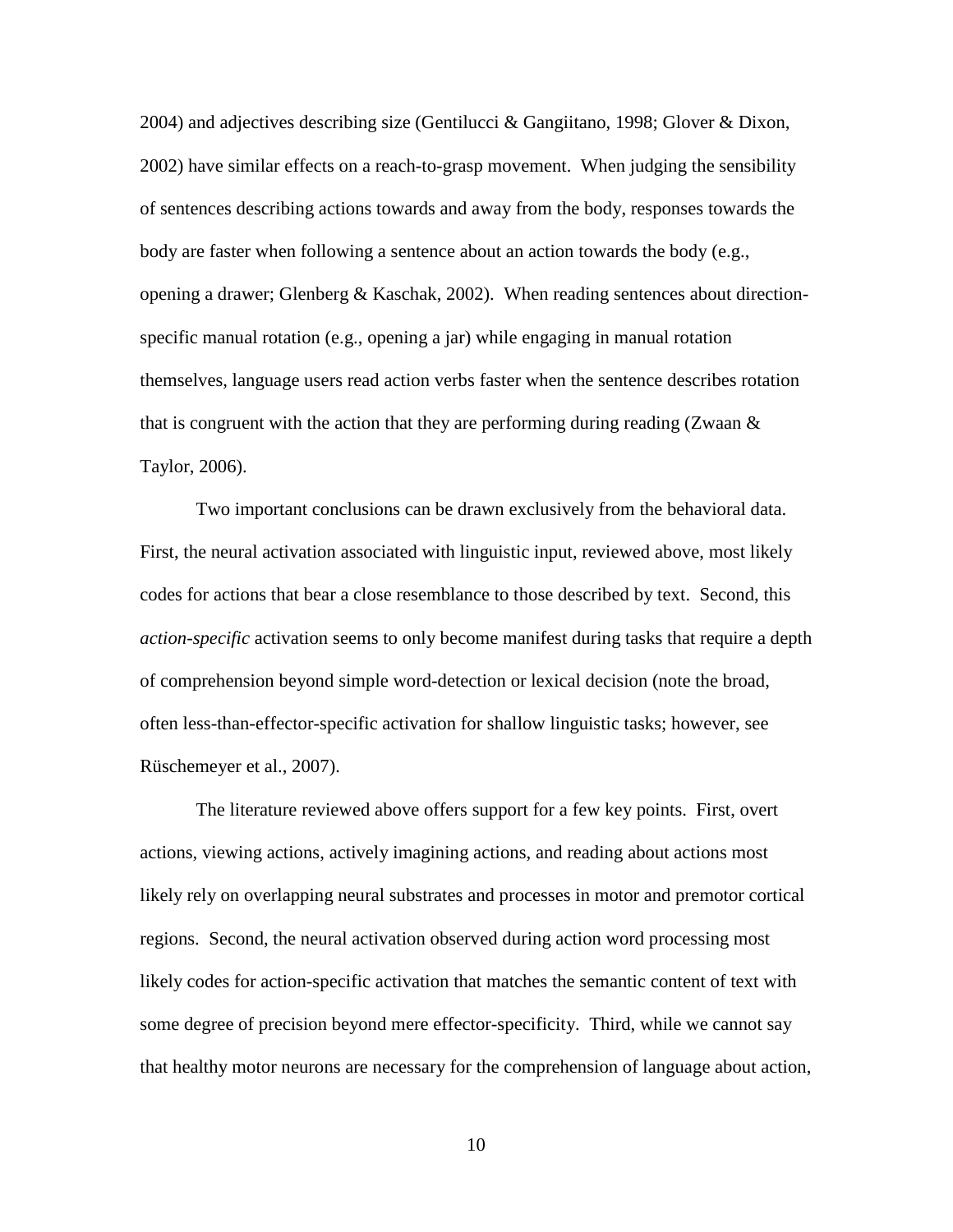we can fairly say that motor neuron deficits induce a quasi-normal and suboptimal sort of comprehension that is often selective for verbs and action related language (e.g., Bak et al., 2001). Taken together, the literature suggests that neural regions that code for action performance are recruited to play a substantial role in the conceptual representation and semantic processing of language about action. Two issues clearly warrant further research: (1) how the depth of semantic processing affects the degree to which the motor system is activated during linguistic processing and (2) how comprehension works in people with neuronal dysfunctions that clearly lead to sub-optimal processing.

Although the findings we have reviewed up to this point are intriguing and lend credence to the claim that the motor system assists in or is required for the comprehension of language about action, a growing need to uncover the linguistic constraints for language-based motor resonance remains. Where and when in a strentch of language can we expect motor resonance to occur? It is to this question that we turn next.

### The Linguistic Focus Hypothesis

The goal of comprehending a stretch of language is normally the construction of a mental representation of the referential situation, a situation model (van Dijk & Kintsch, 1983; Zwaan & Radvansky, 1998). Language constitutes a set of cues for forming such mental representations. It does so by systematically and sequentially guiding attention to aspects of the referential world (Langacker, 2001; MacWhinney, 2005; Zwaan, 2004). Under this view, the recruitment of motor representations during comprehension occurs under the governance of linguistic constructions, which direct focus on the referential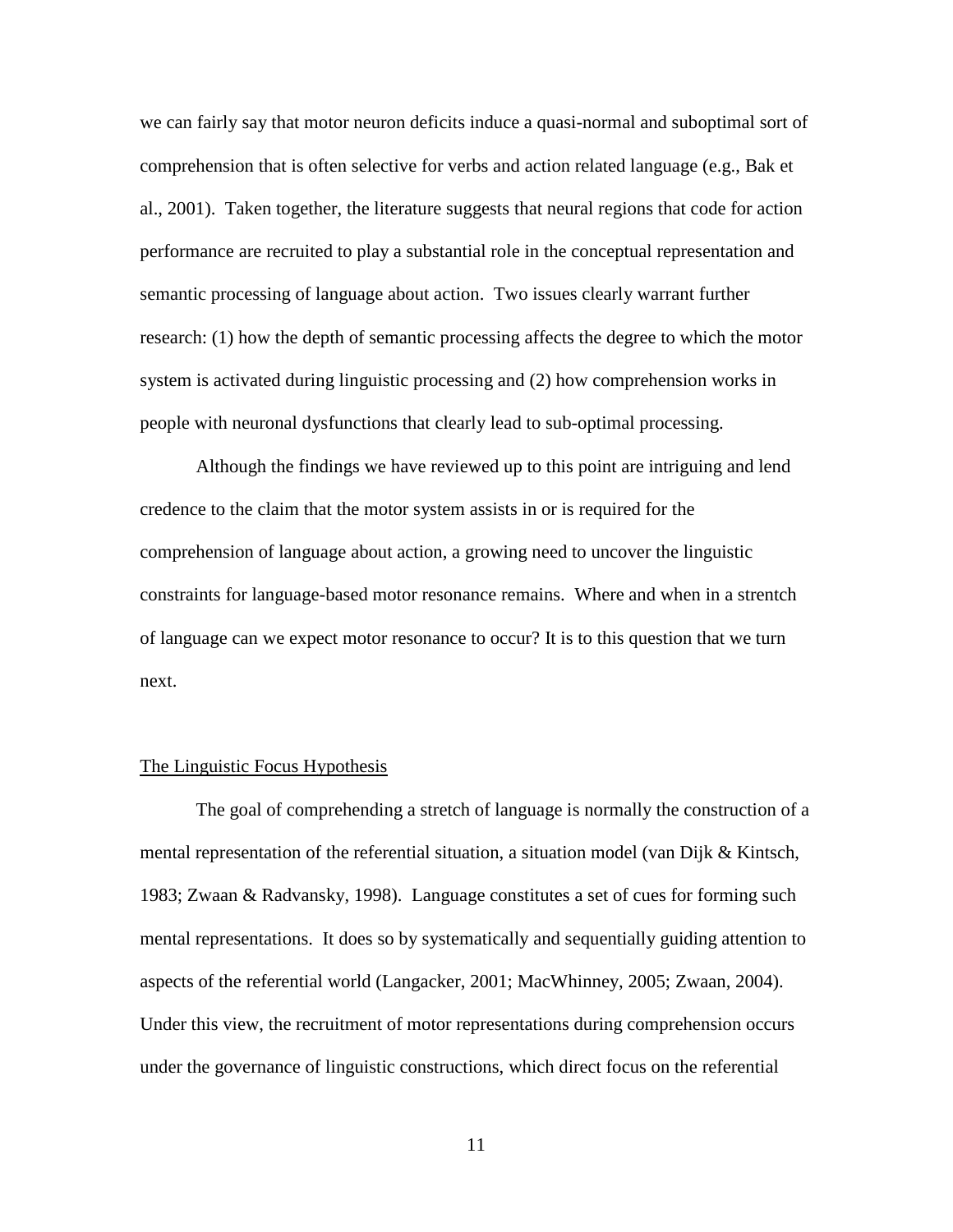world. There is initial evidence for this Linguistic Focus Hypothesis (LFH) with regard to motor recruitment (Taylor & Zwaan, 2008; Zwaan, Taylor, & de Boer, in press).

In one experiment (Zwaan & Taylor, 2006, Experiment 4), participants read sentences about direction-specific manual rotation while manually rotating a knob in order to proceed through sentences in groups of one to three words. When participants' actual manual rotation matched the direction of rotation described by the sentence, they were faster to read the critical verb that disambiguated the direction of rotation than when there was a mismatch between implied and actual rotation direction. In a subsequent study (Taylor & Zwaan, 2008) the same paradigm was used, but the critical items were re-written such that the critical verb was followed by an adverb. The adverbs were intended to maintain focus on the action (e.g. *quickly*, *slowly*) in Experiment 1 and to direct focus towards the sentence subject (e.g. *happily*, *obediently*) in Experiment 2; this was done in accordance with the distinction made by linguists between action- and subject-modifying English adverbs (Nakamura, 1997; Jackendoff, 1972). According to the LFH, sustained focus on the action should be accompanied by sustained motor resonance while switching focus to the subject should not; the results supported this prediction (Taylor & Zwaan, 2008).

A further experiment (Taylor, Lev Ari, & Zwaan, 2008) explored an untested assumption from Zwaan & Taylor (2006). The critical items in Zwaan and Taylor's (2006) Experiment 4 were designed such that the critical verb consistently disambiguated the direction of manual rotation. The underlying assumption was that this would be critical or essential to facilitating motor resonance compatible with the action. In the Taylor, Lev Ari, and Zwaan (2008) experiment, the critical items (e.g. *He examined*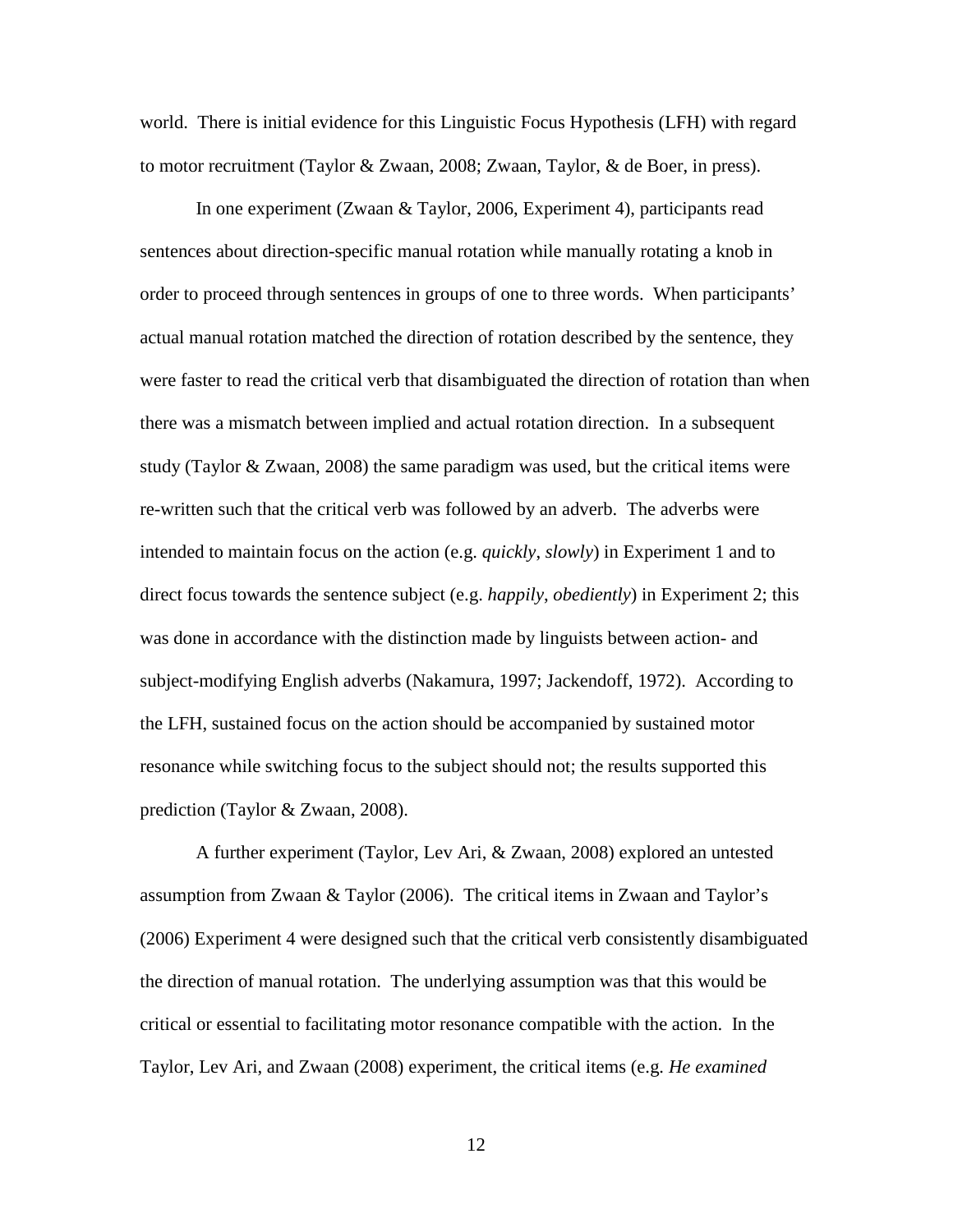*the/pie through/the microwave/window and/turned the/timer./The cooking/time needed/to be/shorter [longer].*) were designed such that the instance of manual rotation was mentioned in the first part of the sentence, but without disambiguating information about the direction of rotation. The direction of manual rotation was clarified in a second sentence within each item, but this relied on an inference being drawn by participants (e.g. the cook turned the timer in order to reduce the remaining amount of cooking time. Therefore, he turned the timer counter clockwise.). Also, it is of interest to note that the critical disambiguating word in these items is an adjective, not a verb or adverb, as in all previously reported experiments using this methodology. The results supported the prediction that motor resonance for rotation direction was associated with text that disambiguated the direction of rotation (Taylor, Lev-Ari, & Zwaan, 2008; see also: Gentilucci & Gangitano, 1998; Glover & Dixon, 2002 for results supporting the claim that adjectives referring to size rapidly affect the motor system).

Zwaan, Taylor, and de Boer (in press) provided further support for the LFH. They incorporated manual rotation sentences in stories (in Dutch) about a bank robbery. The critical sentences were descriptions of (1) actions being performed, (2) actions having been performed in the past and (3) actions intended to be performed. Motor resonance occurred only on the first two types of sentences. Zwaan and colleagues hypothesized that the focus in the latter type of sentence was not on the action itself, but on the preparation for it, which could not be detected by the rotation paradigm. For example, preparing to start the car does not involve manual rotation, but might involve taking the key out of one's pocket and inserting it into its slot. Moreover, in the first two sentences, motor resonance occurred as soon as sufficient information about the action had accrued.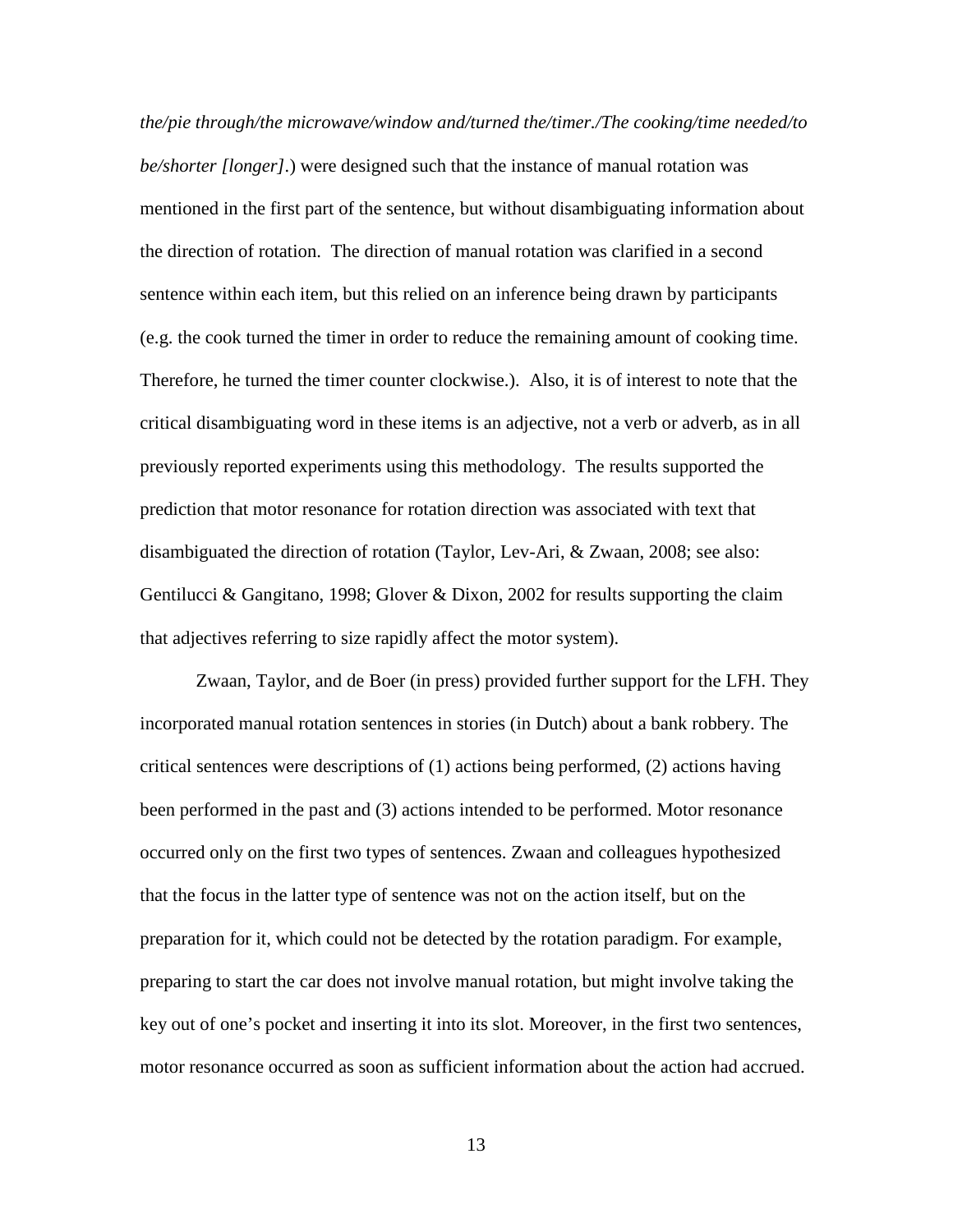Because of the nature of Dutch syntax, this was often before the main verb in the sentence had been encountered. An example is *Hij greep de dop/en begon de fles/open te draaien (He grasped the cap/and started the bottle/to screw open*). In sentences such as this, the preceding context and the object noun provide sufficient specification of the action, while the auxiliary verb provides focus on the action. Thus, the LFH can explain the—at first sight counterintuitive—finding that motor resonance sometimes does not occur on the action verb itself.

If language indeed systematically guides attention to different aspects of a referential situation, then we would not expect effects as those reviewed above to be limited to a single word class or to only occur in conjunction with a single word class, such as verbs. Instead, when discourse leads a language user to focus on an overt action that is being performed in the referential world, then we should expect the motor system to be activated. However, if the discourse focus is on a different aspect of the situation (e.g., the location or shape of an object or the mental state of a protagonist), then we would expect no such activation. Consistent with this claim is the finding that action words such as *kick* produced activation in corresponding motor areas of the brain when presented in isolation and to a lesser extent when presented in literal sentences, but not when presented in idiomatic phrases (e.g., *kick the bucket*; Raposo et al., 2007). Action verbs also do not produce motor resonance when they are the base of an abstract word (Rüschemeyer et al., 2007). For example, *greifen* (which literally means to grasp) produces motor activation, but *begreifen* (which means to understand) does not. The literature reviewed in this section offers support to the LFH in that entire sentences, verbs, adverbs, and adjectives induce motor resonance as a function of whether the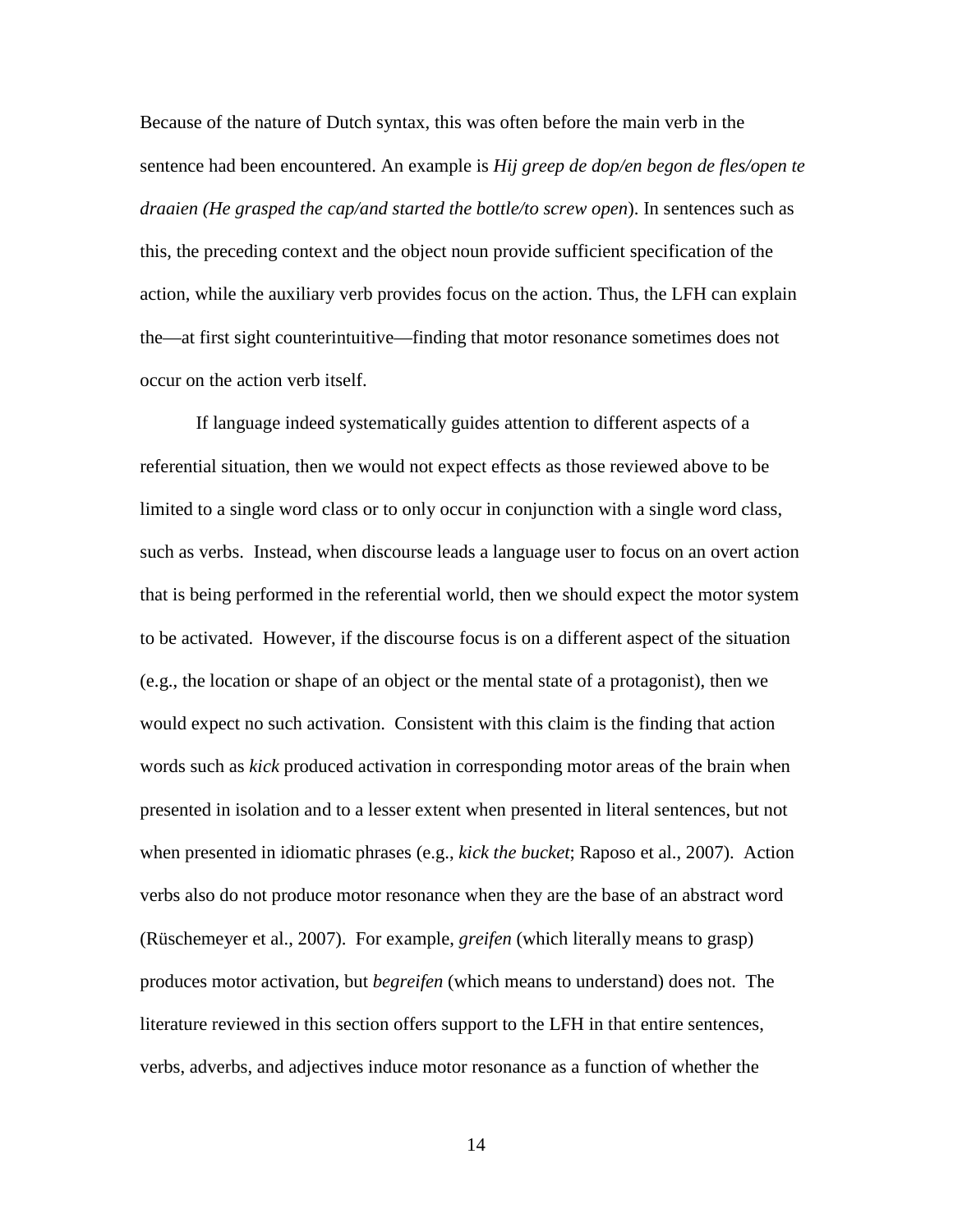content of the sentence focuses on or disambiguates some element of an overt action that is being performed in the referential world described by discourse.

We are now in a position to advance a theoretical proposal with regard to the role of the motor system in language comprehension, which we outline in the following section.

#### The Multimodality Hypothesis

Given the available data and after taking theoretical considerations into account (e.g., Barsalou, 2008), we should be prepared to say that motor system activation is neither necessary nor sufficient for understanding action descriptions (see also Fischer & Zwaan, 2008); however, this does not warrant the conclusion that the motor system plays an insubstantial role in understanding action descriptions. The multimodality hypothesis proposes that the representation of word meanings consists of "multimodal representations captured during experiences with its instances [being] reactivated to simulate how the brain represented perception, action, and introspection associated with" a word or concept's referent in the world (Barsalou, 2008). This hypothesis is consistent with the occurrence of suboptimal comprehension when one or more modalities are dysfunctional or are otherwise incapable of contributing to a word's representation.

A series of examples may help to illustrate this point. In a recent conversation, one author of this paper spoke to the other author of a "double lutz" being performed. The listening author had no idea what a double lutz could be and could not remember ever hearing of it, but could figure out that it was some action that could be performed by experienced athletes. The listener could tell that the speaker's sentence was grammatical, but could not comprehend it in the same capacity that the speaker could.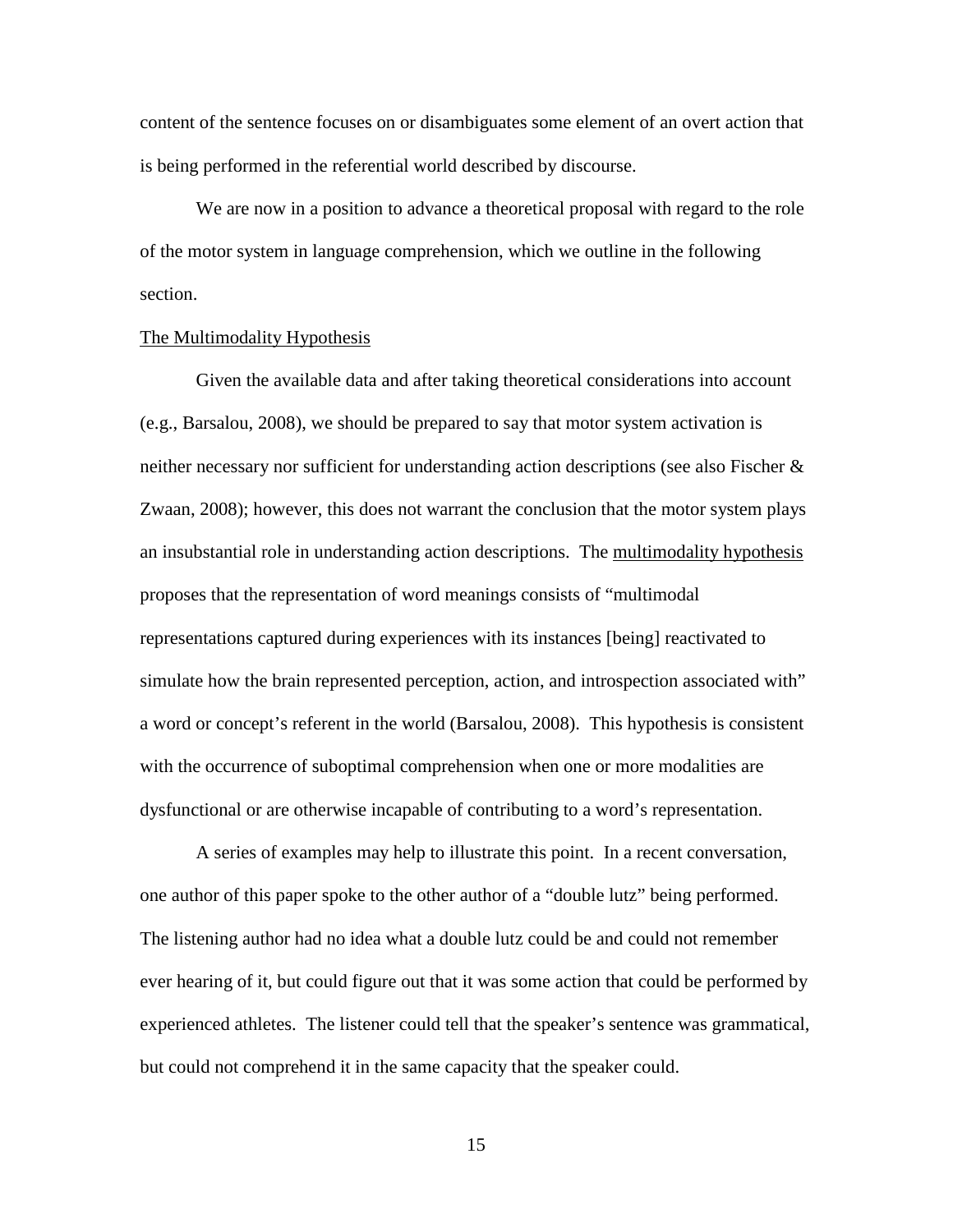Finally, during the conversation, the speaker explained that it was a jump that an ice-skater could perform. After receiving a scant, purely verbal description of what the action entailed (based on the speaker's limited experience of having seen double-lutzes performed on TV) the listener could at least make sense of the preceding conversation and had some level of comprehension of what was being described. The listener had iceskated before and had jumped before (though never on ice-skates). This was enough for him to have some idea of what "double lutz" meant. However, this very scant "comprehension" likely cannot hold a candle to the comprehension that a professional figure skater, with years of experience double lutzing would have. Thus the non-expert listener can comprehend "double lutz" in context, but his comprehension is peculiar and quasi-normal, or "impoverished and isolated" (Mahon & Caramazza, 2008).

This example illustrates that a direct mapping between motor experience and semantic content is not necessary for what a normal person would call comprehension. In fact, one would find it quite difficult to learn from reading a book if one required detailed experiential traces for its entire referential content! After all, reading books is one avenue by which we learn new things about the world. An empirical finding supports this view. Motor areas for simple motor programs were activated in nonexpert language users reading about expert actions, whereas motor areas for complex actions were activated in the experts (Beilock et al., 2008). Ostensibly, the understanding that some action was being performed, presumably based on the knowledge of the other words in the sentence and on the syntactic knowledge that the unknown word was a verb, produced some form of motor resonance in the non-expert.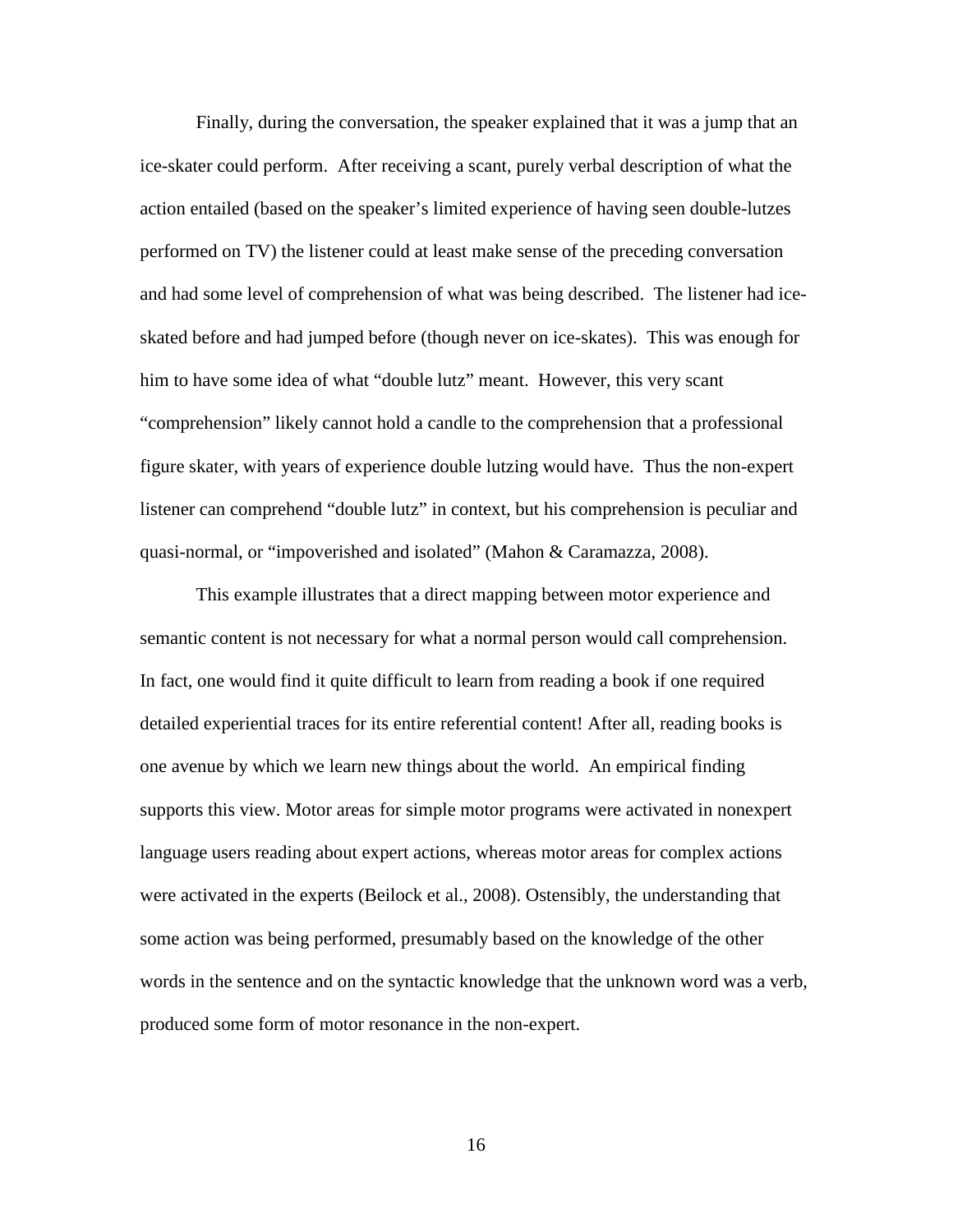This fits well with the treatment of the multimodality hypothesis discussed above, which allows for comprehension to go forward even if one modality is completely "ignorant" or inexperienced within a given domain. This can occur if a concept consists of "multimodal representations captured during experiences with its instances [being] reactivated to simulate how the brain represented perception, action, and introspection associated with" a concept's referent in the world (Barsalou, 2008). For example, visual experience can help us understand discourse about a high-jumper breaking a world record, even if the motor system of a listener has never been involved in performing a Fosbury flop before.

The focus of this article is the comprehension of language about action. At the risk of moving away from this focus, we will mention here that a more comprehensive multimodal account that includes experiential traces from several modalities (sensory, motor, emotional, and introspective) may help to account for the representation of abstract concepts such as "300,012, incredulous, astute, theory, embodied, false, and on and on" (Mahon & Caramazza, 2008). This "pure multimodality" approach (Barsalou, 2008) is, however, only one of what we see as five competing approaches to accounting for the same phenomenon: the representation of abstract concepts. A second, and closely related approach, is one proposing that multimodal representation inherently requires a level of abstraction that either consists of, or is a level above, multimodal representation (Mahon & Caramazza, 2008). A third approach, second-order multimodality, holds that in order to account for some of these concepts, it may be necessary to propose a model that allows for some concepts to only be defined in terms of other concepts, which are themselves more directly grounded in experiential traces; a well-known example is that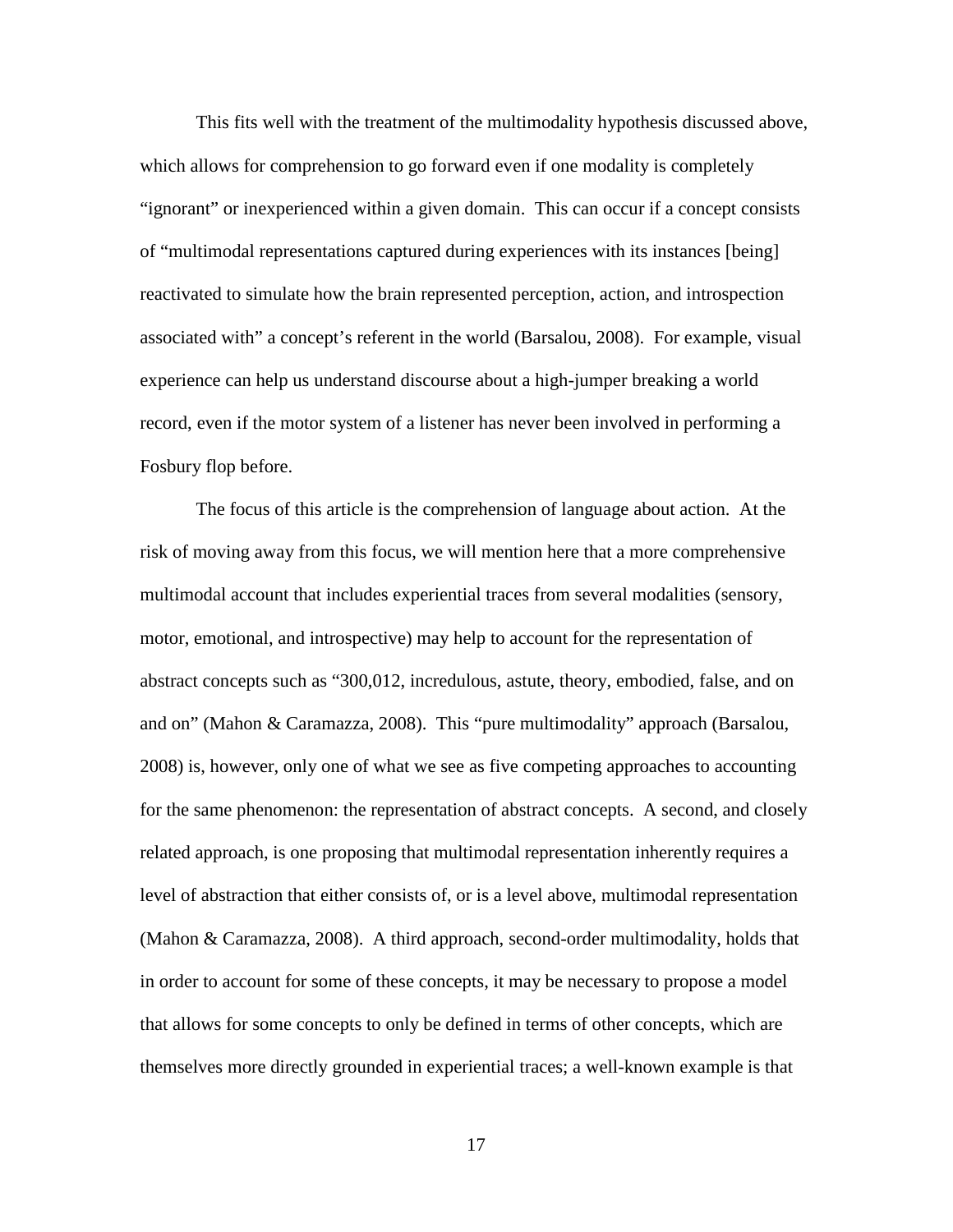"zebra" could be grounded in terms of "horse plus stripes" (Harnad, 1990). A fourth approach, metaphorical extension (Lakoff, 1987), holds that abstract concepts are grounded in experiential traces (or "image schemata" to be more precise), but those traces are largely limited to the sensorimotor domain; time, for example, is represented as a function of space (Boroditsky, 2000). Finally, a fifth approach, the modularity hypothesis, maintains that there exists an abstract "language of thought," (Fodor, 1983) that processes symbols in a way similar to a Chinese Room (Searle, 1980) and that meaning is extracted as a result of an encapsulated process consisting of symbol manipulation.

Surely a harmony between the data, theoretical considerations, and our own intuitions exists. However, "the goal of developing a theory of concepts will not be served by collecting more of the same data" (Mahon & Caramazza, 2008). The key to moving forward, then, partially consists of taking all of the available data into account and moving forward with the most parsimonious account possible. We feel that the involvement of the motor system in comprehending text about intentional actions provides for a substantial portion of the "essence" of comprehension. Two key questions for moving forward are (1) whether this is the result of a straightforward learning mechanism (e.g., Hebb, 1949) that pairs words with referents and (2) whether and exactly how this representation scheme scales up to "abstract" language.

We would like to propose an account for conceptual representation that attempts to harmonize the data and some of the theoretical approaches outlined above, which we call the fault tolerant theory of conceptual representation. On hypothesis one, multimodality, the behavioral, neuroimaging, and neuropsychological data suggest that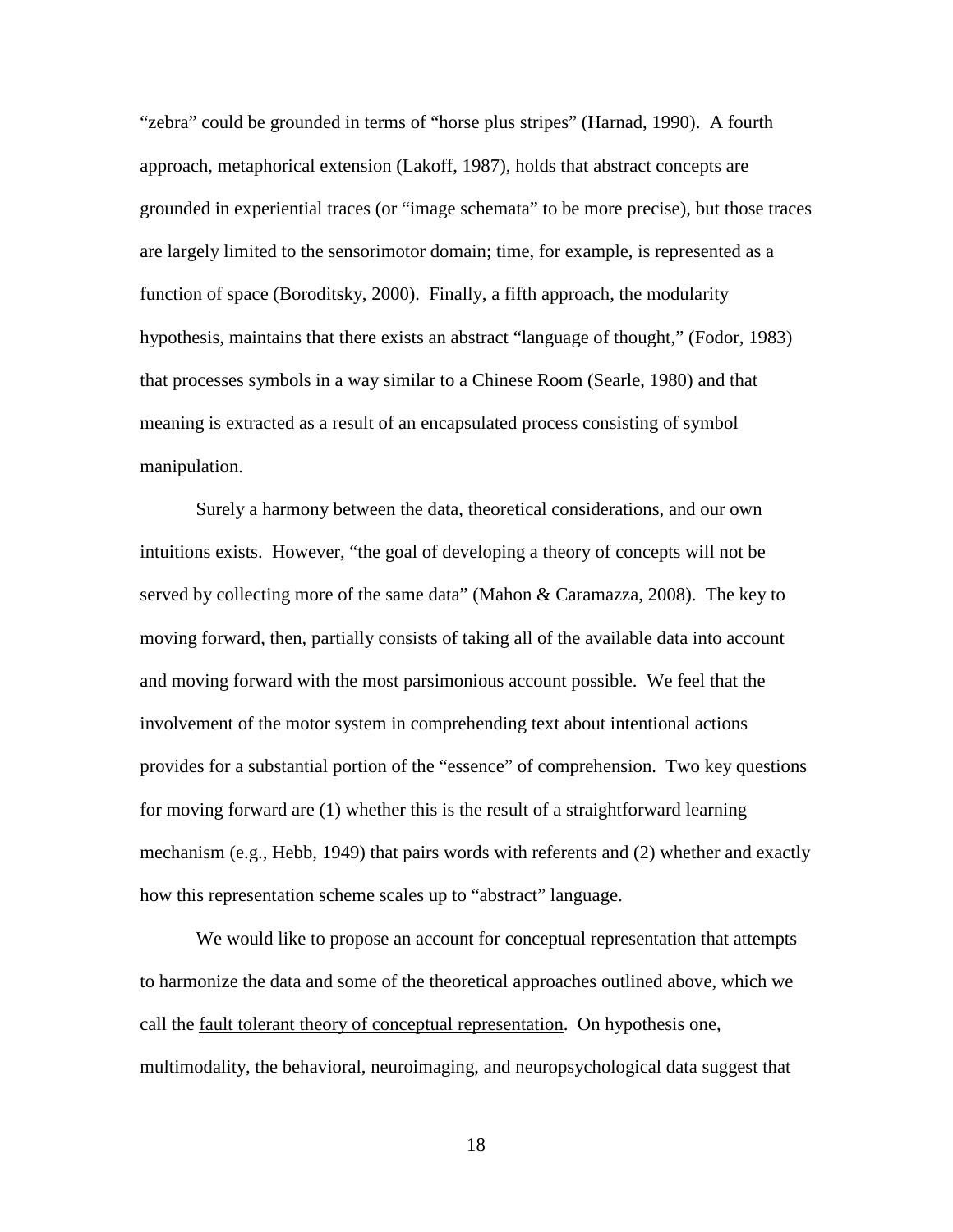comprehension of action-related language without motor experience, or with dysfunctional motor neurons, is quasi-normal and suboptimal, or impoverished and isolated. On hypothesis two (Mahon & Caramazza, 2008), the neuropsychological data (e.g., Boulenger, et al., in press) tell us that comprehension and deep semantic processing of action-related language is still at least somewhat possible without relevant motor experience or fully functional motor neurons. On hypothesis three, second-order multimodality, philosophical considerations (e.g., Harnad, 1990) and examples (e.g. "double lutz") tell us that comprehension can go forward with as little as a scant definition of a novel verb, which we believe results in a second-order multimodal representation. On hypothesis four, metaphorical extension, the data tell us that users are less proficient at performing even a simple motor task when forced to activate an image schema that contradicts the internal one that they have for a given concept (Casasanto  $\&$ Dijkstra, submitted).

We propose, then, that language comprehension is fault tolerant because it benefits from a multi-variegated representation system that includes literal experiental associations, such as clockwise manual rotation and screwing in light bulbs (Zwaan & Taylor, 2006), second-order multimodal representations, such as understanding "double lutz" as "an ice-skating jump," and metaphorical representations, such as "pride" activating an image schema for upward motion (Casasanto & Dijkstra, submitted). If it is indeed the case that comprehending a text is tantamount to the construction of a situation model, or a mental representation, of the state of affairs denoted by the text (van Dijk  $\&$ Kintsch, 1983), then language users are going to engage any information within their memory that they have at their disposal to integrate the information that appears within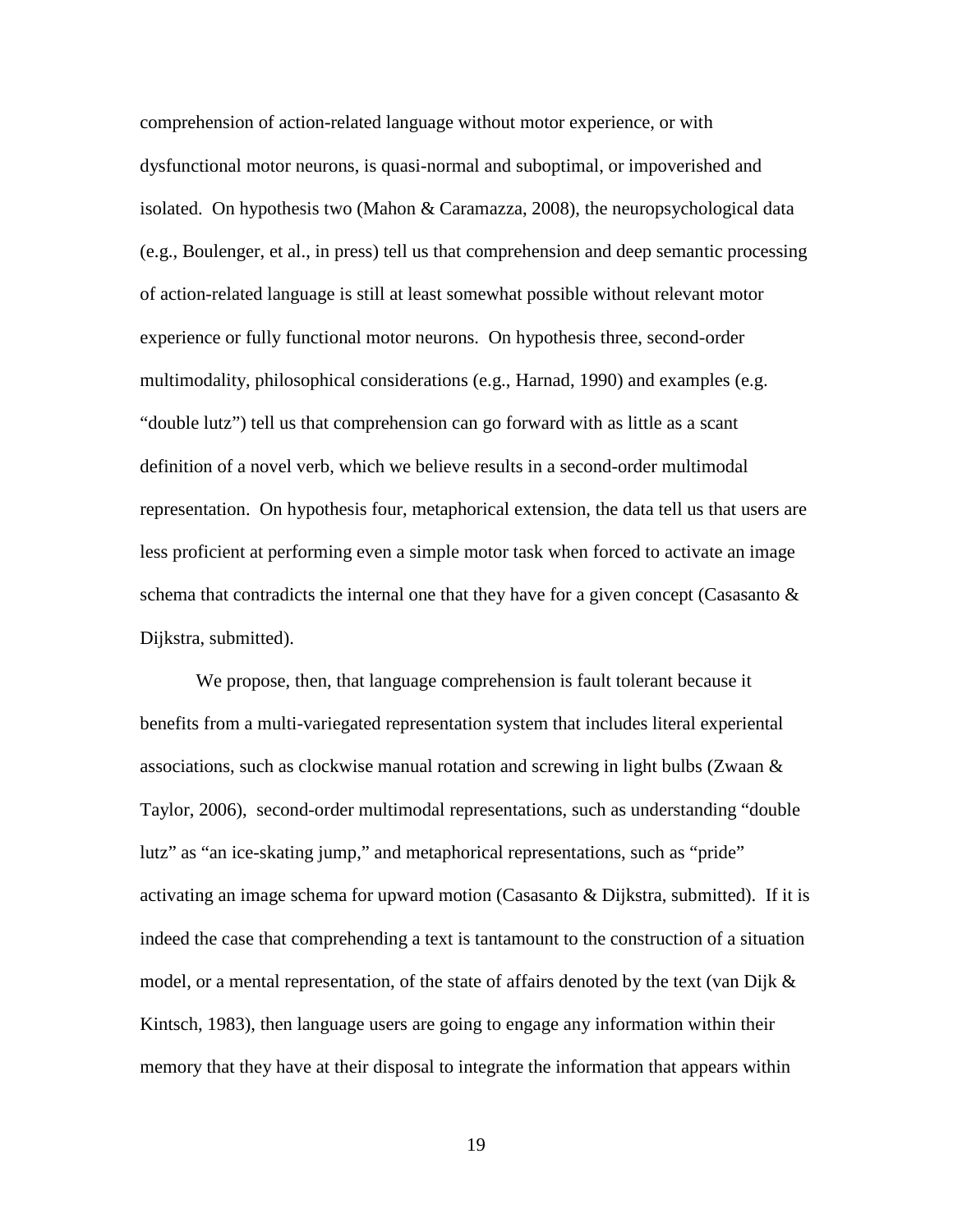the text. If it is indeed the case that conceptual representation is multi-variegated in this way, then we would expect comprehension to be possible even when one or two of the representation systems are "ignorant" of a given concept. Even without ever witnessing or performing a "double lutz," one can still understand text about double-lutzing, given that one knows that it is the sort of jump a person does while on ice skates. In other words, the comprehension system exhibits "graceful degradation." Having experience witnessing or performing an action leads to a rich mental representation, which eases the construction of a situation model of the described state of affairs, but comprehension is not rendered impossible by the absence of such detailed and fitting experiential traces.

A further example may help to illustrate the unique contribution that "embodied" (visual or motor) information can make to language comprehension. If a person had never witnessed an athlete performing a high-jump and had never high-jumped himself, but did understand that high-jumpers compete to jump over the highest bar, then they could understand the sentence, *The athlete attempted to win the gold medal by highjumping over the bar.* However, if the remainder of the discourse required experiential knowledge to comprehend, then a person without visual or motor experience would fail to construct an adequate situation model. If a second sentence read, *His form was slightly off on his last attempt and he injured his neck on the landing*, a person who had never witnessed nor performed a high-jump would have difficulty understanding how this is a reasonable outcome, as the Fosbury flop is not an incredibly intuitive way to jump over horizontal bars.

That comprehension is not an all-or-none phenomenon is becoming increasingly apparent. If one is to comprehend a text, one must construct a situation model of the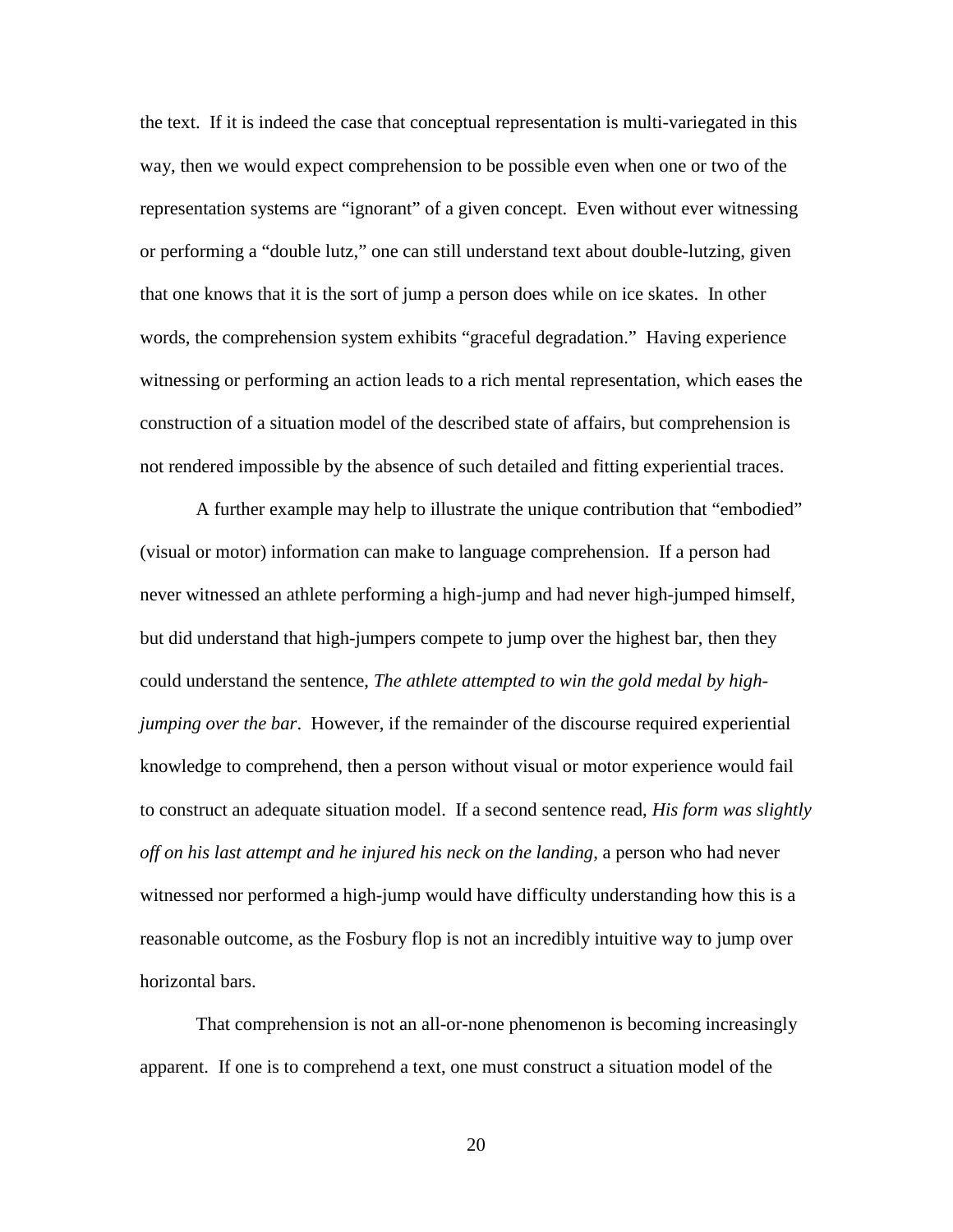described state of affairs. The situation model may require background knowledge from any of the many mediums within the multi-variegated conceptual representation system of the language user. *The athlete attempted to win the gold medal by high-jumping over the bar* only requires a scant definition of what high-jumping consists; *…he injured his neck on the landing* requires a more-detailed background knowledge about the form that Olympic high-jumpers use when high-jumping. Obviously, a person's ability to comprehend text can be absent, in the case of a person who does not know the language in which the text appears, or it can be highly sophisticated, detailed, or masterful, in the case of the Nobel Laureate author, economist, or scientist. However, between these two extremes, normal seven-year-olds have what we would call a rudimentary ability to comprehend text. Normal high school graduates or university students have an ability to make more fine-grained semantic distinctions and can therefore produce and comprehend more sophisticated text. Normal university graduates and professionals have a still more high-resolution semantic knowledge. The differences between these groups, we believe, is primarily influenced by background knowledge, which comes from experience reading text and experience in the world.

Bringing the available data and theories together, comprehension, according to the approach advocated by this paper, relies on a multi-variegated system for conceptual representation that relies on experiential memory (including motor, sensory, and intuitive experiential traces, e.g. Barsalou, 2008), second-order grounding within the semantic network (e.g. Harnad, 1990), and metaphorical extension (Lakoff & Johnson, 1980). For a given discourse that requires the construction of a situation model to comprehend, one can not claim that any one of these parts of the conceptual system is necessary or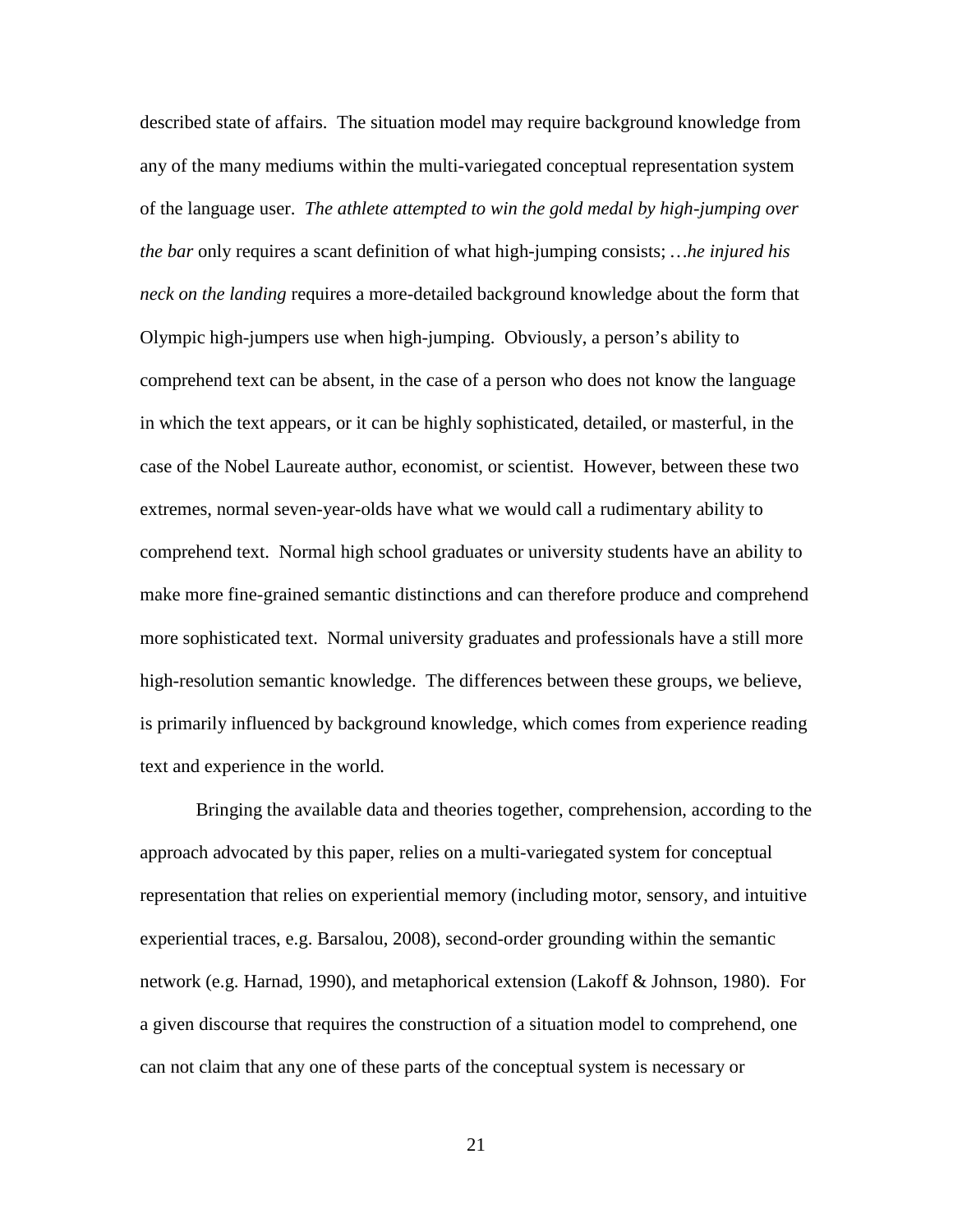sufficient for successful comprehension. This combination of representational options makes the comprehension system fault tolerant. Comprehension, then, can be likened to a table with six or more legs. Each of the legs of the table represents a part of the multivariegated conceptual system and the degree to which the table is horizontal and stable represents the success of comprehension. If one or two legs of the table are removed, it may become less stable, but it will most likely remain reasonably horizontal. However, as one removes the legs, one-by-one, the table will eventually cease to be a table and comprehension will eventually become peculiar and quasi-normal. Thus, one unexpected outcome of the research on motor involvement in language comprehension is that it causes us to further scrutinize what it means to "comprehend language."

This thesis focuses on the role of motor activation during language processing. Chapter 2 addresses whether language that focuses on action results in motor resonance relative to language that shifts focus to other elements of the referential situation. Chapter 3 finds that motor resonance occurs as text disambiguates further information about the action being described. Chapter 4 incorporates the idea of action parameterization from the action-planning literature and finds that different action parameters are activated and combined to form fuller, composite simulations of more complex actions. Chapter 5 finds that objects that appear graspable activate motoric 'affordances' (Gibson, 1979), but that this effect is negated when a label identifies the object as being a non-graspable object (i.e. a planet). Chapter 6 summarizes the results of the thesis and offers a further review of the literature.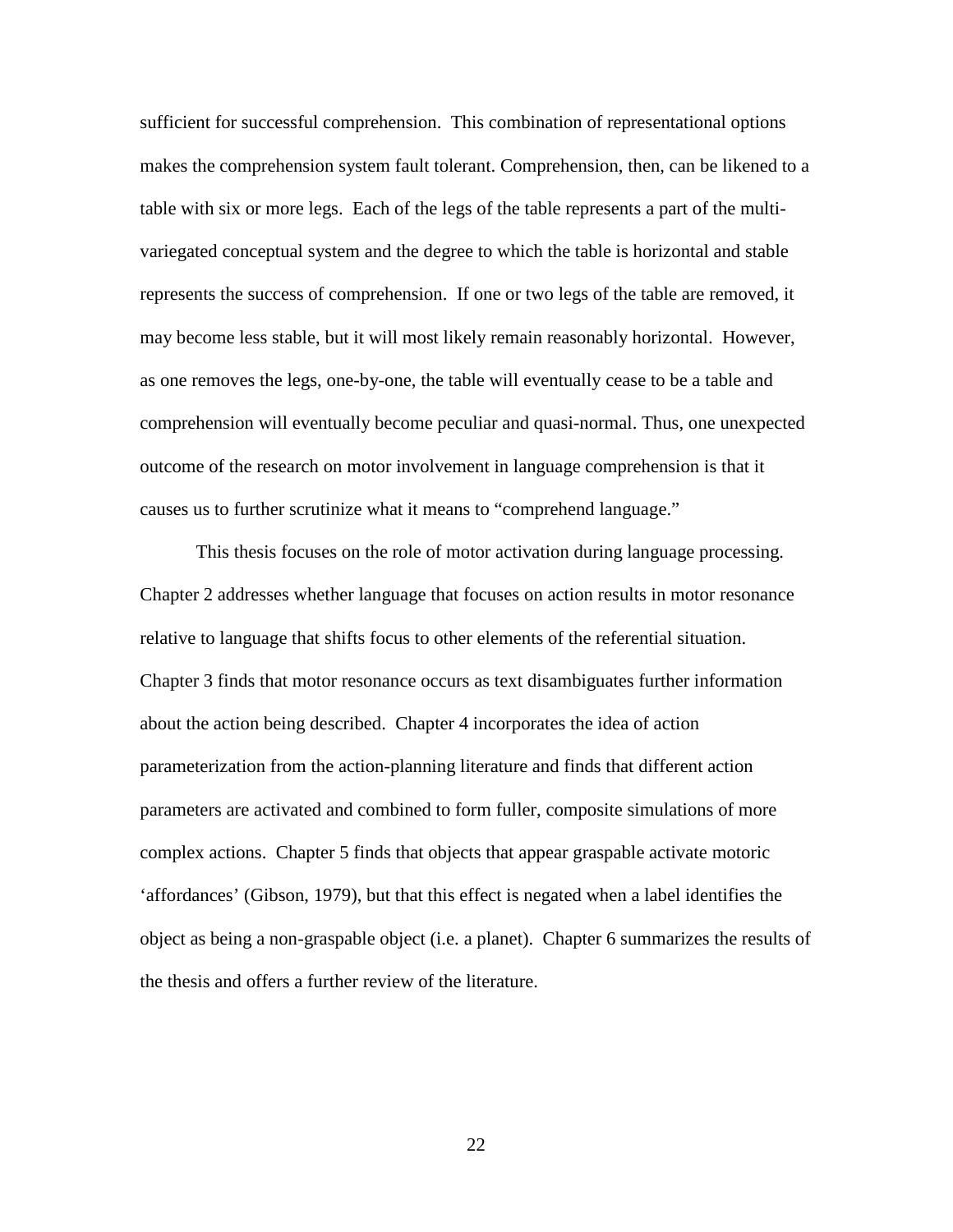### Author note

We would like to thank Katinka Dijkstra, Mike Kaschak, David Kemmerer, members of the Language and Cognition Group at Erasmus, and an anonymous reviewer for helpful comments on previous versions of this chapter.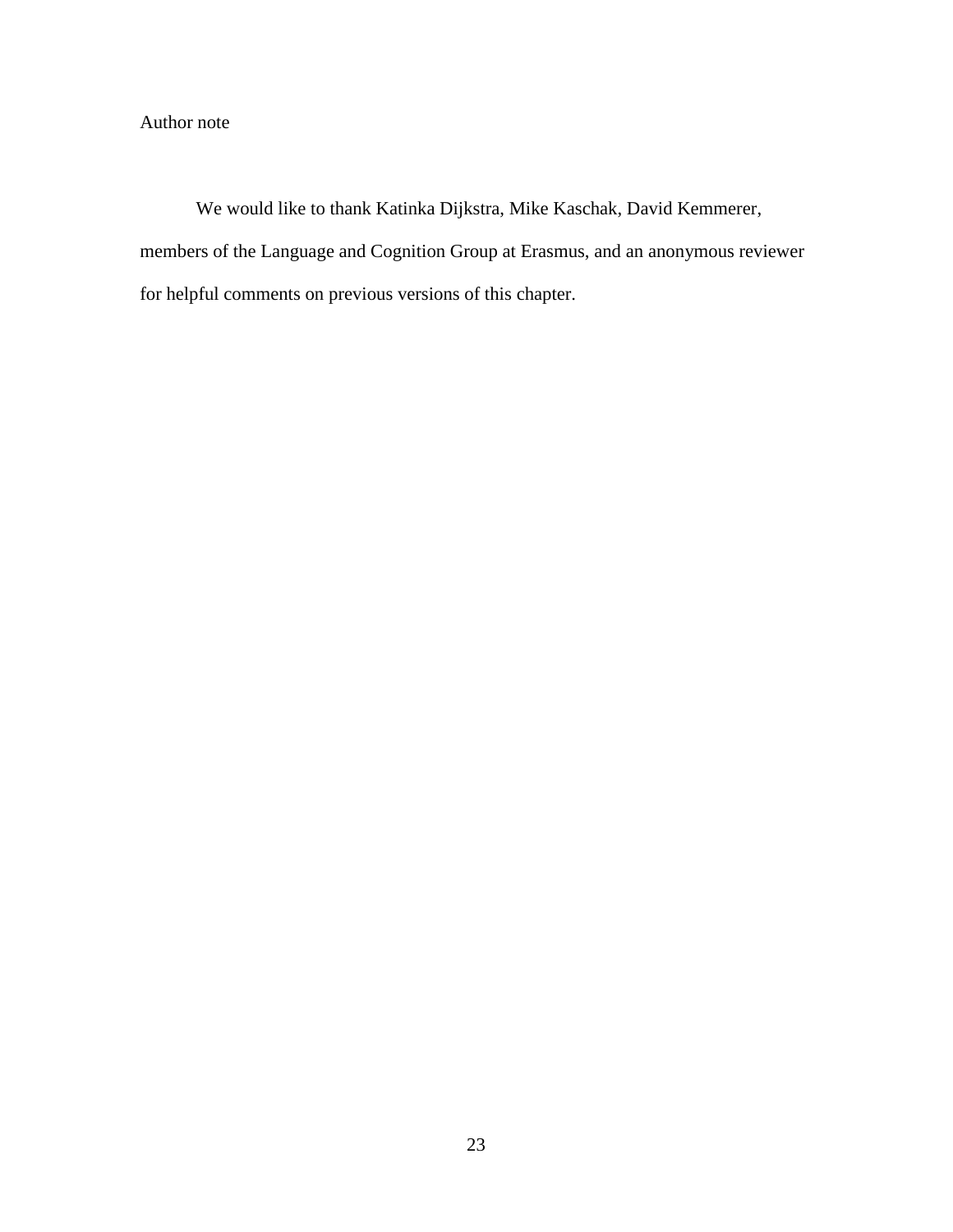# **Chapter 2**:

### MOTOR RESONANCE AND LINGUISTIC FOCUS

This chapter is published as: Taylor, L.J. & Zwaan, R.A. (2008). Motor resonance and linguistic focus. *Quarterly Journal of Experimental Psychology*, *61*, 896-904.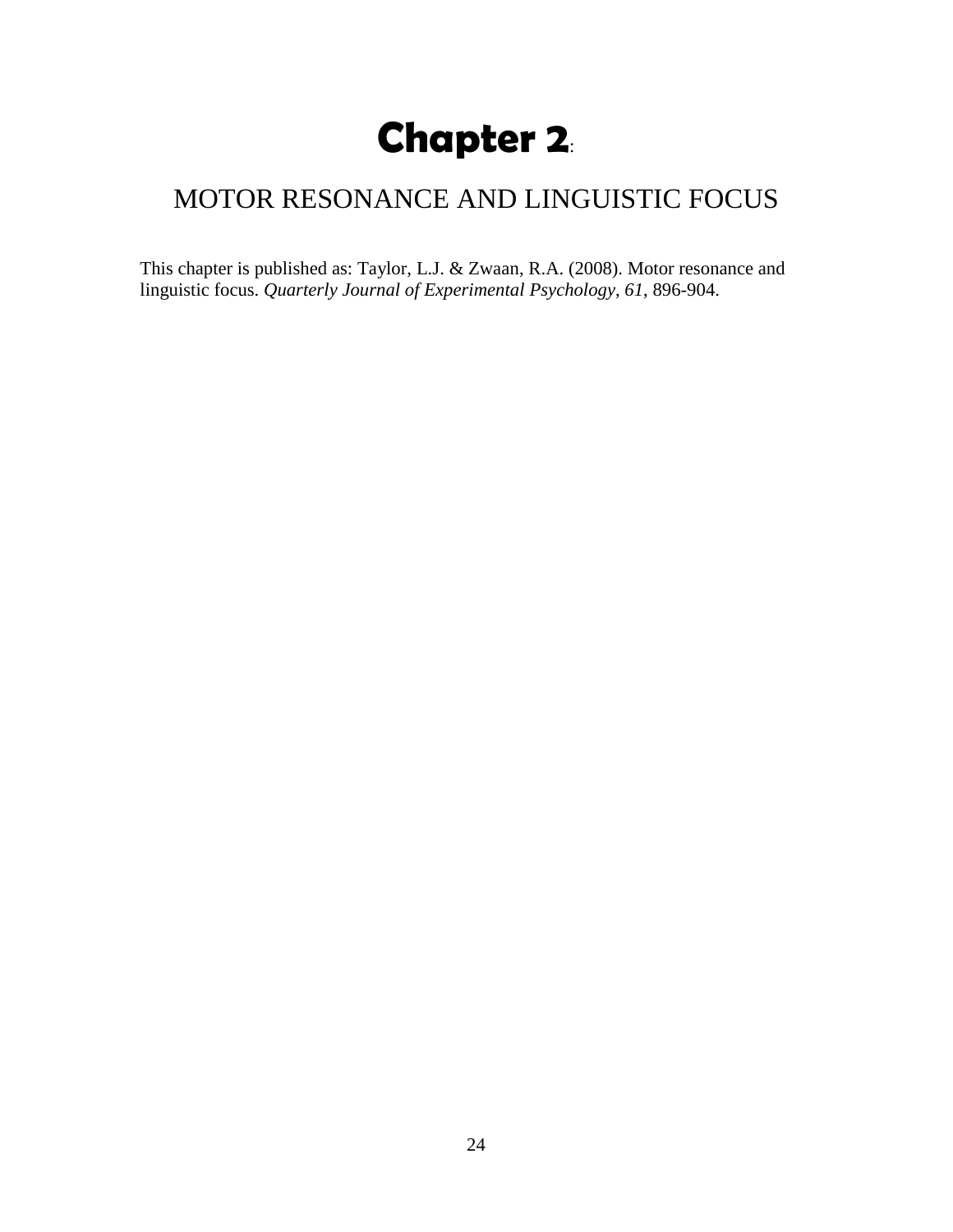## Abstract

Previous studies have demonstrated that verbal descriptions of actions activate compatible motor responses (Glenberg & Kaschak, 2002; Zwaan & Taylor, 2006). The present study replicates previous findings showing that, within a sentence, such activation is localized on the verb that denotes the action. Moreover, motor resonance is found to yield to linguistic focus. If a post-verbal adverb maintains focus on a matching action ("slowly" or "quickly"), motor resonance occurs, but if the adverb shifts the focus to the agent (e.g., "obediently" or "eagerly"), a cessation of motor resonance ensues. These findings are discussed within the context of theories of motor resonance, action understanding, mental simulation, and linguistic focus.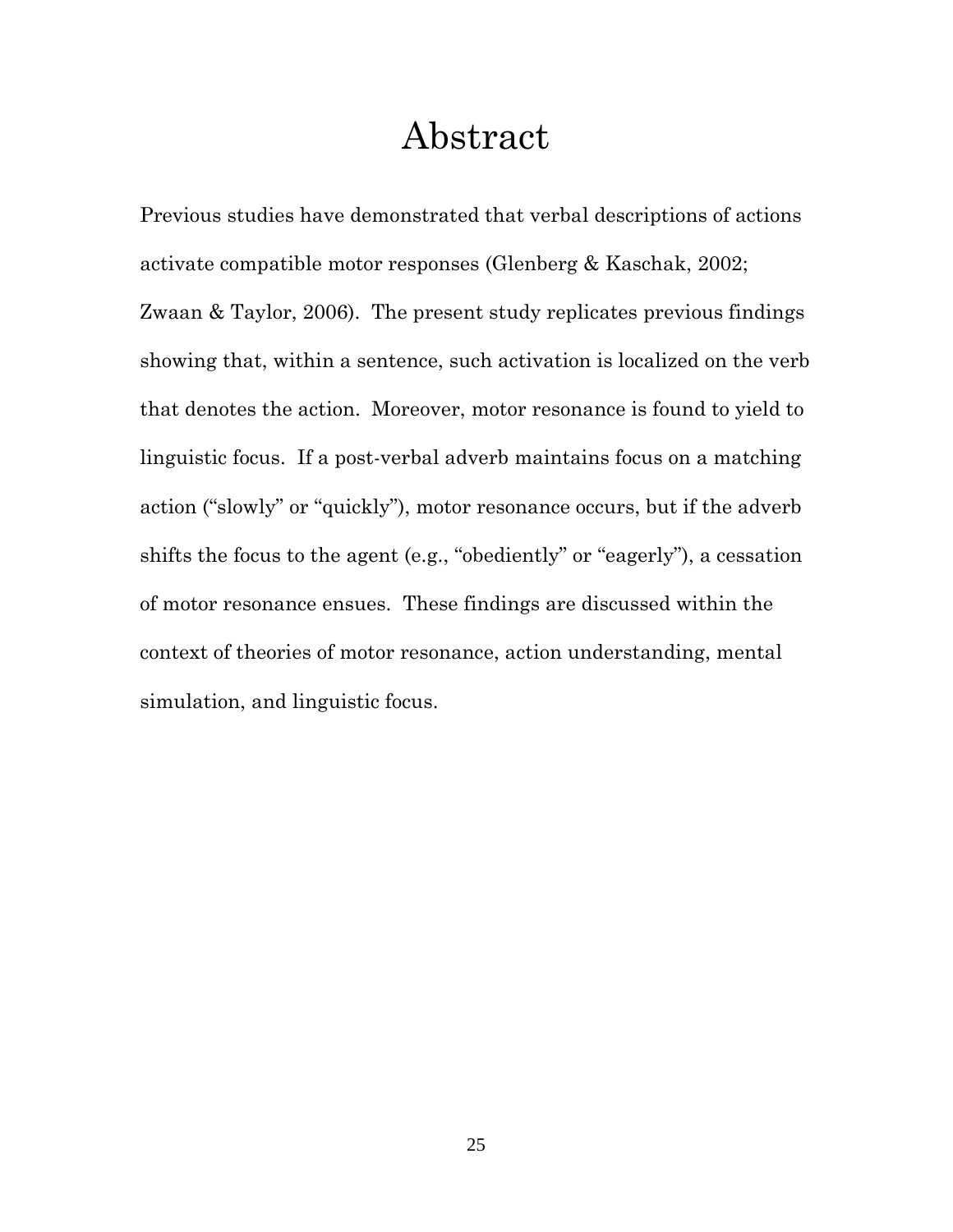Evidence from neuroscience suggests that both the performance of actions and the recognition of the actions of conspecifics produce motor resonance in primates (Keysers & Perrett, 2004). For example, the motor cortex is active whether a monkey grasps an object, observes an experimenter grasping an object (Gallese et al., 1996), watches a hand go behind a screen that occludes an object (Umiltà et al., 2001), or hears a nut being cracked (Kohler et al., 2002). These findings generalize to humans with the important qualification that such instances of motor resonance seem to occur reliably only when the action falls within an individual's action repertoire (Calvo-Merino et al., 2004; Buccino et al., 2004).

When such evidence from neuroscience is considered with theories that propose a strong link between the performance and conceptual understanding of actions (Prinz, 1997; Rizzolatti & Craighero, 2004; Wilson & Knoblich, 2005), the involvement of the motor system is expected during the comprehension of language that describes actions (Rizzolatti & Arbib, 1998). Indeed, previous studies have shown that sentences describing simple motor actions both facilitate compatible motor responses (Glenberg & Kaschak, 2002) and activate the brain regions that are active when similar actions (i.e. those that involve the same effector) are performed (Tettamanti et al., 2005; de Vega et al., 2004).

Other results have shown that individual words that denote actions yield similar behavioral (Zwaan & Taylor, 2006) and neural effects (Pulvermüller et al., 2005; Hauk, Johnsrude, & Pulvermüller, 2004). Along similar lines, studies in the action literature have shown that the presentation of an irrelevant word (e.g., "large" or "small") subtly influences the dynamics of a goal-directed action (e.g., grip aperture of a participant's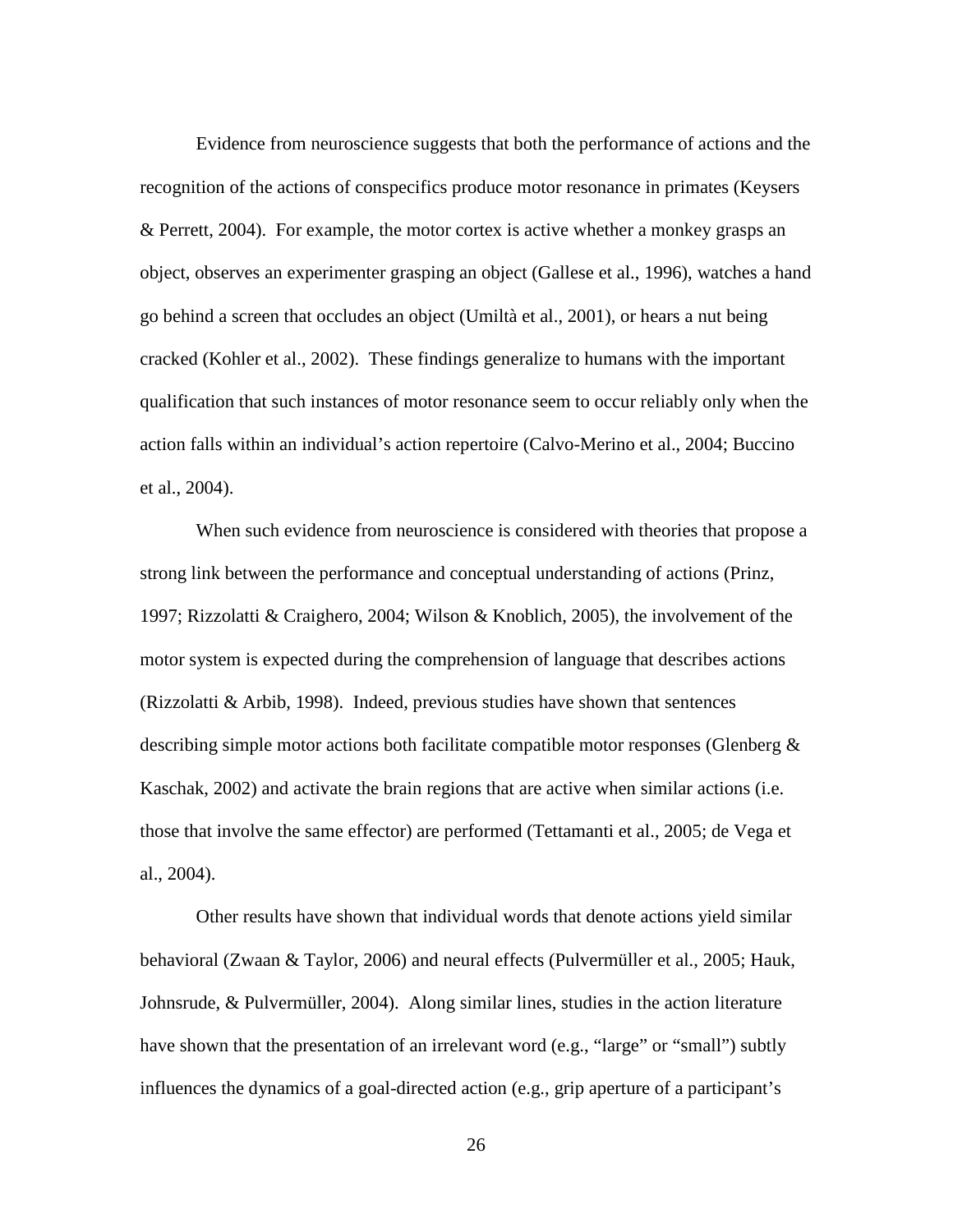hand) while the participant reaches for an object in anticipation of grasping it (Glover  $\&$ Dixon, 2002; Gentilucci & Gangitano, 1998). Similar effects have been found for incidentally presented nouns (e.g. "baseball" or "tweezers") that are either larger or smaller than the target object (Glover, Rosenbaum, Graham, & Dixon, 2004). Such effects offer support to the claim that the meanings of words and the affordances (Gibson, 1979) of manipulable objects that nouns can denote produce subtle, but immediate, effects in the motor system of a person who comprehends them.

Most importantly, in some experiments these effects have been demonstrated with a relatively high degree of temporal resolution during the processing of action sentences. Compatible responses are facilitated as soon as constraining information becomes available, before an entire sentence (Zwaan & Taylor, 2006; Chambers et al., 2002) has been presented. These findings offer support to the notion that understanding actions through language relies on mental simulation of the described action and that mental simulation of actions is driven by motor resonance.

Most of the work on language-induced motor resonance has examined the effects of single words or entire sentences. In a recent study (Zwaan & Taylor, 2006) we examined motor resonance as it unfolds during the comprehension of a sentence. Two key findings with respect to the online profile of motor resonance to emerge from this study were that motor resonance (1) occurs immediately (i.e., as soon as enough specificity is provided by the linguistic context up to that point) and (2) motor resonance is short-lived (i.e., it does not extend beyond the action-specifying verb). The first finding is consistent with theories that view language comprehension as an incremental process, in which information is activated immediately, rather than after a particular chunk of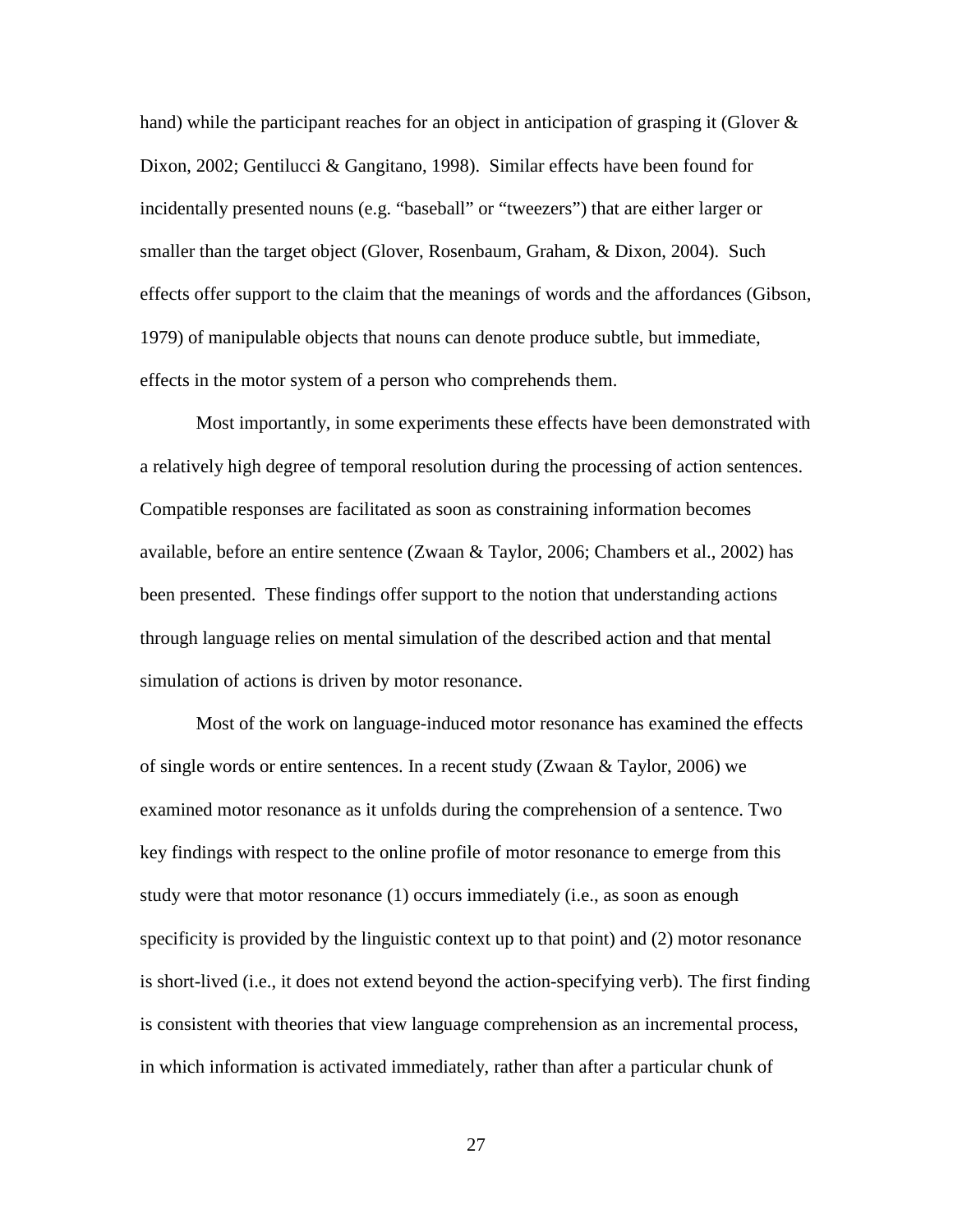linguistic information (e.g., a phrase or a sentence) has been processed (Chambers et al., 2002). The second finding is the focus of the current article.

Why was motor resonance short-lived in Experiments 4 and 5 of the Zwaan and Taylor paper? It is instructive to re-examine a representative item from those experiments: *After/lighting/the candles/for the/romantic/evening/he/dimmed/the/lights.* The target word here is *dimmed*, which produced motor resonance. The next part of the sentence shifts attention away from the action itself to its result or to the patient of the action. We speculated that this shift of attention was responsible for the extinction of motor resonance. This shift hypothesis is consistent with MacWhinney's (2005) perspectival framework, according to which multiple "perspective shifts" occur as a person reads a sentence. These perspective shifts occur between linguistic constituents that code for different elements of the referential situation (e.g. location, objects, and events) that a body of text describes. When these different elements are combined to form a coherent representation, comprehension is successful (MacWhinney, 2005). Here, we postulate the Linguistic Focus Hypothesis (LFH). According to the LFH, motor resonance falls under the scope of linguistic focus. As long as the action is within linguistic focus, motor resonance occurs. However, as soon as the focus shifts, the mental simulation shifts along with it. The LFH makes sense in light of the common assumption of the cognitive system as a satisficer, not engaging in more activity than is minimally required to perform the task.

Combined with previous findings on motor resonance and mental simulation, the LFH makes specific predictions about the localization of facilitated motor processes during language comprehension. Consider the sentence *While at the gas station, he*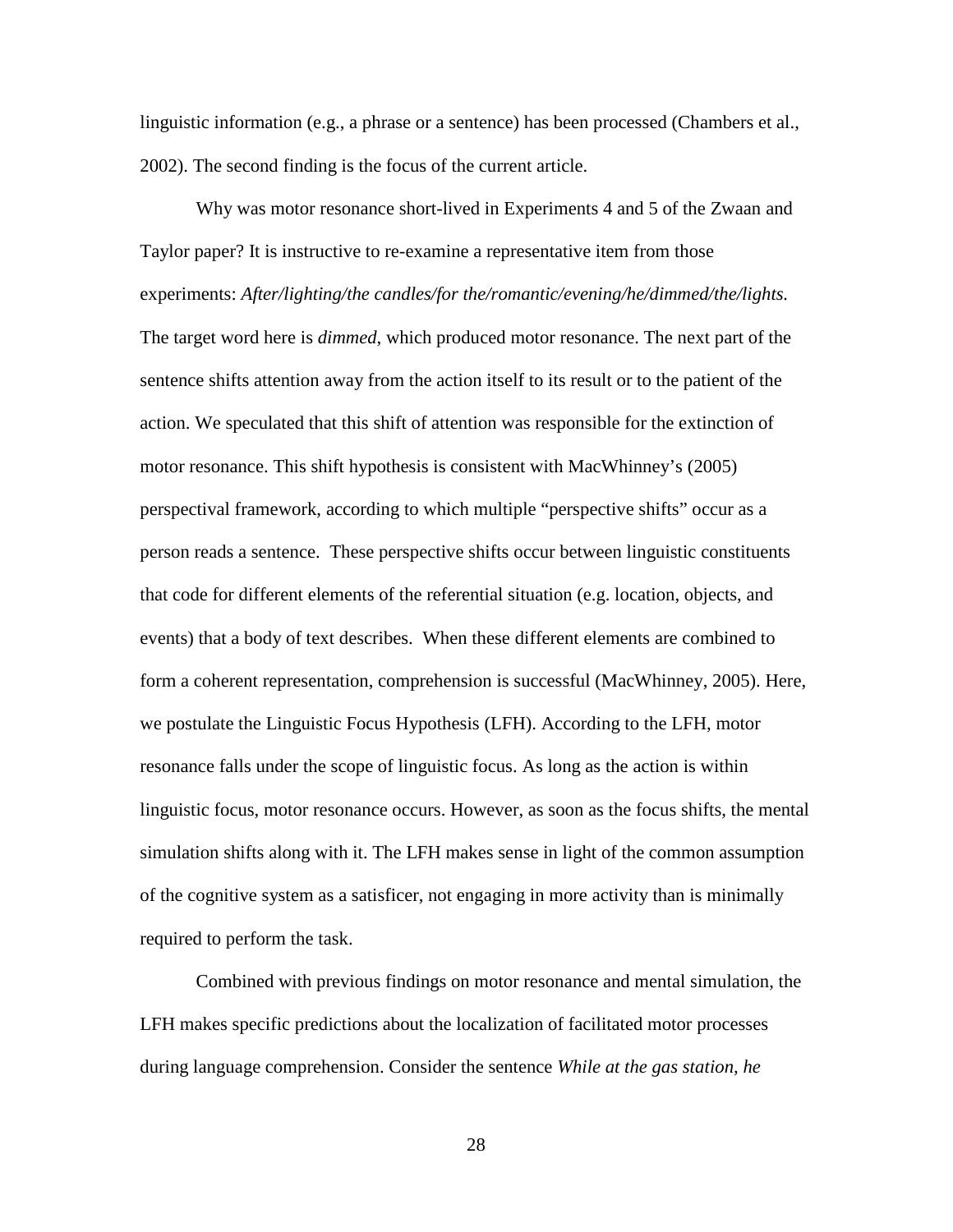*selected unleaded and opened the gas tank* (Zwaan & Taylor, 2006; Experiment 4). According to the LFH, motor resonance for counterclockwise manual rotation is limited to the verb "opened" (which describes an act of counterclockwise manual rotation) because the subsequent linguistic content shifts focus away from that particular action to other elements of the referential situation (namely the acted-upon object). If this is a correct explanation, then when the subsequent content continues to focus on the action, as the adverb "slowly" does in the sentence *He placed his hand on the gas cap, which he opened slowly*, then a continuation of the motor simulation should be observed. Experiment 1 was designed to test this prediction.

### Experiment 1

Participants were presented with the critical sentences shown in Appendix 1. For each experiment, the paradigm used by Zwaan and Taylor (2006; Experiment 4) was used. Participants read sentences by turning a knob continuously during the frame-byframe presentation of a sentence. Words were presented in groups of one to three. Every five degrees of rotation caused a group of centrally-presented words to be replaced by the next group of words in the sentence. On critical trials, a sentence describing an act of manual rotation (e.g., *The runner/was very/thirsty./A fan/handed him/a bottle/of cold/water/which he/opened/quickly*, with slashes indicating the boundaries between frames) was presented. For each item, the tenth frame presented the critical verb and the eleventh frame presented the adverb intended to keep the action within linguistic focus. Participants read sentences about manual rotation that were either diagnostically clockwise or counterclockwise while turning a knob either clockwise or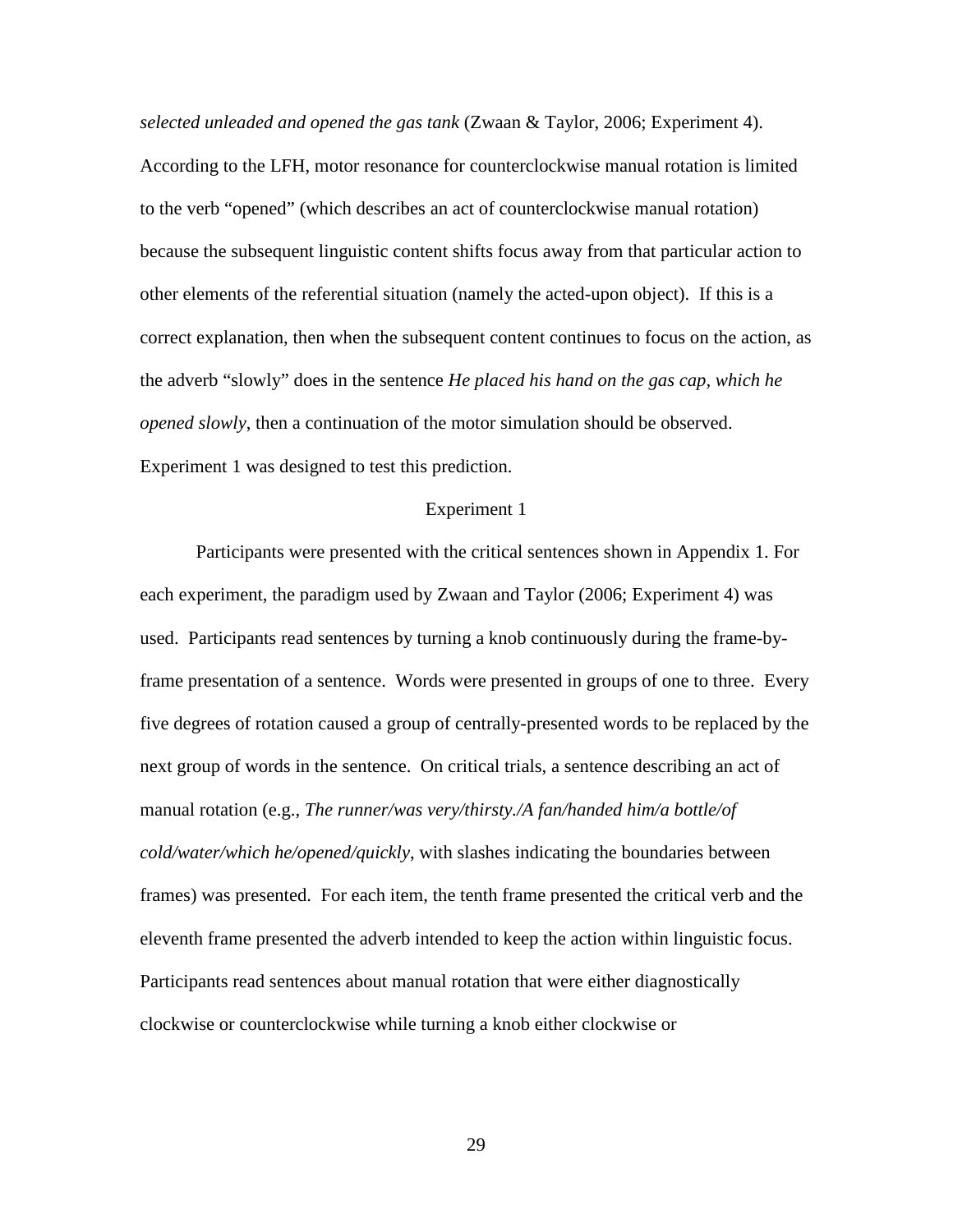counterclockwise. If our prediction generated from the LFH is supported, we should find a significant match advantage not only on the verb, but also on the subsequent adverb.

### Method

Participants. 73 undergraduate psychology students participated in the experiment for course credit. The data for three participants were eliminated due to accuracy below 85% on the comprehension questions (M=95.6%, SD=5.1 for both experiments) and the data for two participants were eliminated because they were not native English speakers. The final analysis included data from 68 participants.

Apparatus and Design. The apparatus, design, and sentences from a previous study (Zwaan & Taylor, 2006) were adapted for this experiment. Each item described an act of direction-specific manual rotation (see Appendix 1). Items were presented in random order. All sentences were constructed so that they consisted of 11 frames. The 10th frame of each sentence contained the verb and the 11th frame contained the adverb. Each sentence was designed so that the direction of rotation was as unambiguous as possible by the time the verb appeared. Words were presented in black text on a white background, left justified in the center of the screen.

A knob that allowed rotation-contingent, subject-paced text presentation was used in both experiments (see also Zwaan & Taylor, 2006). The knob contained springs that returned it to the centered position when released. As the knob was turned from the center position, the computer logged a keypress response approximately every five degrees. Each key press logged a reading time for a given frame of text and resulted in the presentation of the next frame. Manual rotation direction was manipulated within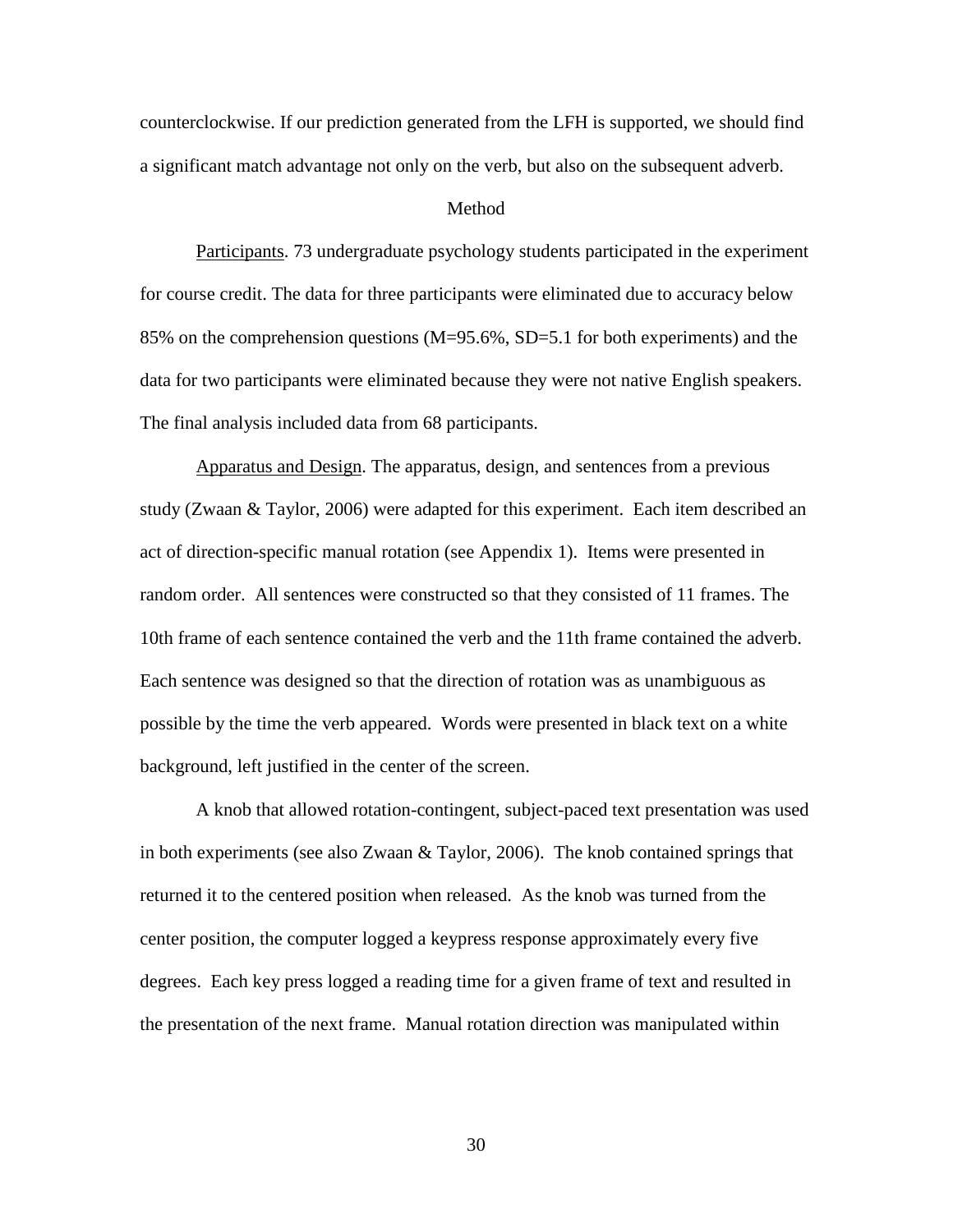participants. The linguistically implied rotation direction and manual rotation direction were counterbalanced across four lists. There were 17 participants on each list.

Procedure. Participants read sentences by turning the knob in either direction (clockwise or counterclockwise). For the first half of the experiment, they turned the knob in one direction to proceed through the sentences and then switched direction for the second half. After each sentence, participants released the knob so that it returned to the center position. Each participant read 48 sentences (16 experimental, 32 filler) during the experiment. A yes-no comprehension question pertaining to the content of the immediately preceding sentence followed half of the filler items. Participants responded to these comprehension questions using a standard keyboard.

The experiment began with a participant seated in front of a computer monitor, a keyboard, and a knob wired to the keyboard. After sitting, the participant laid the keyboard across his or her lap to answer comprehension questions. The knob remained on the desk and centered in front of the monitor for the duration of the experiment. Before the experiment began, each participant completed 20 practice trials under experimenter supervision. The experimenter made sure that participants were turning the knob smoothly throughout the duration of each sentence instead of doing the task with repetitive, jerking motions. After the practice trials, every participant was judged to be able to do the task well enough to proceed. Most participants reached this criterion after four or five practice sentences.

A trial began with the knob at the center position and the first frame of text of a sentence presented on the screen. When the participant turned the knob in the correct direction for approximately 5 degrees, the second frame of text was presented. When the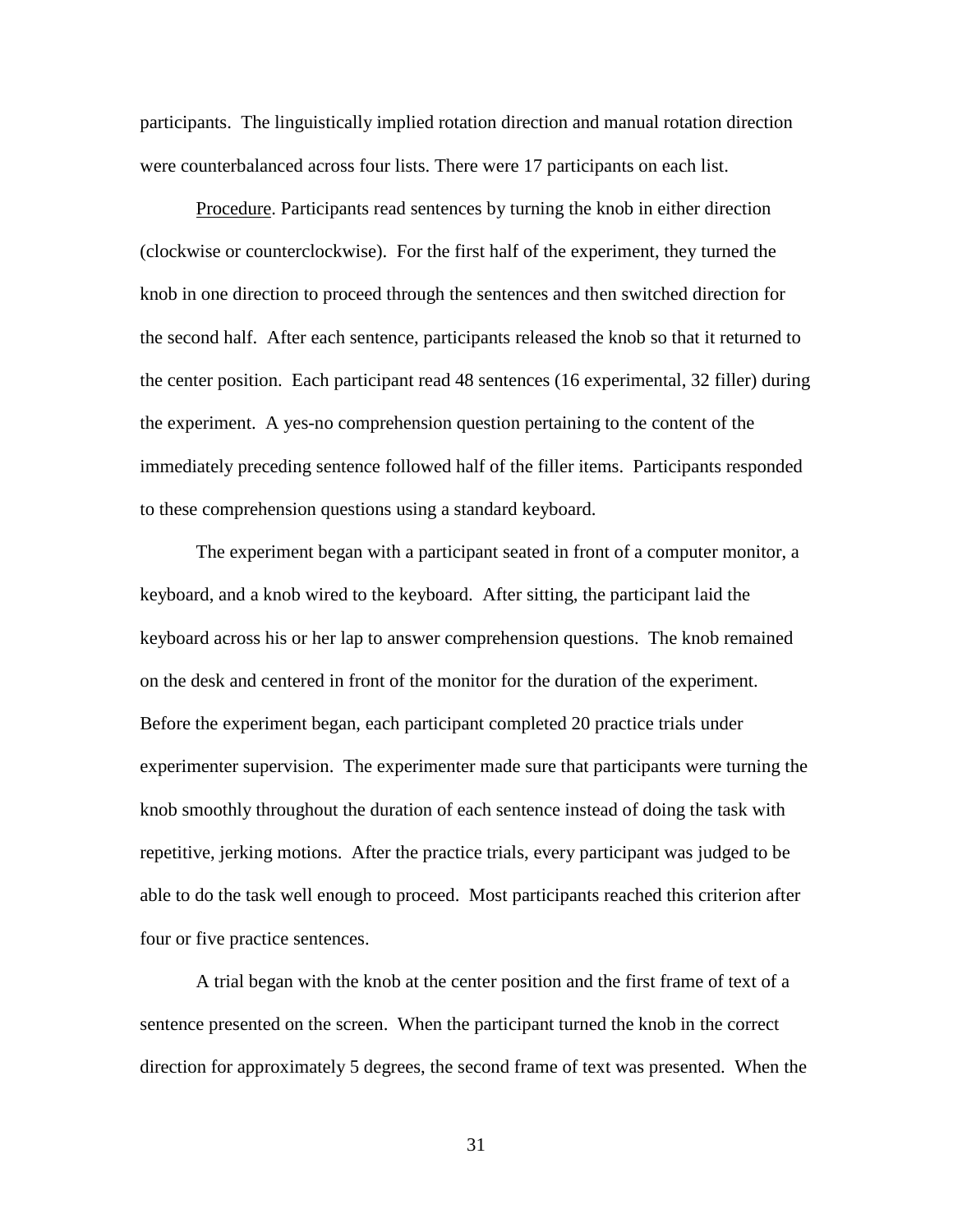participant turned the knob an additional 5 degrees, the third frame of text was presented. This continued until the  $11<sup>th</sup>$  frame, at which point the participant was either instructed to release the knob and wait for the next sentence or was presented with a comprehension question. Questions required a response on the keyboard.

Results. Segment reading times <75 ms and >2000 ms were removed from the analysis as well as times more than 3 standard deviations from a subject's cell mean. In total less than 1% of the observations were removed. All analyses used mean reading times. Initial analyses of variance (ANOVAS) with list (a between-participants factor) showed that interactions between this factor and match (when the direction of a participant's manual rotation matched the direction of the manual rotation described by a sentence) all had p-values greater than .15, so this factor was dropped from further analysis and t-tests were used (Pollatsek & Well, 1995).

Directional tests showed that there was match advantage on the verb by participants  $[t_1(67)=1.69, p<0.05]$  and by items  $[t_2(15)=1.77, p<0.05]$  and, crucial to our hypothesis, also on the adverb  $[\underline{t1}(67)=2.08, \underline{p} < .025; \underline{t_2}(15)=1.57, \underline{p} < .07]$ . There were no significant effects on the preceding segments [ps>.16].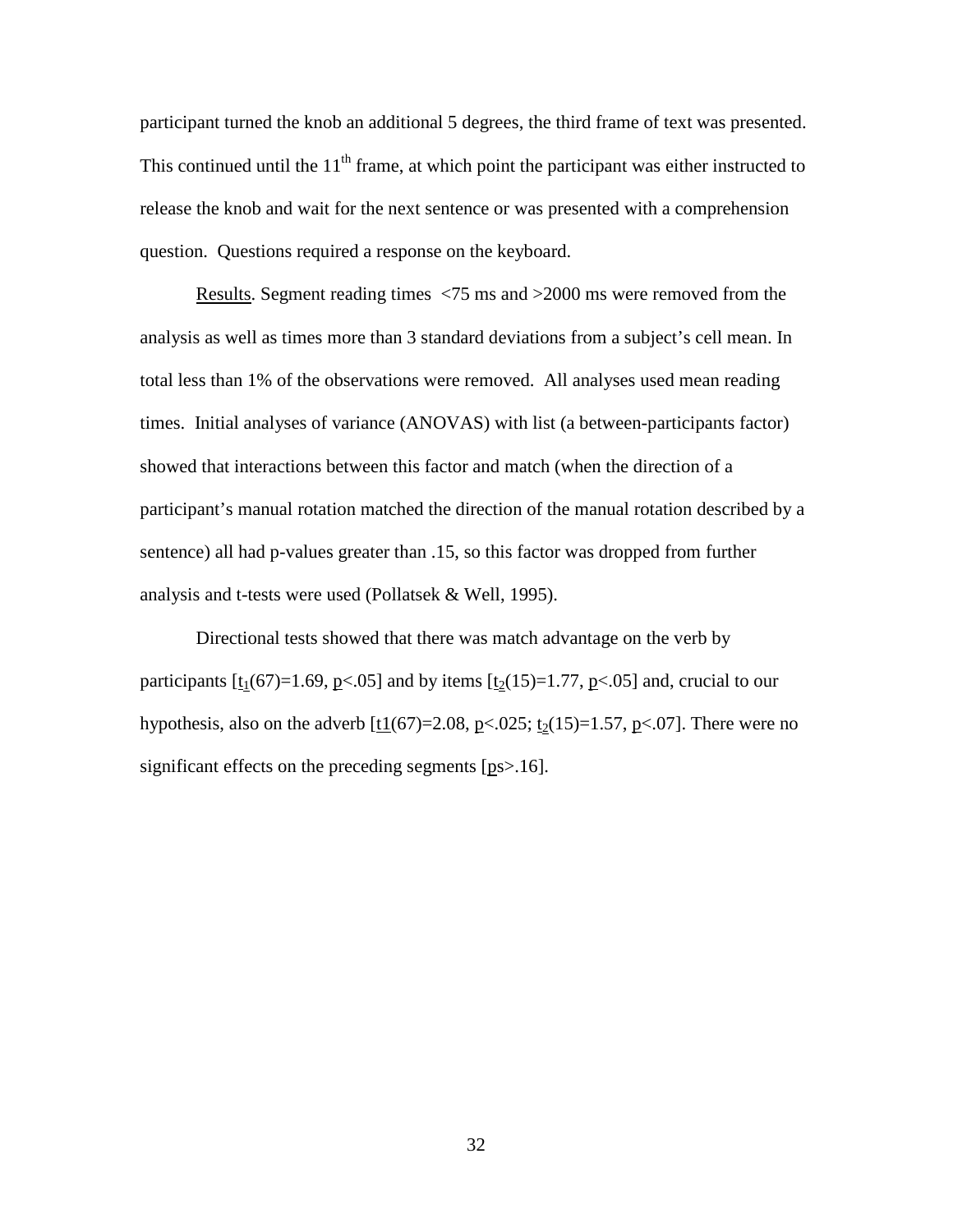



Mean reading times and standard errors for the critical regions in Experiment 1.

### Discussion

These results support the LFH. In addition to finding motor resonance on the verb describing the action, a finding that replicates Zwaan and Taylor's (2006) Experiment 4, we now also found motor resonance on adverbs that modified the described action and immediately followed the verb.

### Experiment 2

The adverbs in Experiment 1 primarily modified the described manual rotation. In Experiment 2, those action-modifying adverbs were replaced with agent-modifying adverbs: words that did not primarily modify the action (e.g. *happily*, *eagerly*, or *nervously*). These adverbs denote information that is most relevant to the mental or motivational state of the protagonist performing the action, not the action itself. This manipulation is compatible with linguistic taxonomies of adverbs that draw a distinction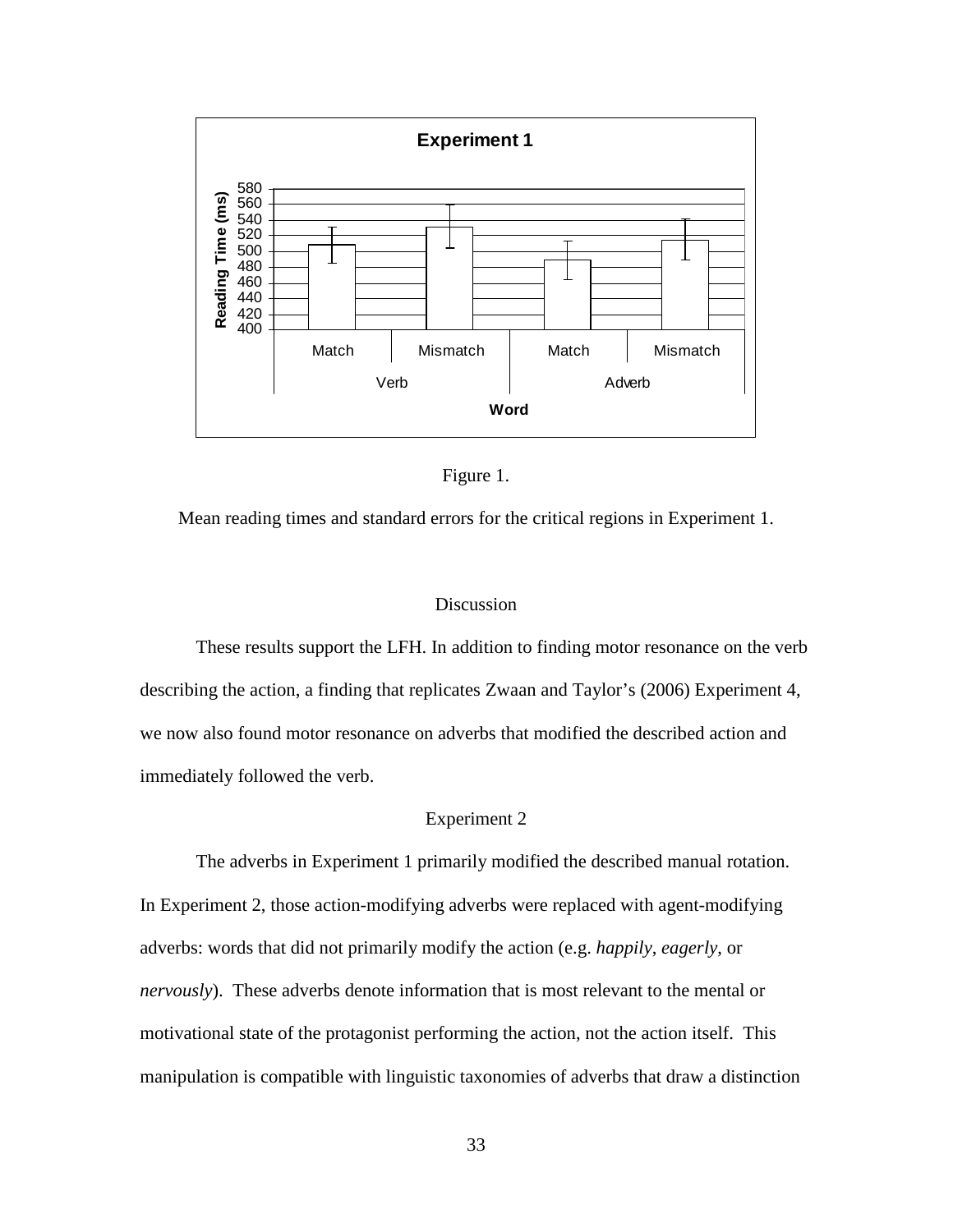between subject-oriented adverbs and process- or manner-oriented adverbs (Jackendoff, 1972; Nakamura, 1997). In Experiment 2, the methods from Experiment 1 were repeated with the exception that we replaced adverbs that primarily modify actions with adverbs that do not (see Appendix 2) as discussed above.

### Method

Participants. 64 undergraduate psychology students participated in the experiment for course credit. The data for one participant were eliminated due to accuracy below 85% on the comprehension questions and the data for three participants were eliminated because they had cell means that were greater than three standard deviations from the mean reading times for all participants. The final analysis included data from 60 participants.

Apparatus and Design. The apparatus and design from Experiment 1 were used in Experiment 2, with the exception that the adverbs were replaced (see Appendix 2).

Procedure. The procedure from Experiment 1 was repeated.

Results. As in Experiment 1, segment reading times <75 ms and >2000 ms were removed from the analysis as well as times more than 3 standard deviations from a subject's cell mean. In total 1.25% of the observations were removed.

Initial analyses of variance (ANOVAS) with list showed that interactions between this factor and match all had p-values greater than .15, so this factor was dropped from further analysis and t-tests were used (Pollatsek & Well, 1995).

Directional tests showed that there was a match advantage on the verb by participants and a marginally-significant match advantage by items  $[t_1(59)=2.59, p<.025;$  $t_2(15)=1.87$ , p=.08] but not on the adverb  $[t_1 (59)=.824, p=.41; t_2(15)=.786, p=.44]$ . There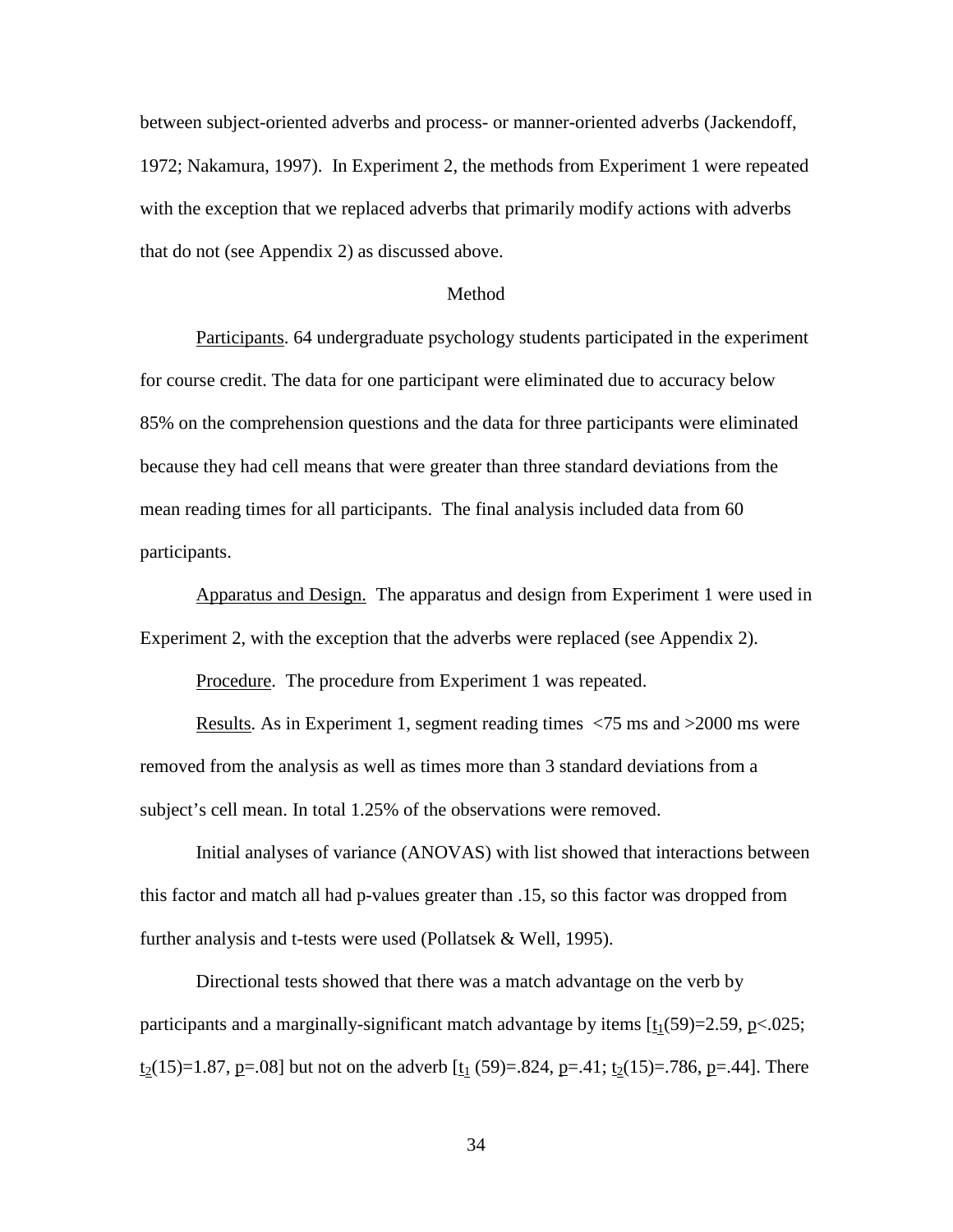were no significant effects on the preceding segments [ps>.24]. The lack of a match effect on the adverb was not due to a lack of statistical power. The power to detect a 25 ms match advantage, as observed in Experiment 1, was .91 for a one-tailed test (Lenth, 2006).

---------------------------------





Mean reading times and standard errors for the critical regions in Experiment 2.

### Discussion

These results replicate the match advantage on the verb observed in Experiment 1, but show that the match advantage we found on action-modifying adverbs did not occur if the adverb does not primarily modify the action that is described before it.

### General Discussion

The results from these two experiments support predictions made by the LFH.

When a verb is modified by an adverb, compatible motor responses are facilitated on the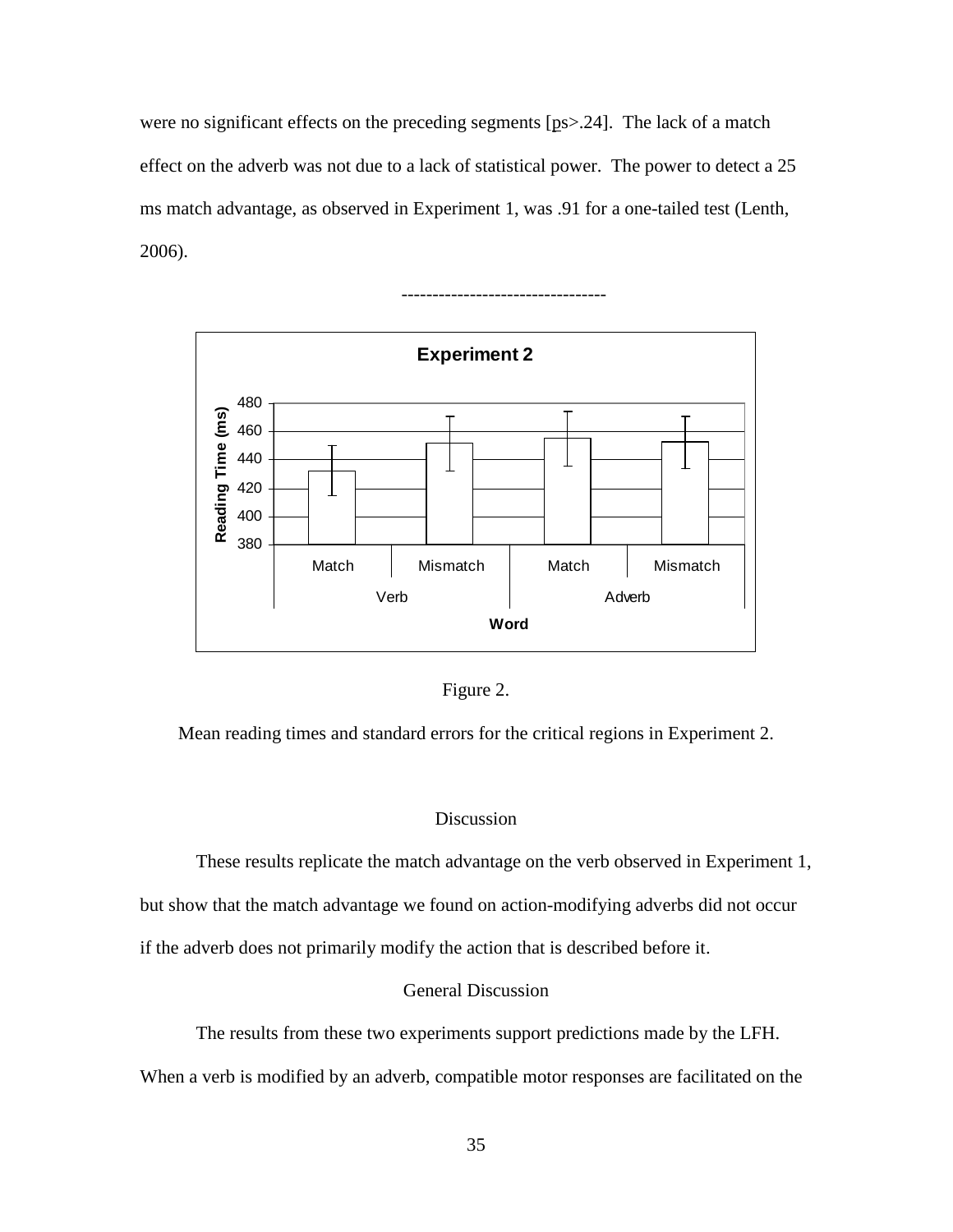adverb only if it primarily modifies the action (e.g., *quickly* and *slowly*) and not when some other element of the referential situation is modified (e.g., *happily*, *eagerly*, or *nervously*). Experiment 1 represents an initial attempt to extend the localized motor resonance effect (Zwaan & Taylor, 2006) from the verb to an adverb that immediately follows it. Compatible responses were faster on the verb as well as on the subsequent action-modifying adverb. This was not the case with Experiment 2, in which the actionmodifying adverbs were replaced with agent-modifying adverbs.

The primary contribution of this article is confirmation of a prediction made by a synthesis of the LFH and previous findings on the localization of motor resonance during language processing (Zwaan & Taylor, 2006). If the previous finding that motor resonance is localized on action verbs is due to the surrounding content shifting focus away from the action, then maintaining focus on the action by following the verb with an action-modifying adverb should cause motor resonance to extend beyond the verb to the adverb. Our experiments support this prediction.

Results discussed earlier (Glover, Rosenbaum, Graham, & Dixon, 2004; Gentilucci & Gangitano, 1998; Glenberg & Kaschak, 2002; Zwaan & Taylor, 2006; Experiment 2) suggest that language affects motor processes in a top-down fashion in that the higher-order process of understanding words or the actions described by sentences affects subsequent motor activity. However, a bottom-up effect is not only plausible, but consistent with previous findings (Zwaan & Taylor, 2006; Experiment 4; Lindemann, Stenneken, van Schie, & Bekkering, 2006) and the present experiments, in which participants perform an action in order to indicate that they have read a consistent or inconsistent word. For example, previous studies have shown that when participants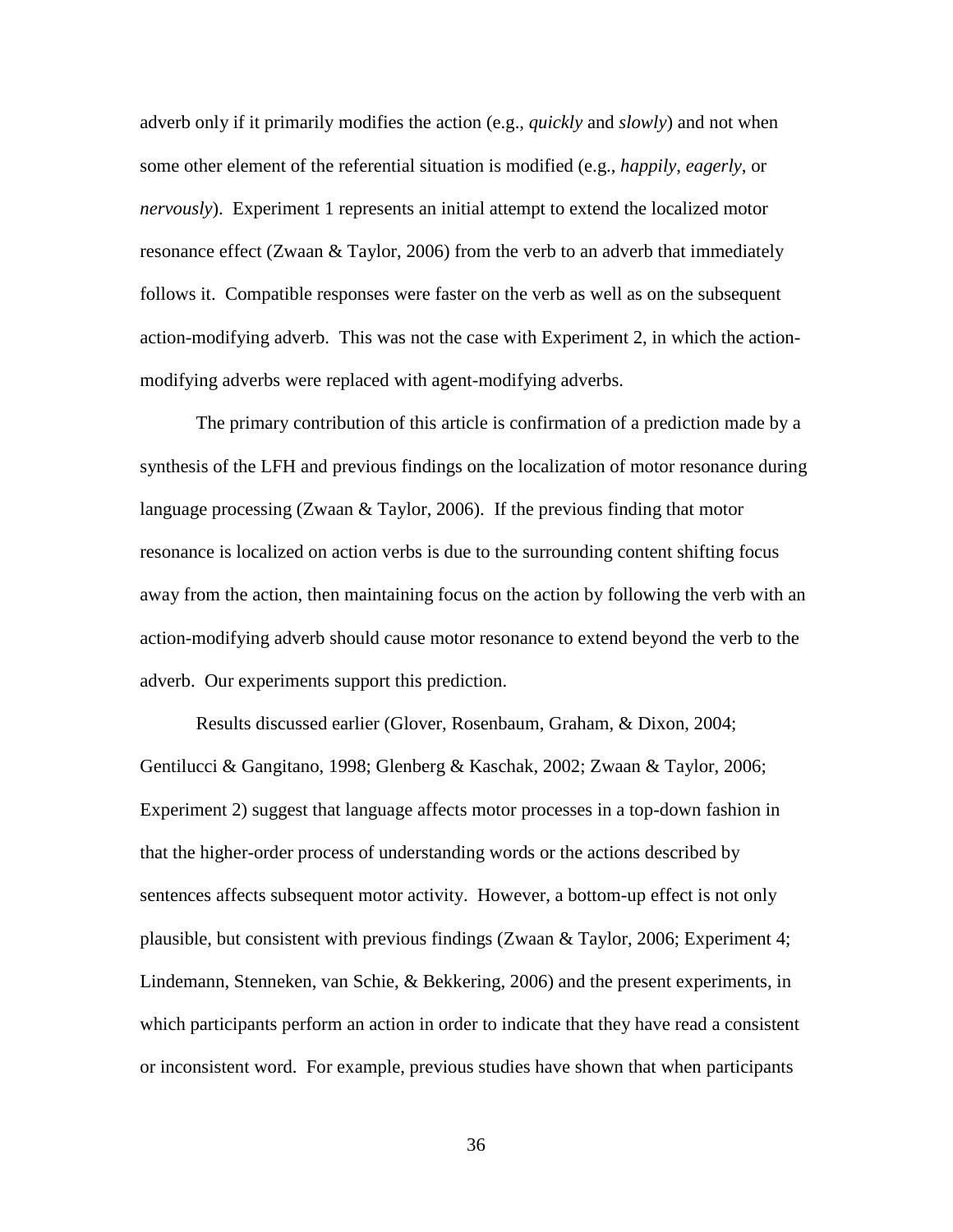form an intention to act (e.g. to pick up a magnifying glass and move it towards one's eye) before the presentation of a semantically-related word ("eye"), they are faster to respond to the word in a task that invites semantic processing of the word, such as categorization or lexical decision, but not when the task does not invite semantic processing, such as letter detection (Lindemann, et al., 2006). As with the current study, while bottom-up processing is consistent with the results, top-down processes could still explain the findings, as the word response is confounded with the compatible action. While this is an issue that warrants further investigation, either top-down processes, bottom-up processes, or both would be consistent with a claim that the semantic and motor systems rely on partially overlapping neurophysiological substrates. For example, results showing that visually-perceived rotation affects manual rotation (Zwaan & Taylor, 2006; Experiement 1) coupled with previous findings that manual rotation affects perception of an ambiguously rotating visual stimulus suggest that manual rotation and perception of visual rotation share common neural systems (Wohlschläger, 2000).

Several alternative explanations for our results could be proposed, but are demonstrably inviable. Possible alternative explanations for the results include: (1) they are due to demand effects (participants were somehow aware of the manipulation and this drove the differences of interest), (2) the effect on the adverb is merely a continuation of the original effect on the verb and does not reflect the influence of the adverb on maintaining focus on the action, (3) there was a confound between the items that actually caused the differences of interest, and (4) the effect on the adverb is really a sentence wrap-up effect. Each alternative explanation will be considered and addressed in turn.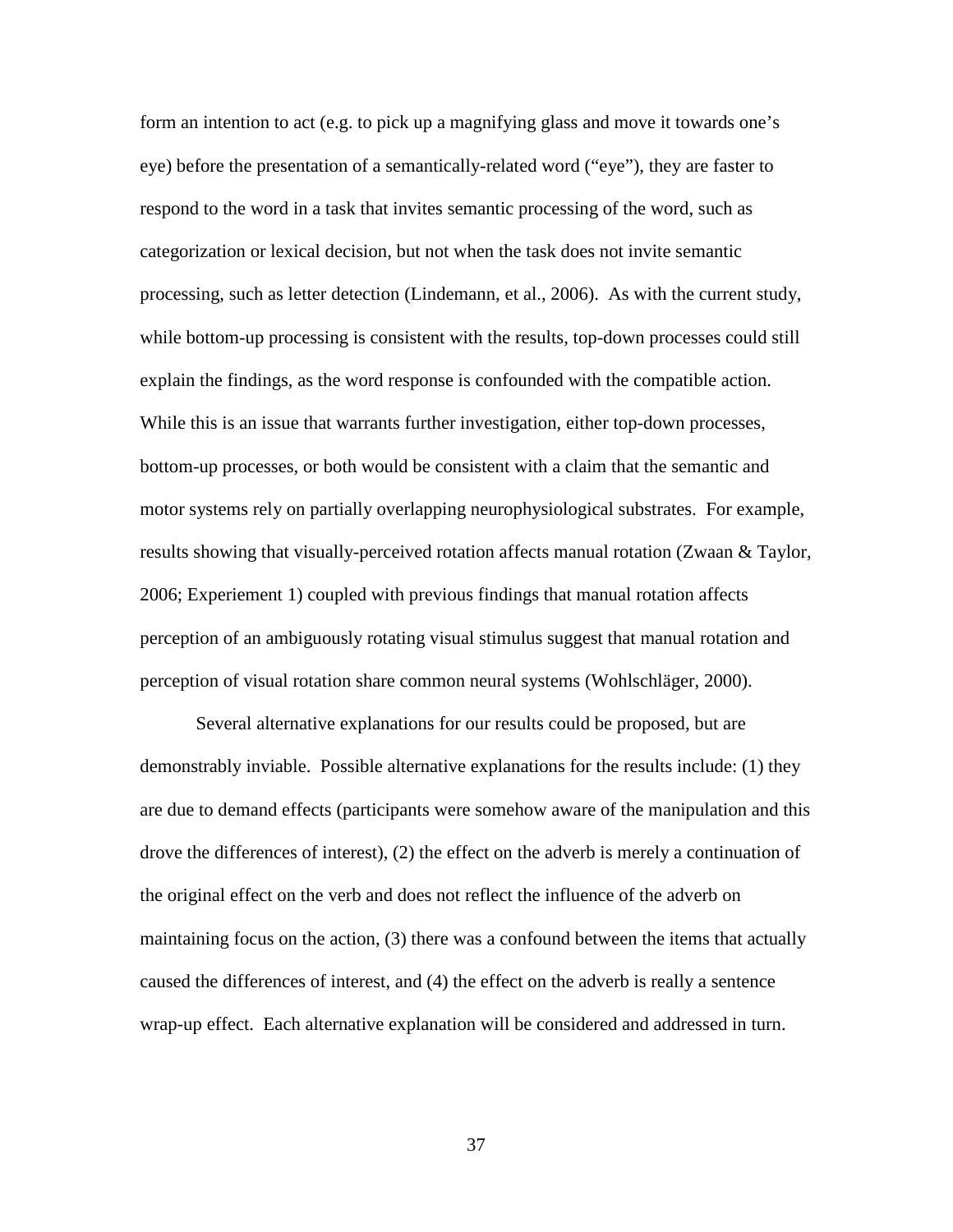First, a skeptic could argue that participants became aware of the intention behind the experiment since they were engaging in manual rotation while reading sentences about manual rotation. To prevent this from becoming an issue, the critical items were embedded inside a larger set of similarly worded items describing similarly mundane actions. When probed during post-experiment interviews, no participant reported having any knowledge of the manipulation. Further, even if correct, this would be an especially odd alternative explanation for the differences found on the adverb. A substantial proportion of the participants would have had to be sensitive to the distinction between action- and agent-modifying adverbs in order for this to explain the pattern found in the data.

Second, a skeptic could dismiss the findings on the adverb as merely a continuation of the original effect. According to this criticism, any word appearing directly around the verb is subject to 'spillover' motor resonance effects. This is an important criticism to counter, since the claim made here is that the result on the adverb supports the LFH. If it were the case that the verb simply influenced surrounding words regardless of their content, then there would be an effect on the agent-modifying adverbs in Experiment 2 or on the direct object which directly followed the verb in previouslyreported experiments (Zwaan & Tayor, 2006, Experiments 4 and 5).

Third, it might be argued that the use of adverbs such as *quickly* and *slowly* should yield different response times given that they explicitly describe the speed with which the described action is performed. Although this is an interesting idea that is perhaps worth pursuing in a more sensitive paradigm, it is irrelevant to the current results, since any differences between items, other than the intended differences between conditions, were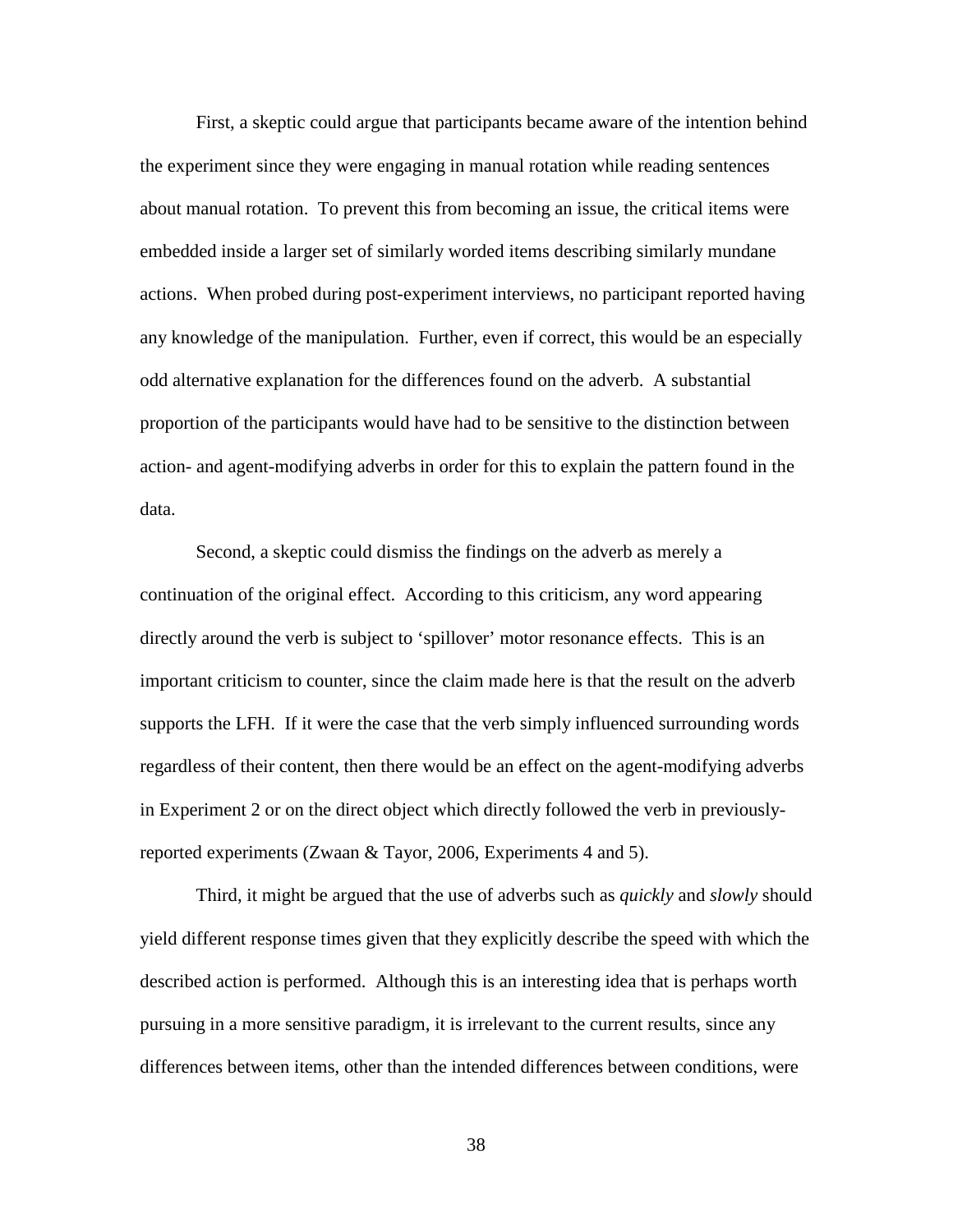negated through counterbalancing. In other words, those differences are orthogonal to the manipulation and differences of interest.

Fourth, one could argue that, because the adverb was the last word in the sentence, the effect on that word is attributable to a motor resonance effect for the entire sentence (as in Experiments 2 and 3 in Zwaan & Taylor, 2006 or in Glenberg & Kaschak, 2002) and not continued focus on the action. However, if the last word of a sentence showed such an effect regardless of its content, then that pattern would have been found on the last word of other experiments in which the last word was not an action-modifying adverb (Experiment 2 in this paper and Experiments 4 and 5 from Zwaan & Taylor, 2006).

Although beyond the scope of the present article, these results invite future investigations into the specificity of language-induced motor resonance and the importance of motor resonance in providing the underpinnings of action understanding. For example, the distinction between *fast* and *slow* action-modifiers (e.g. q*uickly* vs. *slowly*) could be one that produces detectable differences in motor resonance. Additionally, adverbs that disambiguate the direction (e.g. *upwards* in the sentence *He moved his hand upwards*) of an action could show independent localization of motor resonance (that is, facilitation for compatible responses on the adverb only, not the verb). A related paradigm involves changing the position of the adverb. In the present experiments, the adverb directly follows the verb. An experimenter might predict no effect at all when the adverb precedes the direction-disambiguating verb (*…he quickly screwed in the light bulb*) but a re-emergence of motor resonance when a direct object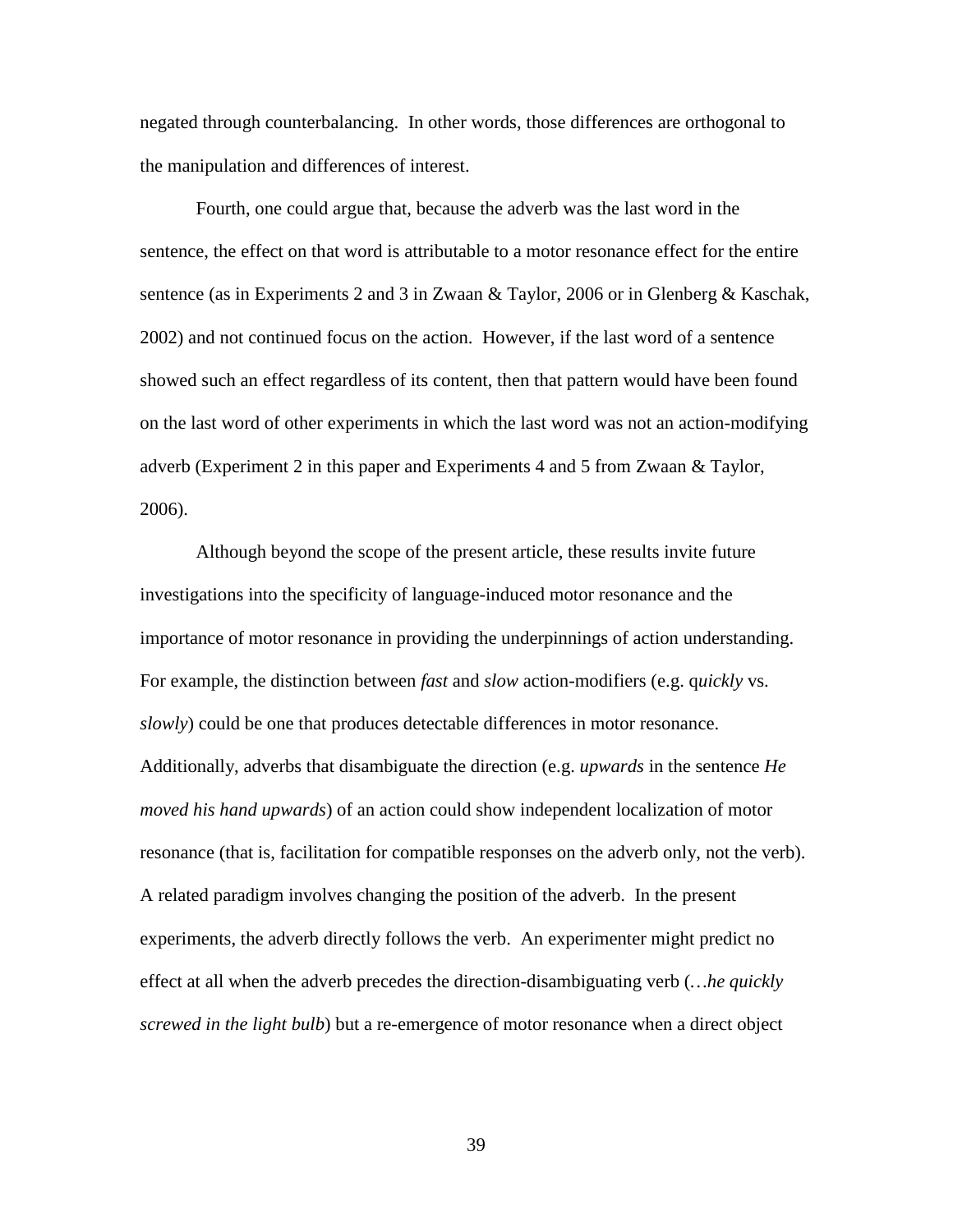interrupts the focus on the action (*…he screwed in the light bulb quickly*). Future research may address these issues.

The present results show that a verbal description of an action leads to a very subtle pattern of motor activation in the comprehender, which has not been shown previously. An important qualification of this research and other studies showing motor resonance during or after language comprehension is that this does not constitute direct evidence for the claim that action comprehension relies on a mental simulation (Rizzolatti & Craighero, 2004; see also the review article in this issue) of that action, though the present results are compatible with such a claim. Evidence for mental simulation requires showing that an action described by a sentence is facilitated by reading it. The present, and similar, results show a difference between matching and mismatching conditions, a result that is compatible with either facilitation of the matching condition or interference of the mismatching condition. We are currently running studies, which compare neutral, matching, and mismatching actions that will shed light on this issue.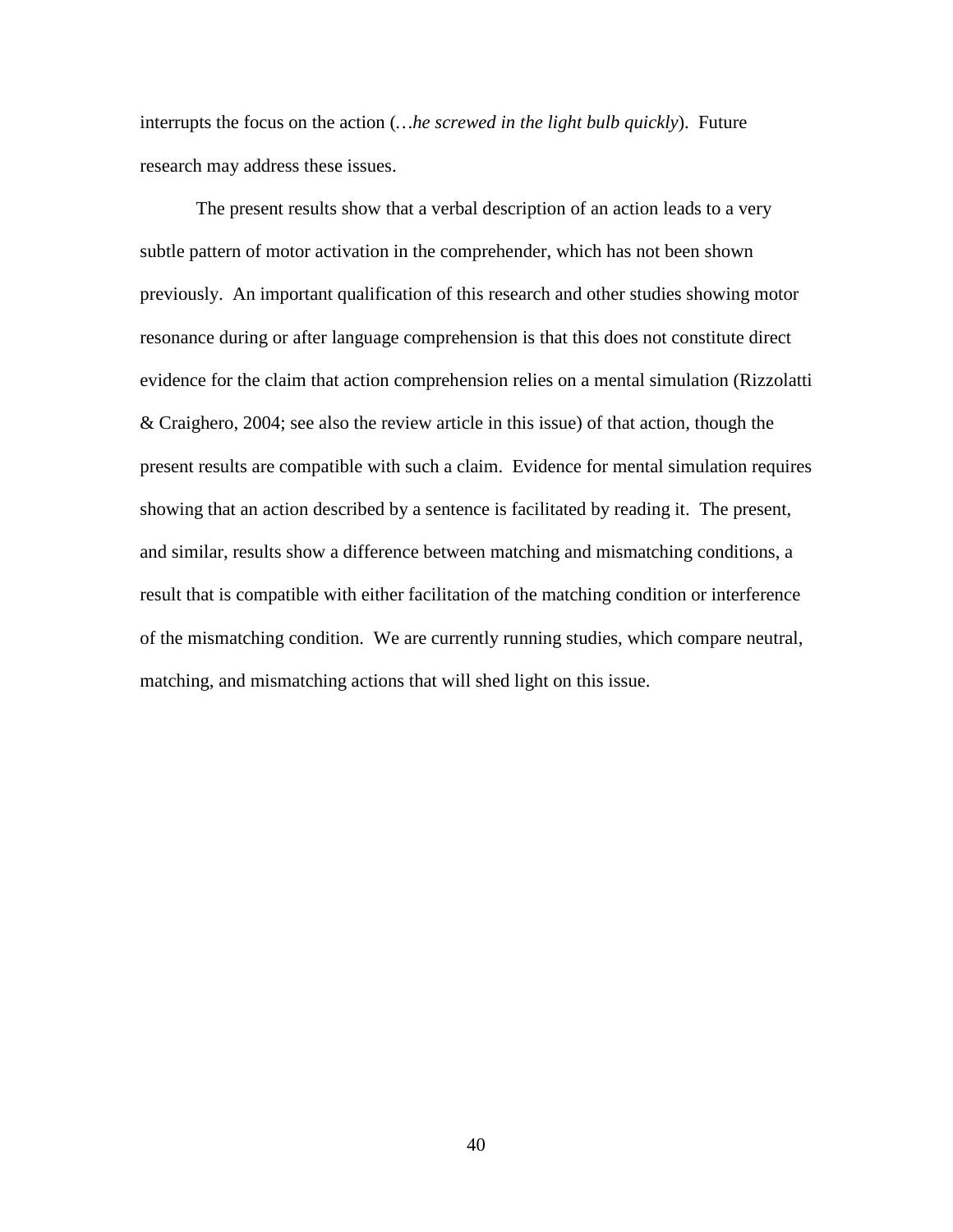Author note

We thank Christine de Jesus, Quanne Coombs, and Helena Yardley for assistance with data collection. This research was supported by grants MH-63972 from the National Institutes of Health and BCS-0446637 from the National Science Foundation.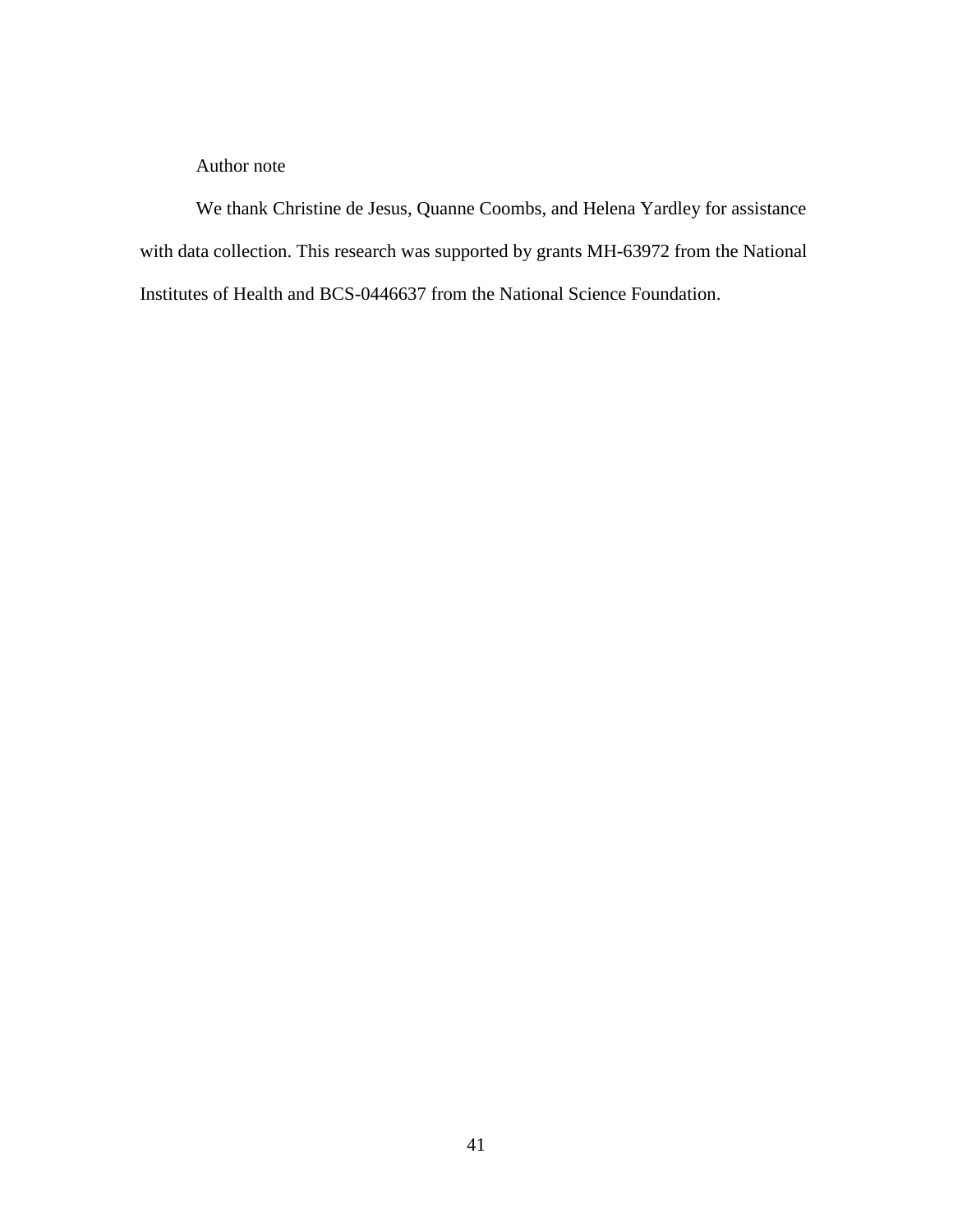## Appendix 1

The critical sentences for Experiment 1 are listed below.

## Clockwise

He had/been on/the highway/for a/long time./When he/saw a gas/station,/he/exited/slowly During the/film,/the light/bulb/burned out./He found/a new /light bulb/which he/screwed in/rapidly

The gardener/noticed/that the/water/was still/running/He approached/the faucet/which he/turned off/quickly

The good/student/was about/to take/the SAT./He/picked up/his pencil/which he/sharpened/rapidly

The man/was/replacing/his tire./He placed/onto/the tire/a lugnut/which he/tightened/slowly

He hopped/into his car,/very late/for work./He placed/the key/into/the ignition/which he/started/quickly

He was/about to/attach the last/leg onto the/table./He picked

up/the/screwdriver/and/screwed in/slowly

He wanted/to read/from his/favorite/book./He sat/next to/a lamp/which he/turned on/quickly

Counterclockwise

He was/craving a /juicy/pickle./On the/shelf, he/found a/closed jar/which he/opened/rapidly

He selected/unleaded/at the/gas station./He placed/his hand/on the /cap/which he/opened/slowly

His father/walked /into/the room./He/noticed/the loud/volume/which he/turned down/gradually

He wanted/to try/his new/satellite TV./Behind the/TV, he/grabbed the/cable/which he/unscrewed/quickly

The runner/was very/thirsty./A fan/handed him/a bottle/of cold/water/which he/opened/quickly

He waited/at the /intersection/before he/could turn./He saw/an/opening/and/turned left/slowly

The chicken/in the oven/looked cooked/perfectly./The cook/walked/over to/the oven/which he/turned down/slowly

He lit/the candles/for the/romantic/evening./He noticed/the bright/lights/which he/dimmed/slowly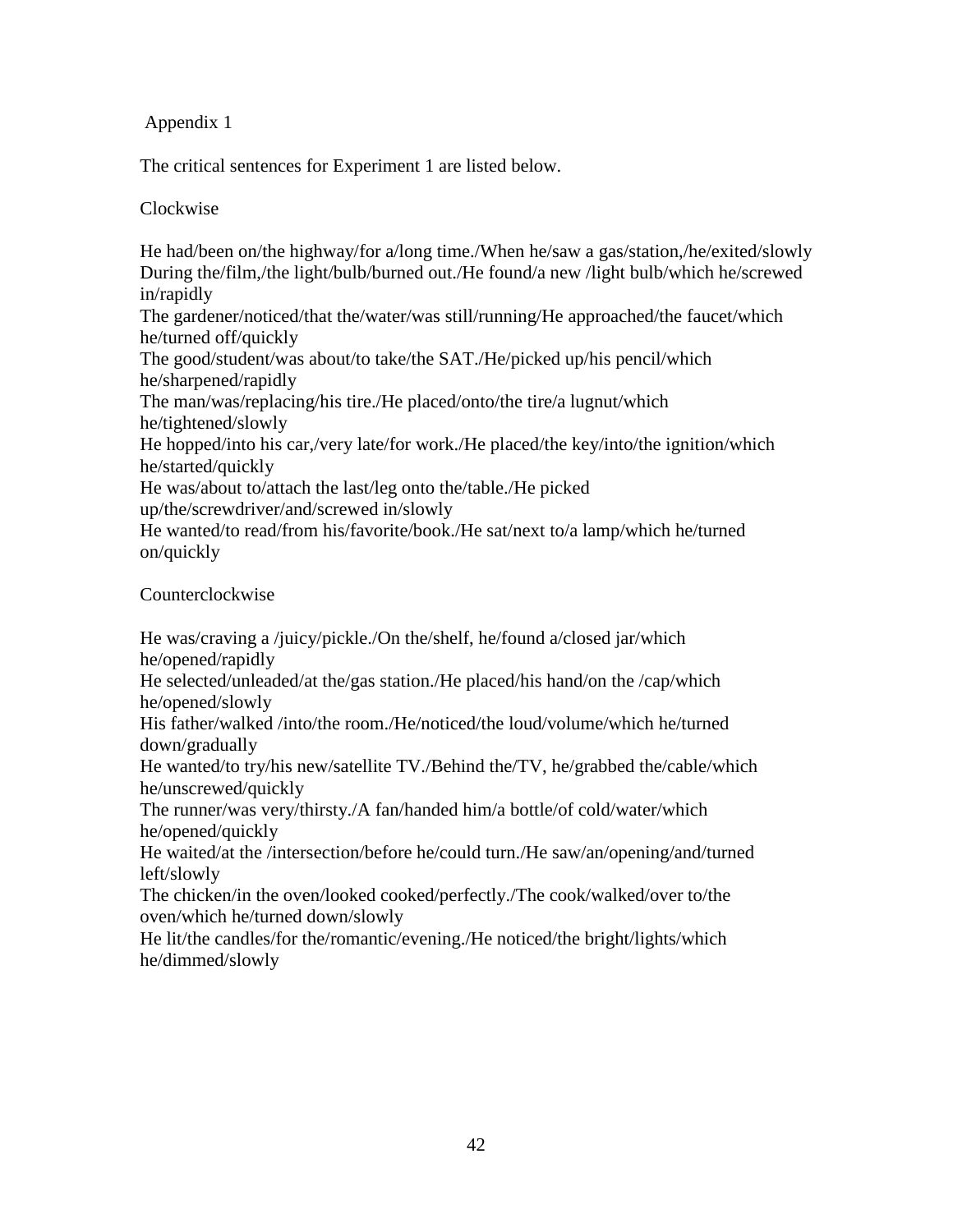## Appendix 2

The critical sentences for Experiment 2 are listed below.

Clockwise

He had/been on/the highway/for a/long time./When he/saw a gas/station,

/he/exited/eagerly

During the/film,/the light/bulb/burned out./He found/a new /light bulb/which he/screwed in/carefully

The gardener/noticed/that the/water/was still/running/He approached/the faucet/which he/turned off/thoughtfully

The good/student/was about/to take/the SAT./He/picked up/his pencil/which he/sharpened/nervously

The man/was/replacing/his tire./He placed/onto/the tire/a lugnut/which he/tightened/skillfully

He hopped/into his car,/very late/for work./He placed/the key/into/the ignition/which he/started/hastily

He was/about to/attach the/last leg/onto/the table./He picked up/a screw/which he/screwed in/patiently

He wanted/to read/from his/favorite/book./He sat/next to/a lamp/which he/turned on/eagerly

Counterclockwise

He was/craving a /juicy/pickle./On the/shelf, he/found a/closed jar/which he/opened/hungrily

He selected/unleaded/at the/gas station./He placed/his hand/on the /cap/which he/opened/carefully

His father/complained/about/the noise./John/walked up/to the/stereo/which he/turned down/obediently

He wanted/to try/his new/satellite TV./Behind the/TV, he/grabbed the/cable/which he/unscrewed/hastily

The runner/was very/thirsty./A fan/handed him/a bottle/of cold/water/which he/opened/eagerly

He waited/at the /intersection/before he/could turn./He saw/an/opening/and/turned left/skillfully

The chicken/in the oven/looked cooked/to perfection./The cook/walked/over to/the oven/which he/turned down/happily

He lit/the candles/for the/romantic/evening./He noticed/the bright/lights/which he/dimmed/carefully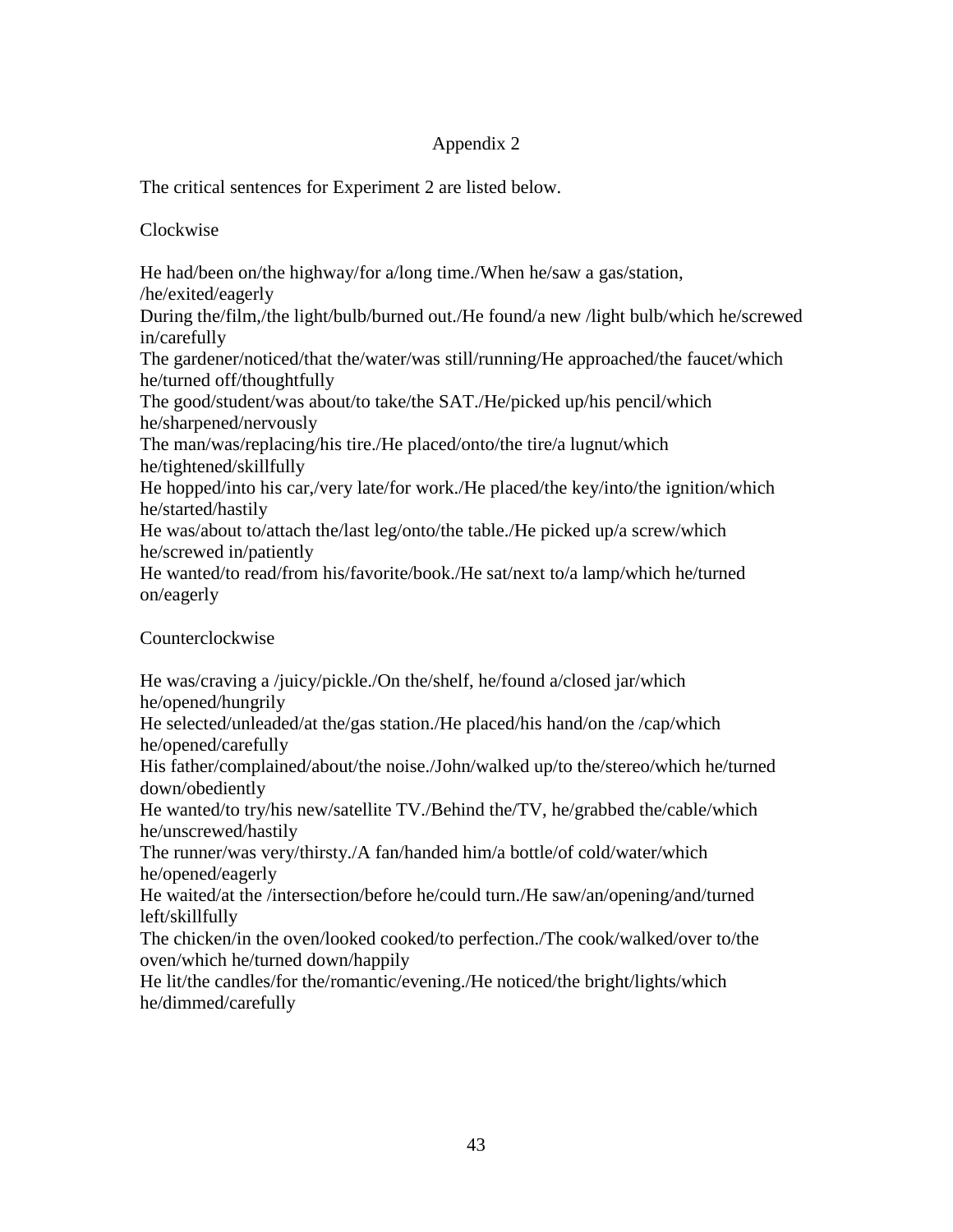# **Chapter 3**

# INFERENCES ABOUT ACTION ENGAGE ACTION **SYSTEMS**

This chapter is published as: Taylor, L.J., Lev Ari, S., & Zwaan, R.A. (2008). Inferences about action engage action systems. *Brain and Language*, *107*, 62-67.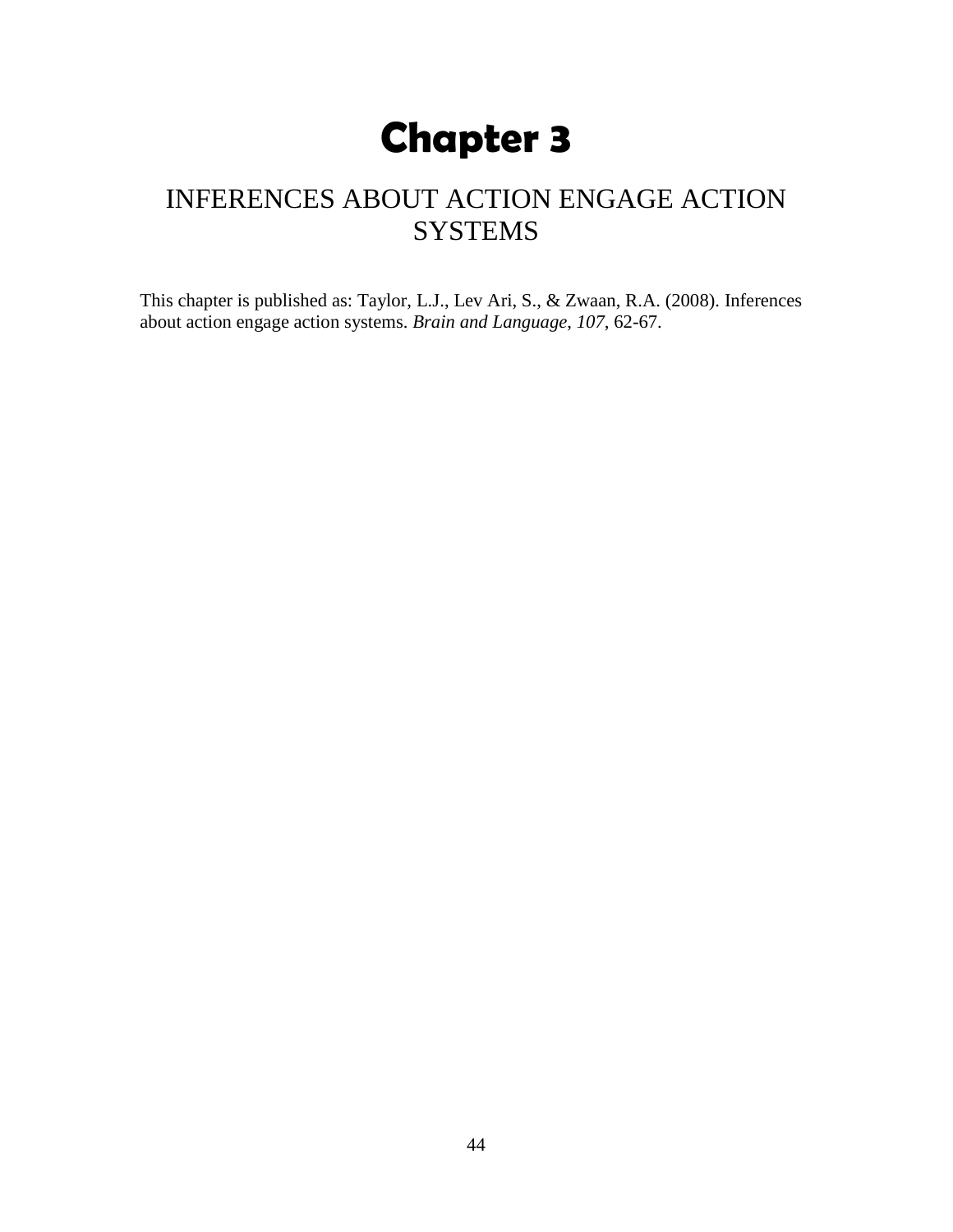# Abstract

Verbal descriptions of actions activate compatible motor responses (Glenberg & Kaschak, 2002). Previous studies have found that the motor processes for manual rotation are engaged in a direction-specific manner when a verb disambiguates the direction of rotation (e.g. "unscrewed;" Zwaan & Taylor, 2006). The present experiment contributes to this body of work by showing that verbs that leave direction ambiguous (e.g. "turned") do not necessarily yield such effects. Rather, motor resonance is associated with a word that disambiguates some element of an action, as meaning is being integrated across sentences. The findings are discussed within the context of discourse processes, inference generation, motor activation, and mental simulation.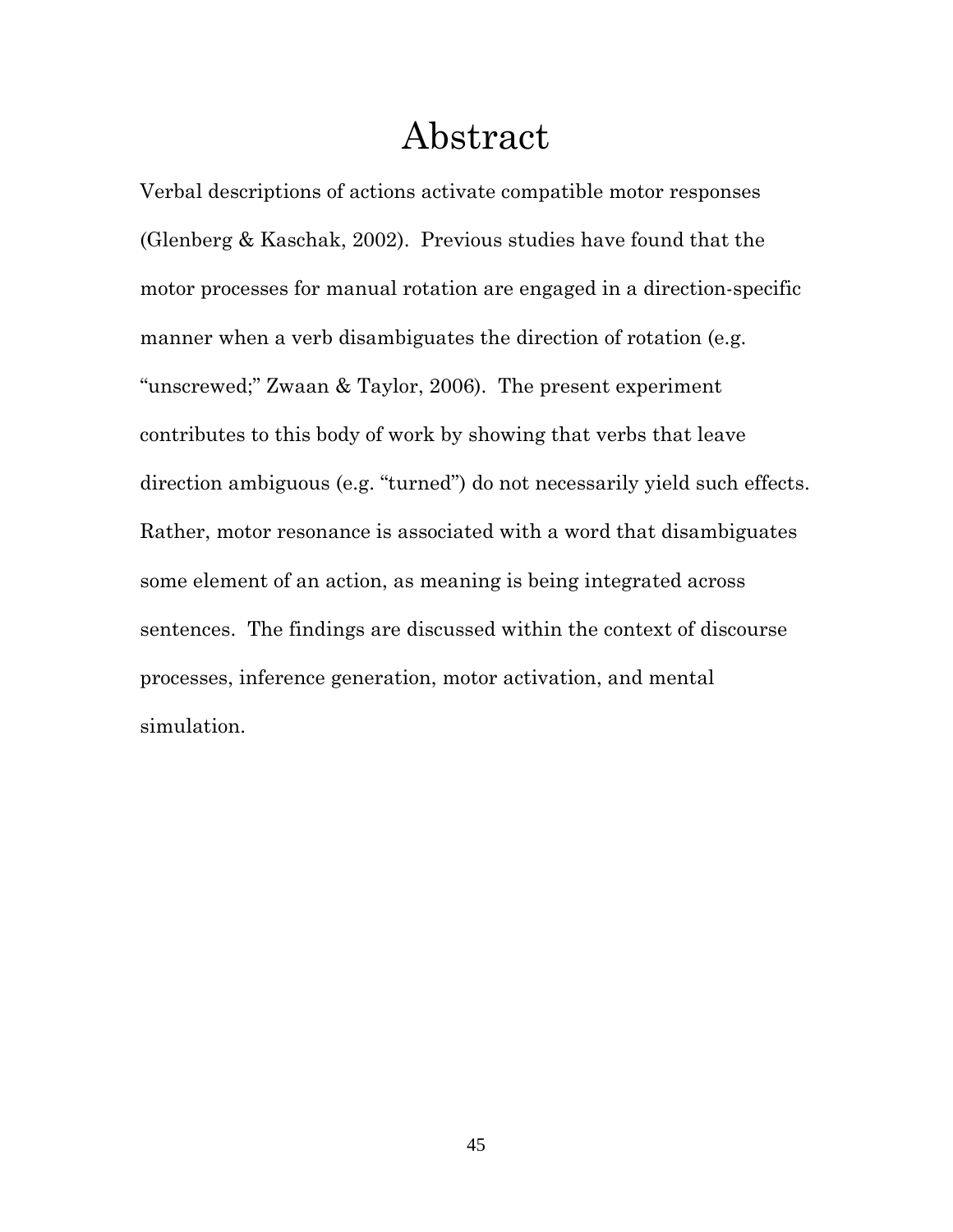An emerging view in cognitive science holds that action understanding relies on the systems that are responsible for the performance of actions (Rizzolatti, Fogassi, & Gallese, 2001; Keysers & Perret, 2004). In primates, the mirror neuron system (MNS), which includes neurons in the primary motor cortex, pre-motor cortex, and inferior parietal lobule, (Rizzolatti & Craighero, 2004) is activated when an individual grasps an object, observes a conspecific grasping an object (di Pellegrino et al., 1992; Gallese et al., 1996), or sees a hand go behind a screen that occludes an object (Umiltà et al., 2001). In humans, such activation has been shown to occur when a given action falls within that individual's action repertoire (Calvo-Merino et al., 2004; Buccino et al., 2004). Similarly, the retrieval of episodic memories can be facilitated if an individual replicates the posture that she had during encoding (Dijkstra, Kaschak, & Zwaan, 2007). This research lends credence to the notion that the representations of actions rely on the MNS.

These results converge with theories proposing a strong link between the neural systems for action and the conceptual understanding of actions (Prinz, 1997; Rizzolatti  $\&$ Craighero, 2004; Gallese, 2003; Wilson & Knoblich, 2005; Gallese & Lakoff, 2005; Fischer & Zwaan, in press). This leads to the prediction that the MNS is recruited to understand language that describes actions (Rizzolatti  $\&$  Arbib, 1998). Indeed, previous studies have shown that sentences describing simple motor actions both facilitate compatible motor responses (Glenberg  $\&$  Kaschak, 2002) and activate the brain regions that are active when similar actions (i.e. those that involve the same effector) are performed (Tettamanti et al., 2005; de Vega et al., 2004) or observed (Aziz-Zadeh et al., 2006). Other results have shown that individual words can be associated with subtle, but immediate behavioral (Zwaan & Taylor, 2006) and neural effects (Pulvermüller et al.,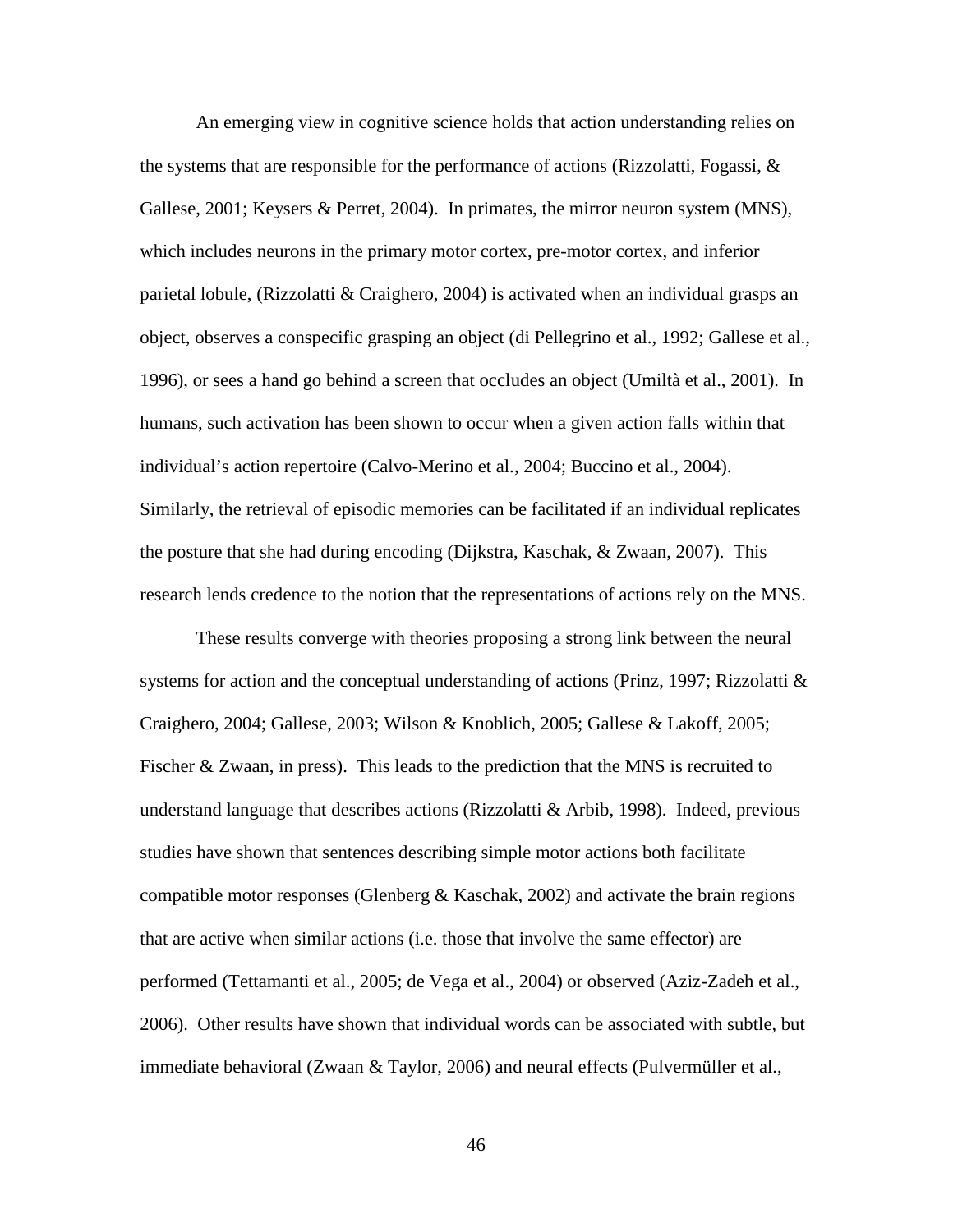2005; Hauk, Johnsrude, & Pulvermüller, 2004). For example, the presentation of an irrelevant word (e.g. "large"or "small") subtly influences the dynamics of a goal-directed action, such as the grip aperture of a participant's hand, as she is reaching for an object with the intention of grasping it (Glover & Dixon, 2002; Gentilucci & Gangitano, 1998). Analogous effects have been demonstrated for incidentally presented nouns, such as "baseball"or "tweezers," that are either larger or smaller than the target object (Glover, Rosenbaum, Graham, & Dixon, 2004). These effects offer support to the claim that words and the affordances (Gibson, 1979) of the objects to which they can refer produce subtle, but immediate effects in the motor system (or MNS) of a comprehender.

If motor activation plays a role in language comprehension, it should occur not only *after* the presentation of individual words or entire sentences, but also *during* the comprehension of sentences. Interestingly, some experiments have demonstrated a high degree of temporal resolution with regards to action sentences inducing motor resonance in participants. Motor responses that are compatible with a described action have been found to be facilitated as soon as constraining information becomes available, before an entire sentence has been read (Chambers et al., 2002). Similarly, verbs that disambiguate the direction of rotation in sentences about manual rotation are associated with a compatible motor response that is isolated on the verb (Zwaan & Taylor, 2006). Additionally, an adverb that maintains focus on the action (e.g. "quickly") will show the same effect when it immediately follows the verb; however, an adverb that shifts focus to a non-action oriented element of the referential situation (e.g. "happily") does not induce motor resonance (Taylor & Zwaan, in press). These findings offer support to the broader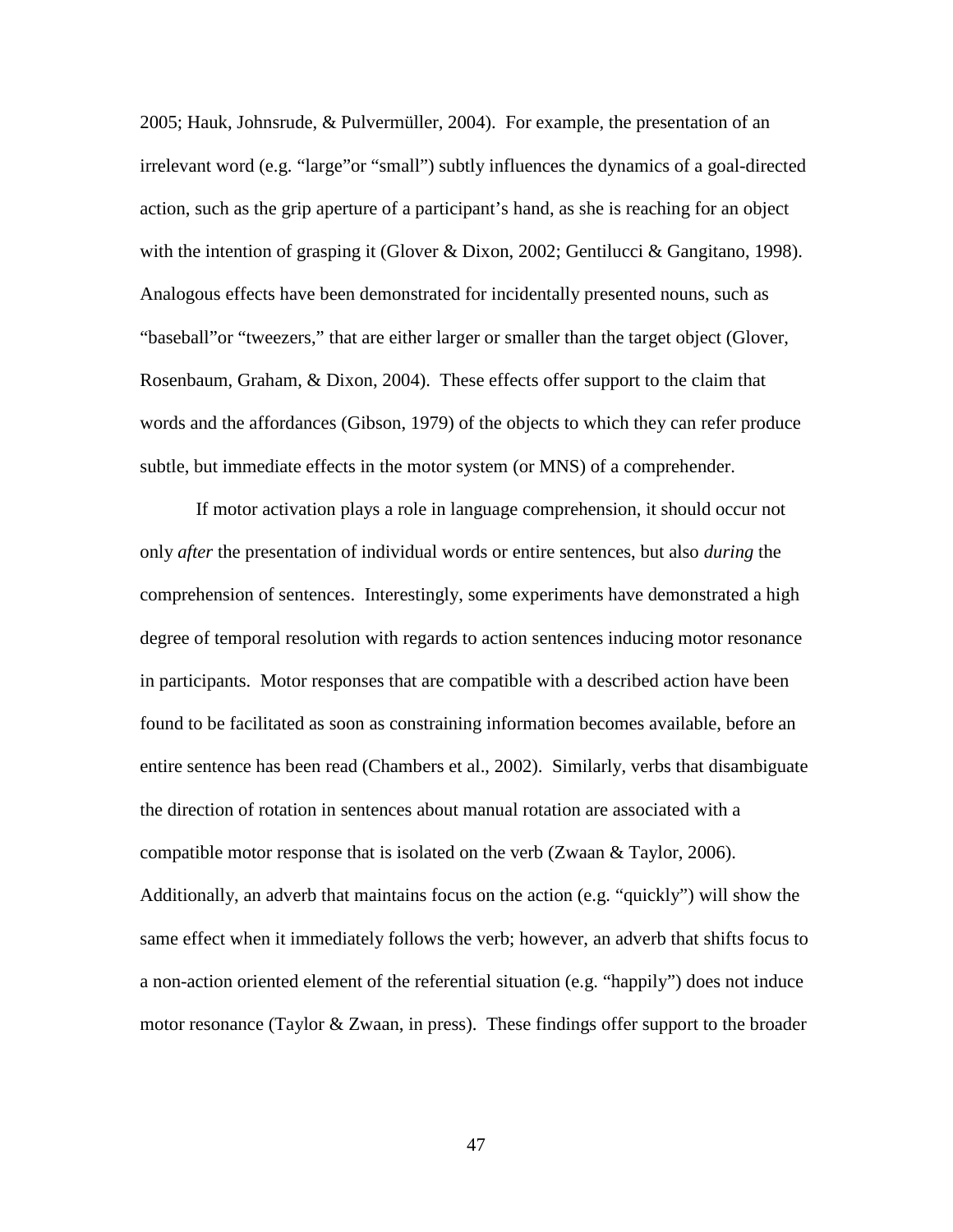claim that language comprehension relies on a mental simulation of the described situation.

This is closely related to the claim that language users routinely construct representations of the situations described by language, not merely the text, and use them to derive meaning (Johnson-Laird, 1983; van Dijk & Kintsch, 1983; Zwaan & Radvansky, 1998; Glenberg & Robertson, 2000). Instead of memorizing the surface features of text, language users construct representations of the events described by a text, then attempt to integrate them with one another within a given discourse. These described events remain active as a reader proceeds through text. In addition to helping a reader construct situation models for an entire discourse, they also aid in making inferences and resolving ambiguities (Zwaan & Singer, 2003). Oftentimes, ambiguous words (such as pronouns) are retroactively disambiguated with a verb. Consider the following item ("Clinton confessed to Archie because he *wanted* / *offered* forgiveness."), in which the verb "wanted" implies that "he" refers to Clinton while the verb "offered" implies that "he" refers to Archie (Caramazza et al., 1997). Indeed, readers readily use information that is available after an ambiguous word in order to constrain their interpretation of the ambiguous word and to determine its meaning. Comprehension requires the integration of information within and across sentences, so if motor resonance is involved in comprehension, it should also be shown to occur as a result of meaning integration across sentences.

In the current experiment, participants read sentences containing a verb (and an immediately surrounding context) that left an element of the action ambiguous (the direction of rotation; e.g. *He examined the / pie through / the microwave / window and /*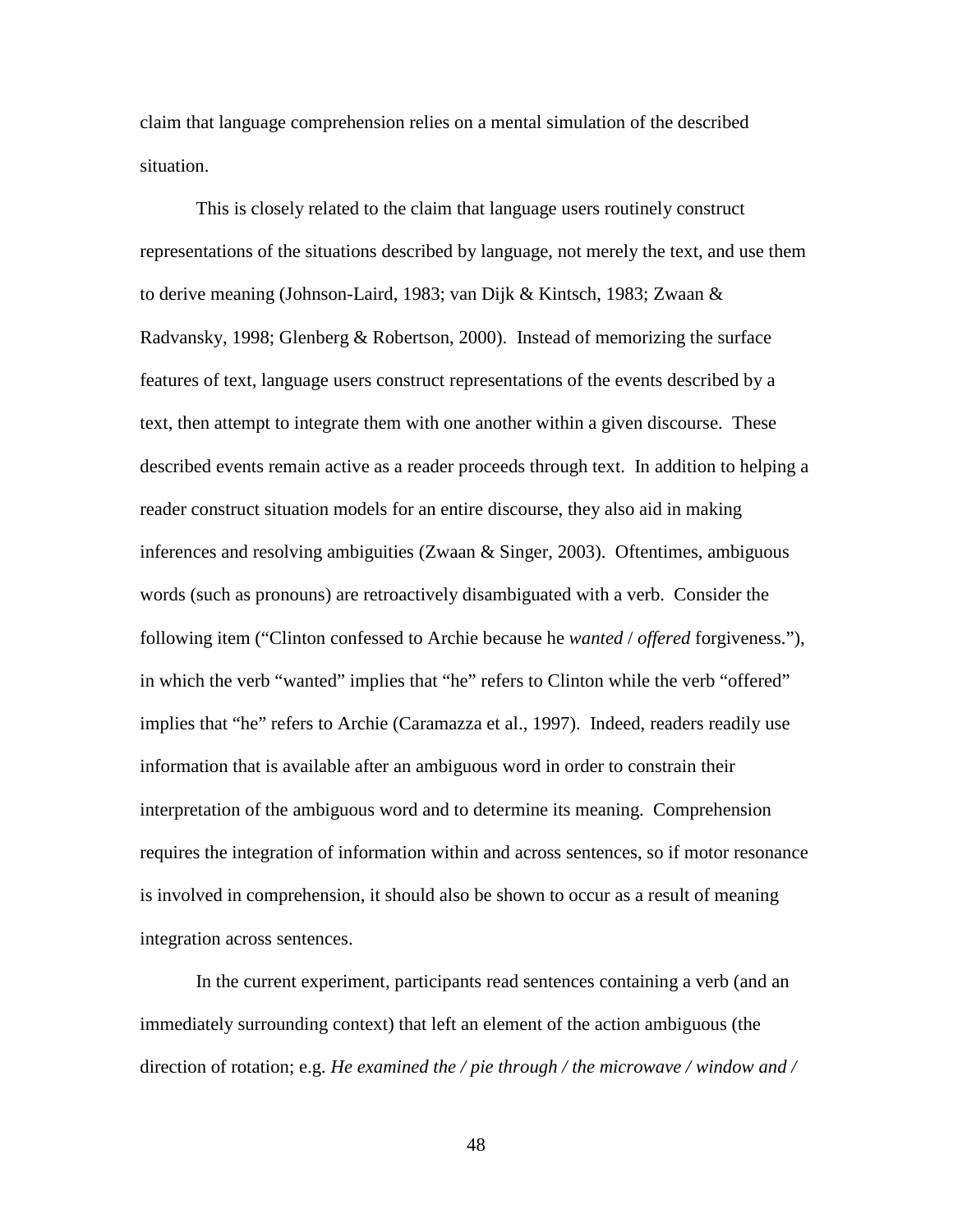*turned the / timer. / The cooking / time needed / to be / longer* [*shorter*].). The direction of manual rotation that the agent performs in the first sentence was not disambiguated until the final word of the second sentence. Participants were expected to use this information in order to resolve the ambiguity of the action described in the first sentence. Readers routinely construct such causal inferences during text comprehension (Graesser, Singer, & Trabasso, 1994). Given previous data (Zwaan & Taylor, 2006, Hauk, Johnsrude, & Pulvermüller, 2004), this information about the action should result in an immediate activation of the motor processes responsible for performing that action. "Longer" implies that the protagonist increased the cooking time by engaging in clockwise rotation, while "shorter" implies that the protagonist decreased the cooking time by engaging in counterclockwise rotation. The experiment is designed to test this prediction.

#### Methods

The method used by Zwaan and Taylor (2006; Experiment 4) was used. Participants read sentences by turning a knob continuously during the frame-by-frame presentation of a sentence. Words were presented in groups of one to three. Every five degrees of rotation caused a group of centrally-presented words to be replaced by the next group of words in the sentence. Participants turned the knob until the last word of the sentence disappeared from the screen. On critical trials, a sentence describing an act of manual rotation (e.g., *He examined the / pie through / the microwave / window and / turned the / timer. / The cooking / time needed / to be / longer* [ or *shorter*]., with slashes indicating the boundaries between frames) was presented. On critical items, the first sentence included a verb that implied manual rotation, but kept the direction of rotation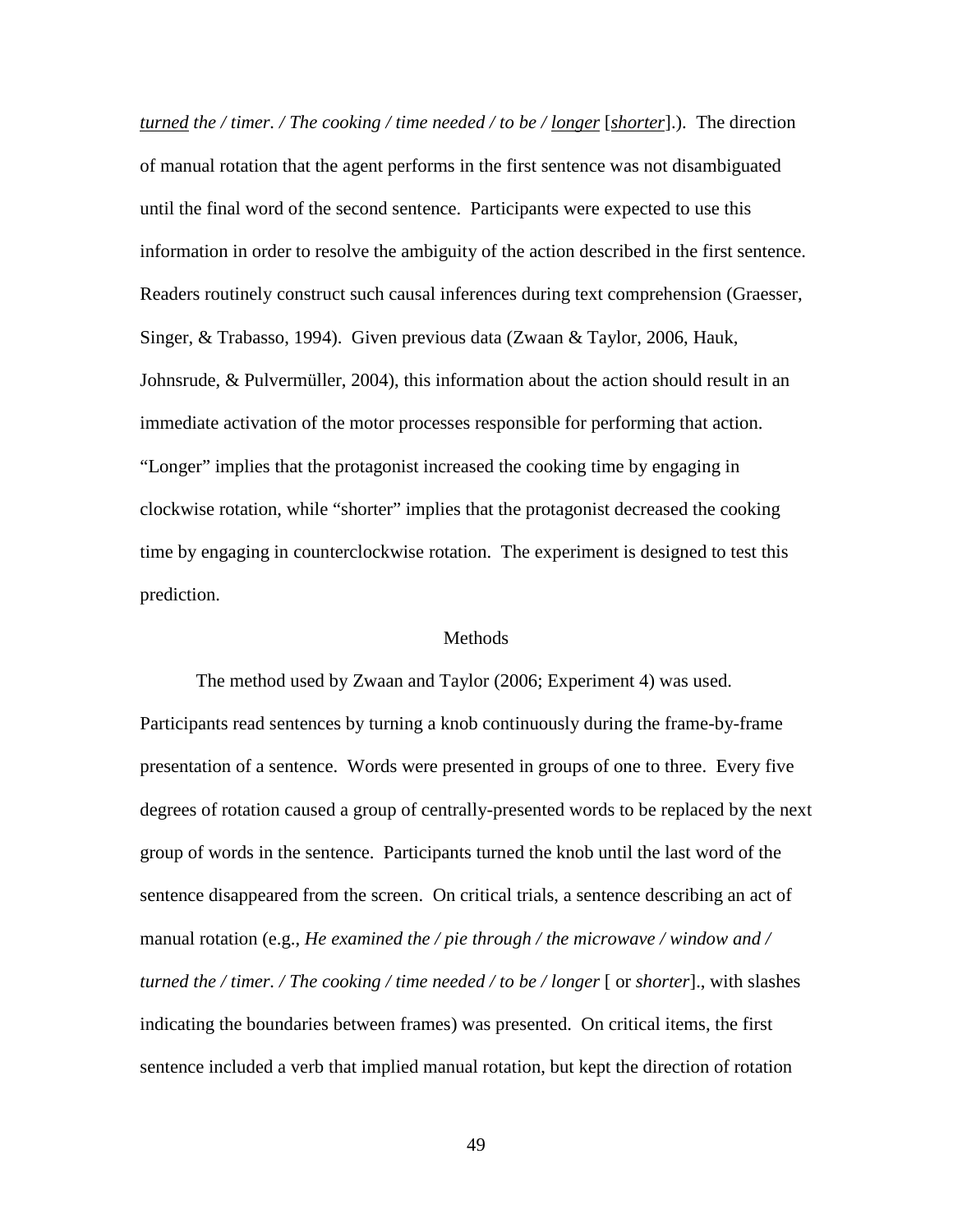ambiguous. The tenth and final frame presented a word that disambiguated the direction of rotation that the protagonist performed. Participants read sentences that implied counterclockwise or clockwise manual rotation while engaging in counterclockwise or clockwise manual rotation. If our hypothesis is correct, then reading times should be faster on the critical word (the word that disambiguates the direction of the rotation mentioned in the first sentence) when the participant engages in an action that matches the direction that the critical word implies. Participants should be faster to read a word that implies clockwise rotation when they are turning the knob in the clockwise direction and vice versa.

Participants. 120 undergraduate psychology students from Florida State University participated in the experiment for course credit. The data for three participants were eliminated due to accuracy below 70% on the comprehension questions (M=90.6% SD=8.8) and the data for two participants were eliminated because they were not native English speakers. Due to the hand-sensitivity of some of our items (see Appendix 1), six left-handed participants were excluded. Five remaining participants were excluded in order to balance the number of participants in each of the eight lists. The final analysis included data from 104 participants.

Apparatus and Design. The apparatus, design, and sentences from a previous study (Zwaan & Taylor, 2006) were adapted for this experiment. Each item contained two sentences. The first sentence described an instance of manual rotation in which the direction was left ambiguous. The final word of the second sentence disambiguated the direction of rotation (see Appendix 1). Items were presented in random order. All sentences were constructed so that they consisted of 10 frames. Two versions of each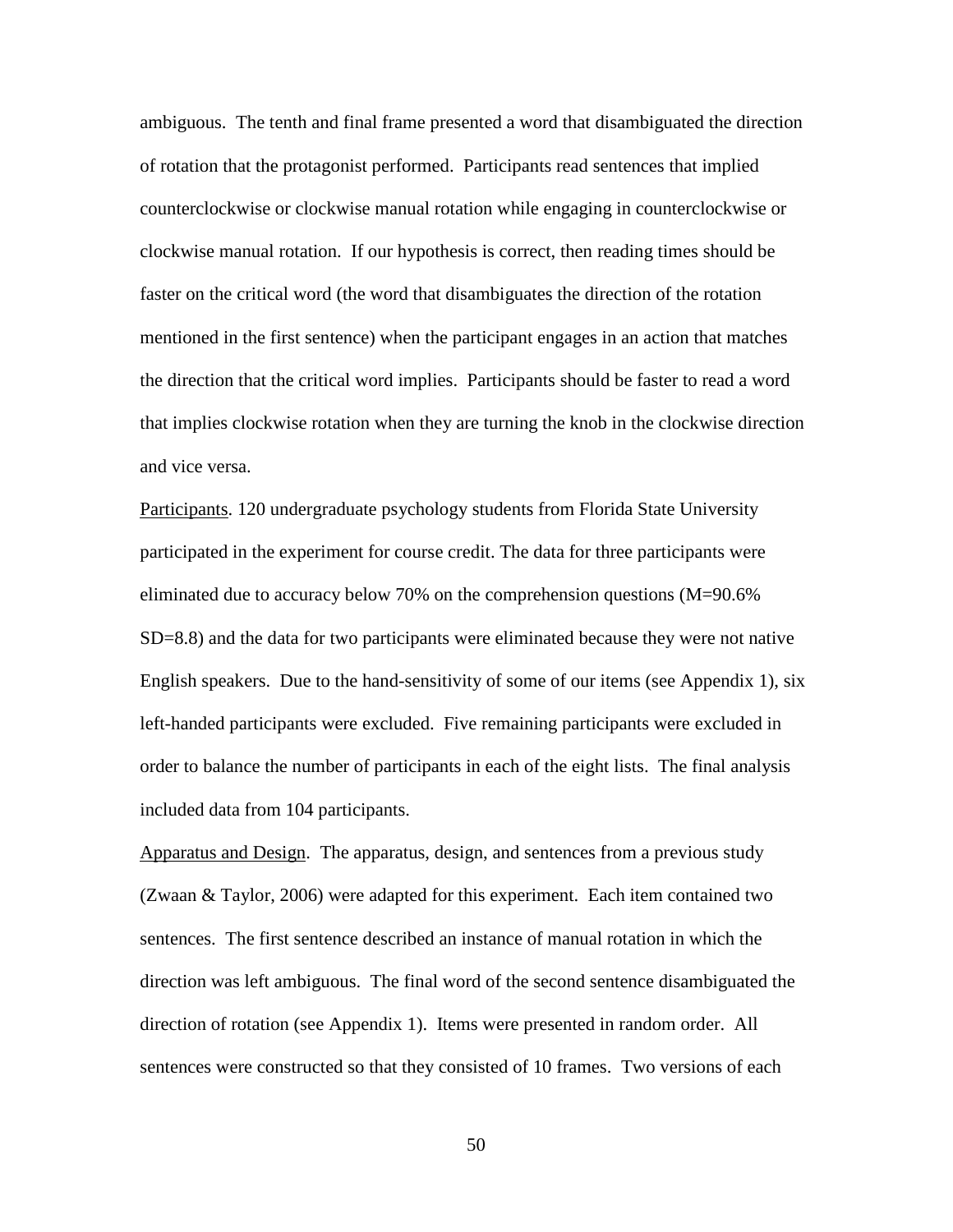item were designed such that one version implied counterclockwise rotation while the second version implied clockwise rotation. Words were presented in black text on a white background, left justified in the center of the screen. The two versions of critical items were counter-balanced between participants.

A knob that allowed rotation-contingent, participant-paced text presentation was used in both experiments (see also Zwaan & Taylor, 2006). The knob contained springs that returned it to the centered position when released. As the knob was turned from the center position, the computer logged a key press approximately every five degrees. Each key press logged a reading time for a given frame of text and resulted in the presentation of the next frame. Manual rotation direction was manipulated within participants. The linguistically implied rotation direction, manual rotation direction, and the two versions of each item were counterbalanced across eight lists. There were 13 participants in each list.

Procedure. Participants read sentences by turning the knob in either direction (clockwise or counterclockwise). For the first half of the experiment, they turned the knob in one direction to proceed through the sentences and then switched direction for the second half. After each sentence, participants released the knob so that it returned to the center position. Each participant read 48 sentences (16 experimental, 32 filler) during the experiment. A yes-or-no comprehension question pertaining to the content of the immediately preceding sentence followed half of the filler items. Participants responded to these comprehension questions using a standard keyboard.

The experiment began with a participant seated in front of a computer monitor, a keyboard, and a knob wired to the keyboard. After sitting, the participant laid the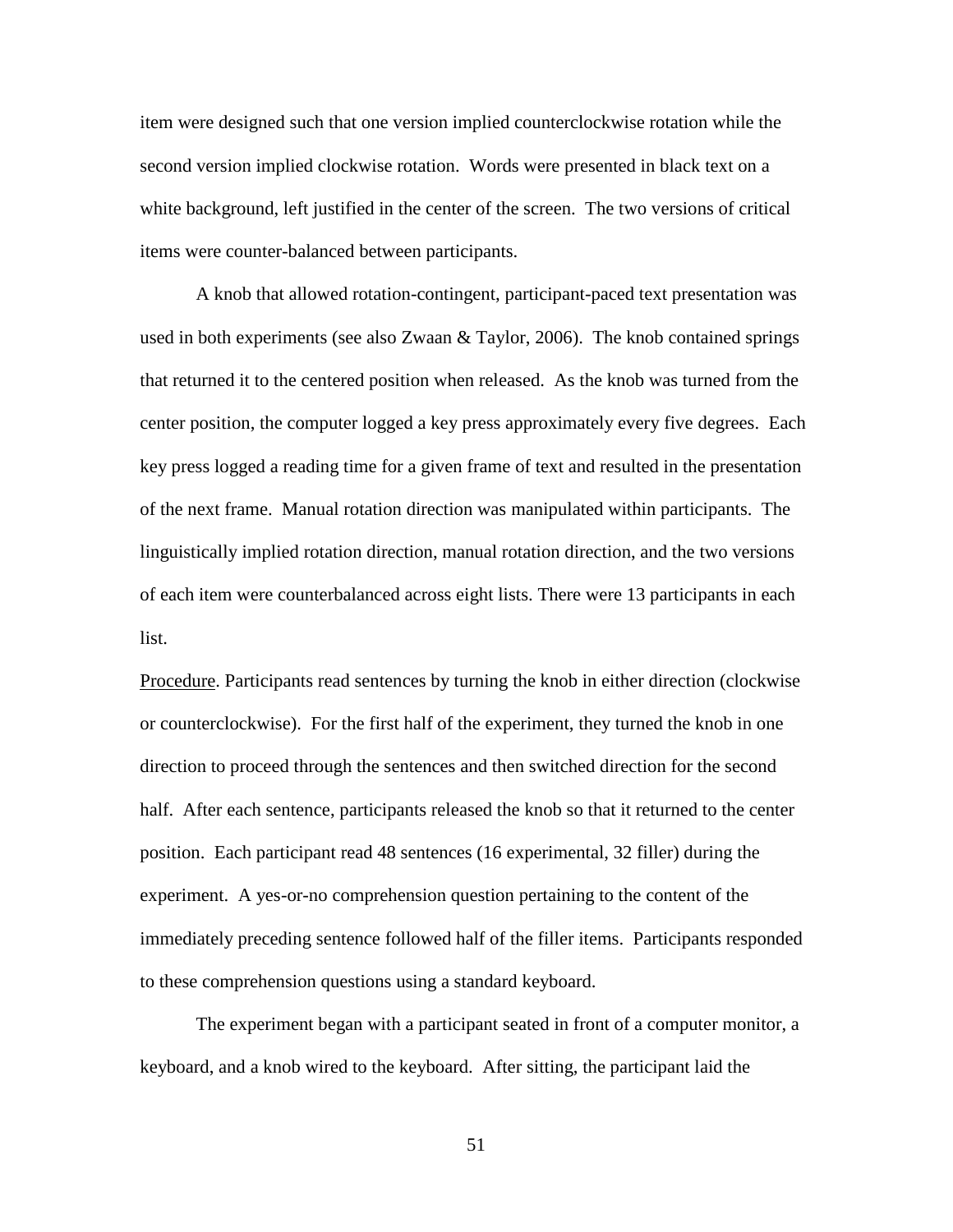keyboard across his or her lap to answer comprehension questions. The knob remained on the desk and centered in front of the monitor for the duration of the experiment. Before the experiment began, each participant completed 20 practice trials under experimenter supervision. The experimenter made sure that participants were turning the knob smoothly throughout the duration of each sentence instead of doing the task with repetitive, jerking motions. After the practice trials, every participant was judged to be able to do the task well enough to proceed. Most participants reached this criterion after four or five practice sentences.

A trial began with the knob at the center position and the first frame of text of a sentence presented on the screen. When the participant turned the knob in the correct direction for approximately 5 degrees, the second frame of text was presented. When the participant turned the knob an additional 5 degrees, the third frame of text was presented. This continued until the  $10<sup>th</sup>$  frame, at which point the participant was either instructed to release the knob and wait for the next sentence or was presented with a comprehension question. Questions required a response on the keyboard.

Results and Discussion. Segment reading times less than 50 ms and greater than 2500 ms were removed from the analysis as well as reading times more than 3 standard deviations from a participant's cell mean. In total less than 1% of the observations were removed. All analyses used mean reading times. Initial analyses of variance (ANOVAs) with list (a between-participants factor) showed that interactions between this factor and match (when the direction of a participant's manual rotation matched the direction of the manual rotation described by a sentence) all had p-values greater than .28, so this factor was dropped from further analyses and t-tests were used (Pollatsek & Well, 1995).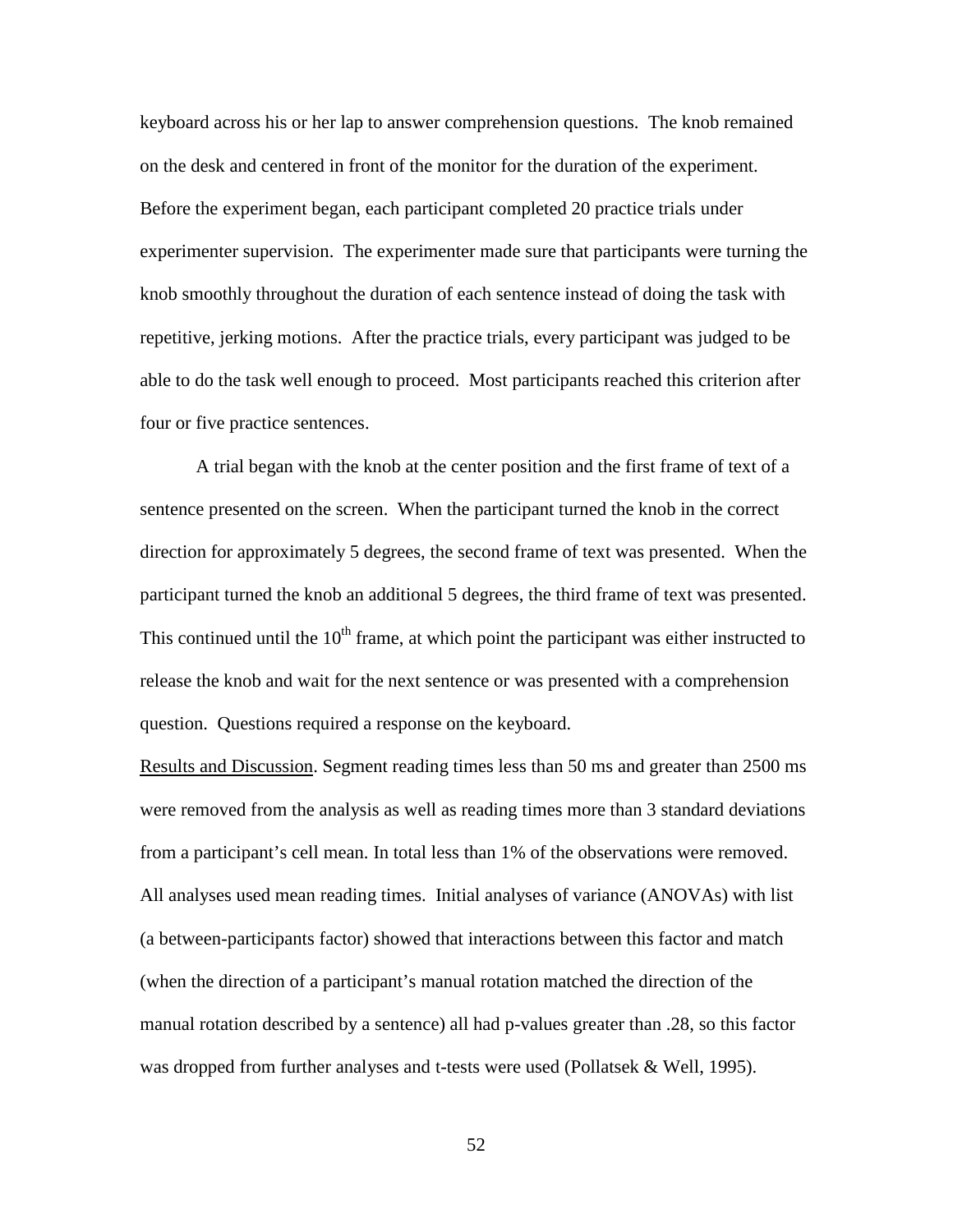The data were subjected to a 2 (sentence region) by 2 (match) ANOVA. The main finding is a significant interaction between region and match,  $F(1, 103) = 5.51$ ,  $p=.021$ , [partial-eta squared] = .051. This is due primarily to the fact that participants were faster to read the critical word when it implied a rotation direction that was congruent with the action they were performing as they read it (see Figure 1), both by subjects  $[t_1(103) = 2.67$ , p=.0087] and by items  $[t_2(31) = 2.31$ , p=.028].

This match advantage on the critical word supports our hypothesis because it shows that motor resonance occurs on a word that, though a generated inference, disambiguates the direction of a previously mentioned action.





Mean reading times and standard errors for the critical word and the preceding words.

## General Discussion

The two primary issues addressed by this study concern inference-making and motor resonance during online motor processing. First, as comprehenders proceed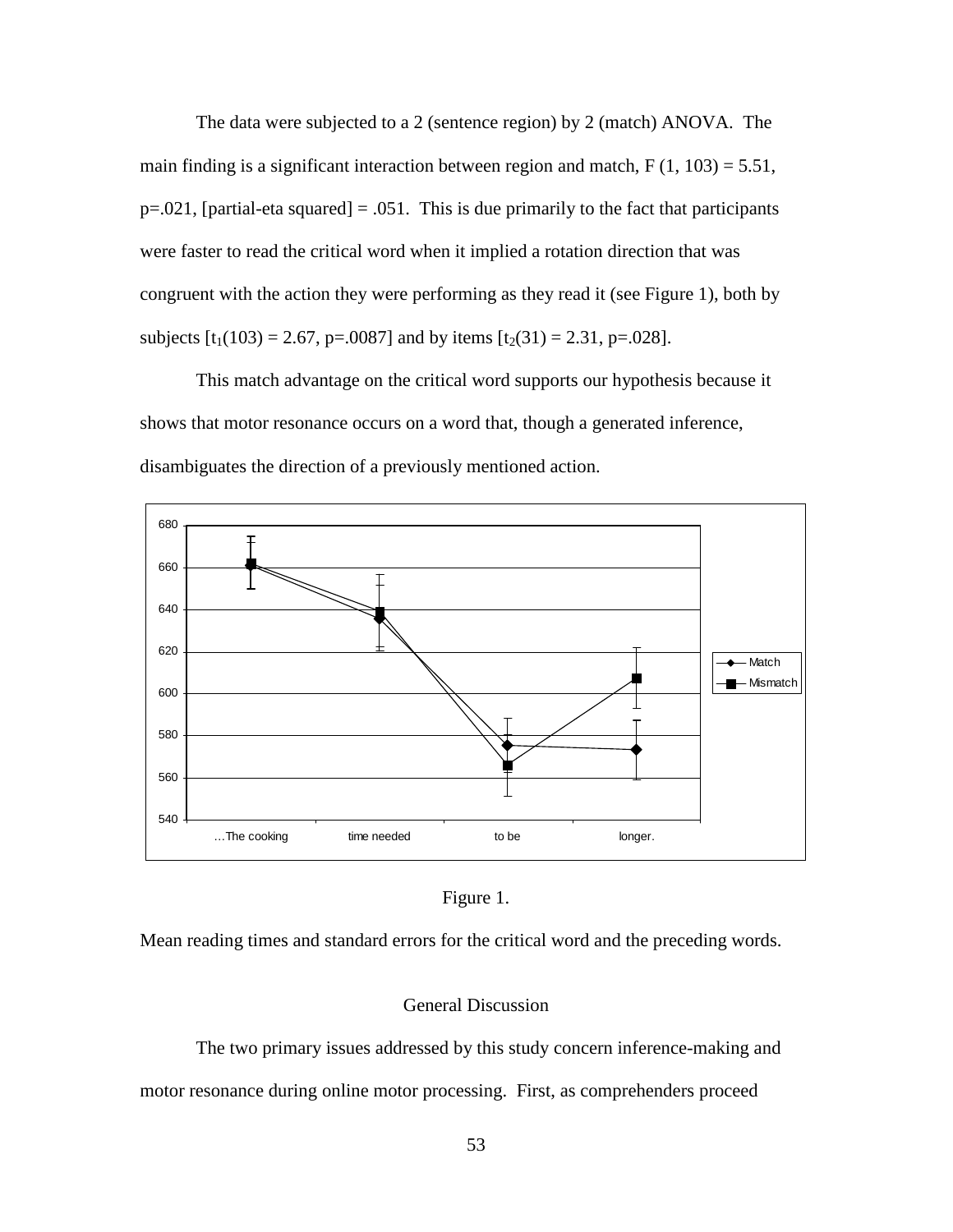through a text, they construct situation models of the described state of affairs. These remain active in order to be updated as the text elaborates on and resolves the ambiguities of previous events and sentences. Second, previous studies using this paradigm (e.g. Zwaan & Taylor, 2006; Experiment 4) have focused on the relationship between the verb and compatible motor resonance during online sentence comprehension. This study shows that a word that disambiguates an element of the action, regardless of whether it is a verb, can induce motor resonance. Previous studies have supported that non-verbs can engage the action system (Glover, Rosenbaum, Graham, & Dixon, 2004; Gentilucci & Gangitano, 1998).

The results from the experiment support the hypothesis that motor resonance is involved when a participant generates an inference about an action. When some element of an action (the direction of rotation) is left ambiguous, a word that disambiguates that element of the will involve motor resonance for an action that is compatible with it. In this experiment, a manual rotation verb that left direction ambiguous (e.g. "turned") was presented in the first sentence. The second sentence disambiguated the direction on the critical word. Participants who read the critical word as they were engaging in a matching action responded faster than participants who read it as they were performing a mismatching action.

One alternative explanation for the results could be proposed but should be dismissed. The alternative explanation would propose that the results are due to demand effects (participants were aware of the manipulation and this drove the differences of interest). To prevent this from becoming an issue, the critical items were embedded inside a larger set of similarly worded items describing similarly mundane actions.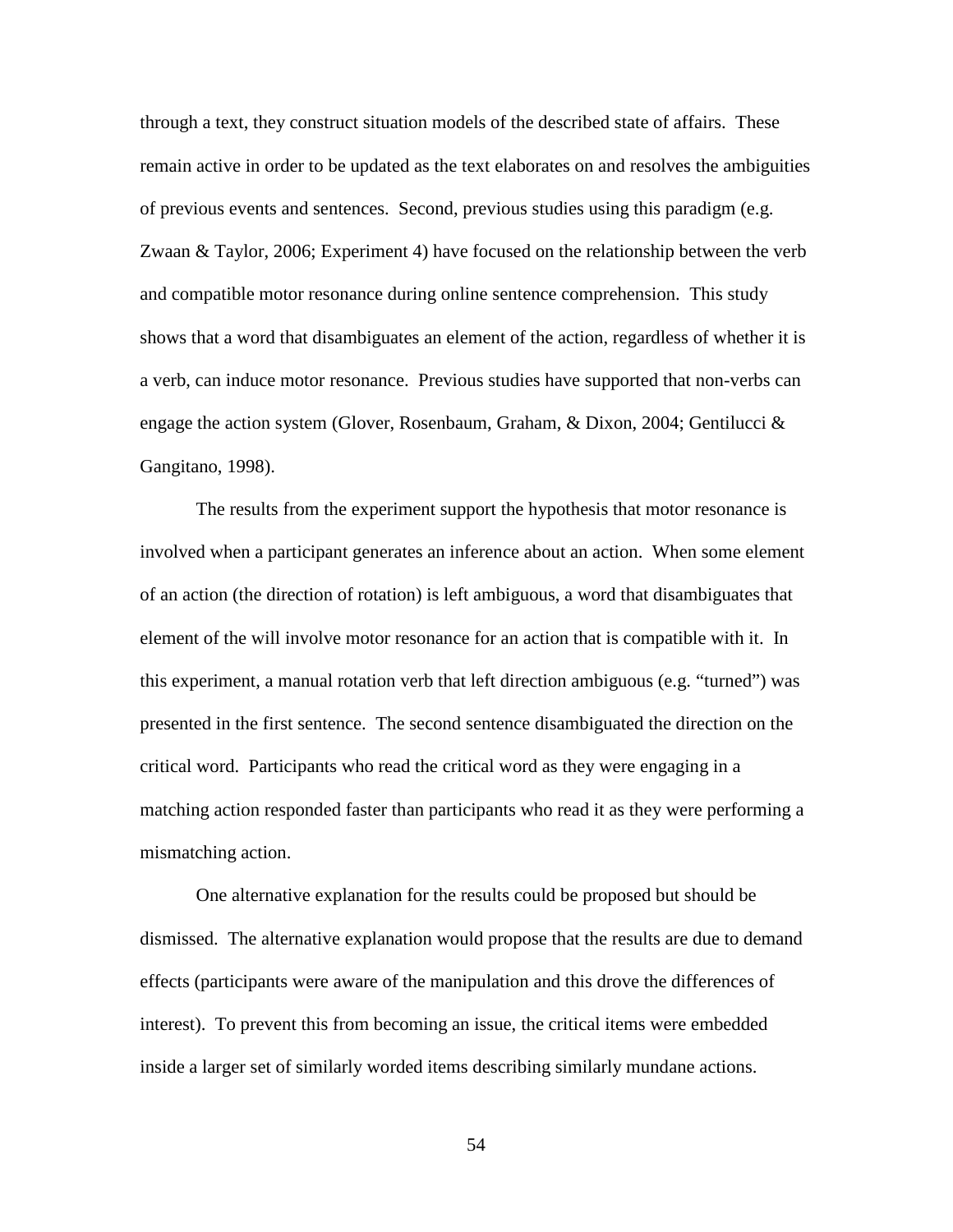Further, when probed during post-experiment interviews, no participant reported having any knowledge of the manipulation.

The results are in line with the claim that semantic and motor systems rely on partially overlapping neural substrates (Prinz, 1997). This broader claim converges with a claim in cognitive science suggesting that verbs denoting motor actions are partially processed in the MNS. Indeed, motor verbs activate brain regions that are associated with action (Rüschemeyer, Brass, & Friederici, 2007) and these areas are unique from the areas activated by more "abstract," non-motor verbs (however, see Glenberg & Kaschak, 2002 for behavioral results suggesting that the understanding of abstract transfer relies on the motor system). In line with this view, a correspondence between degeneration of the motor system and the ability to conceptually process action verbs has been noted in clinical populations (Bak et al., 2006). Similarly, when intact participants identify objects, the location of brain activity is contingent upon the intrinsic properties of the stimulus (Martin, Wiggs, Underleider, & Haxby, 1996). More generally, conceptual knowledge is believed to be at least partially constrained by the modality-specific, perceptual and motor systems associated with concepts and the referents of words (Martin, 2007; Caramazza & Mahon, 2006; Gallese & Lakoff, 2005; Barsalou, 1999; Glenberg, 1997; for recent empirical support, see van Dantzig, Pecher, Zeelenberg, & Barsalou, in press).

The present experiment makes two contributions to the literature on language processing. First, as a person comprehends text, she constructs a situation model of the described state of affairs. In so doing, inferences are often routinely drawn within and between sentences in order to construct a coherent representation of the described state of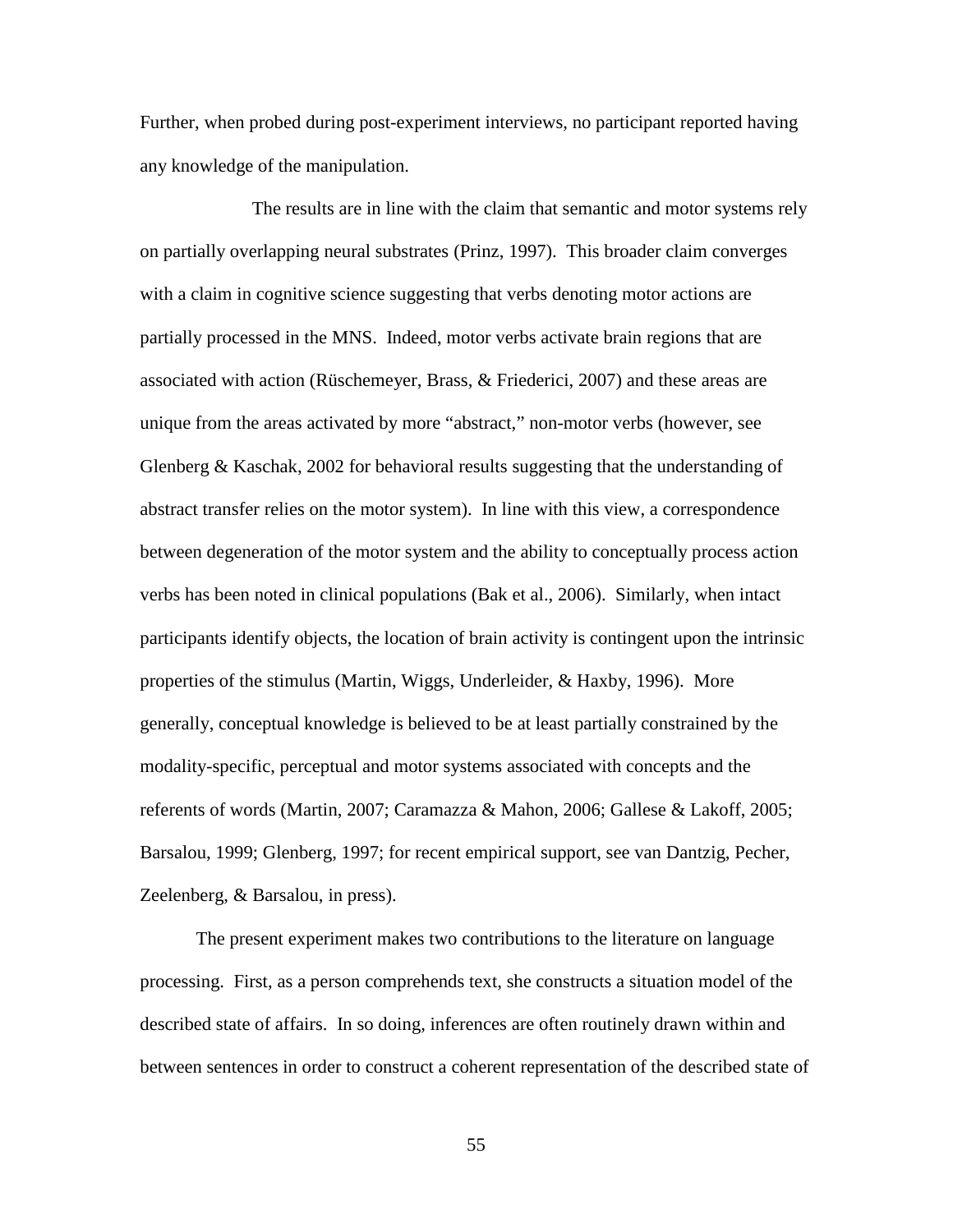affairs. Making such an inference about an action involves motor resonance that is compatible with the described action. Second, previous studies demonstrating the association between comprehending text about actions and action systems have primarily focused on verbs (Tettamanti, et al., 2005, Zwaan & Taylor, 2006; Taylor & Zwaan, in press); the present study demonstrates that motor resonance can be associated with any word that disambiguates some element of an action that a protagonist performs in text.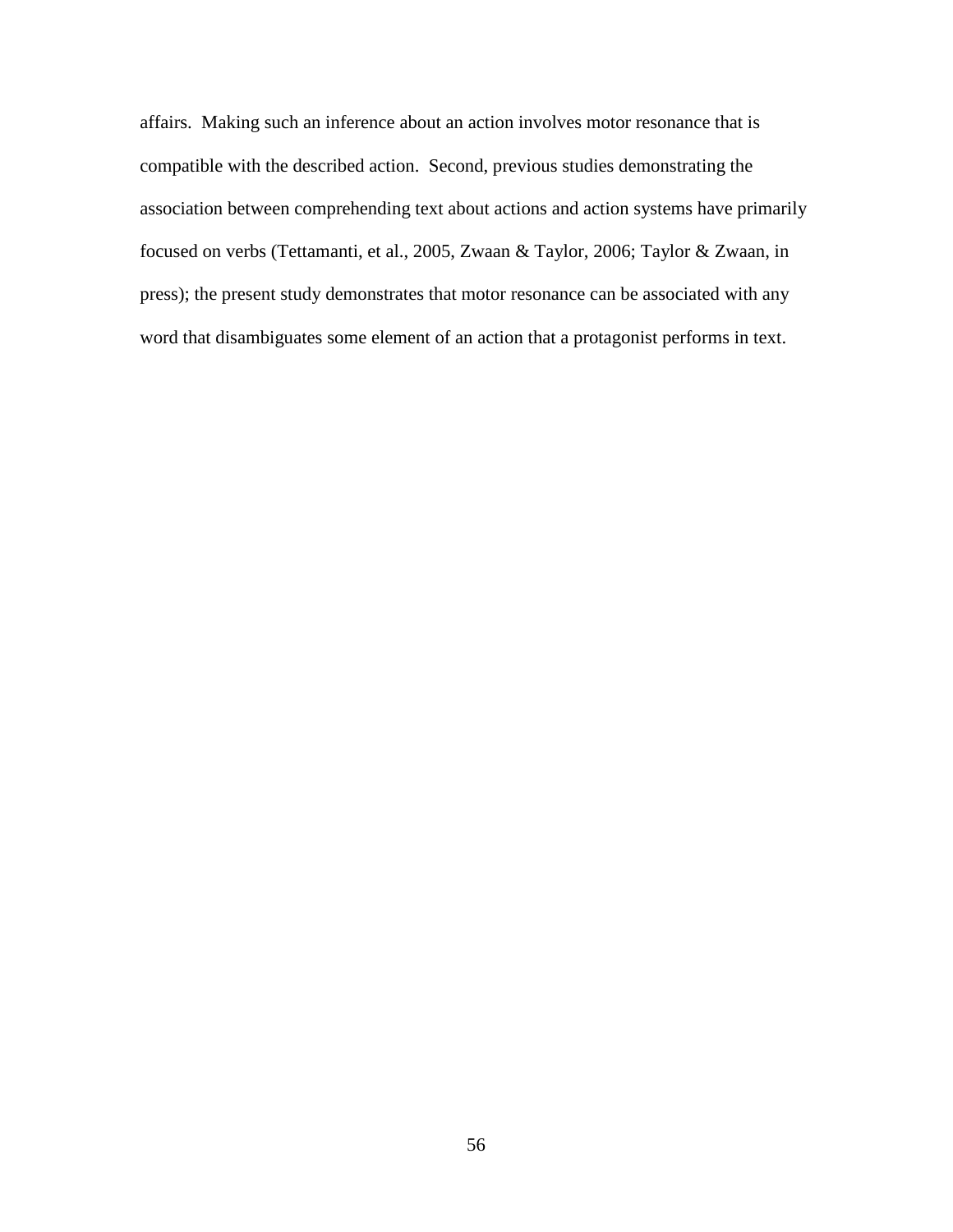Appendix 1: The critical sentences for the experiment are listed below.

The carpenter /turned /the/screw./The boards /had/been/connected/too/tightly (loosely).

After testing the/temperature/of the /bath water,/he turned the/cold water/faucet./The water/had been too/hot (cold).

The technician/examined the height/of the fluid/in the test tube/he was pouring/into and adjusted/the angle./The fluid was/flowing too/slowly (quickly).

He put/the reading/glasses he/was holding/in his hand/back/in place./He put them/on/his face (the table).

He examined the/pie through/the microwave/window and/turned the/timer./The cooking/time needed/to be/shorter (longer).

The passenger/in the front/seat put his/hand out the/window and/adjusted /the side mirror./It was/a little too/high (low).

He was searching/for his favorite/radio station/by adjusting the/frequency by/turning the dial./The frequency/was a/little too /high (low).

The gardener/walked/up to/the house/and turned/the faucet./The/grass/was too/dry (wet).

When a/new song/began to play,/he approached/the stereo and/adjusted the/volume./The music/was too/loud (quiet).

The mechanic/entered/the car/and turned/the/key./Haltingly,/the/engine/stopped (started).

As the mechanic/was replacing/the car's/tire, he/used his /hand to turn/the lug nut./It was/too/tight (loose).

The corkscrew was/halfway inserted/into the cork,/so he continued/turning it./After some/struggle, the/corkscrew was/completely/removed (inserted).

The cook/decided to/adjust the/temperature/of the oven,/so he turned/the dial./The oven/had been too/hot (cold).

After checking/the time/on her computer/she adjusted/the time/on her/watch./It was/five minutes/fast (slow).

He was/bothered by/the amount of/light in /the room,/so he turned/the dimmer./The room/had been too/bright (dark).

While at/the gas/station,/the driver/turned/the gas cap./The/tank/was/empty (full).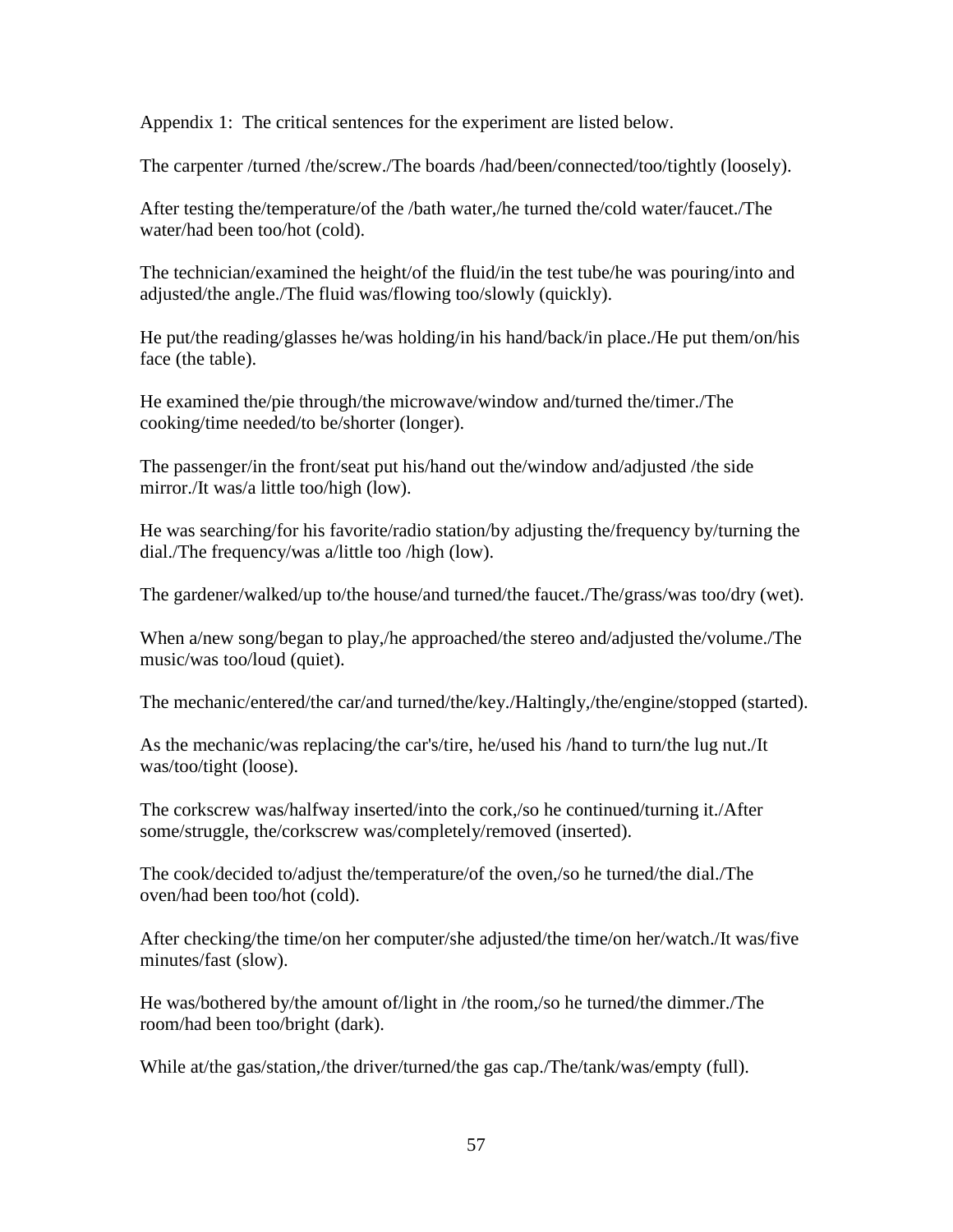# **Chapter 4**

# LANGUAGE MODULATES RESPONSE FORCE

This chapter is published as: Taylor, L.J. & Zwaan, R.A. (submitted). Language modulates response force. *Quarterly Journal of Experimental Psychology*.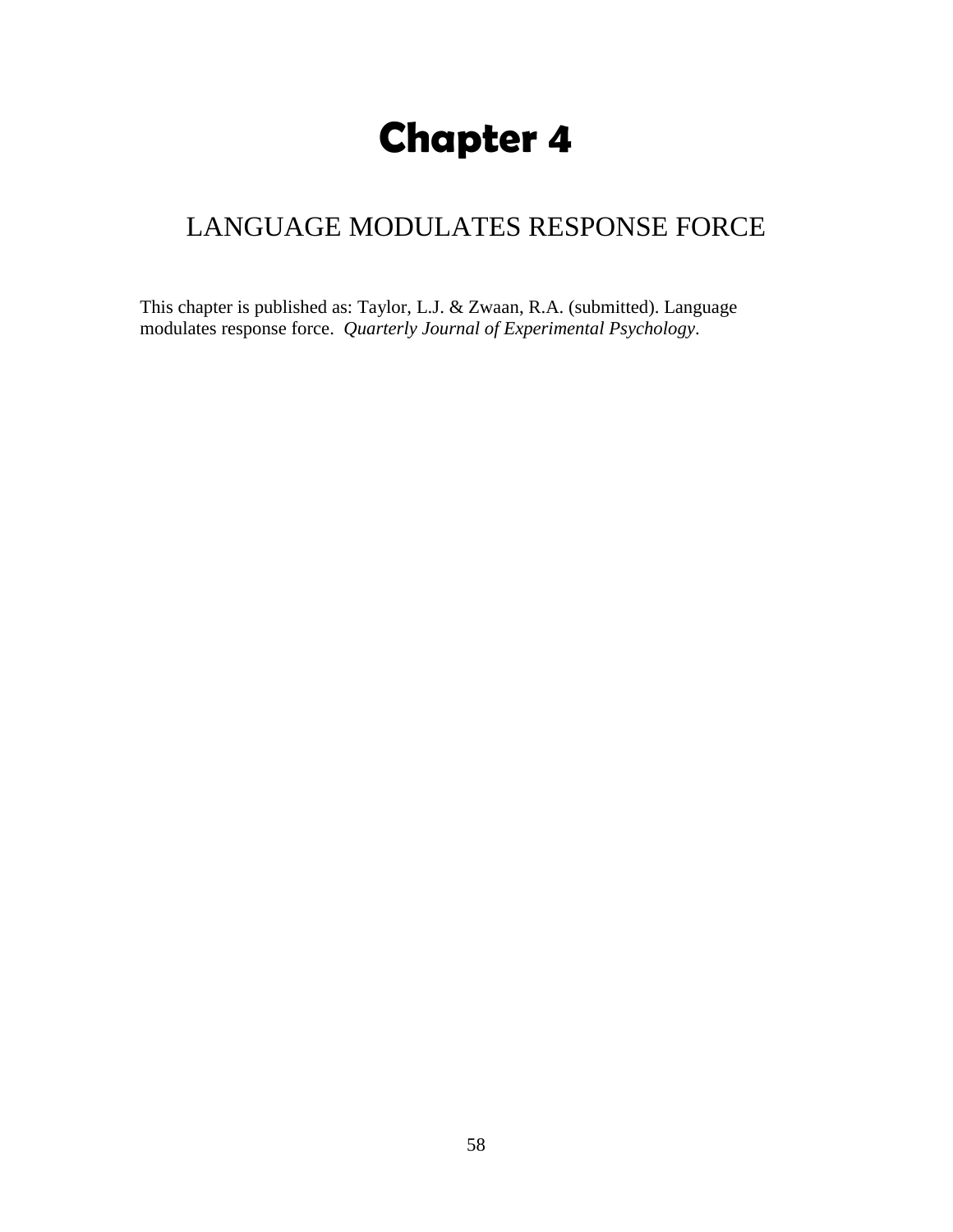# Abstract

Sensorimotor simulation is believed to underlie our ability to understand events and actions described by language. The existing literature provides support for a tight coupling between linguistic input and motor activation in readers. Three experiments address a novel aspect of this phenomenon, response force, and test whether different action parameters (force and effector) combine to yield a more specific effect on the action system, in line with simulation theory. The experiments demonstrate that response force can be affected by understanding sentences that imply a high degree of force. Further, the activation of this force parameter is limited to the part of the body that would perform the action described by text. The results are discussed in terms of action parameterization, language comprehension, and the Linguistic Focus Hypothesis (Taylor & Zwaan, 2008).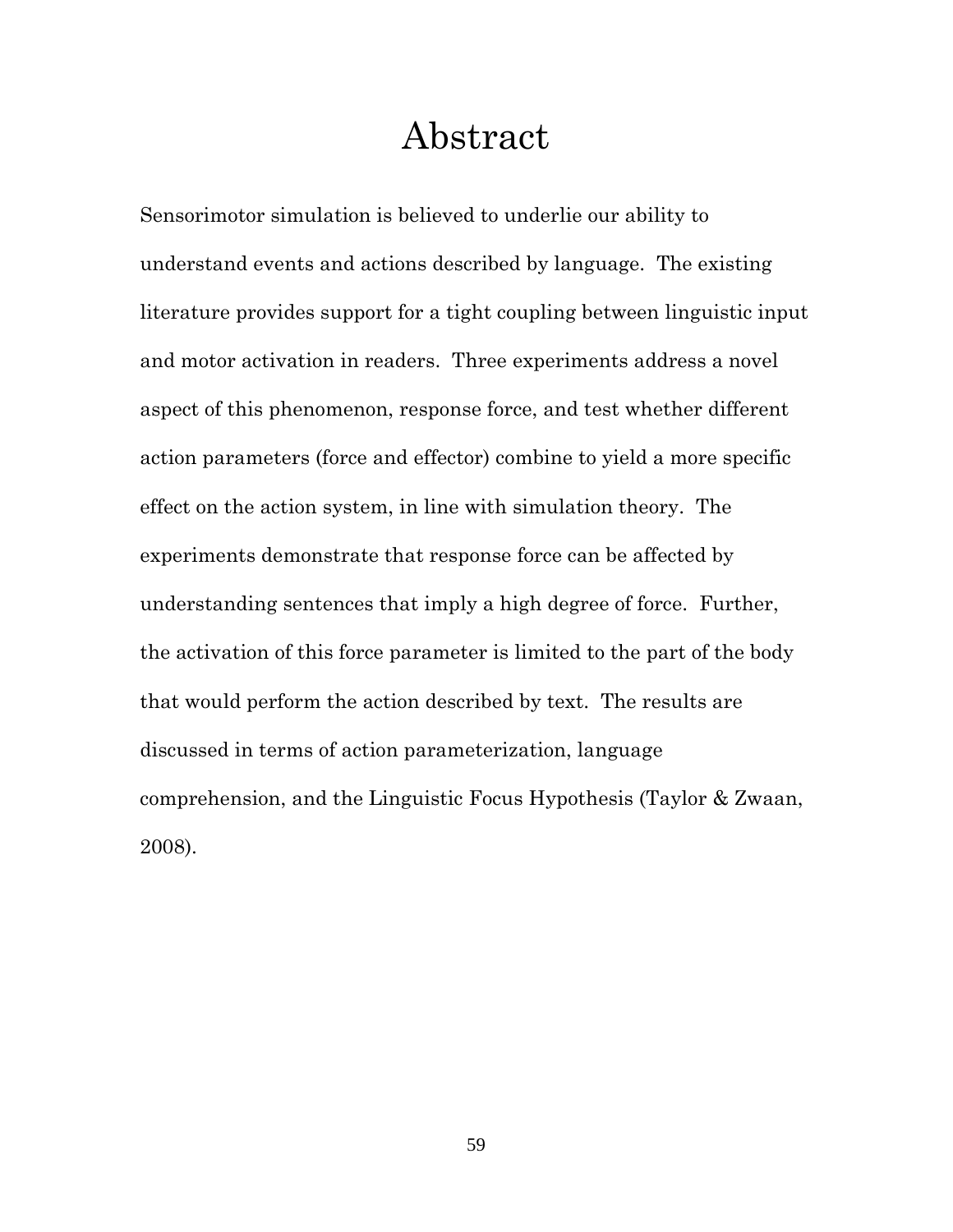Recent theoretical considerations argue that modality-specific systems provide the scaffolding for conceptual representation (Barsalou, 1999) and language comprehension (Zwaan, 2004). A considerable amount of experimental evidence has supported the notion that the motor modality is involved in the comprehension of language about action through "referential motor resonance" (Fischer & Zwaan, 2008). That is, when a person hears or reads text involving action, there is motor system activation in the comprehender corresponding to the action described in text, though the utility of such activation remains to be fully clarified.

Neuropsychological findings indicate that the motor system provides support for normal comprehension. Parkinson's patients, for example, typically display motor deficits while performing overt actions. This coincides with abnormal lexico-semantic processing for action verbs, but not for concrete nouns; this dissociation is eliminated upon treatment with medication that restores normal motor functioning (Boulenger, et al., in press). Other findings suggest that this pattern may hold for verbs in general, as patients with motor neuron disease show an impaired ability to produce all verbs relative to nouns (Bak et al., 2001).

Why is motor system activation at times relatively tightly coupled with the meaning of an utterance, as suggested by some data, yet relatively loosely, if at all, related to the meaning of an utterance, as suggested by other findings? One possibility is that the depth of processing required to complete a task, infer a causal relationship, or construct an adequate situation model (Zwaan & Radvansky, 1998) partially determines whether and how motor processes are activated during language processing (see Fischer & Zwaan, 2008 and Taylor & Zwaan, 2009 for a discussion). From this point of view,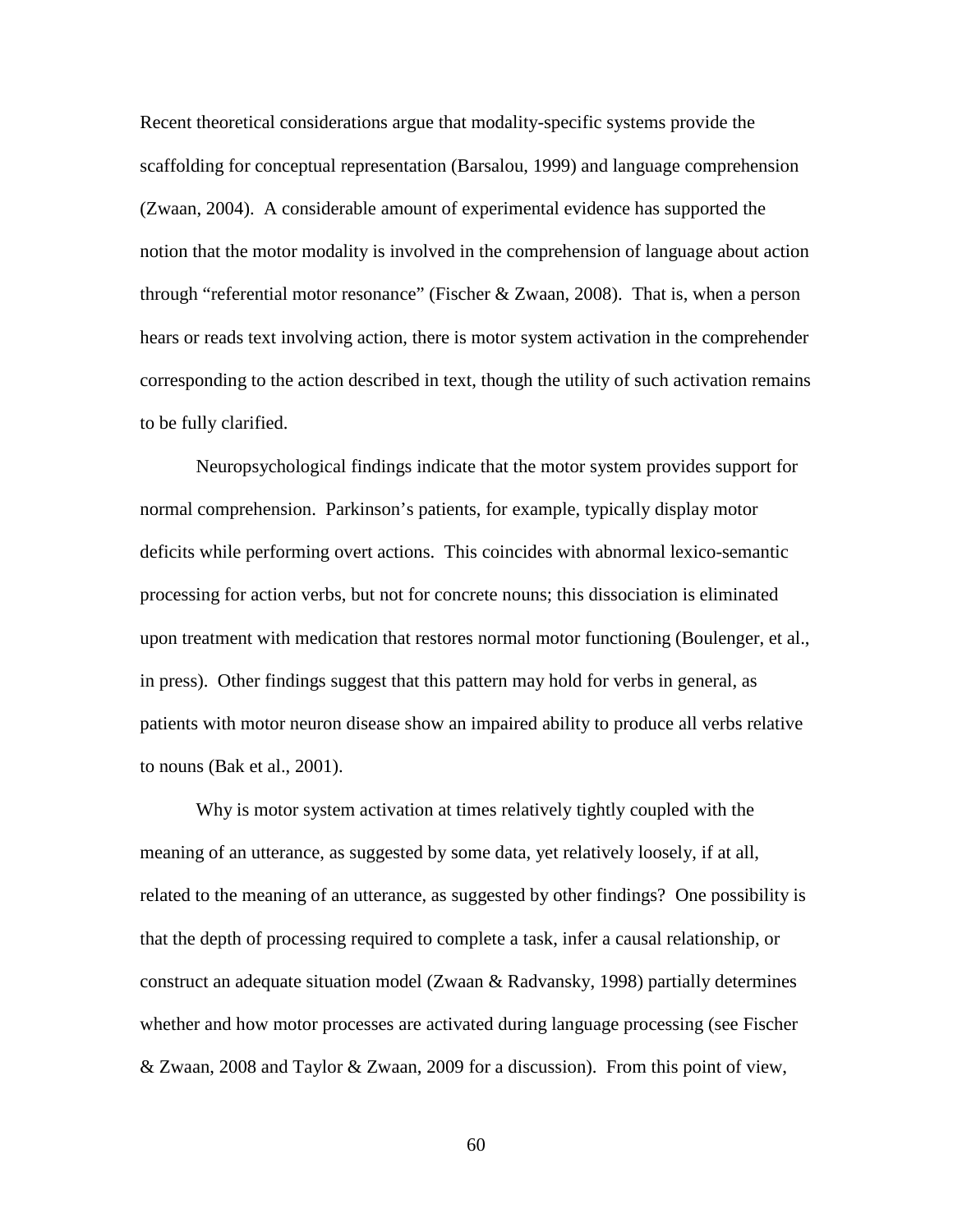the motor system may enhance sentence and discourse comprehension, but is not always necessary or sufficient for comprehension to take place (Taylor & Zwaan, 2009). The Linguistic Focus Hypothesis (LFH; Taylor & Zwaan, 2008) predicts motor activity in readers to be coupled with information in a sentence that disambiguates an element of an action. That is, motor activity in readers becomes more specific as additional text disambiguates or specifies different aspects of the described action. For example, when an instance of manual rotation is described by one sentence, a reader's actual manual rotation is not affected until the direction of rotation is disambiguated by a second sentence (Taylor, Lev-Ari, & Zwaan, 2008).

Considering the organization of the action system itself may help to generate hypotheses and clarify the nature of motor activation associated with language comprehension. A potentially helpful framework for organizing the empirical evidence incorporates a claim from the action planning literature, which suggests that actions are neurally represented as a combination of stored action parameters (Schmidt, 1975). For example, the stored motor program for a given action, such as throwing a ball, can be modified through the specification of variable parameters, such as speed, effector, or direction. Different action parameters have been shown to be temporally distinguishable; for example, when participants are prompted to perform an action with a certain arm, direction, and distance, they process each parameter separately and serially (Rosenbaum, 1980). Action parameters may also serve as scaffolding for referential motor activity or conceptual processing; for example, a single group of neurons controls when a cat walks, trots, or gallops, based on firing rate (Gallese & Lakoff, 2005). Alternatively, conceptual action codes (e.g., Hazeltine, 2005) for force make a similar claim. Several past studies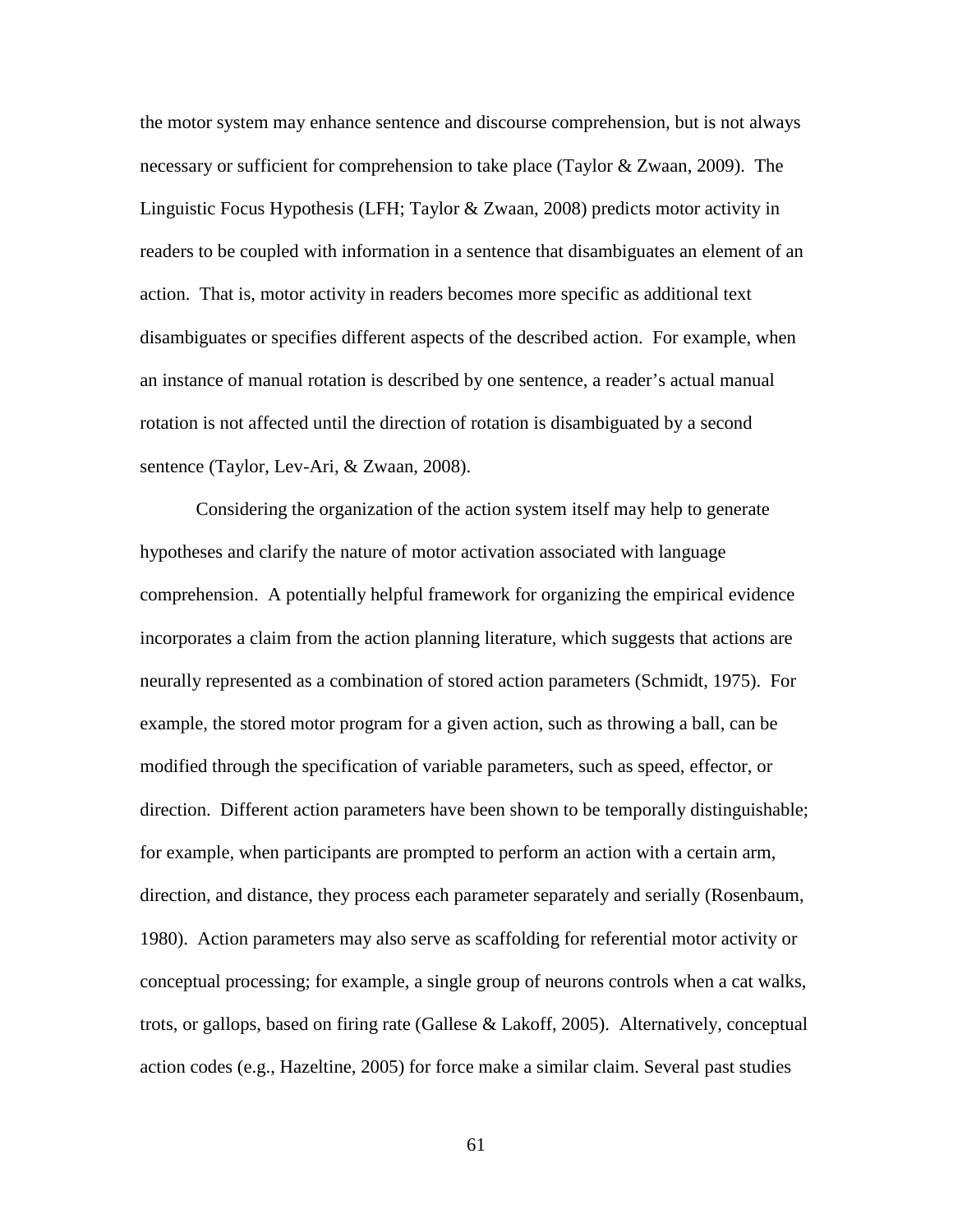indicate that this may be a helpful construct in the study of language comprehension, as several parameters of the action system have been shown to affect, or be affected by, language processing, including effector, movement direction, and grip size or type.

Neural (Hauk, Johnsrude, & Pulvermüller, 2004; Glenberg et al, 2008) and behavioral (Sato et al., 2008) data demonstrate somatotopic activation of the motor system associated with processing words and sentences about effector-specific action, indicating that effector is one parameter of interest. For example, reading verbs referring to actions that are carried out with the arm, leg, or face (*pick*, *kick*, or *lick*), leads to activation in or adjacent to the areas of the motor strip that are associated with actual movement of the relevant effector (Hauk, Johnsrude, & Pulvermüller, 2004). Dominanthanded responses to hand action verbs, relative to foot action verbs, are disrupted during a semantic decision task, but not during a lexical decision task (Sato et al., 2008), indicating that such effector-specific effects vary as a function of the depth of semantic processing.

A second action parameter that has received empirical support is response direction. When participants judge sentences by making sensibility judgments towards the body, they are faster to do so when responding to sentences about transfers towards the body (Glenberg & Kaschak, 2002). This action-sentence compatibility effect has been extended to sentences about manual rotation (Zwaan & Taylor, 2006) and is tightly coupled with the presentation of verbs (Glenberg et al, 2008), other words that offer disambiguating information about the direction of movement (Taylor, Zwaan, & Lev-Ari, 2008), or words that maintain focus on the action (Taylor & Zwaan, 2008).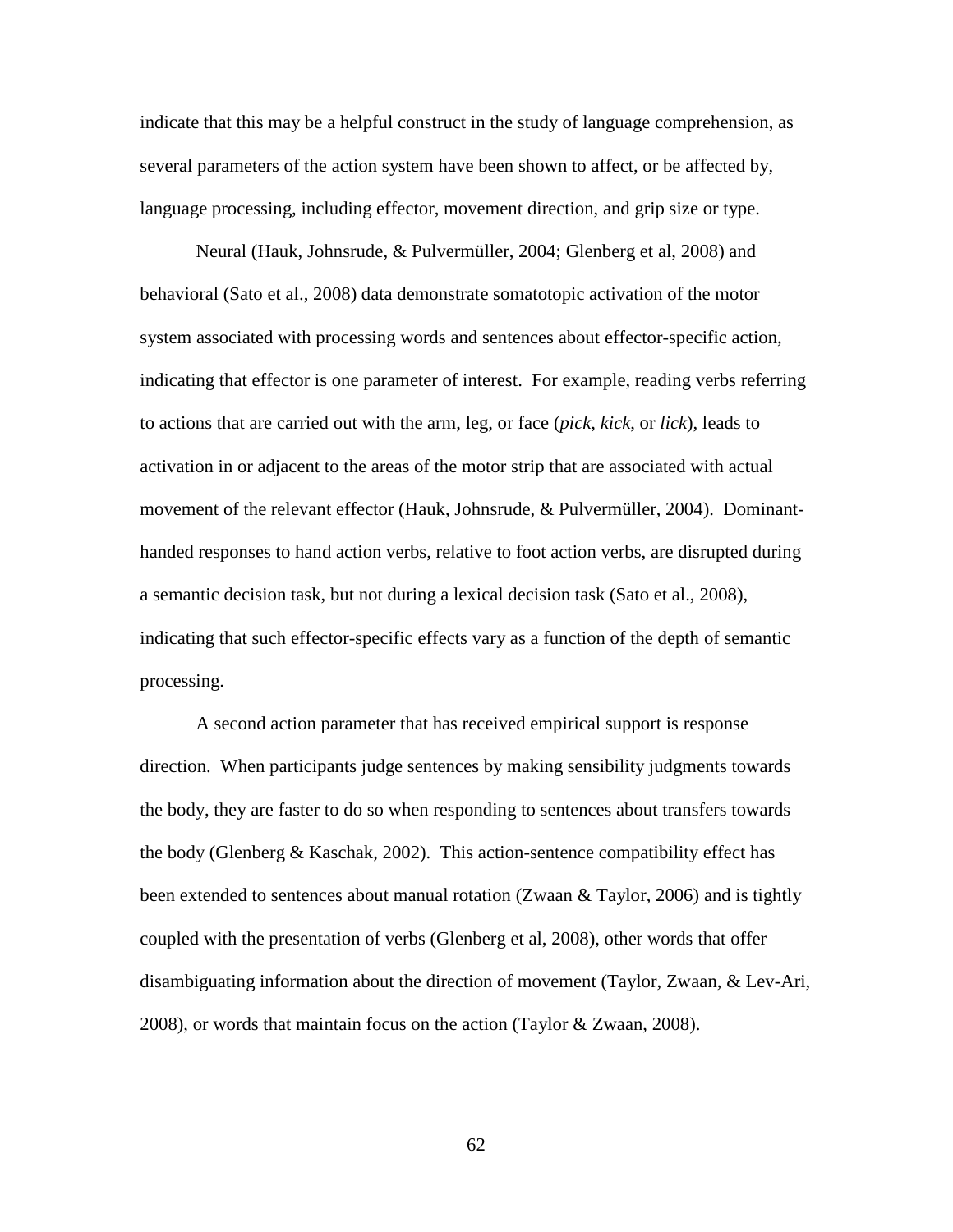Hand shape is a third parameter that has received attention in the literature. Grip size during a reach-to-grasp movement is affected by the incidental presentation of nouns denoting large and small objects (Gentilucci & Gangitano, 1998) or parity judgments of large and small quantities (Lindemann et al., 2007). Qualitatively different hand shapes, such as power and precision grips (Tucker  $\&$  Ellis, 2004) or functional and volumetric gestures have also been facilitated by nouns denoting objects that afford the associated hand shape. Further, sentences that merely refer to an object (e.g. *Jane forgot the calculator*) facilitate functional but not volumetric gestures, thus indicating that this sort of motor activation varies as a function of the semantic content of a sentence (Masson, Bub, & Warren, 2008).

Gallese & Lakoff (2005) suggest force as an additional parameter of interest, but this is yet to be studied in the context of language (however, see recent evidence from Scorolli, Borghi, & Glenberg, 2008). This is a potentially fruitful area of research, given that the degree of force is correlated with either increased or more widespread neural activation (Porter & Lemon, 1993). The goal of the first experiment reported in this article is to establish biomechanical force as a parameter of interest in the study of motor activation as a function of semantic content. Participants made sensibility judgments on sentences about actions that varied on a number of sensorimotor dimensions. However, between items, the biomechanical force required to perform the described action was varied by manipulating the verb ("He pushed the car" and "He started the car") in Experiment 1 and the patient ("He pushed the car" and "He pushed the button") in Experiment 2. Participants made judgments by squeezing a custom-built device that measures the pressure of the response with millisecond and kilo-Pascal precision.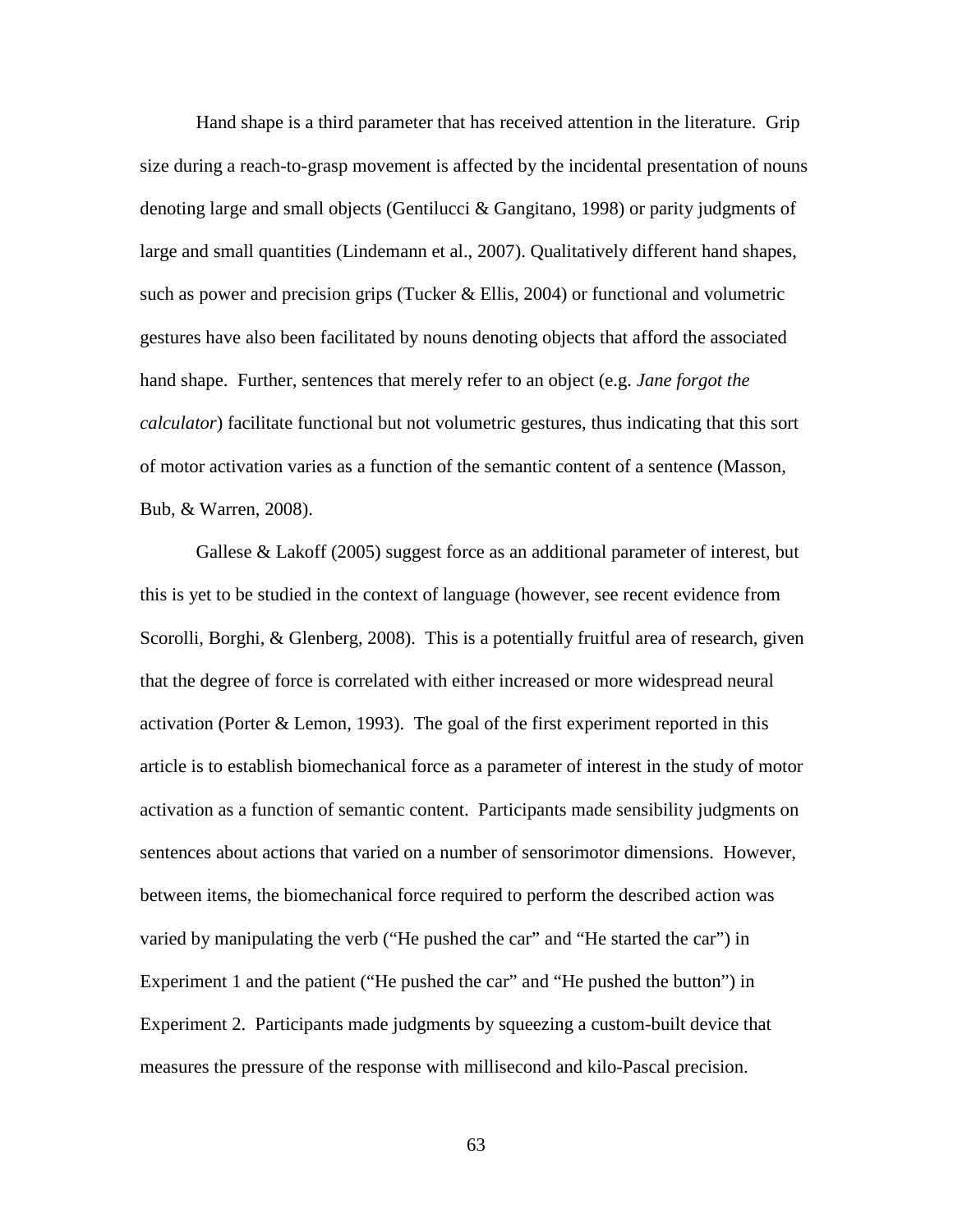#### Experiment 1

#### **Participants**

Fourteen right-handed undergraduate psychology students from Florida State University participated for course credit.

#### Apparatus

Participants responded by squeezing one of two rubber bulbs connected to a device via plastic tubes. The device recorded the air flow that resulted from the bulbs being squeezed and this measured the pressure inside the bulbs to the nearest kilopascal (kPa) and millisecond. The bulbs are comparable to those found on a sphygmomanometer (device for measuring blood pressure) and were mounted on the sides of the computer monitor and vertically centered with respect to the screen. A response was recorded when the pressure measured by the device exceeded a threshold of 10,000 kPa. No participant had any difficulty applying an adequate amount of force to reach the threshold pressure.

#### Procedure

Participants read sentences whose verbs were varied to imply either an action involving relatively high biomechanical force (e.g., "He pushed the car"), an action involving relatively low force (e.g. "He started the car"), observing an object (e.g., "He admired the car") or a nonsense sentence (e.g. "He swung the car"). They made sensibility judgments by squeezing the bulbs. Participants completed ten practice trials followed by 54 experimental trials. There were 18 critical items (9 high force and 9 low force), 9 filler items describing merely viewing an object, and 27 nonsense items. As a result of this design, participants saw each sentence patient (e.g. "car") six times over the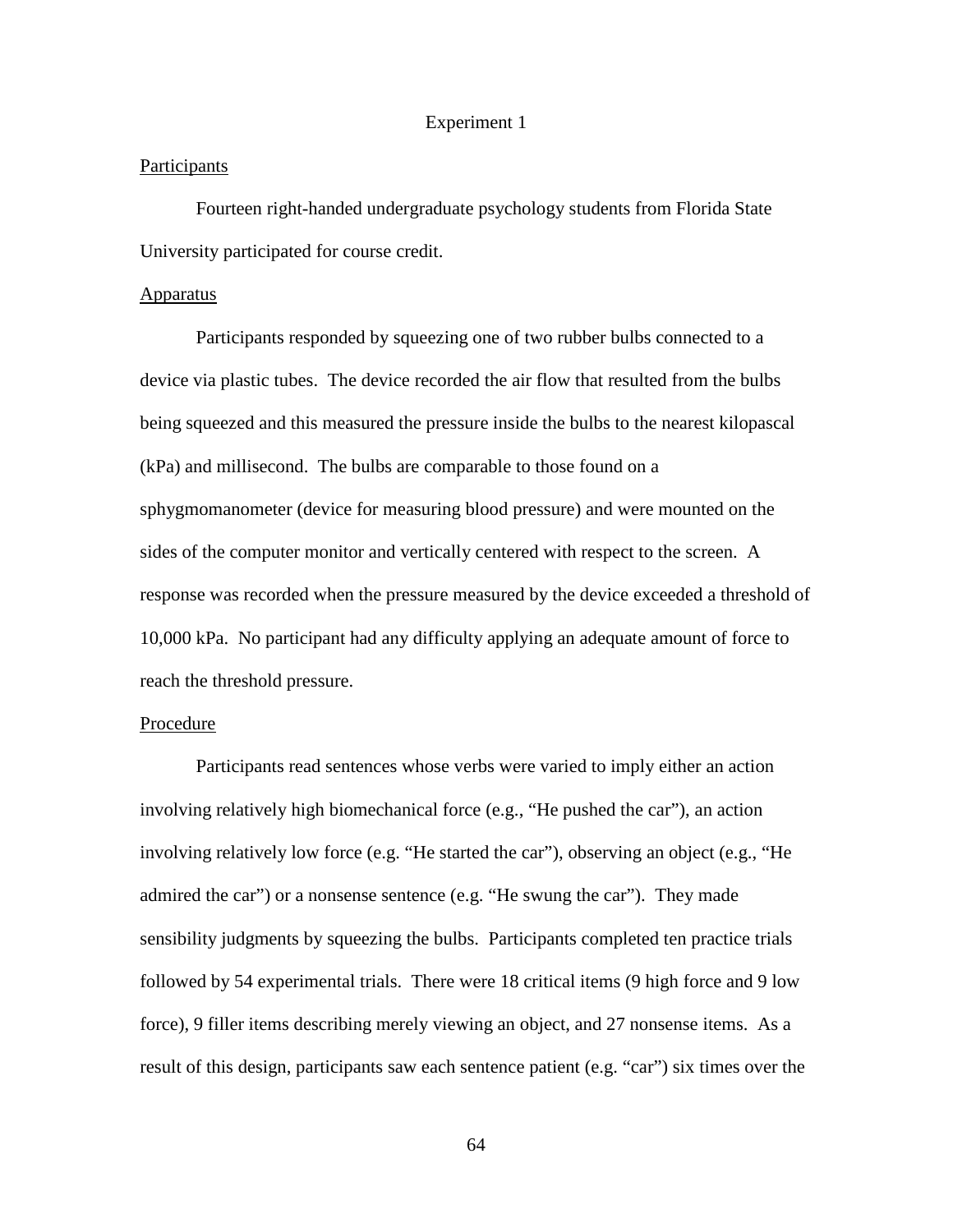course of the experiment (three times in sensible sentences; three times in nonsense sentences). This served to disguise the experimental manipulation as thoroughly as possible.

Sentences were presented in black text on a white background. Before each trial, participants were instructed to hold the L and A keys. After 500 milliseconds a sentence appeared. If the sentence made sense, participants released the L key and squeezed the right bulb. If the sentence did not make sense, they released the A key and squeezed the left bulb. This procedure was followed to ensure a reliable baseline measurement for every trial. Reaction time was recorded upon release of the appropriate key and response pressure was recorded as a person squeezed either bulb.

#### Results

Participants responded with more force when they made sensibility judgments on sentences describing actions that implied a high degree of force compared to sentences describing a low degree of force and this effect was significant by participants and items  $(t_1(13) = 3.05, p < .05; t_2(8) = 4.50, p < .05$  see Figure 1). This difference is not due to processing difficulty as evidenced by the lack of a positive correlation between response pressure and reaction time ( $r = -0.018$ ;  $p > .5$ ). This supports the hypothesis that sentences about biomechanical force engage the motor system processes that are responsible for applying force.

With filler items (observation sentences) included, there was an overall effect of condition  $(F_1(2, 12) = 5.13, p<0.05; F_2(2, 7) = 9.62, p<0.05)$  with non-action filler sentences yielding higher response pressures than low force items  $(t_1(13) = 2.71, p < 0.05; t_2(8) =$ 2.86,  $p<0.05$ ). The non-action filler sentences were not statistically different than high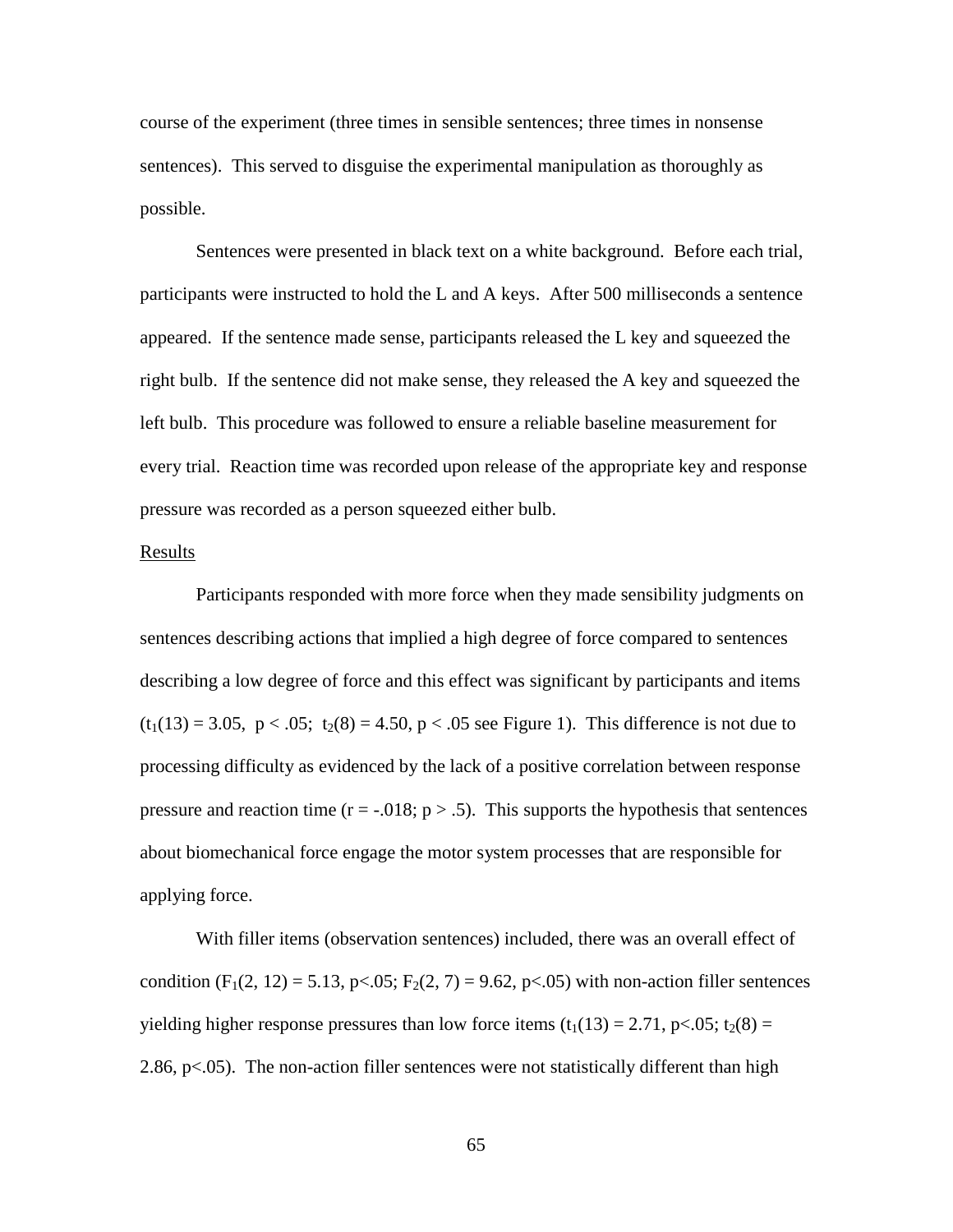force items  $(t_1(13) = 1.19, p = .25; t_2(8) = 1.91, p = .09)$ . This effect was not predicted, but may be due to an attenuation of a baseline level of response force in the case of low-force sentences; however, this should be interpreted cautiously (see General Discussion).





Mean response pressures and standard errors as a function of sentence type in

Experiment 1.

### **Discussion**

There are two competing explanations for the difference between high and low force items in Experiment 1. One is that the verb alone, which was varied between items, conveys information about the force involved in each action and this drives the difference between items. The second explanation is that the degree of force is inferred from the meaning of each sentence, which relies on an integration of the verb with the object that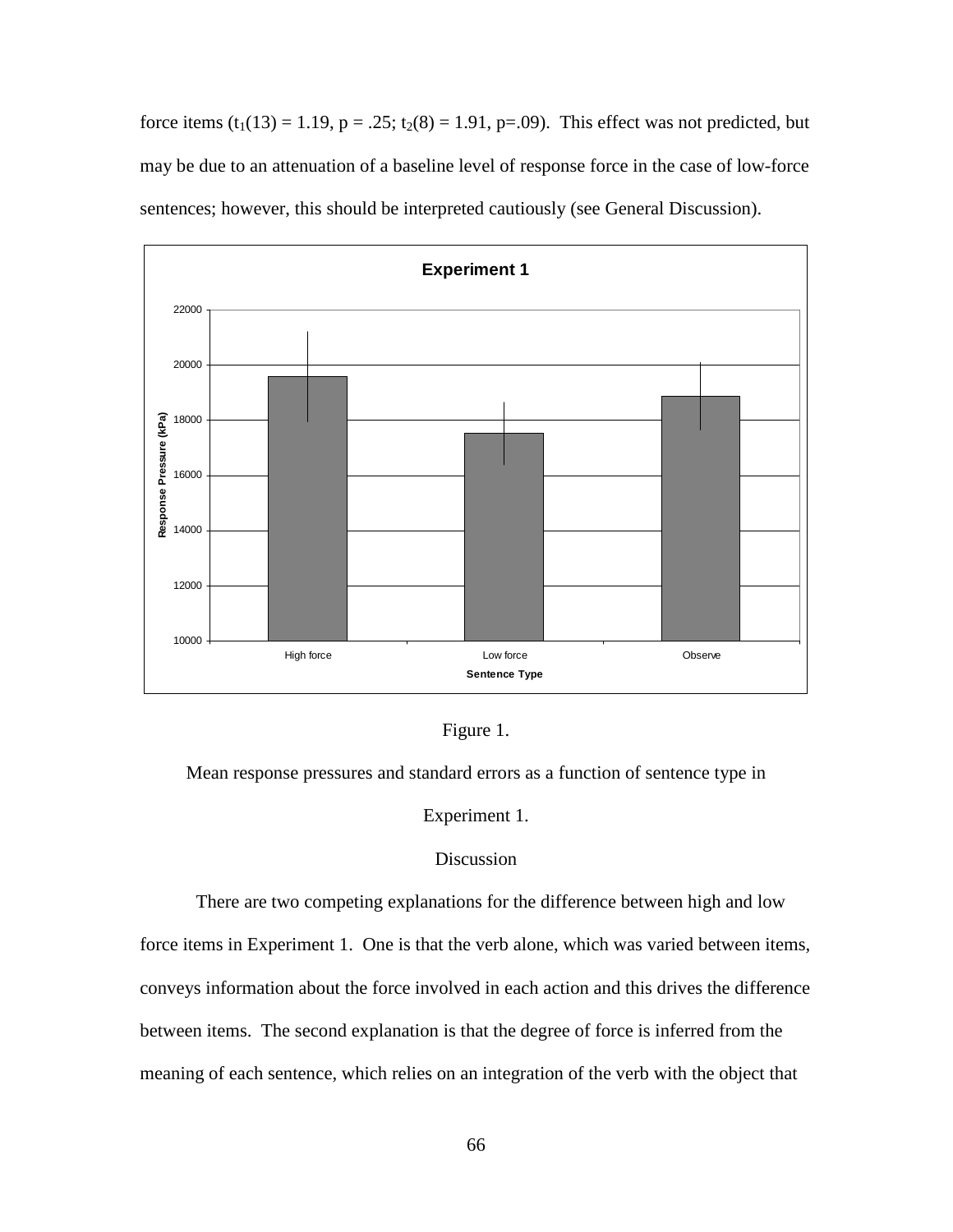is acted upon, and not necessarily the verb alone. This is in line with the Linguistic Focus Hypothesis (LFH; Taylor & Zwaan, 2008), which predicts that motor activation should occur once sufficient information is available to infer the nature of an action.

If this second explanation is correct, then the same effect should be found if the verb is held constant while the final word of each item (the patient) is varied in order to convey information about force. Previous behavioral research focuses on the role of verbs (e.g., Boulenger et al., 2006; Sato et al., 2008), but others indicate that the action system is affected by entire sentences (Glenberg  $\&$  Kaschak, 2002) or other word classes within discourse that carry disambiguating information about a an action parameter (Taylor, Lev-Ari, & Zwaan, 2008). In line with this previous research, the aim of Experiment 2 is to demonstrate that manipulating the sentence patient can affect response force.

#### Experiment 2

#### Apparatus

The same device as in Experiment 1 was used.

#### **Participants**

Thirty right-handed undergraduate psychology students from Florida State University participated for course credit.

#### Procedure

The procedure was the same as Experiment 1, with the exception that the object nouns were varied in order to imply relatively high force (e.g., "He pushed the car"), relatively low force ("He pushed the button"), abstract actions involving no biomechanical force ("He pushed the agenda"), or nonsense actions ("He pushed the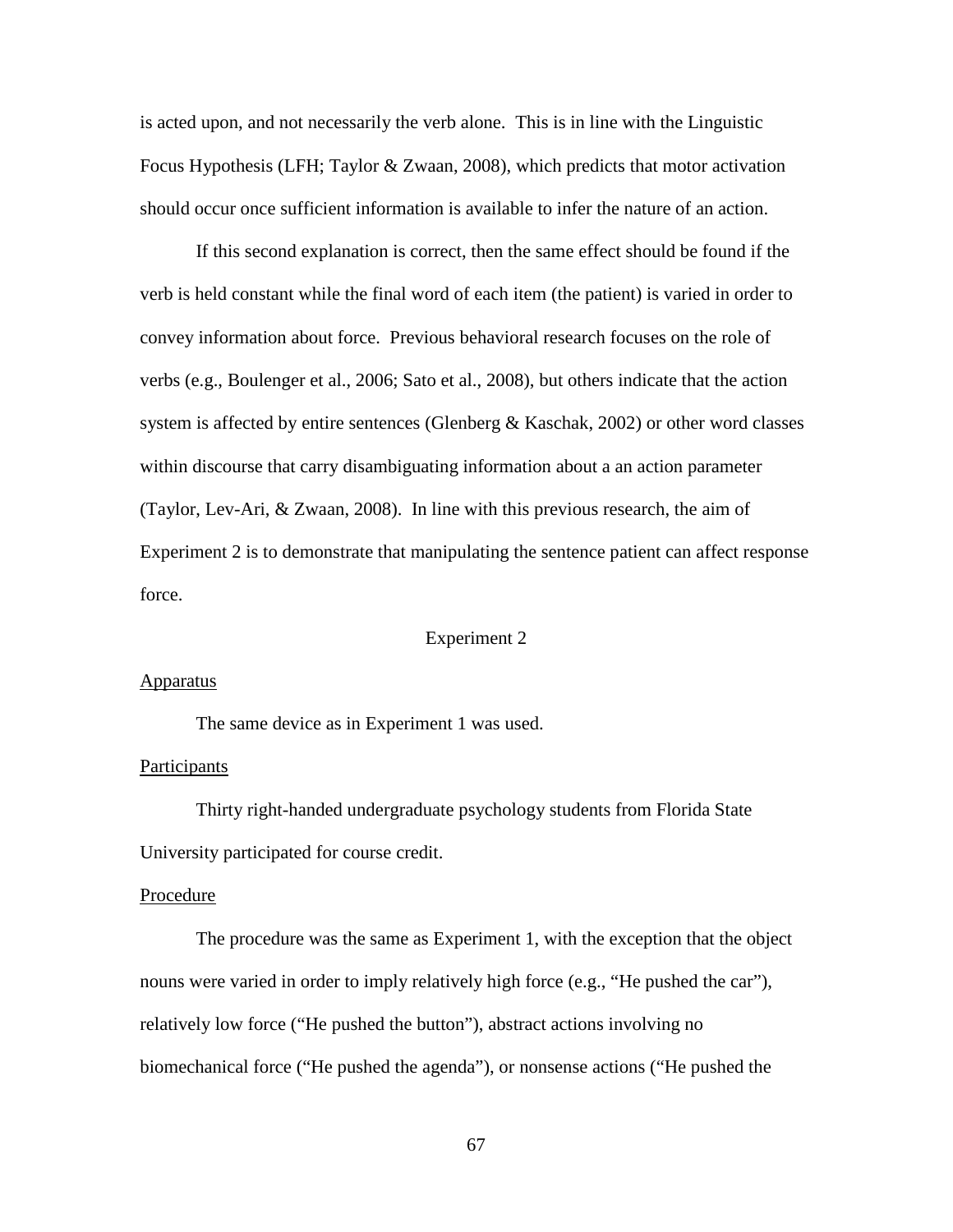cloud") while the remainder of the sentence was kept constant. As in Experiment 1, participants completed ten practice trials followed by 54 experimental trials. There were 18 critical items (9 high force and 9 low force), 9 filler items describing abstract actions, and 27 nonsense items. Note that the filler items in this experiment describe abstract actions (as opposed to the observation sentences in Experiment 1). This was a result of manipulating the patient of each sentence instead of the verb.

#### Results

Participants responded with more force when they made sensibility judgments on sentences describing actions that required more force both by participants and items  $(t_1(29) = 2.21; p < .05; t_2(8) = 2.80; p < .05;$  see Figure 2). As in Experiment 1, this difference can not be explained in terms of a processing difficulty confound between conditions, as reaction times were essentially uncorrelated with response pressure  $(r = -1)$ .12;  $p > .20$ ). These results support the hypothesis that sentences about force engage the motor system processes that are responsible for applying force. Further, it extends the findings of Experiment 1 in that by varying grammatical category across experiments, namely the verbs in Experiment 1 and the object nouns in Experiment 2, we demonstrate that the action parameter is not activated by a single word within a sentence, but rather by the integration of information across words within a sentence and the extraction of meaning. This is in line with previous research and the LFH, as action-relevant language drives motor activation regardless of lexical category.

With the filler items (abstract sentences) included, there was a marginallysignificant effect of condition (F<sub>1</sub>(2, 28) = 2.36; p = .11; F<sub>2</sub>(2, 7) = 3.44; p=.09). This is primarily due to the difference between high and low force items; the abstract items were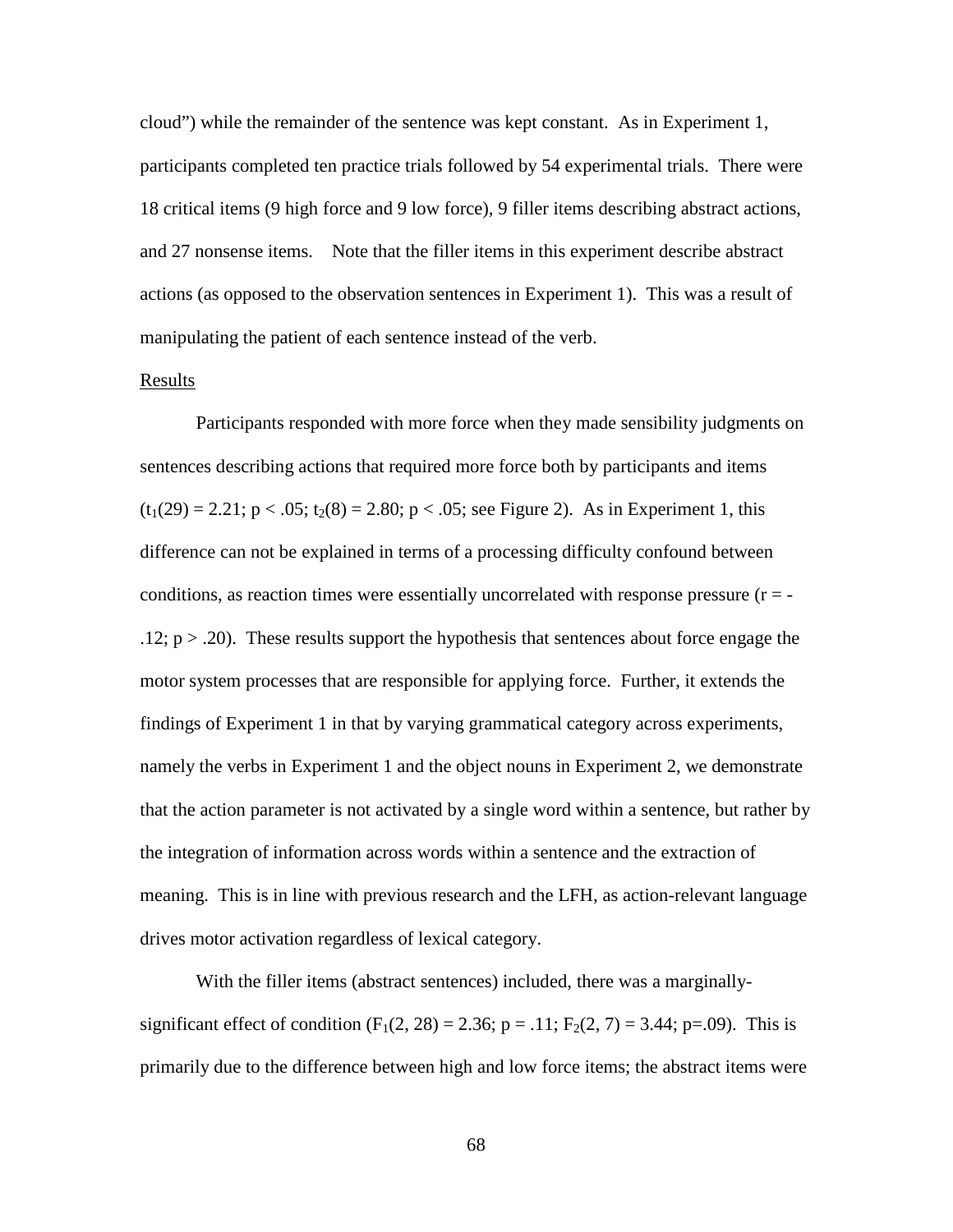not different than either low force  $(t_1(29) = 1.05; p = .30; t_2(8) = .68; p = .51)$  or high force items  $(t_1(29) = 1.32; p = .20; t_2(8) = .50; p = .71)$ .



Figure 2.

## **Discussion**

Experiments 1 and 2 establish force as an action parameter that is activated by language describing high and low force actions. Additionally, this is not a function of individual words conveying information about force, but of entire sentences conveying meaningful information about certain kinds of actions and the force required to perform them with certain kinds of objects.

When a person reads about an action, are the individual parameters of that action processed separately or are they combined at some point in time to form a more coherent

Mean response pressures and standard errors across subjects as a function of sentence type in Experiment 2.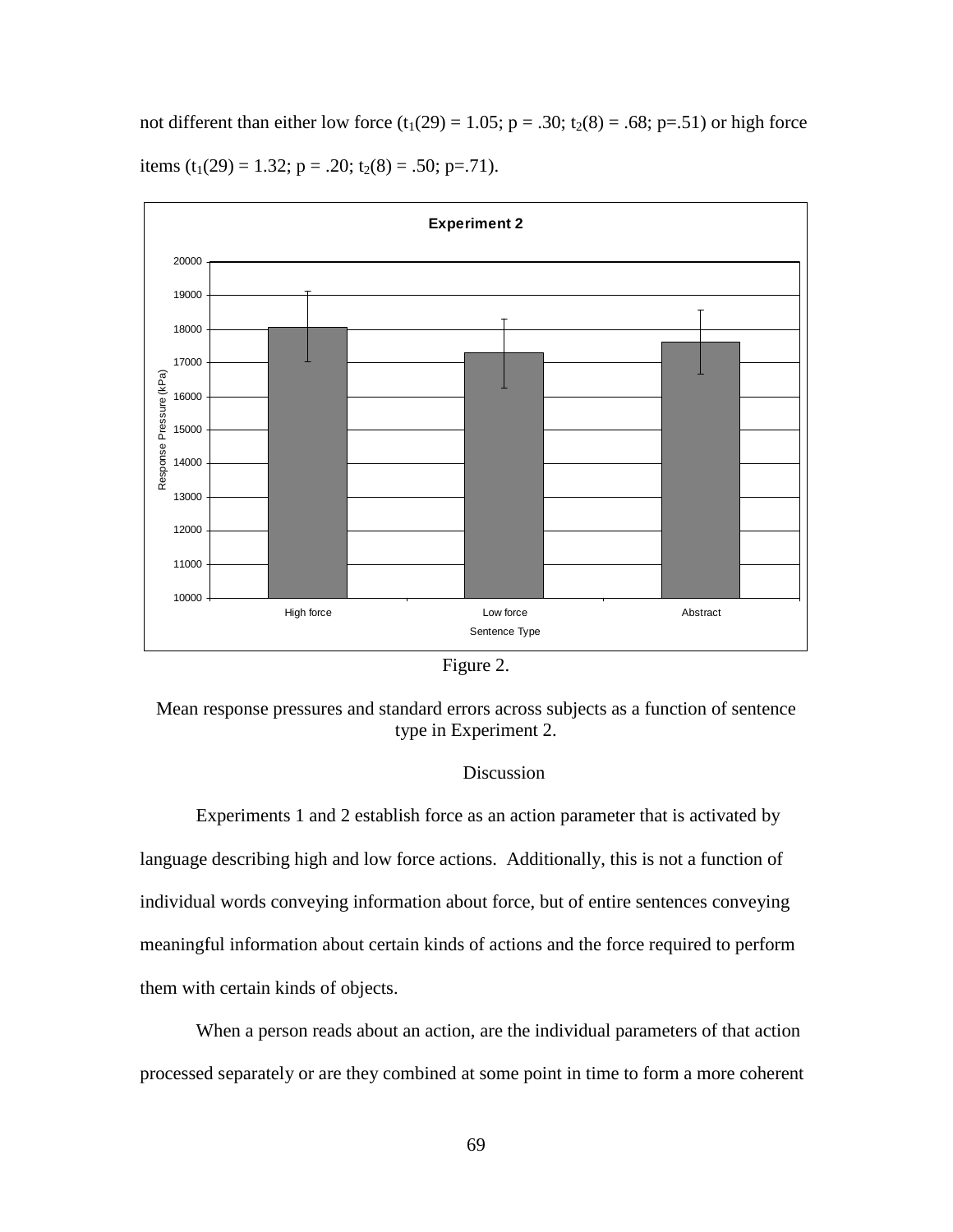simulation of an action? Mounting evidence demonstrates the activation of individual action parameters (e.g., force, movement direction, or grip type), but theories of sensorimotor simulation claim that entire actions and events are simulated using the same systems that we would use for perceiving and performing those events and actions (Barsalou, 1999; Zwaan, 2004). Therefore, when different parameters of a given action are specified by text, they should constrain each other such that motor activation becomes increasingly narrow and action-specific in the reader.

A unique quality of force is that it can be involved in biomechanical actions of the body as well as in more abstract or mental actions (e.g., questioning a witness aggressively versus calmly). This leaves force in a unique position to adjudicate between approaches suggesting either strict, one-to-one simulation of actions or separable processing for individual parameters.

In Experiment 3, participants again made sensibility judgments on sentences by squeezing the pressure-sensitive device with their hands. The amount of force implied by each sentence was manipulated with adverbs implying high or low force (e.g., "He nudged the man *forcefully* (or *gently*)"). In order to ascertain whether activation of the force parameter is effector-specific, the critical items implied actions carried out with the hand and arms (e.g. "He nudged the man forcefully/gently"), legs ("He climbed the stairs quickly/slowly), or no effector at all ("He opposed the agenda directly/calmly").

Because participants respond by squeezing the bulbs with their hands, they should only show the force-congruence effect found in Experiments 1 and 2 for the hand/arm sentences if the simulation/parameter-combination account is correct. Conversely, if parameter activation is independent and coherent simulations are not formed, all three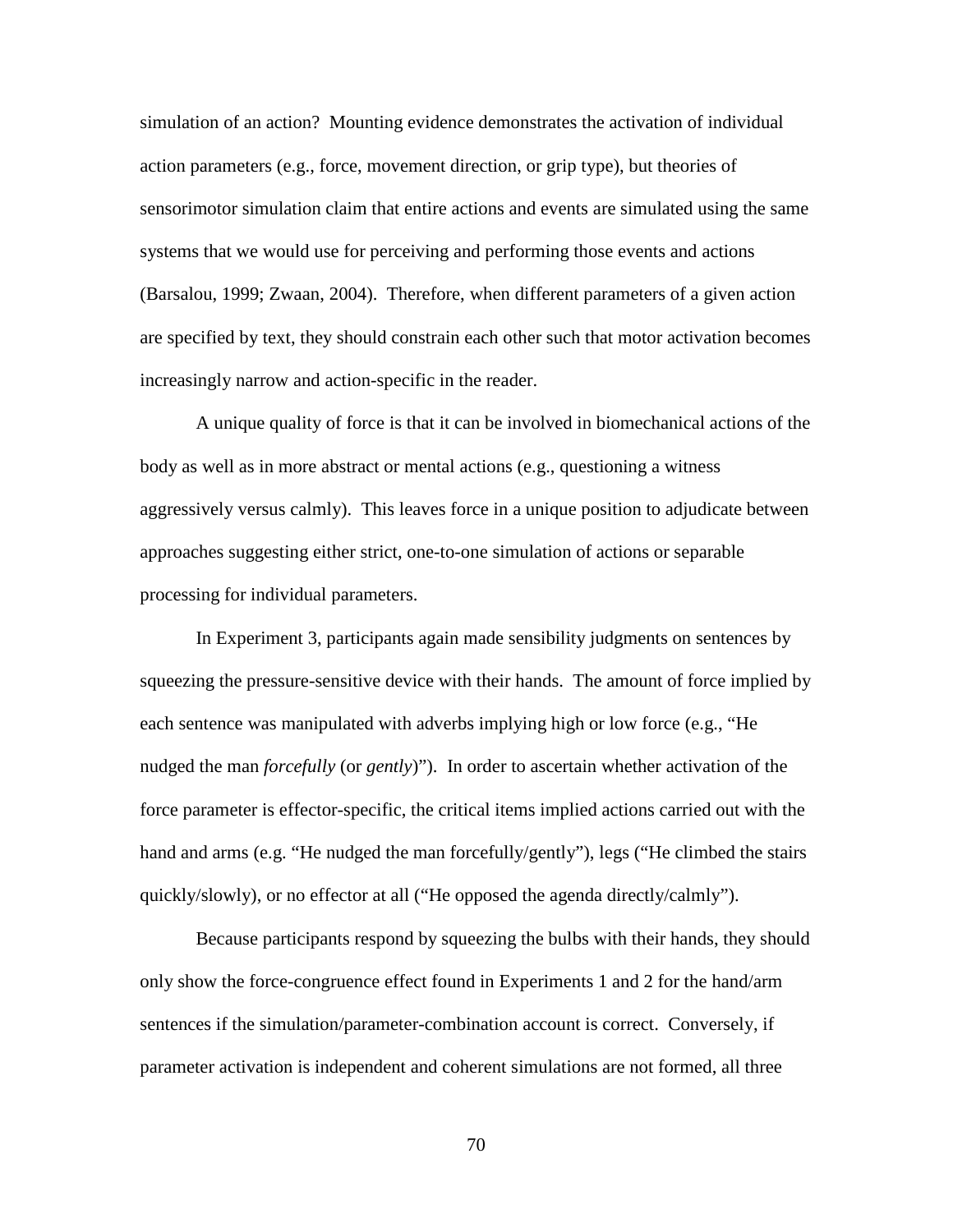effector conditions should show the force-congruence effect found in Experiments 1 and 2.

#### Device

The same device that was used in Experiments 1 and 2 was used.

#### Participants

Thirty-four undergraduate psychology students from Erasmus University Rotterdam participated for course credit.

#### **Procedure**

Because the sentences in Experiment 3 were longer than those in Experiments 1 and 2, the procedure was modified in order to ensure that enough data were recorded to yield complete response profiles for each participant. Instead of presenting sentences in their entirety, sentences were presented in two segments. The first half of each sentence (the agent and verb) was presented for 1000 milliseconds and this was followed by the remainder of the sentence, including the adverb, which was presented alone until a participant responded.

#### Materials

Forty-eight critical sentences described actions involving the hands, the feet, or neither (this category involved more mental or non-physical actions, such as thinking about plans) and were modified with an adverb that implied either a relatively high or low degree of force. The sentences were presented in Dutch.

#### Results

Overall, there was a 2 (implied force) x 3 (effector) interaction by subjects ( $F_1(2)$ , 66) = 4.89; p < .01; partial eta squared = .13; MSe = 2.51 x 10<sup>6</sup>) and items (F<sub>2</sub>(2, 84) =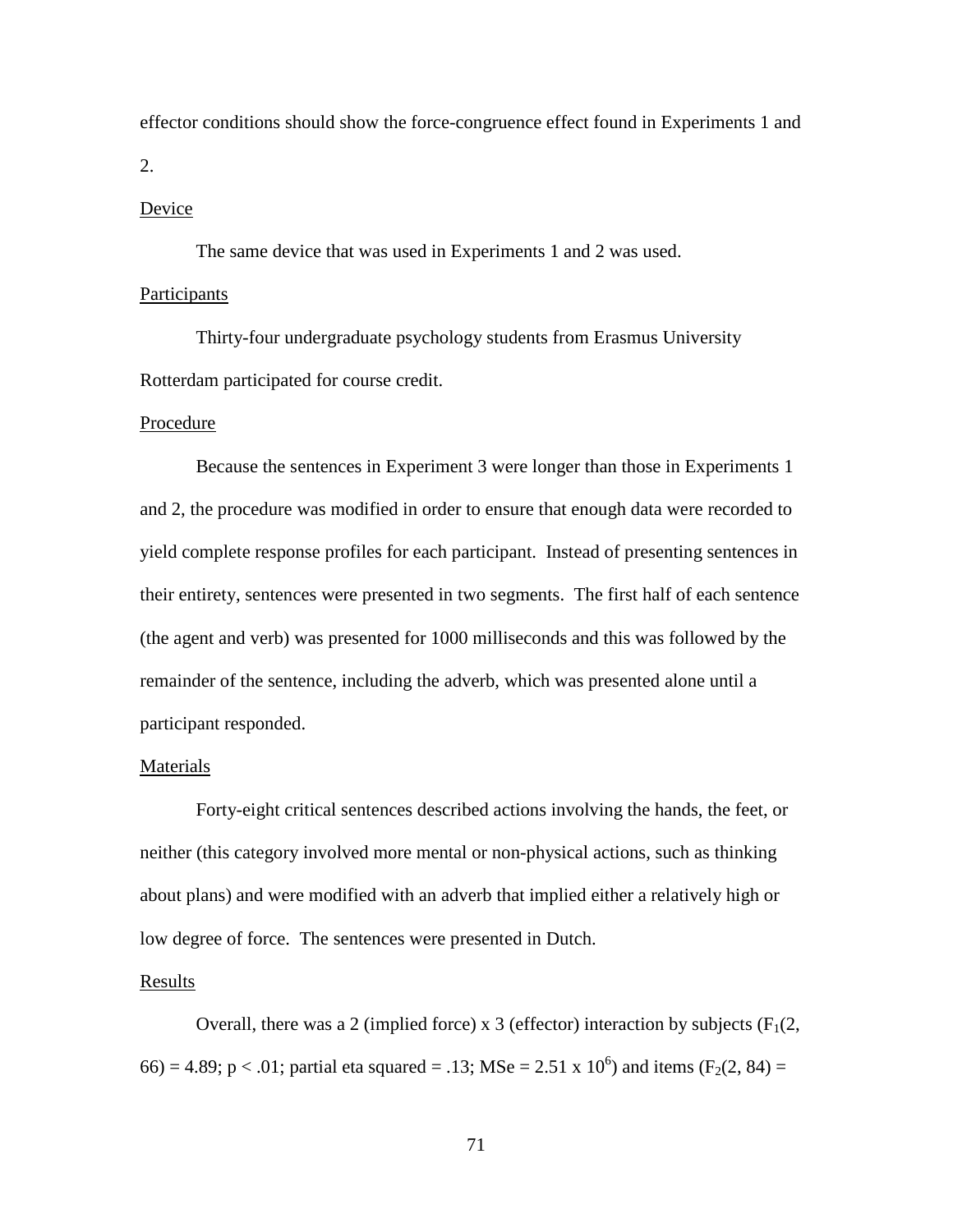3.36; p < .05; partial eta squared = .074; MSe =  $1.53 \times 10^6$ ). Crucially, this was primarily due to participants applying more pressure to high force hand items than to low force hand items both by participants (t  $(33) = 2.45$ ;  $p < .05$ ) and items (t  $(15) = 2.15$ ;  $p < .05$ ) and no such effect occurring for leg ( $ps > .30$ ) or abstract sentences ( $ps > .20$ ). In fact, the pattern for sentences with non-motor or abstract content was the reverse of what would be expected (see Figure 3) if the motor system was engaged for those sentences. As in Experiments 1a and 1b, there was no processing difficulty confound manifested as a significant correlation between response force and reaction time ( $r = -0.08$ ;  $p > 0.25$ ).



Figure 3.

Mean response pressure and standard errors as a function of sentence type in Experiment

3.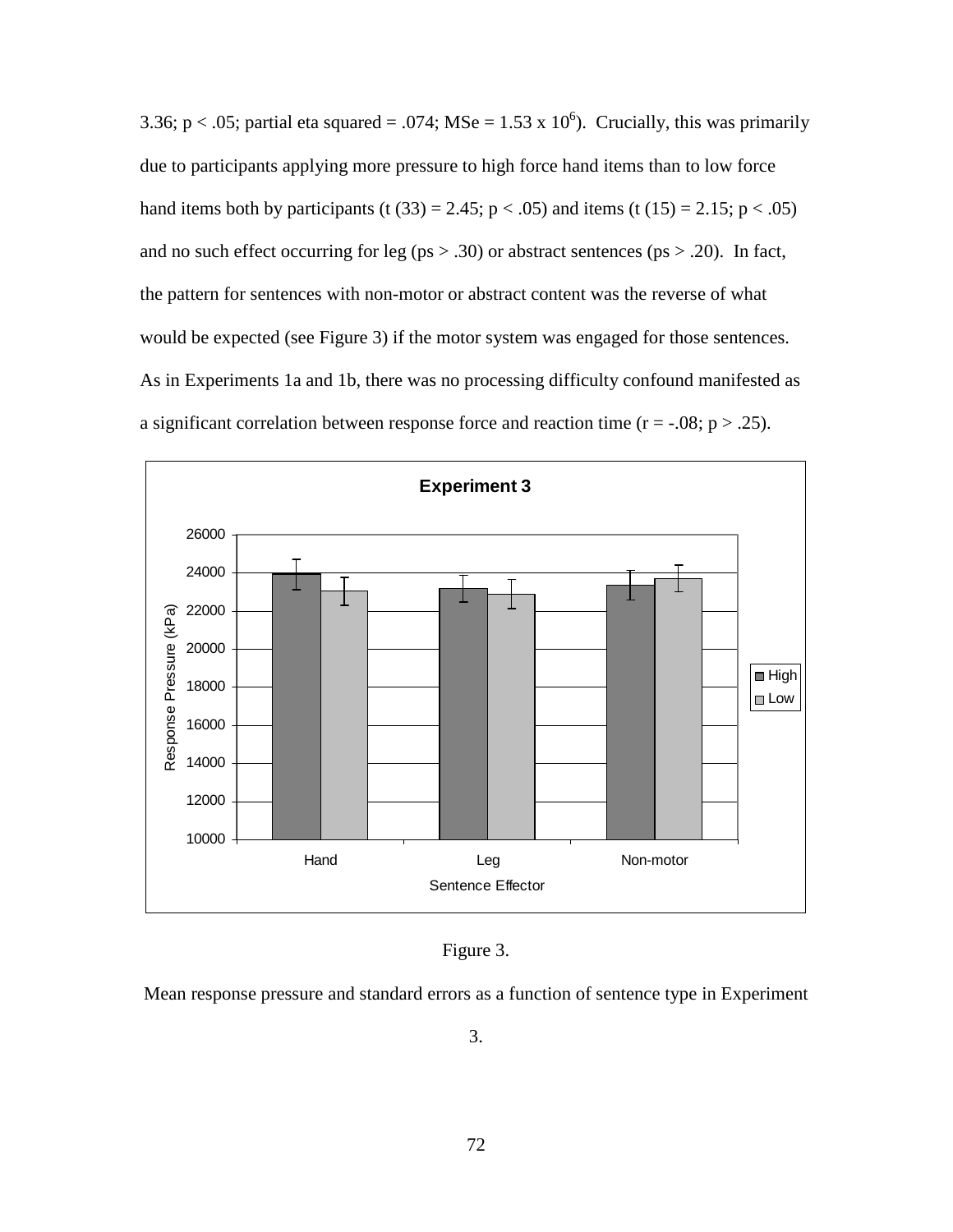### General Discussion

Experiment 1 demonstrates that response force is affected by sensibility judgments on sentences that vary in the amount of force that is implied by the verb. Experiment 2 shows that varying the patient of a sentence, while holding the verb constant, may affect the action system of a reader, thereby indicating that the force parameter is not only a function of the information carried by a verb, but by the meaning conveyed by an entire sentence. This lends support to the LFH, as it demonstrates motor resonance in readers is a function the action-relevance of linguistic input and not necessarily word class. Experiment 3 shows that only sentences about hand or arm movements affect the force applied by the hand; sentences describing leg or non-physical action have no effect. This finding suggests that different action parameters are activated by language so that they may be combined to support simulations of single, coherent actions.

One alternative explanation is that participants became aware of the manipulation, specifically attended to the force implied by the items, and strategically responded to that dimension of the sentences. In order to prevent this from becoming an issue, the critical items were embedded in a larger set of similarly-worded items. Further, explicitly judging the force implied by the items was irrelevant to the task (sensibility judgments) and no participant expressed awareness of the manipulation during the post-experiment interview.

The role of the motor system for abstract and observation sentences is unclear, so the unexpected difference between filler (observation) and low force items in Experiment 1 should be interpreted with caution. One possibility is that low force sentences reduced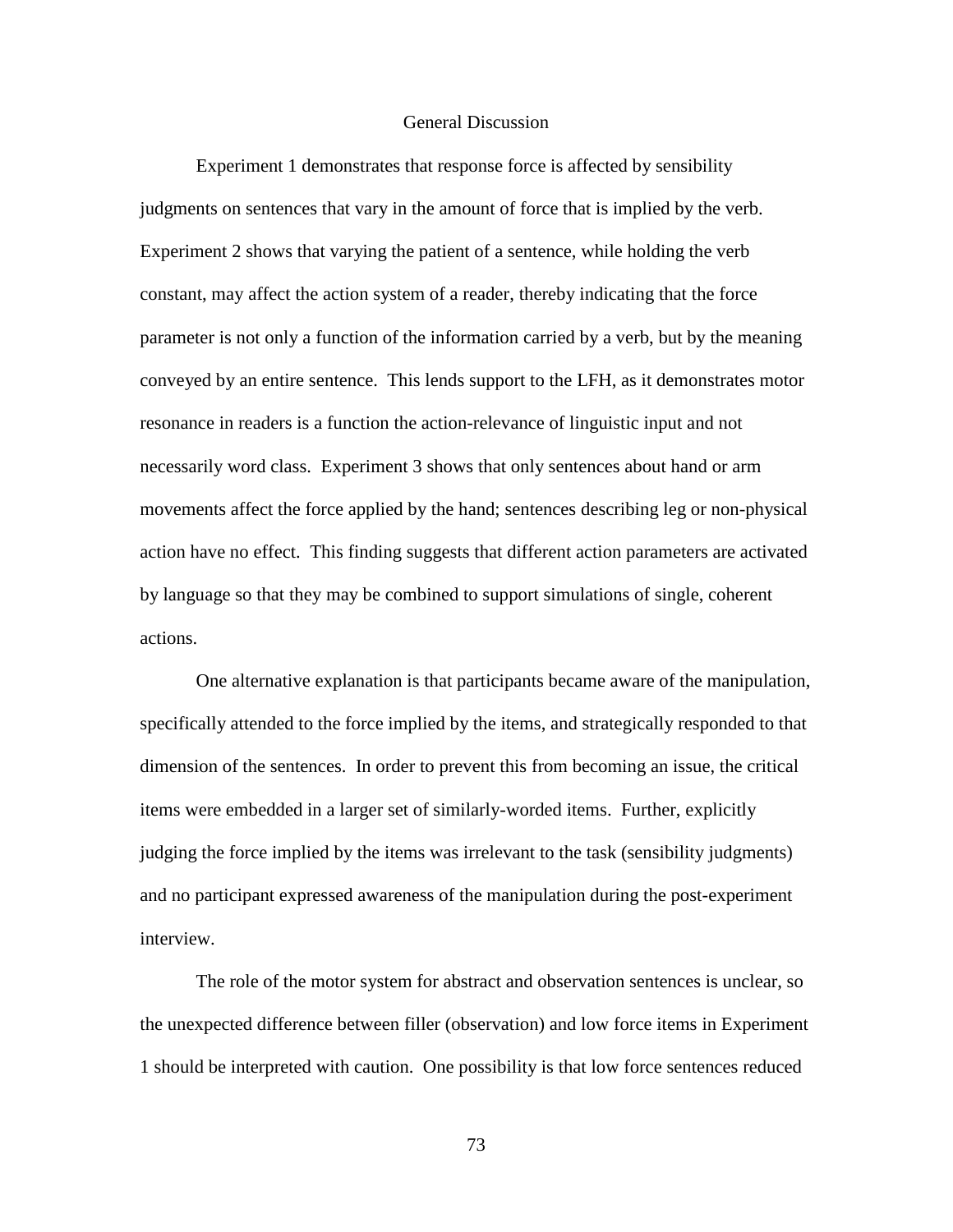the force with which participants responded relative to the high force sentences and filler items. A second possibility is that sentences about observation facilitate manual gestures in their own right. The second possibility has received partial empirical support, as sentences referring to an individual attending to an object have been shown to prime functional manual gestures using a different paradigm (Masson, Bub, & Warren, 2008).

The first contribution of this study is confirmation of the prediction that biomechanical force can be affected by sentences describing actions involving various degrees of force. The second contribution is support for a prediction of the Linguistic Focus Hypothesis; referential motor resonance occurs as information about actions is gathered from text. In Experiment 2, participants' response force was shown to be affected by varying the sentence patient of the critical stimuli, thereby demonstrating that that the effect is a function of the integration of meaning for an entire sentence and not a single word class. A third contribution offers further support for existing accounts of action simulation during language processing. In Experiment 3, participants' hand responses were affected by the force implied by the critical sentences, but only when the sentences described actions carried out with the hand or arm. This adds to a growing body of research by strengthening the link between the organization of the action system (Schmidt, 1975; Rosenbaum, 1980) and language comprehension (Fischer & Zwaan, 2008).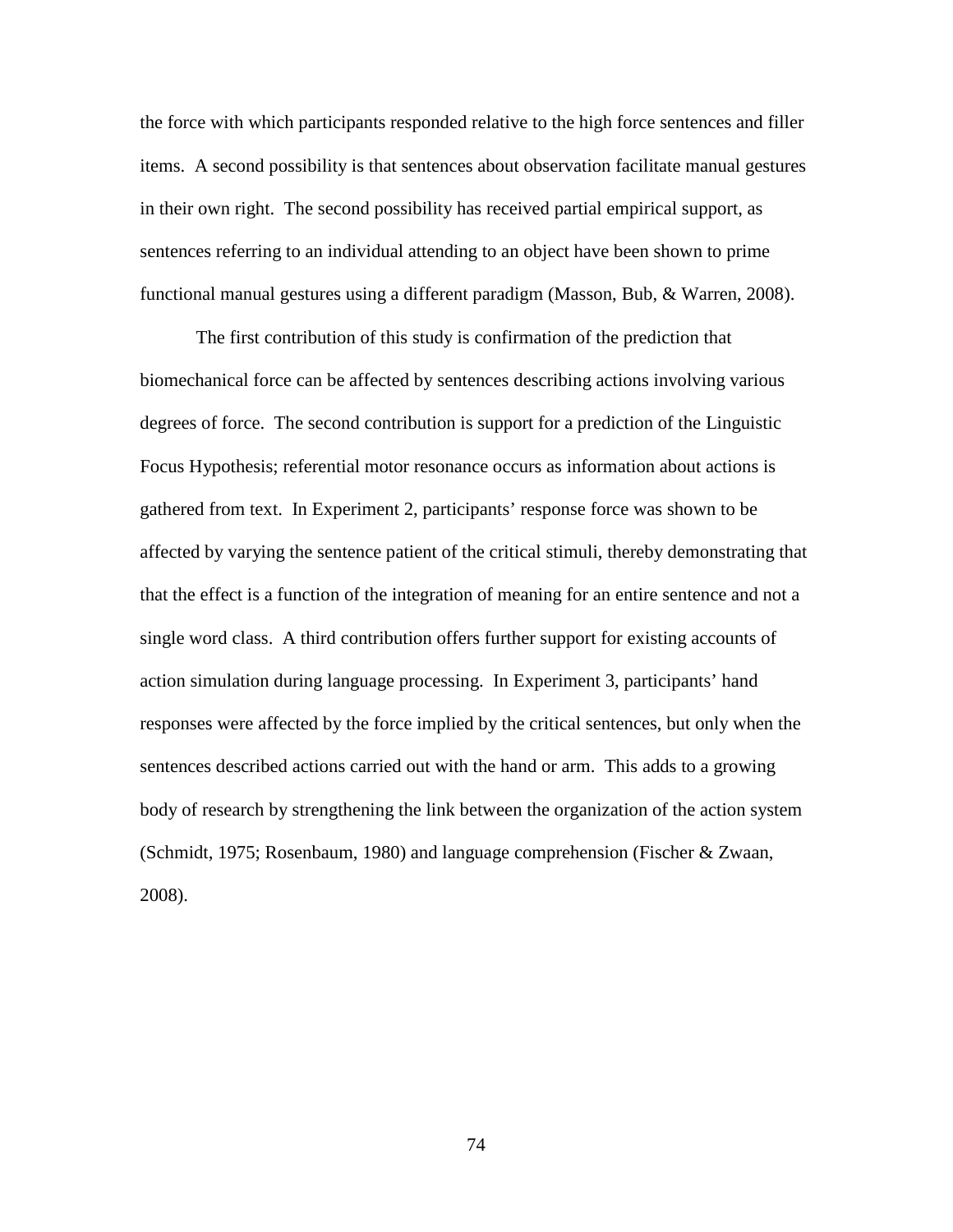# **Chapter 5**

# GRASPING SPHERES, NOT PLANETS

This chapter is published as: Taylor, L. J. & Zwaan, R. A. (2010). Grasping spheres, not planets, *Cognition, 115*, 39-45.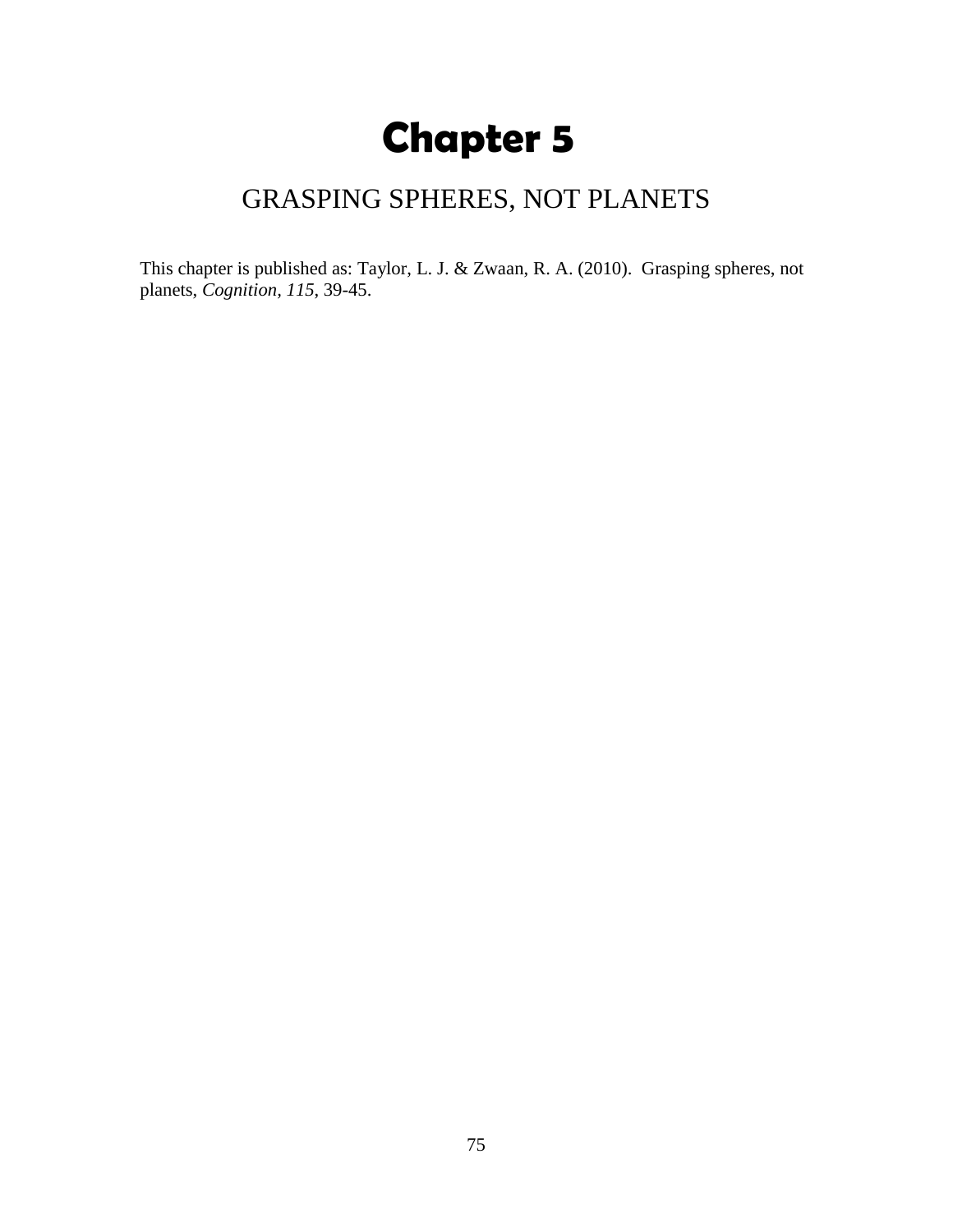# Abstract

Memory for objects helps us to determine how we can most effectively and appropriately interact with them. This suggests a tightly-coupled interplay between action and background knowledge. Three experiments demonstrate that grasping circumference can be affected by the size of a visual stimulus (Experiment 1), whether that stimulus appears to be graspable (Experiment 2), and the presence of a label that renders that object ungraspable (Experiment 3). The results are taken to inform theories on conceptual representation and the functional distinction that has been drawn between the visual systems for perception and action.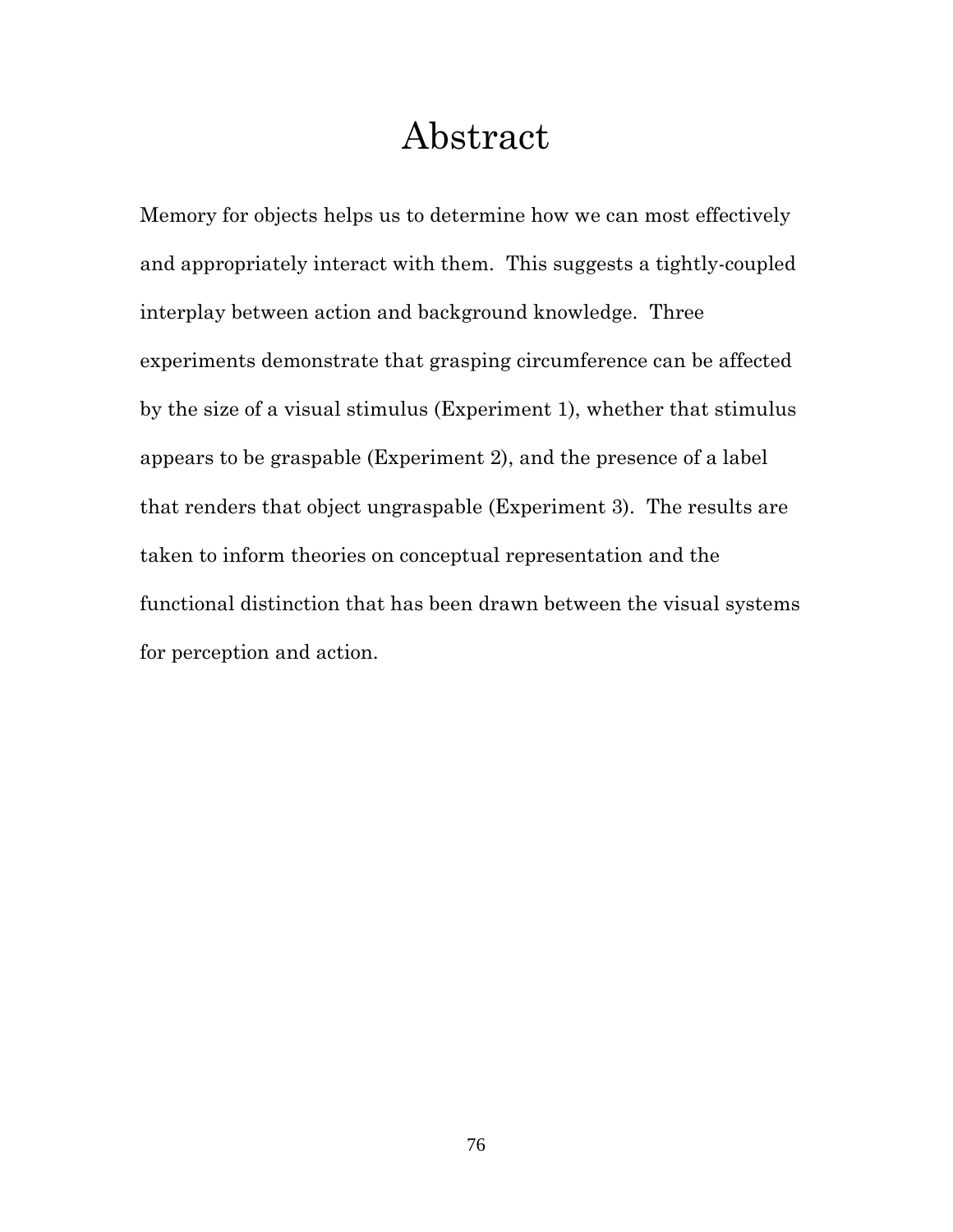#### Introduction

According to ecological approaches to cognition (Glenberg, 1997; Gibson, 1979), memory for objects helps us to determine how we can act given the constraints inherent to our bodies and what we are capable of doing in a given environment (i.e. "mesh"). Neuroimaging (Martin, Wiggs, Ungerleider & Haxby, 1996) and behavioral data (Myung, Blumstein  $\&$  Sedivy, 2006) are consistent with the claim that functional actions are primed by functional objects (e.g. tools) and, at least partially, by nouns (object labels) that refer to them (e.g., Grafton, Fadiga, Arbib & Rizzolatti, 1997; Bub, Masson & Cree, 2008). This motor activation is often interpreted as contributing to object categorization (Martin et al., 1996), motor imagery (Postle et al., in press), or conceptual representation (Bub & Masson, 2006). Indeed, the action-relevant background knowledge that nouns provide about objects affects the hand during reach-to-grasp movements. For example, when grasping a block of fixed size, a participant's hand aperture is larger when "apple" is read as opposed to when "grape" is read (Glover, Rosenbaum, Graham & Dixon, 2004).

When people make reach-to-grasp responses to familiar objects, what information do they rely on? One possibility is that they rely exclusively on visual information to guide their grasp. A second possibility is that they rely on background knowledge about the object in question. A third possibility is that they rely on a combination of visual and background knowledge. More than a decade-and-a-half ago, Goodale and Milner (1992) distinguished between two systems of human vision that correspond to the anatomical separation between the dorsal and the ventral visual streams. The dorsal stream is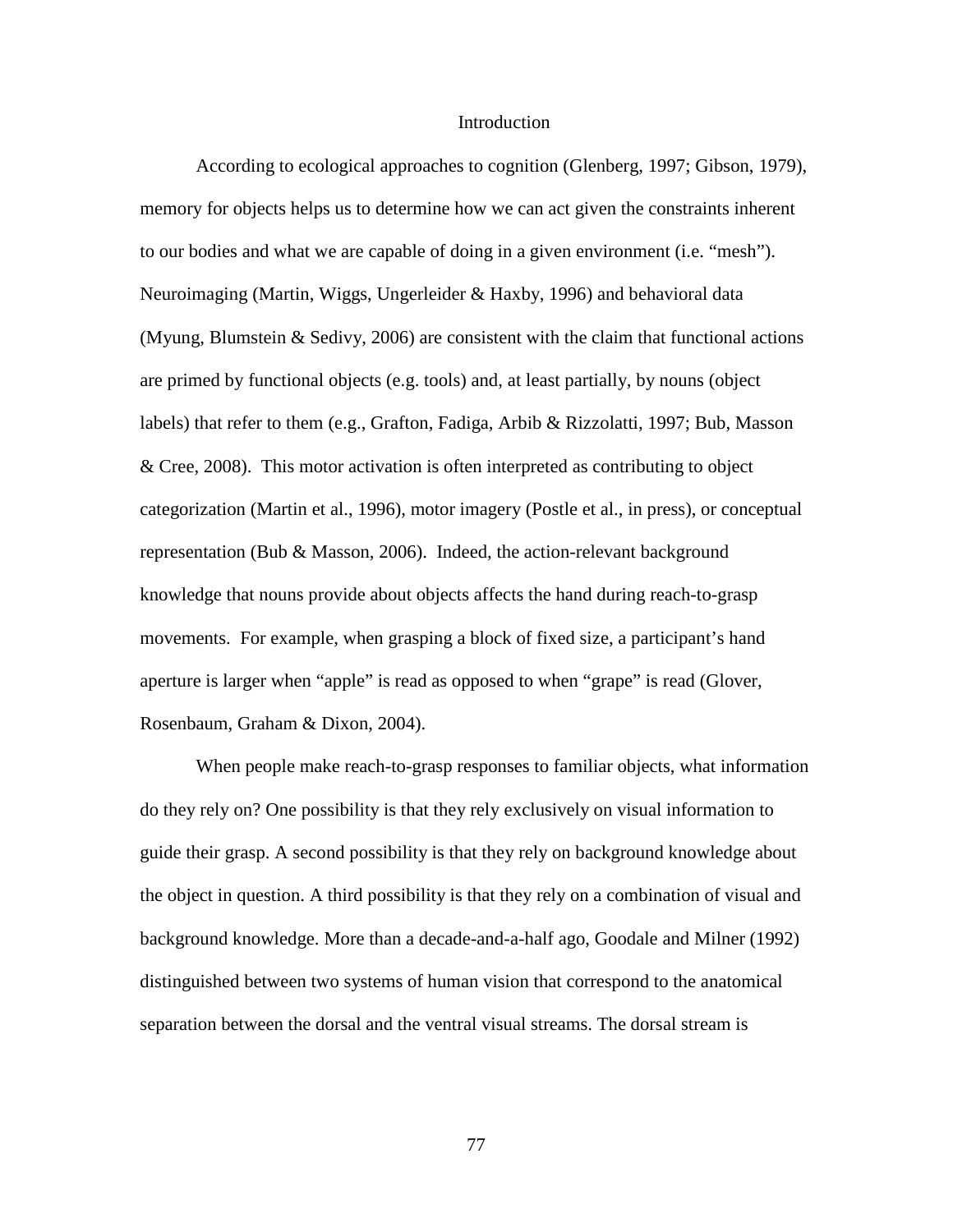necessary for normal visuomotor guidance ("vision for action"), whereas the ventral stream is necessary for object and scene recognition.

Much subsequent research has examined the role of the ventral stream, and thus memory representations, in visuomotor guidance. During the offline control of action (e.g. during planning), the ventral stream provides background information for the control of actions (Goodale, 2008; Glover, 2004). In line with this, behavioral studies demonstrate that action plans are influenced by relevant background and goal-related information. For example, grasping a familiar object requires knowing about its purpose. Crucially, coherent, goal-directed grasping partially relies on semantic processing; a concurrent semantic task (e.g., a free-association task) disrupts participants' ability to grasp an object in a manner that is appropriate for future action, relative to a nonsemantic control task (e.g., articulatory suppression; Creem & Proffitt, 2001, Experiment 3). Moreover, co-actors seamlessly use information gleaned from each other, for example, about an object's weight (Meulenbroek et al., 2007), and information about shared goals (Sebanz et al., 2006) in order to act and co-act more effectively. One would grasp a pair of scissors by the handles when preparing to use them and by the blades when preparing to hand them to someone else; in general, goal-directed action consists of imposing an internally pre-specified, desired effect on one's environment (Waszak et al., 2005). Each result is consistent with the claim that background information is routinely recruited from a variety of sources (semantic memory, one's goals, the environment, or peers) in order to guide behavior.

Moreover, visuomotor guidance may be "contaminated" by exogenous semantic information. For example, when participants reach for objects, their hand movements are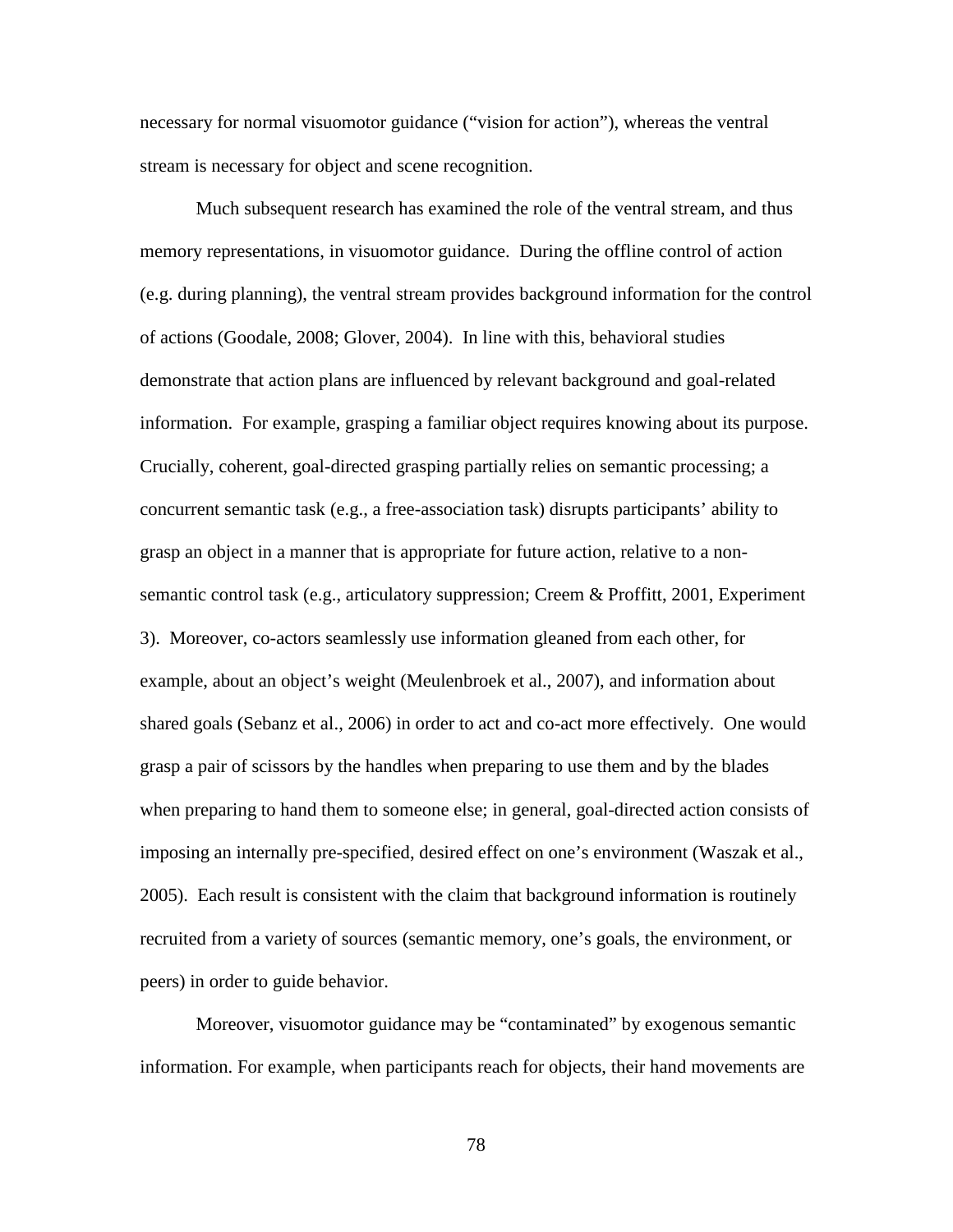affected by seemingly irrelevant semantic information, such as words affixed to the objects (Gentilucci & Gangitano, 1998) or incidentally-presented adjectives (Glover & Dixon, 2002). Findings such as these can be accommodated by assuming that the dorsal stream is comprised of two functionally distinct streams: the dorso-dorsal stream, whose function it is to provide on-line control of actions (like the dorsal stream in Milner and Goodale's original framework), and the ventro-dorsal stream, which plays a role in action organization as well as action understanding and space perception (Rizzolatti & Matelli, 2003).

A neuroimaging study tested the effects of object "identity" and object-orientation on the dorsal and ventral streams (Valyear et al., 2006), participants passively viewed two images of objects presented in succession (with a 1.25 sec mask separating each image). The second image was either (1) exactly the same as the first, (2) the same object, but oriented differently, (3) a different object, but oriented identically, or (4) a different object that was differently oriented. The results demonstrated a double dissociation: the dorsal stream was sensitive to changes in object orientation (but not to object changes) while the ventral stream was sensitive to object changes (but not to orientation changes). The results were taken to demonstrate that the dorsal stream is sensitive to action-relevant information about a visually-presented stimulus (orientation), but not to information that is relevant to the "identity" of the object. Experiment 3 directly addresses this conclusion.

The primary motivation of the present series of experiments was to examine the boundaries of the semantic contamination effect on grasping. That is, does the availability of semantic information about an object exert a top-down influence on the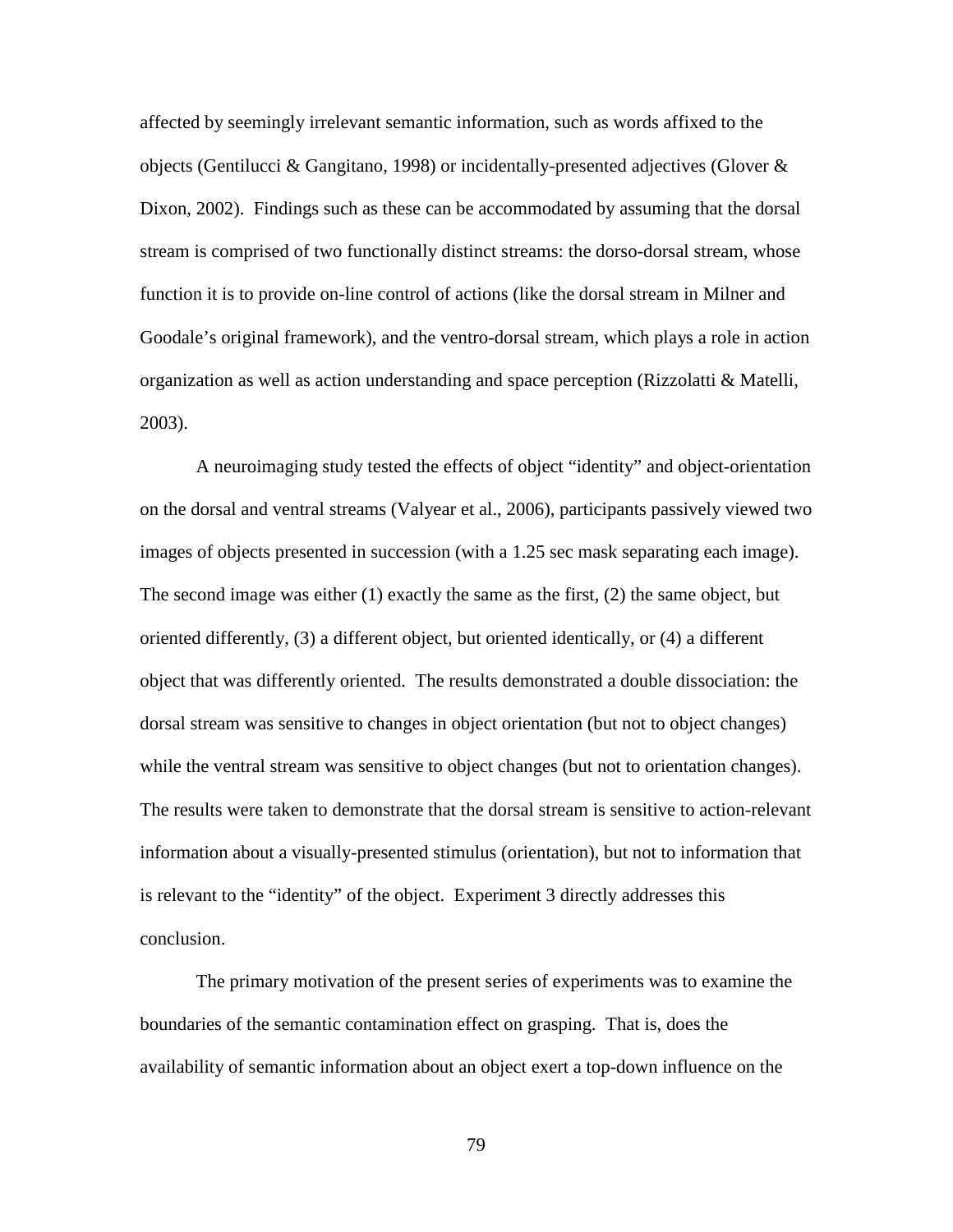relationship between its grasp-relevant physical properties and grasping behavior? The results can inform theories on the functional distinction that has been drawn between the ventral and dorsal streams and concept representations.

Participants made responses to objects shown on a computer screen, the imperative stimuli, by grasping and squeezing a different object, the pressure bulbs. There were two questions of interest. The first question was whether responses to the pressure bulbs would be influenced by the perceived affordances (Gibson, 1979), "graspability", of the imperative stimulus (Experiments 1 and 2). The second question was whether the visual "graspability" of the imperative stimulus could be overridden by a verbal label (Experiment 3).

Participants held down two keys on a keyboard and then made a response to a visually presented stimulus, either to its shape (Experiments 1 and 3) or to its color (Experiment 2), by moving their hand to and squeezing one of two pressure-sensitive rubber bulbs mounted on either side of the computer screen. The bulbs were connected via tubes to a pressure gauge, which measured the air pressure inside the bulbs and tubes system, thereby providing an estimate of the amount of force used to squeeze the bulbs. When the air pressure passed a certain threshold, the visual stimulus disappeared from view. Participants received practice trials so that they could calibrate to the amount of force needed to advance to the next trial; participants were instructed to calibrate in this manner during the practice trials. For the current experiments, the threshold was set to 10 kPa. This threshold is rather low, given that the average response tends to be well over 20 kPa and the maximum possible response was approximately 80 kPa.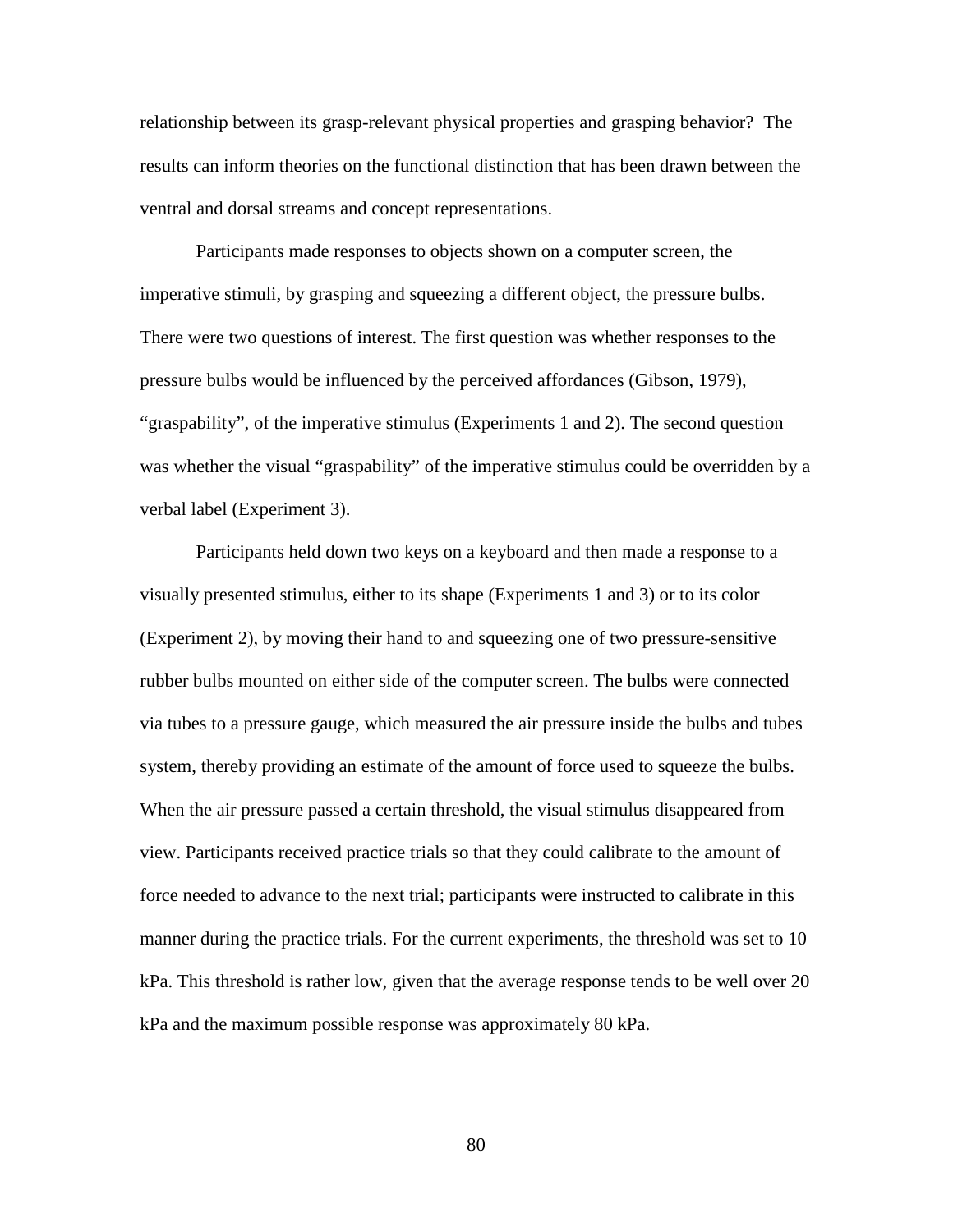The bulb apparatus was a closed system (i.e. the amount of air in the apparatus remained constant during a response), so there was a functional relationship between the circumference of a participant's final grip and the amount of force that needed to be applied in order to reach that final state. We therefore assumed that maximum squeeze pressure could be taken as a measure of final hand aperture. That is, decreases in final grip size corresponded to increases in the pressure measured by the apparatus.

## Experiment 1

Participants responded to spheres and cubes presented on a computer screen, which had diameters (or side lengths, in the case of cubes) of 100, 150, 300, and 400 pixels (which correspond to approximate actual display sizes of 4.0, 6.0, 12.0, and 16.0cm) respectively (See Figure 1). They responded with their right hand if the shape was a sphere and with their left if it was a cube. Only responses given with the dominant (right) hand were recorded. The key manipulation was that the 100 pixel stimuli appeared smaller, i.e., occupied less of a visual angle, than the bulbs, which measured 6.0 cm in diameter, whereas the other spheres appeared to be either the same size or larger. The bulbs were mounted on either side of the computer monitor that displayed the visual stimuli.

If subjects are sensitive to the affordances of the imperative stimulus in their grasping responses, they should apply more squeeze force in the 100 pixel condition than in the other three conditions, as if they were actually grasping the imperative stimulus, even though this two-dimensional stimulus is by definition not graspable. This reasoning leads to the following prediction regarding the maximum force amplitude associated with the four visual conditions:  $100 > 150 = 300 = 400$ . This prediction is in line with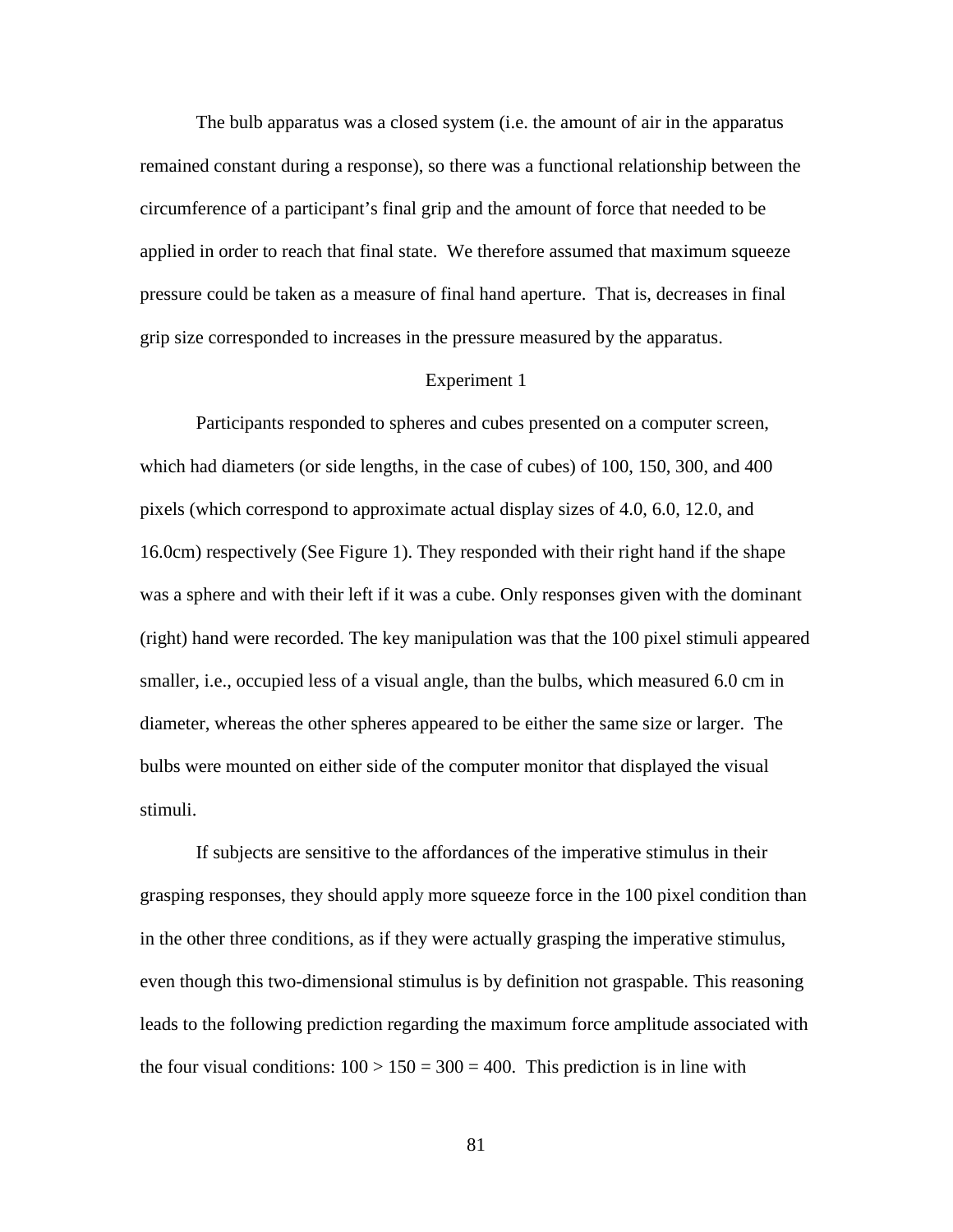previous research showing that manual responses are sensitive to the sizes of manipulable objects. Tucker and Ellis (2001) drew a distinction between two qualitatively different grasping actions: a precision grip (formed by grasping an object with the thumb and forefinger) and a power grip (formed by grasping an object with the thumb and all four fingers). Participants were presented with small objects that typically afford a precision grip (e.g. a match) and large objects that typically afford a power grip (e.g. a teapot). Participants indicated whether they were manufactured by pressing a switch with either the thumb and forefinger (a precision grip) or the other three fingers (a power grip). Participants were faster to respond to small objects with a precision grip and were faster to respond to large objects with a power grip.

On the face of it, our prediction runs counter to intuition. It predicts a difference between the two conditions with the smallest size difference and, moreover such that the smaller one will yield more force than the larger one. On the other hand, it does not predict any differences between the three largest sizes. An alternative prediction is that participants respond with more force to larger stimuli because they might appear heavier than the smaller ones if they were real objects. This prediction is consistent with earlier work showing a relation between stimulus intensity and response force (Angel, 1973; Jaskowsi, Rybarczik, Jarosyk, & Lemanski, 1995), a relation that seems to hold even when intensity is either a feature of non task-relevant stimuli (Mattes, Ulrich, & Miller, 2002; Miller, Franz, & Ulrich, 1999) or quantity (Lindemann et al, 2007). Like the previous prediction, this prediction is consistent with the notion that subjects respond to an irrelevant dimension of the imperative stimulus, but it does not invoke an account involving grasping. According to this prediction, force amplitude should increase with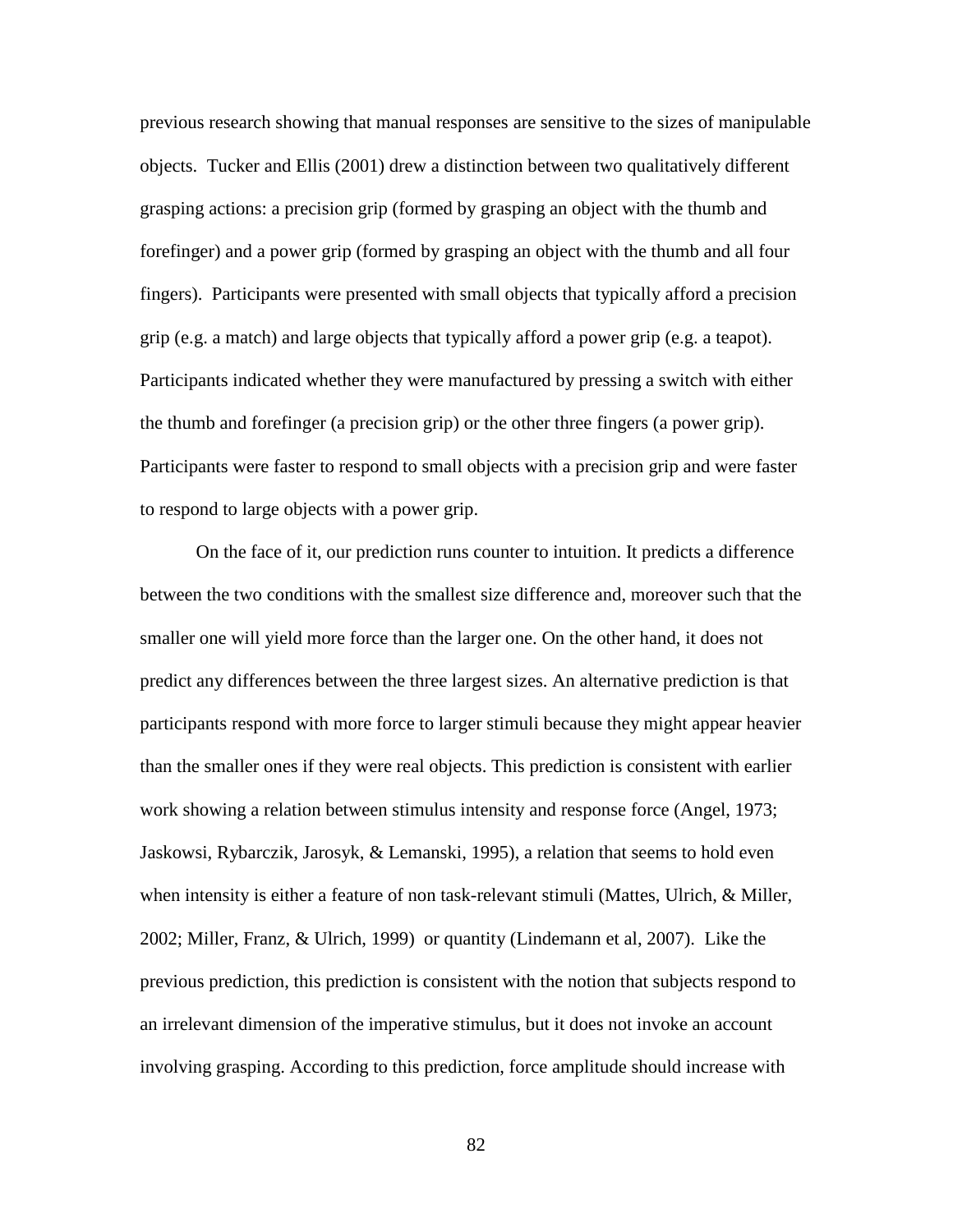perceived size of the imperative stimulus,  $100 < 150 < 300 < 400$ . Finally, if the subjects are perfectly calibrated by using somaesthetic input from previous trials squeezing the bulbs, then the imperative stimulus should have no effect on force amplitude,  $100 = 150$  $= 300 = 400.$ 

### Method

Subjects. 33 right-handed undergraduates at Florida State University participated for course credit. All participants were native speakers of American English.

Stimuli. We constructed four critical stimuli (spheres; see Figure 1) which had diameters of 100, 150, 300, and 400 pixels (or actual display sizes of 4.0, 6.0, 12.0, and 16.0cm), respectively. The 150-pixel sphere matched the diameter of the response bulbs, which were mounted on either side of the display monitor, on the same plane on which the visual stimuli were presented. Four fillers items (cubes) were designed to match the color of the spheres and had side lengths equal to the diameters of the critical items.

Apparatus. The response bulbs were mounted on the sides of the computer monitor and centered with respect to the screen. When a response of 10 kPa was detected, a response was recorded and the next trial began.

Design and procedure. At the beginning of each trial, participants were instructed to hold the L and A keys on the keyboard with their index fingers in order to cause the next sphere or cube to appear on the screen. 500 milliseconds after each key was depressed, one of the stimuli appeared in the center of the screen. If the object was a sphere, participants released the L key and squeezed the right bulb; if it was a cube, they released the A key and squeezed the left bulb. This procedure was followed in order to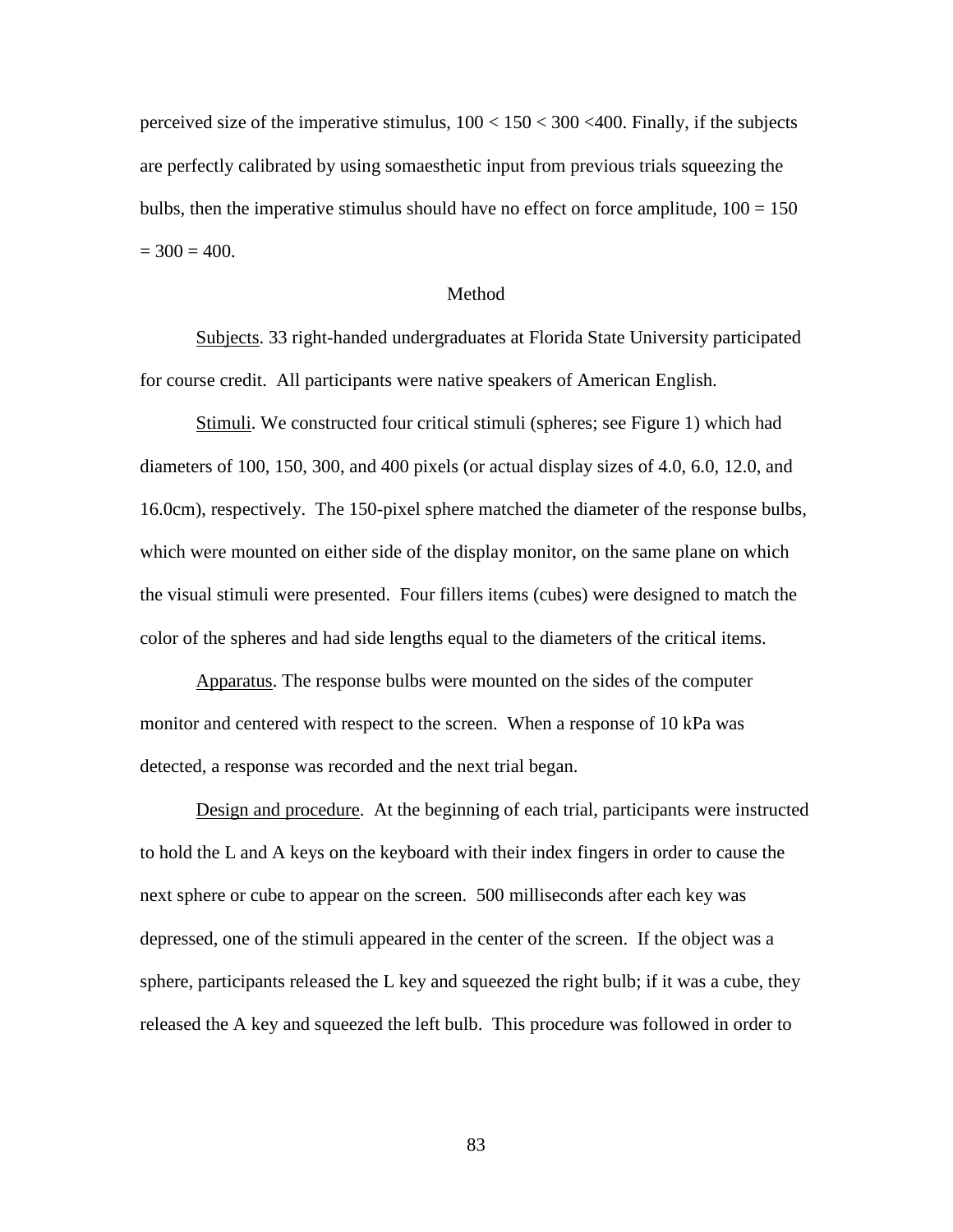ensure a reliable baseline measure for each participant (i.e. 500 millisecond during which the bulbs remained untouched) was collected.

Each participant performed 8 practice trials (one presentation of each stimulus); they were instructed to calibrate themselves during this phase in order to avoid applying unnecessarily high pressure during the experiment. Participants made a total of 80 shape judgments (10 responses for each stimulus). All items were presented in random order.

Results. Figure 3 shows the maximum air pressure as a function of stimulus size. There was a main effect of stimulus size,  $(E(3, 96)=2.83, p<0.05)$ . In accordance with the grasp affordance hypothesis, the 100-pixel condition yielded more force than the 150 pixel (F(1,32)=5.45, p<.05), the 300-pixel (F(1,32)=4.63, p<.05) and the 400-pixel conditions ( $F(1,32)=4.80$ ,  $p<.05$ ), while the latter three were statistically equivalent (Fs<1). These results rule out the alternative hypothesis that squeeze force is correlated with apparent weight of the imperative stimulus. The results are consistent with the prediction that the affordances of the imperative stimulus affect responses to a different object.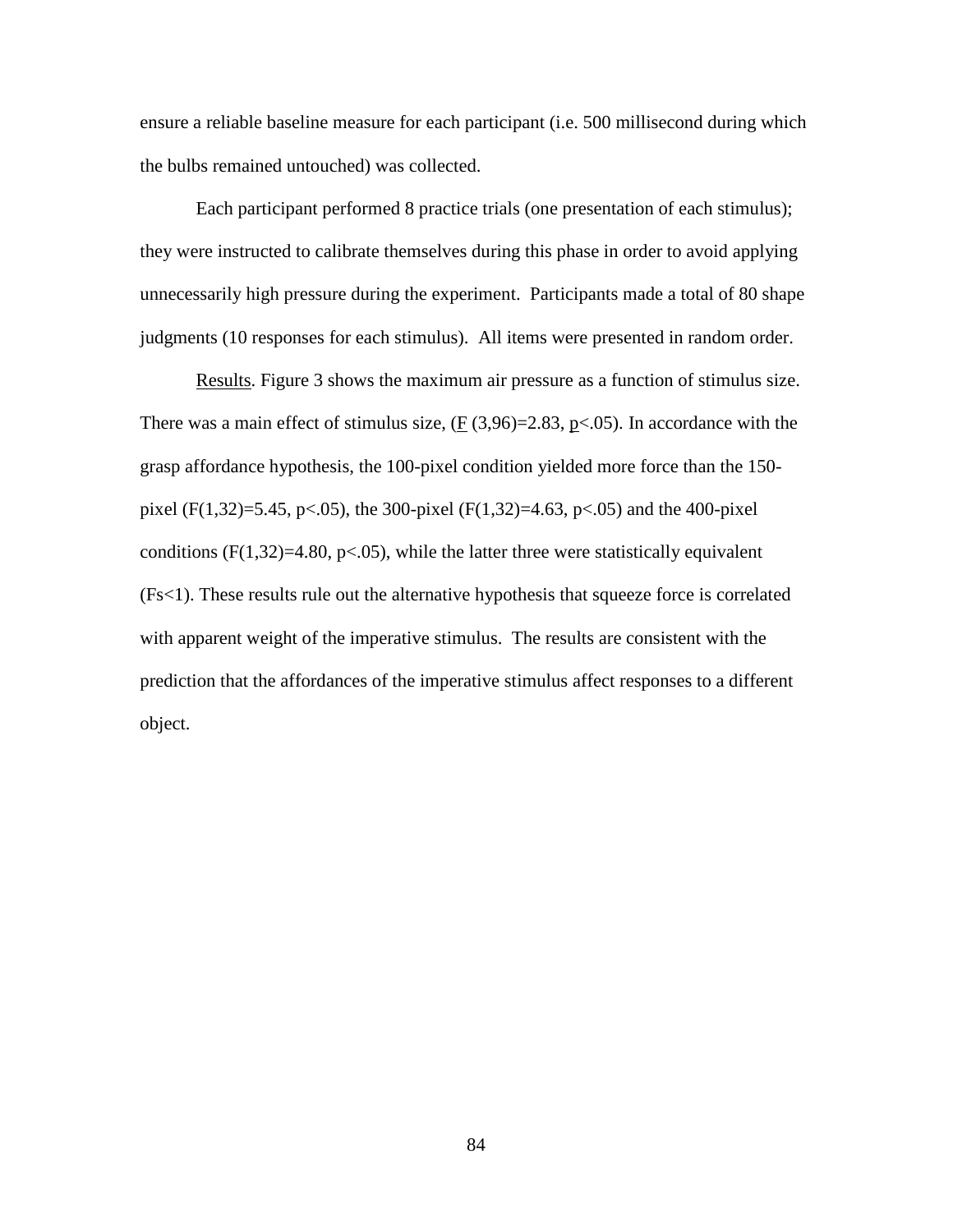



Response amplitude as a function of stimulus diameter in Experiment 1.

# Experiment 2

The results of Experiment 1 do not allow us to determine whether the affordance effect is due to grasping affordance of the object in question or to some other aspect of its size. To adjudicate between these possibilities, we created a second set of stimuli, spiked spheres (see Figure 2). By attaching spikes to the spheres, we intended to render them "ungraspable" and thus remove the grasp affordance. We also retained the "spikeless" spheres from Experiment 1. Thus, if the grasp affordance hypothesis is correct, there should be an interaction between sphere type and sphere size, such that there is a size effect in the spikeless spheres, but not in the spiked ones.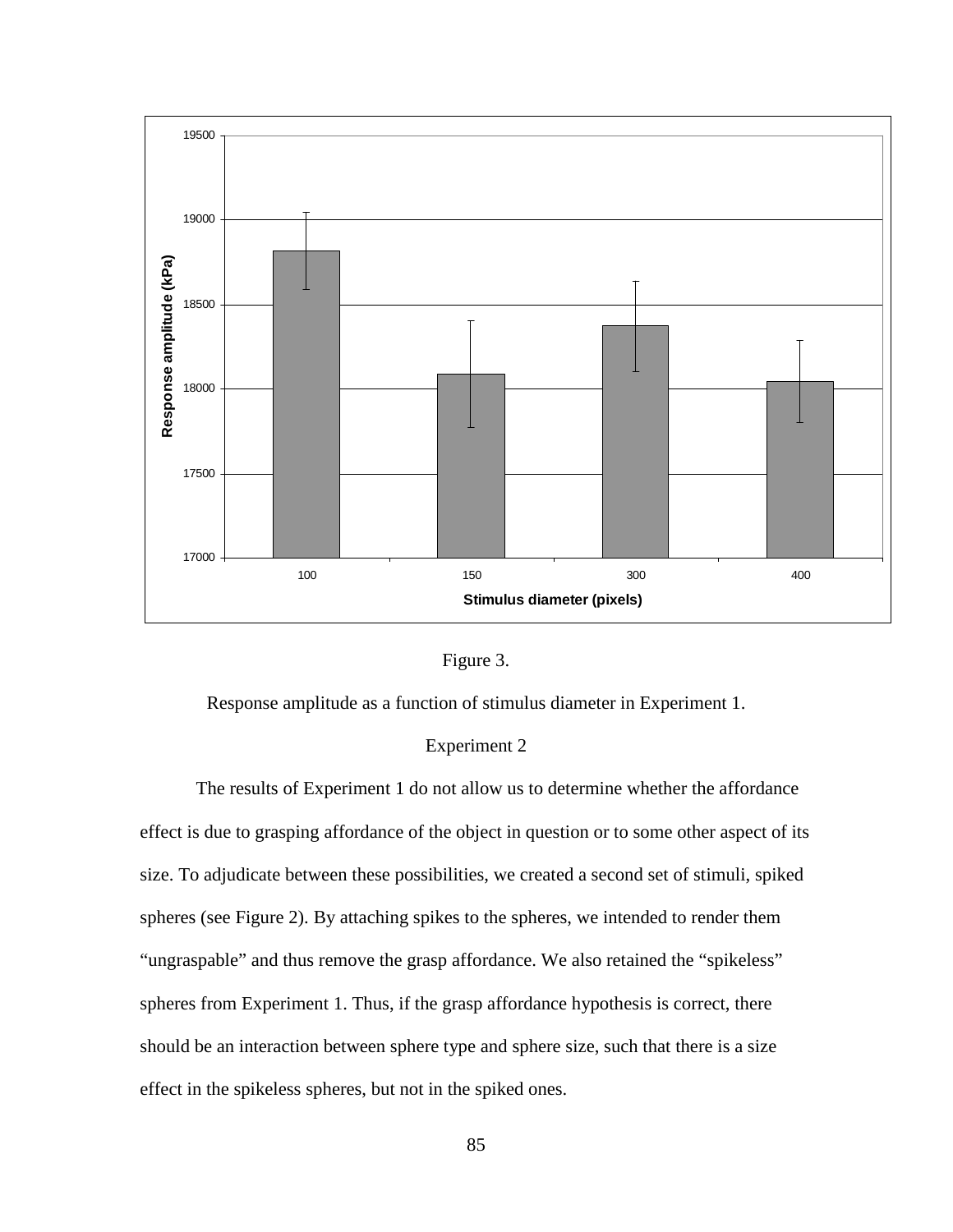#### Method

Subjects. 37 right-handed undergraduate students from Florida State University participated for course credit. All participants were native speakers of American English.

Stimuli. The stimuli from Experiment 1 were supplemented with a set of spiked spheres. Only the 100-pixel and the 400-pixel conditions and only the spheres from Experiment 1 were used. The spiked spheres measured 100 and 400 pixels from spike tip to spike tip (see Figure 2). All spheres items were colored either red or blue. This resulted in four critical stimuli (two red spheres and two red spiked objects) and four filler stimuli (two blue spheres and two blue spiked objects).

Design and procedure. The procedure was identical to Experiment 1, with the exception that participants made color judgments on the imperative stimuli. Red objects required a response with the right hand and blue objects required a response with the left hand. As with Experiment 1, only right-hand responses (i.e. those to red stimuli) were recorded.

Results. The type by size interaction predicted by the grasp affordance hypothesis was significant  $(F(1,31)=14.01, p<0.005)$ . As Figure 4 shows, this interaction is due in part to the spiked object, where a larger amplitude was found for the 400-pixel object than for the 100-pixel one,  $(E(1,31)=8.79, p<0.05)$ . This effect was not predicted. However, a plausible post-hoc explanation is that the larger object (if real) could be grasped by one of the spikes, which might have elicited a grasp affordance. The predicted amplitude difference for the spheres was significant  $(F(1,31)=5.49, p<0.05)$ , which is consistent with the findings of Experiment 1.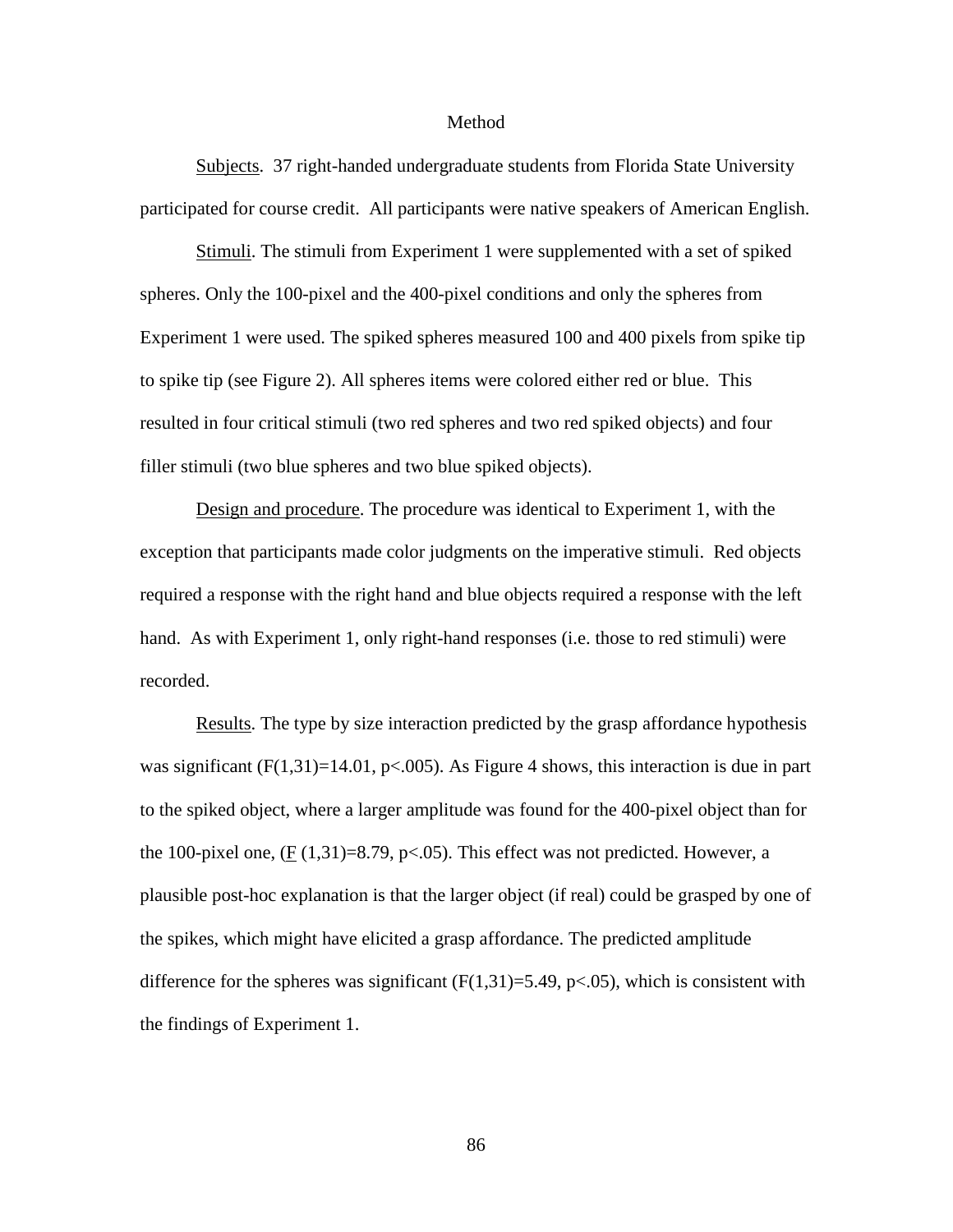



Response amplitude as a function of stimulus diameter and stimulus type in Experiment

2.

# **Discussion**

The results of Experiment 1 and 2 are in agreement with other work indicating that unfamiliar-but-graspable objects prime a grasping response; in fact, some data indicate that unfamiliar objects prime grasping more than known tools (Vingerhoets, Vandamme & Vercamen, in press). It may be argued that shape judgments prime more "grasp-relevant" information than do color judgments. This is one potential confound between Experiments 1 and 2 that we view as inevitable. Had the task in Experiment 2 been shape judgments, the experimental manipulation (of using spikes to render the distal stimuli ungraspable) would have become transparent, thereby potentially alerting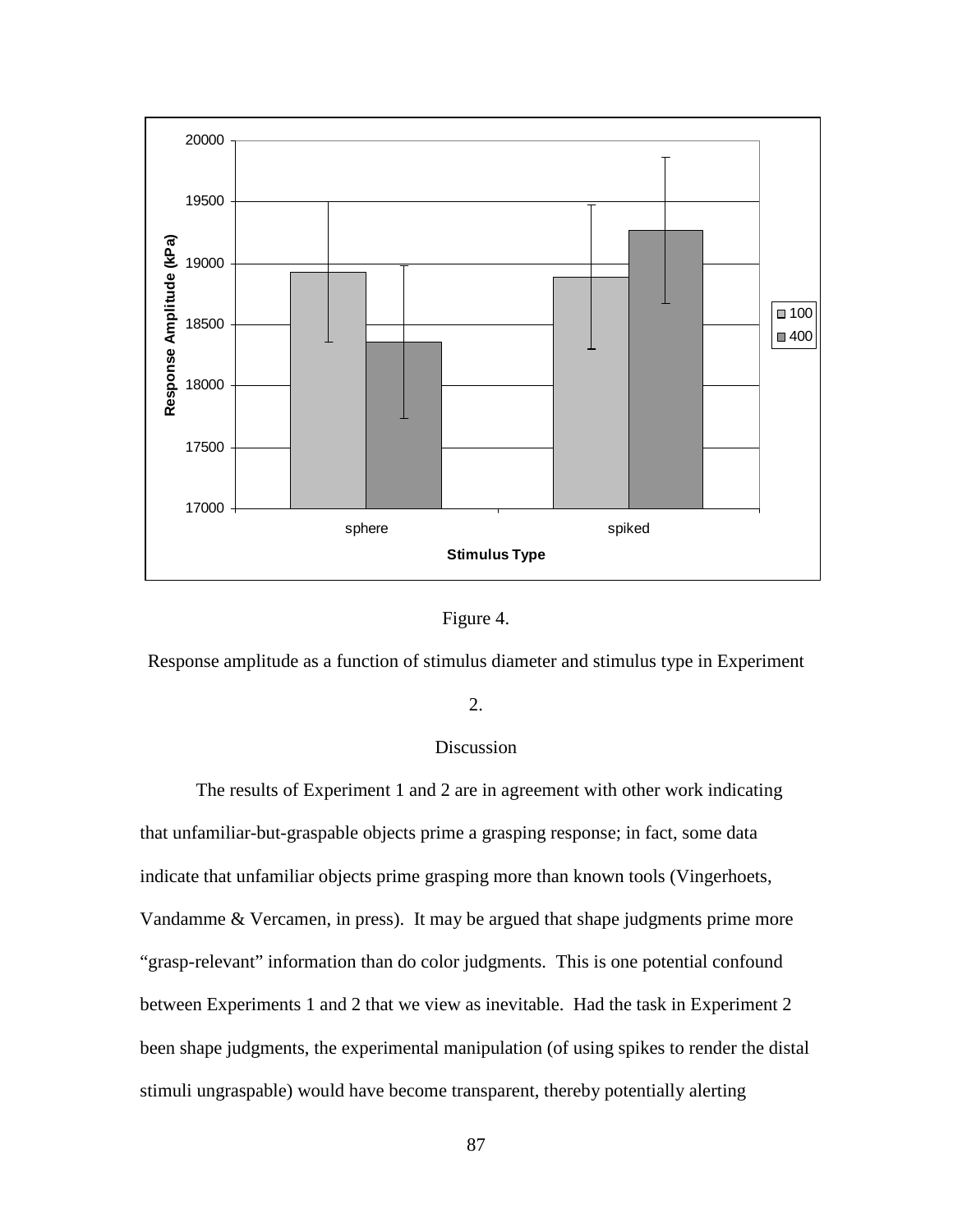participants to the purpose of the experiment. In light of these considerations, Experiment 3 was designed to be as similar to Experiment 1 as possible.

#### Experiment 3

Experiment 2 suggests that the effect is due to perceived affordances of the stimuli. However, these affordance effects were based on visual information. Is it possible to elicit affordance effects by using verbal labels to access memory representations? If so, this would strongly implicate the role of memory representations in grasping. We tested this hypothesis by using the stimuli from Experiment 1, but referring to them as "planets." This label should activate background knowledge that imposes a different interpretation upon the imperative stimulus, which should render them "ungraspable" and thus eliminate the affordance effect observed in Experiment 1. Because this hypothesis predicts a null effect, it would make the same prediction as the hypothesis that features of the imperative stimulus do not affect squeeze force. Therefore, we performed a cross-experiment analysis with the data from Experiment 1. The only difference between the two experiments was that in Experiment 1 the stimuli were called "spheres" and in Experiment 3 "planets," so that label functioned, in effect, as a betweensubjects factor.

This experiment may best be juxtaposed with an imaging study discussed above (Valyear et al., 2006), in which object "identity" did not affect the dorsal stream. However, in that study, the visual characteristics of the critical object covaried with manipulations in "identity" (for example, a wrench was replaced with a screwdriver) and changes in identity did not affect the critical object's graspability. In this experiment, the identity of the imperative stimulus is manipulated by a verbal label that renders a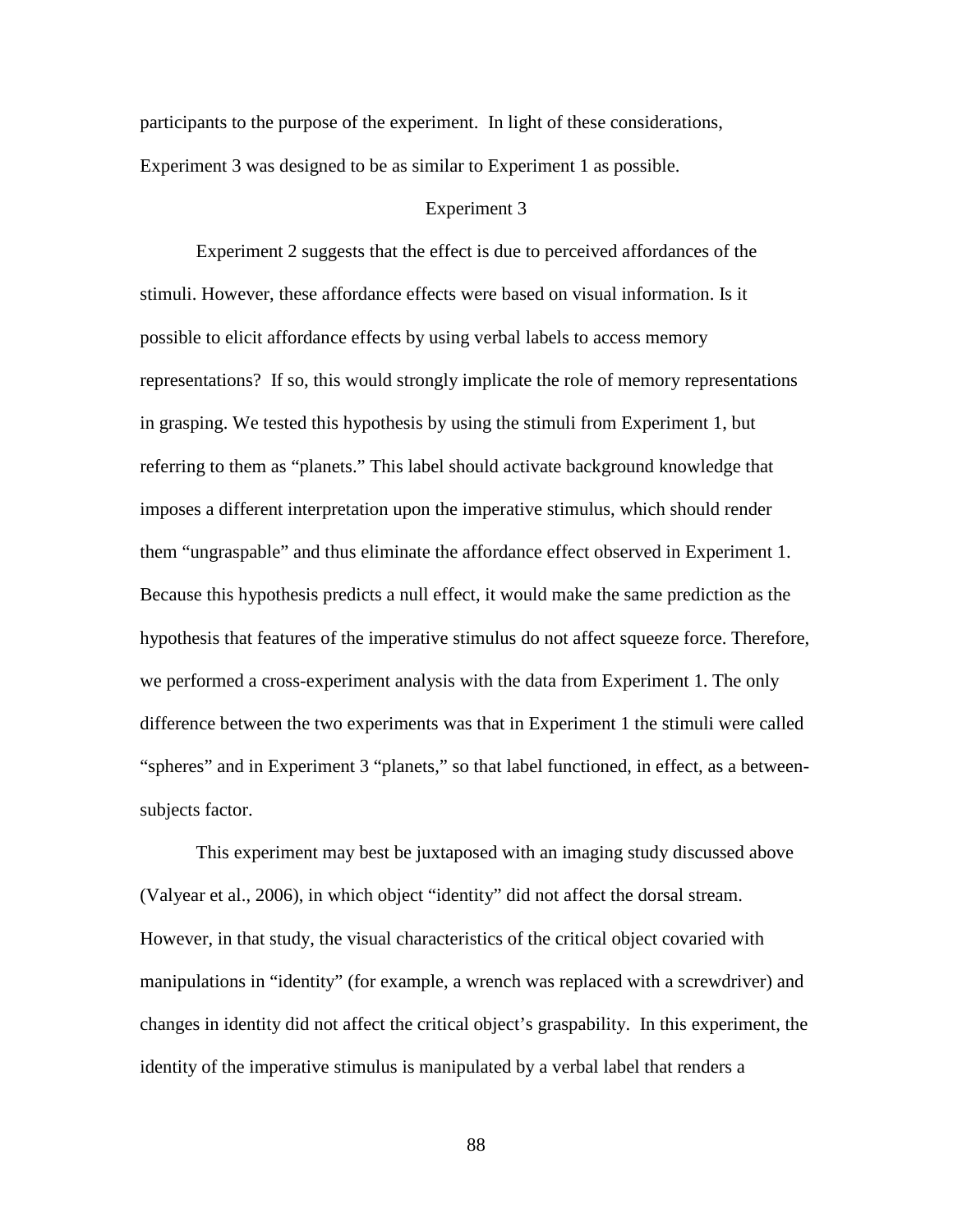previously graspable "sphere" into an ungraspable "planet." This manipulation allows object identity and "graspability" to be varied independently of visual characteristics. Experimental evidence supports the notion that labels are used to infer the identity of ambiguous or unfamiliar objects (Preissler & Bloom, 2007).

## Method

Subjects. 34 right-handed undergraduate students from Florida State University participated for course credit. All participants were native speakers of American English.

Stimuli. The stimuli from Experiment 1 were used.

Design and procedure. The experimental design was identical to Experiment 1. We replaced the word "sphere" with the word "planet" during all instruction (at the beginning of the experiment and between every trial).

Results. We predicted that labeling the objects as "planets" would eliminate the affordance effect. Indeed, there was no effect of object size on amplitude (F<1; see Figure 5). Next, we performed a cross-experiment analysis using the data from Experiment 1, with experiment as the between-subjects factor and size as the withinsubjects factor. As predicted, there was a significant cross-experiment interaction  $(F(3,195)=2.68, p<0.05)$ . When the objects were labeled spheres, the 100-pixel condition yielded greater amplitude than the other three conditions, but this was not the case when the spheres were called "planets."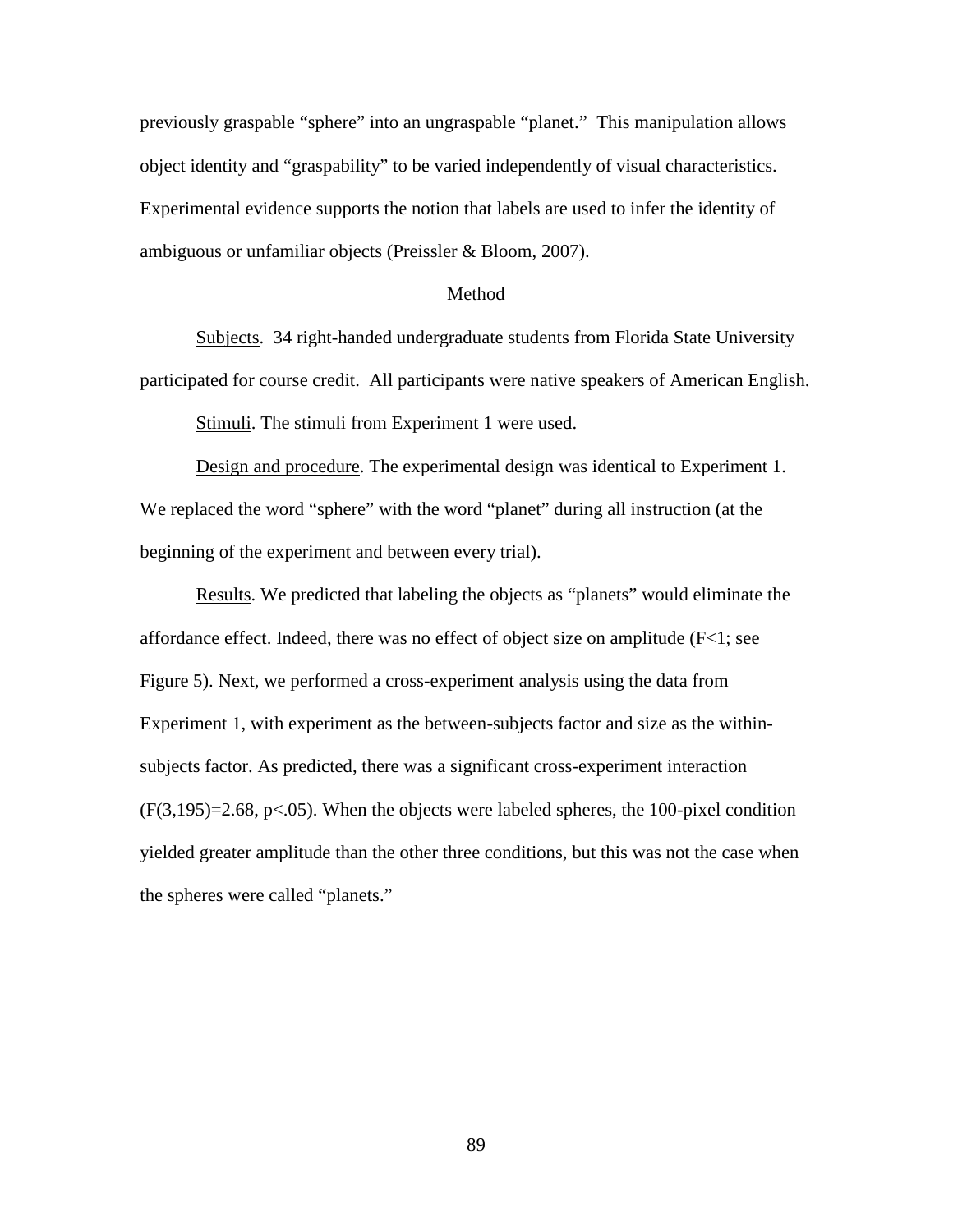



Response amplitude as a function of stimulus diameter in Experiment 3.

## General Discussion

These experiments investigated how the perceived affordances of a visual stimulus affect the grasping of a different object. Experiment 1 showed that the smallest of four spheres shown on a computer monitor yields smaller grasps (operationalized as greater squeeze force) than the other spheres. The defining characteristic of the smallest sphere was that its diameter appeared smaller than that of the rubber bulbs the participants were using to make responses, whereas the other spheres appeared larger (or the same, in the case of the second smallest sphere stimulus). In other words, only for the smaller sphere did the squeeze response appear to be "contaminated" by its perceived affordances. Experiment 2 showed that when the objects were visually rendered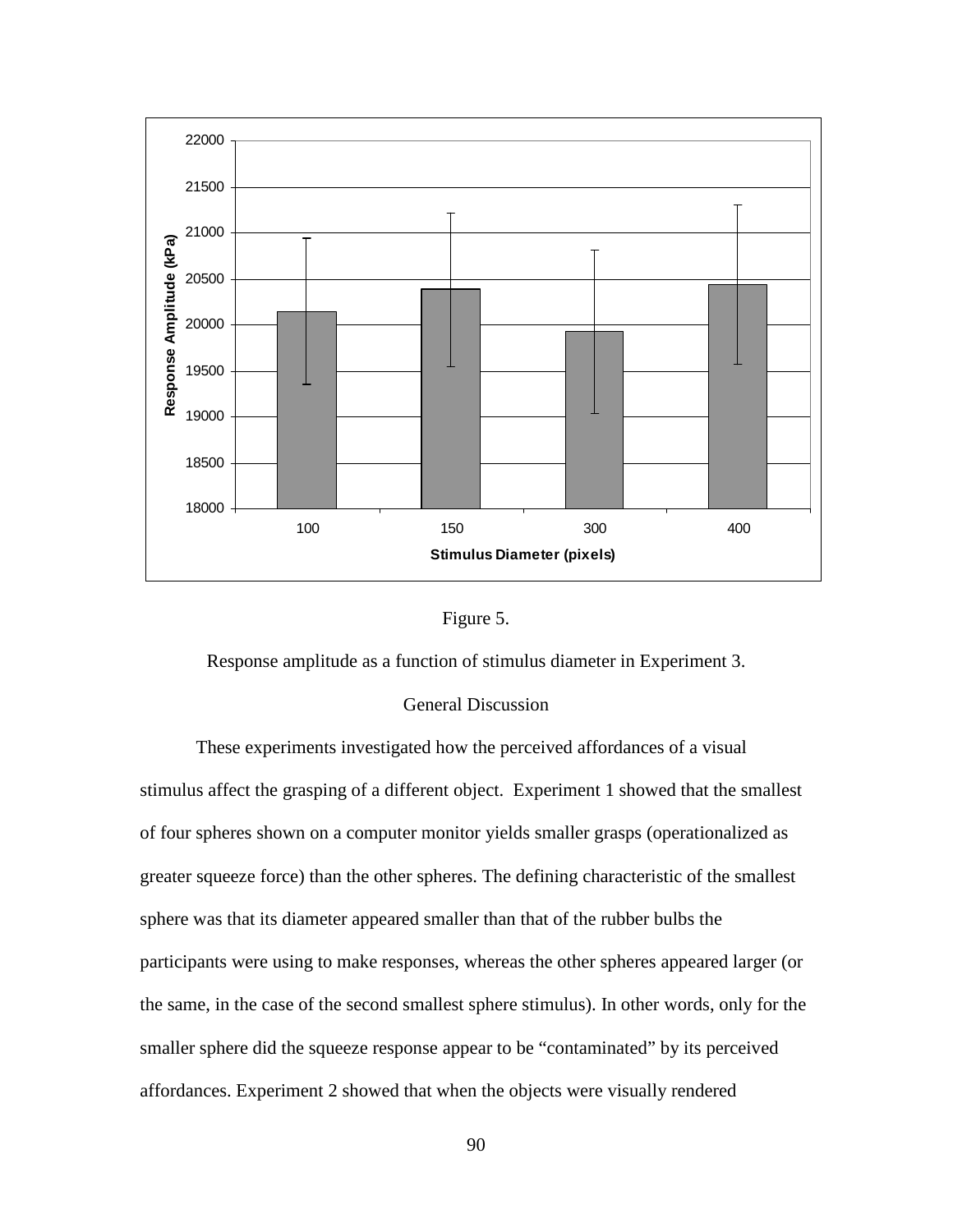ungraspable, the affordance effect reversed (inexplicably). Experiment 3 showed that the presence of a semantic label could also render the objects ungraspable, thereby making the affordance effect disappear.

When considered in light of extant findings, the results can inform theories on the conceptual representation of objects and the functional distinction that has been drawn between the ventral and dorsal streams. The results of all three experiments support the idea that irrelevant information about a distal stimulus (i.e. its size when a participant is responding to its shape [Experiments 1 and 2] and its label when a participant is responding to its shape [Experiment 3]) affects motor behavior on a different response device. This supports a recent conceptualization of how the brain organizes visual experience, as the ventral stream (which processes visual information for perception) provides background information for the control of actions by the dorsal stream, which processes visual information in service of action (Goodale, 2008).

What do these results suggest with respect to grasping? First of all, motor processes involved in reaching-to-grasp are not impermeable to outside influence, a finding which is congruent with the extant literature. Grasping responses were clearly influenced by the features of an object that itself was not grasped and was inherently ungraspable (a two-dimensional visual stimulus). In Experiments 1 and 2, the effects were caused by the perception of the distal stimulus as an actual three-dimensional object that afforded grasping. In Experiment 3, the effect was negated by a memory representation for objects (planets) that are far too large to grasp.

In Experiment 2, when the imperative stimulus was rendered "ungraspable" by surrounding it with spikes, the affordance effect was eliminated (and actually slightly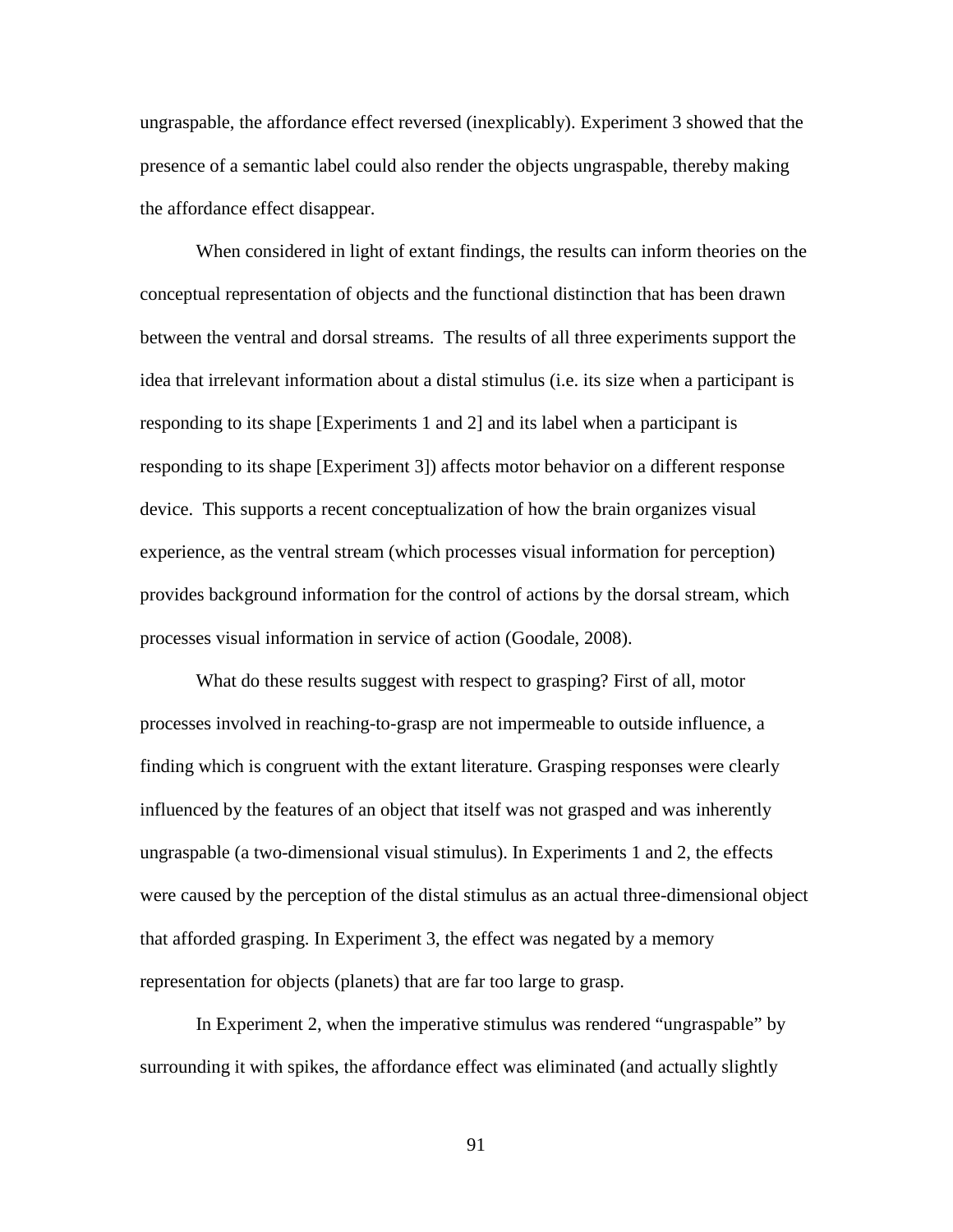reversed inexplicably). This buttresses the interpretation of Experiment 1 as an effect due to the perceived affordances of the presented object. The affordance effect also disappeared in Experiment 3 when the imperative stimulus was simply labeled as a nongraspable object (a "planet"). In this case, information from long term memory, e.g., about the size of planets relative to that of the human hand, ostensibly overrode visual information, which in Experiment 1 was found to contaminate manual responses to a different object.

The results and implications of Experiment 3 can be immediately embedded in research showing semantic contamination of hand movement by words presented in a reach-to-act task (Gentilucci & Gangitano, 1998; Glover & Dixon, 2002; Glover et al., 2004; Lindemann et al., 2006). The present results suggest that grasp aperture is modulated by a mechanism that involves more than visual characteristics and memory for the to-be-grasped object. Not only do visual features of a different object, which in itself cannot be grasped, constrain the process, but so does the interpretation of this object based on activated background knowledge. These findings are consistent with constraintsatisfaction accounts of motor performance (e.g., Wolpert, Doya, & Kawato, 2003) and point to the relevance of motor tasks in studying cognitive representations and processes (see also Abrams & Balota, 1995; Rosenbaum, 2005).

This study departs from previous work in several regards. First, this is the only work, to our knowledge, showing that a manual response is affected by the identity of otherwise visually-identical objects. That is, the visually-discernible affordances of graspable "spheres" affected the diameter of participants' grasp responses in Experiments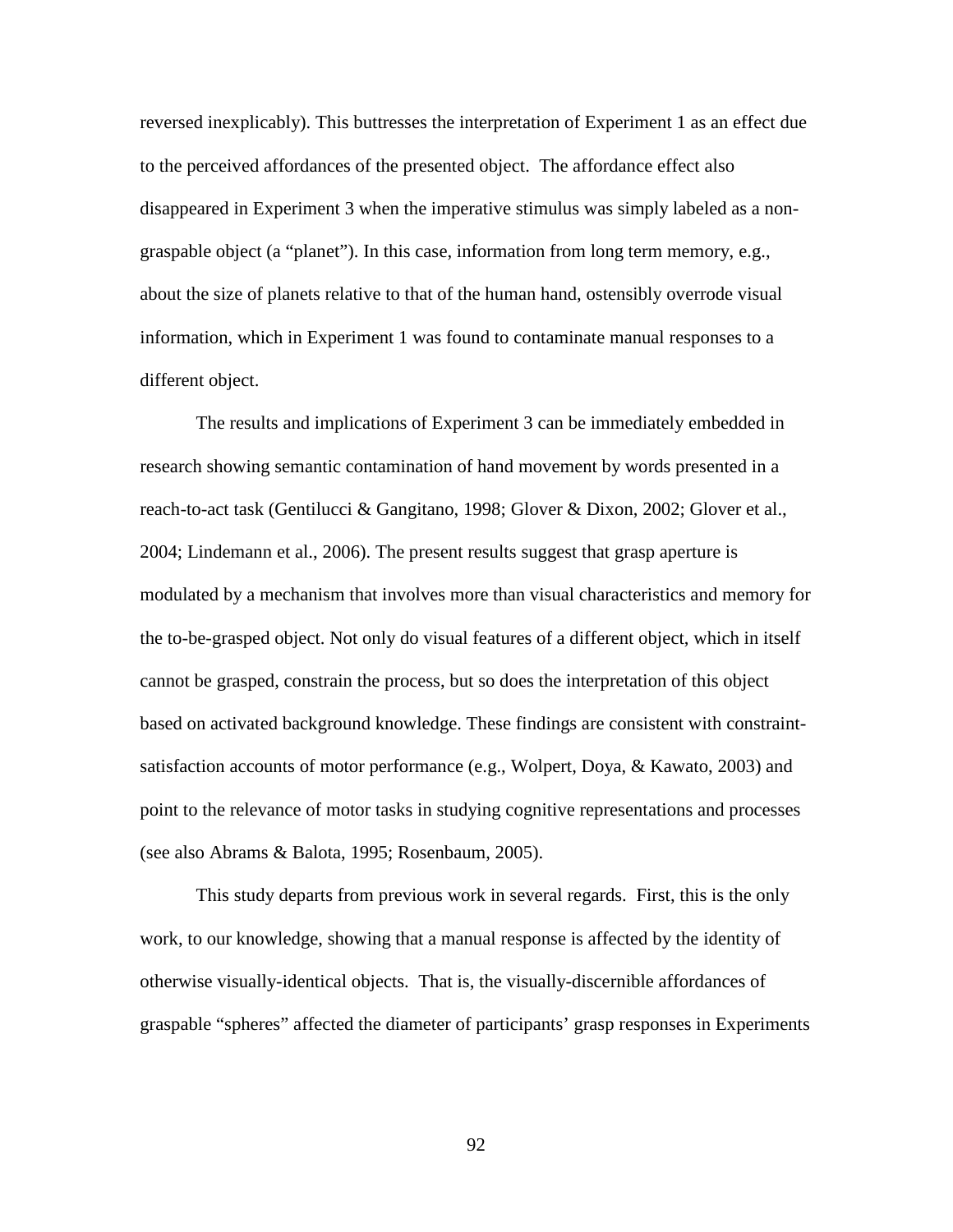1 and 2, but visually-identical "planets" did not affect participants' grasp responses in Experiment 3.

Second, previous research showing semantic contamination of a reach-to-grasp movement typically presents the linguistic and visual stimuli so that they are processed by participants as being unrelated to each other. Glover et al. (2004), for example, presented individual words before participants made a grasping response on an unrelated object. Other research (e.g. Glover & Dixon, 2002 and Gentilucci & Gangitano, 1998) involves adjectives printed on blocks that participants grasp while other movement kinematics are measured. In this study, a label for the visual stimulus was incidentally presented during the instruction phase of the experiment and served to identify the visual stimulus.

Third, previous research showing effects of visually-presented objects on grasping typically compare effects on qualitatively different grasping behaviors. Tucker and Ellis (2001), for example, found that large and small objects affected power (formed using the entire hand) and precision (formed using only the thumb and forefinger) grasp responses differently. In this study, objects of different sizes (Experiment 1), of different graspability (Experiment 2), and with different labels (Experiment 3) affect the grasping circumference of qualitatively similar squeeze responses.

The results of this study imply that motoric information about the affordances of the referents of nouns are routinely activated, even when it is clearly neither necessary nor relevant for completion of the task. This is in line with developing theories suggesting that object concepts are grounded in perception and action. According to this theoretical framework, information about object concepts is organized according to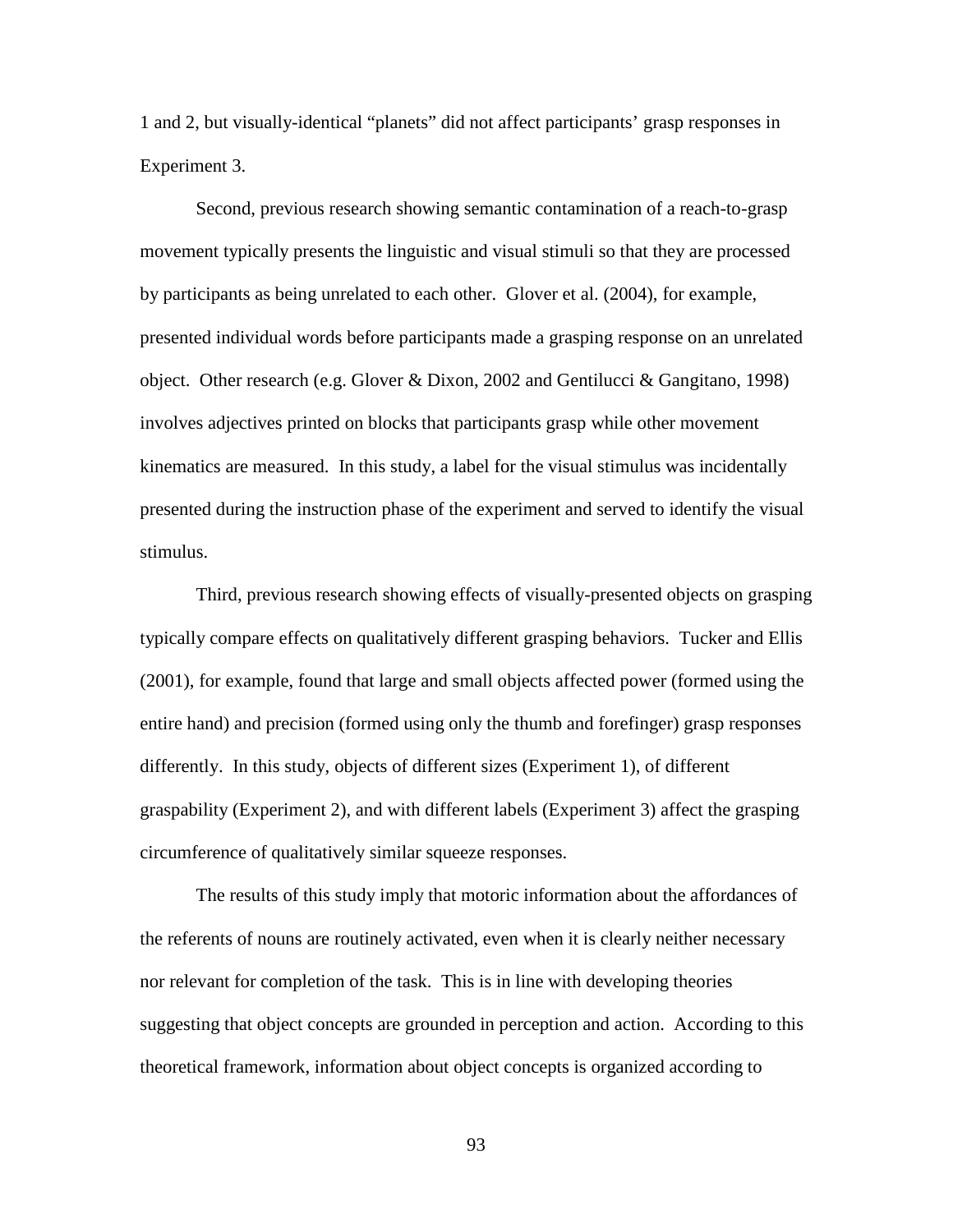properties of the objects that can be observed or experienced. Properties such as an object's appearance, how it moves, and how one can interact with it are represented in the modality-specific systems associated with first-hand, embodied experiences with each property (Martin, 2007). An active thread of research in this field focuses on the relationship between the brain regions that are active when objects are manipulated and the representation of manipulable objects (Culham & Valyear, 2006). The results of Experiment 3 indicate that semantic information, when it conveys grasp-relevant information, exerts a top-down influence on these representations.

The present study is compatible with existing evidence suggesting that the ventral and dorsal streams serve different functions, but are not entirely functionally separate. Future research may address exactly how and when background knowledge about the affordances of objects affects naturalistic behavior.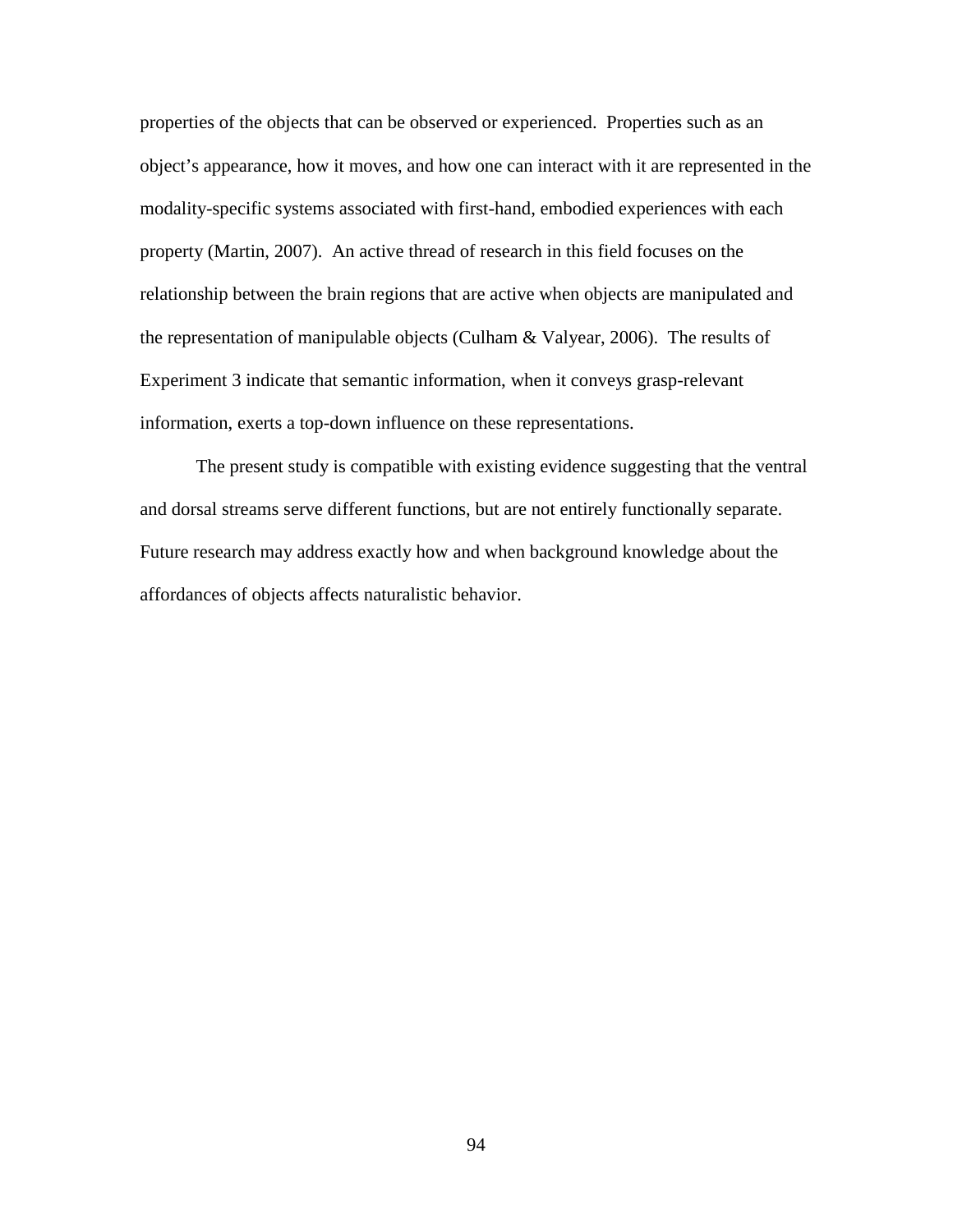

Figure 1: The critical stimuli used in all three experiments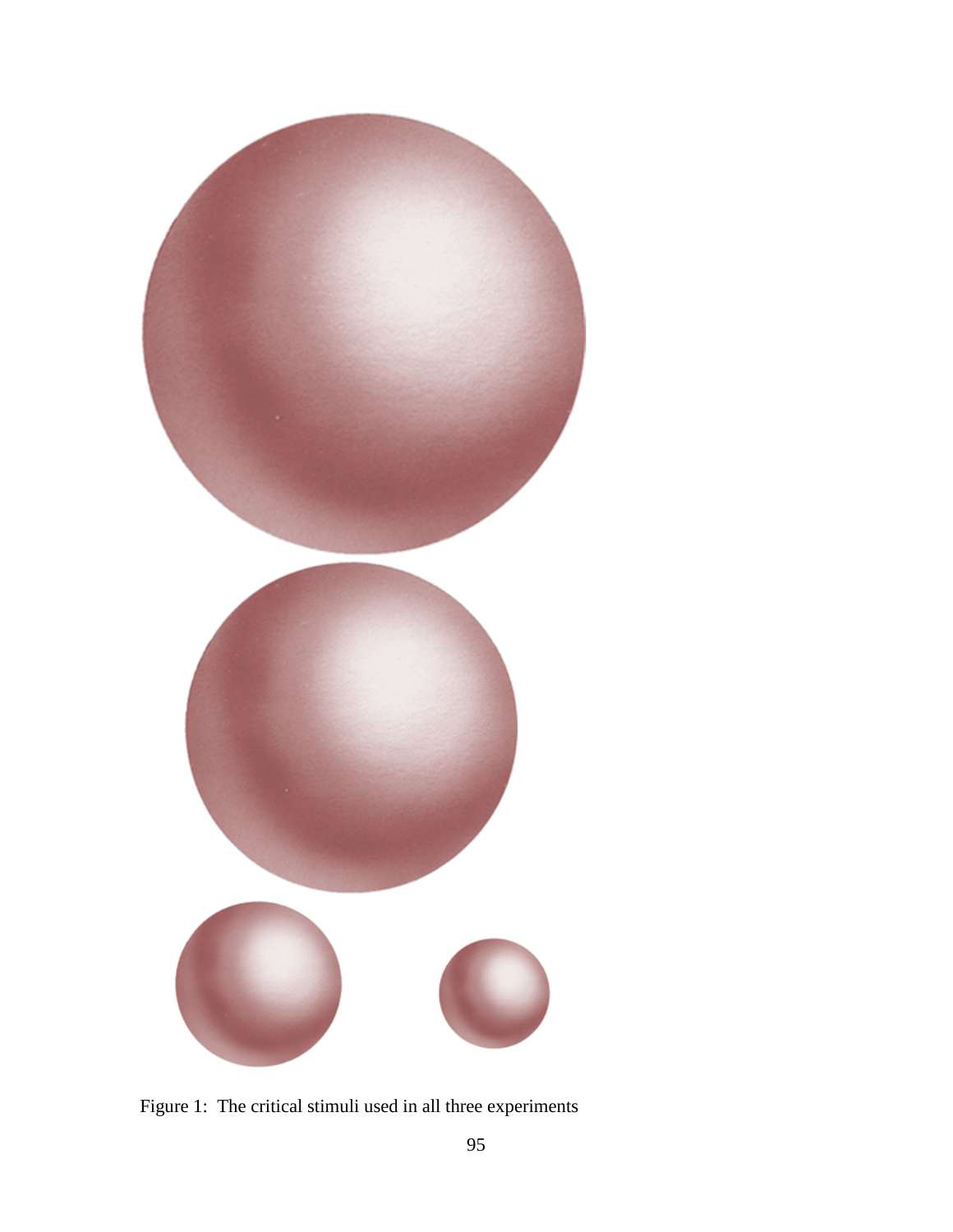

Figure 2. The "ungraspable" spiked stimuli used in Experiment 2.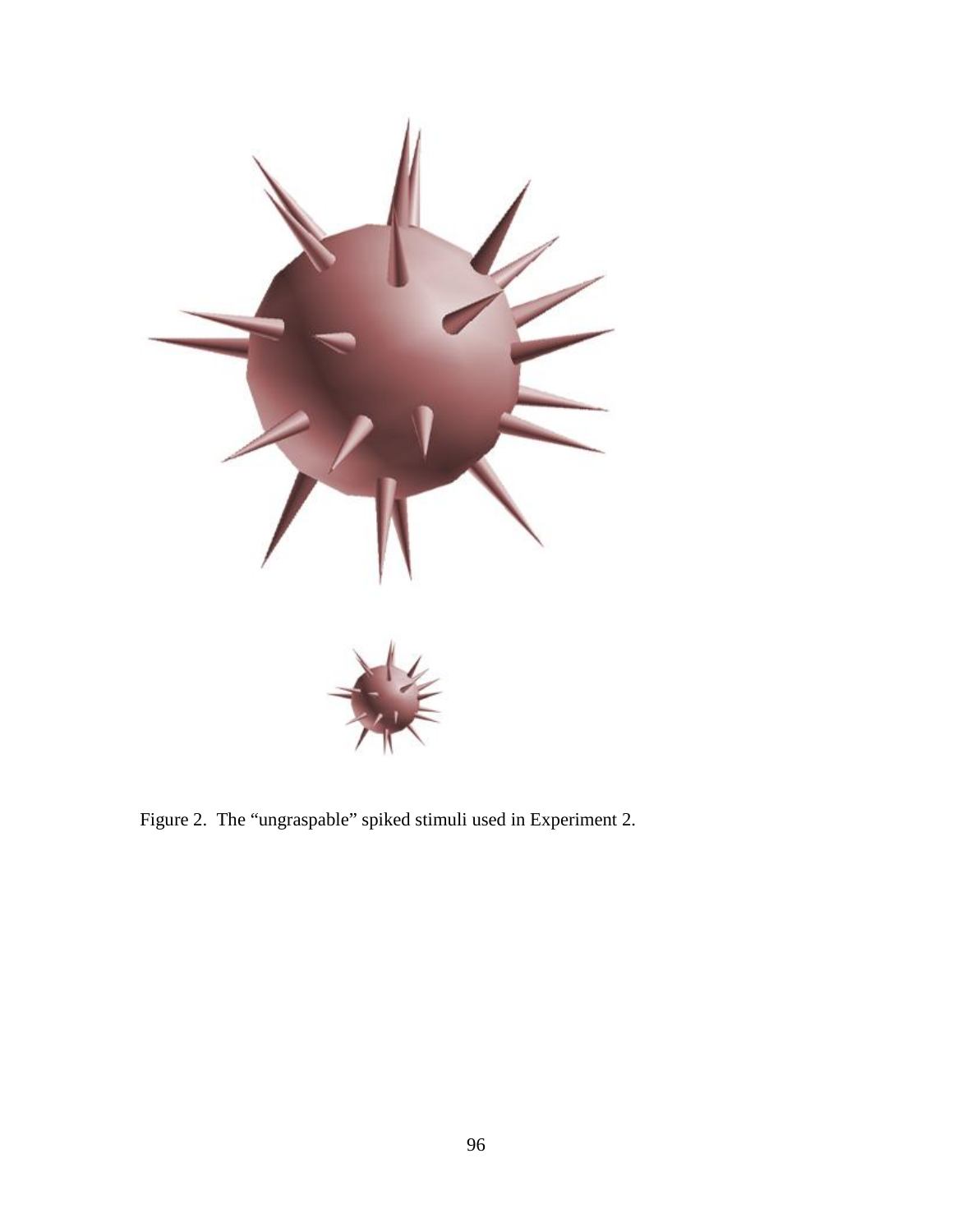# **Chapter 6**

# FAULT TOLERANT COMPREHENSION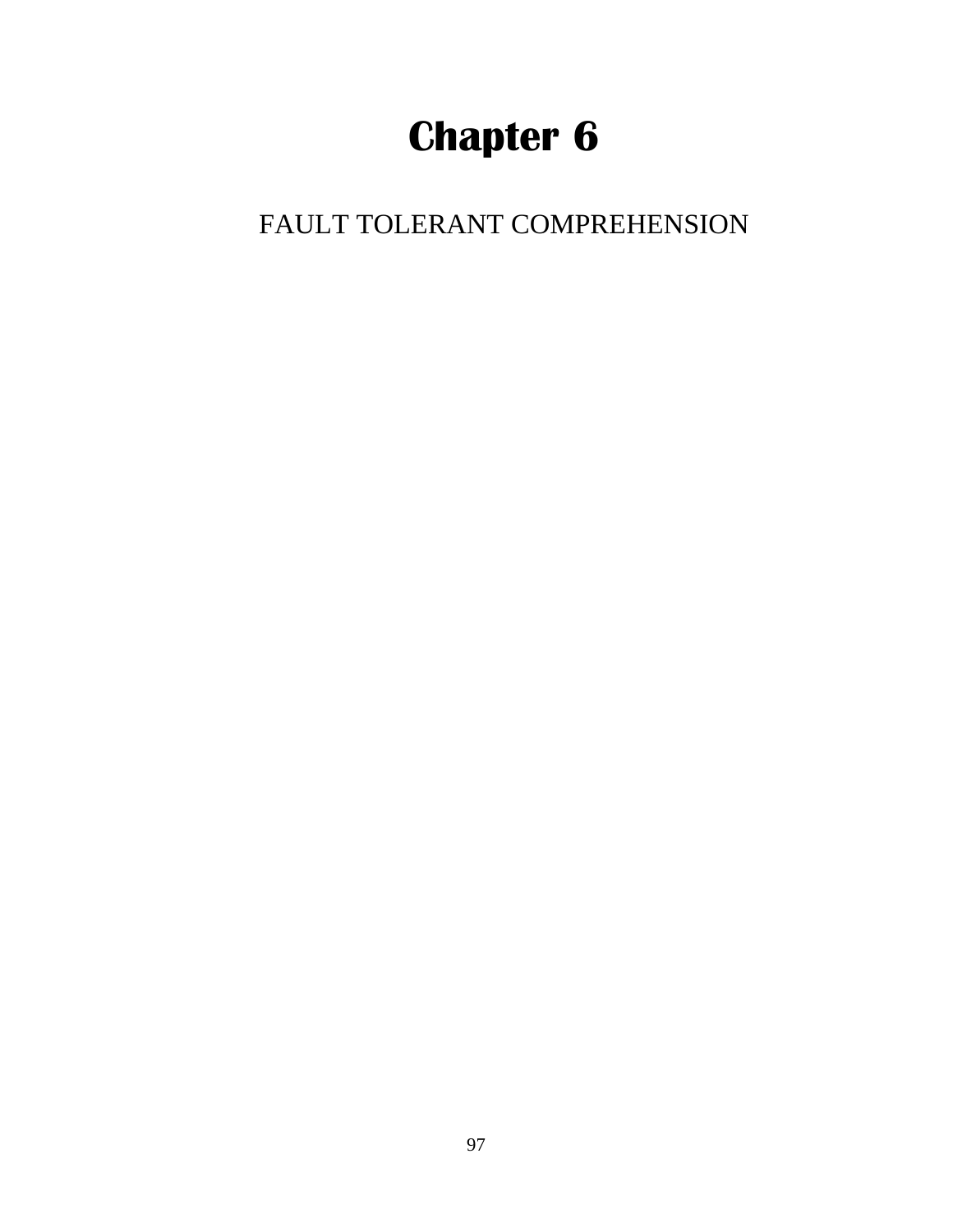When you read about a person double-lutzing off a cliff, your ability to understand what is described depends on your experience and world knowledge. Most people will at least surmise that the person is a death-defying thrill-seeker and imagine a precipice. Winter sports aficionados might peg the double-lutzer as a suicidal ice-skater, picture an icy cliff, and note that sticking the landing will be tricky. In addition to this, a professional figure-skater might mentally simulate the process of building up speed, jumping, and completing two revolutions while airborne or recall the last time he completed a double-lutz. This example illustrates two aspects of language comprehension that we will highlight in this chapter. First the depth of a person's understanding of a described event depends upon her experience and world knowledge. Second, as a reader's relevant knowledge decreases, his understanding of an event does not suddenly disappear, but degrades gracefully. That is, comprehension is a faulttolerant process in which different people with various degrees of experience understand event descriptions at different levels of depth and granularity.

Language comprehension has long been viewed as the conversion of linguistic symbols to a 'language of thought' (Fodor, 1975; Kintsch & van Dijk, 1978). Recent evidence, however, suggests that language comprehension involves the activation of the brain's sensorimotor system (Barsalou, 2008; Martin, 2007). Some researchers have taken this evidence to mean that language comprehension consists entirely of the sensorimotor simulation of the situations described in language. Other researchers, on the other hand, argue that the observed sensorimotor simulation is epiphenomenal and that the backbone of comprehension still consists of the manipulation of abstract, arbitrary, and amodal symbols. Thus, the debate revolves around the question to which degree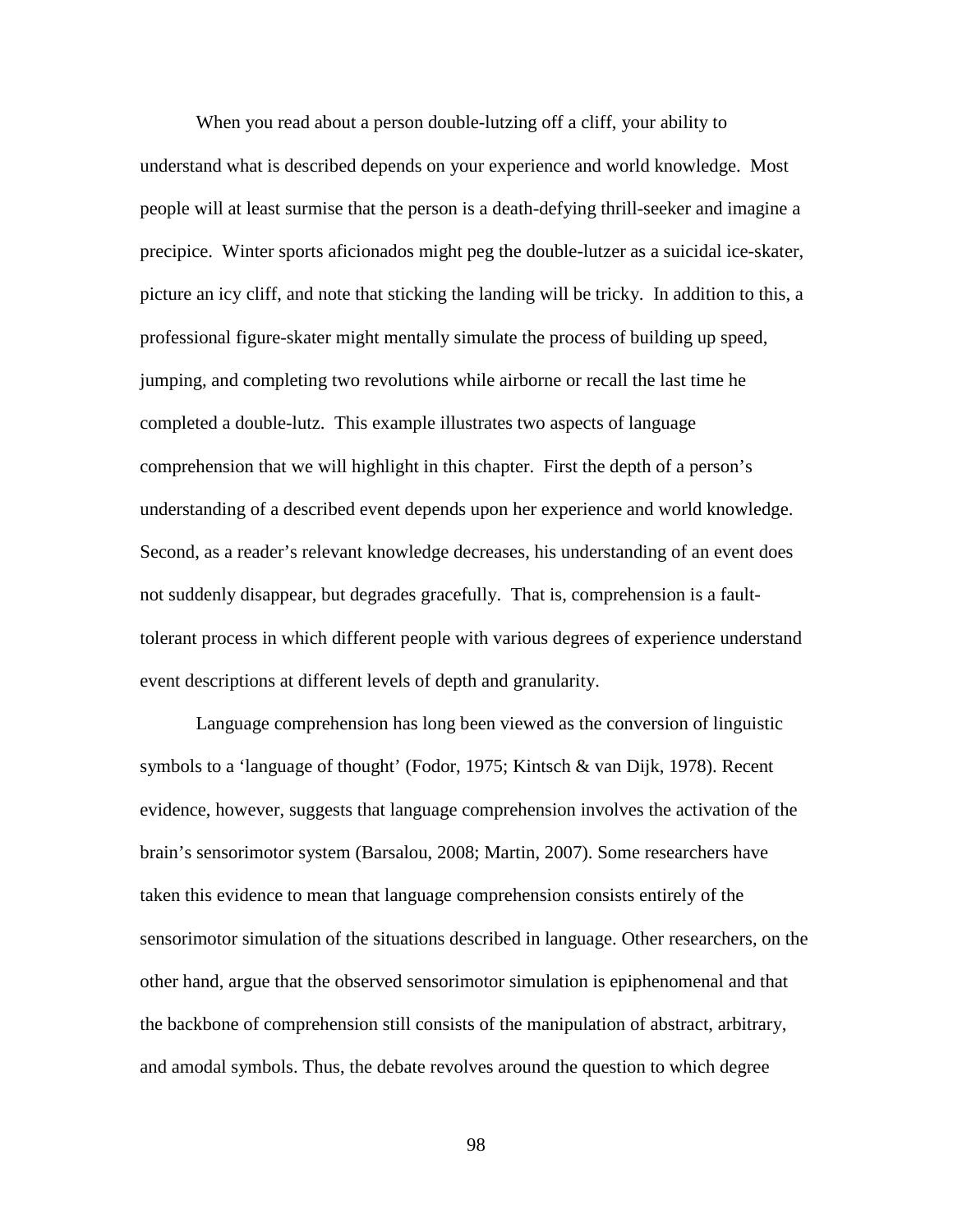sensorimotor activation is relevant to language comprehension. We begin with the strongest claim: sensorimotor activation is *necessary* for comprehension.

An answer to this necessity question (Fischer  $&$  Zwaan, 2008) is not readily apparent. However, the current literature allows us to venture an educated guess. Lesioned motor neurons are associated with significantly disrupted, but intact, processing of action-related language. Patients with motor neuron disease have a consistent and selective impairment for the comprehension and production of verbs, relative to nouns (Bak et al., 2001; Bak et al., 2006). Patients with Parkinson's disease, which primarily impairs the performance of overt actions, perform abnormally on a lexical decision task with action verbs, but not for concrete nouns; treatment of the physical motor deficit brings performance on action verbs up to the level of concrete nouns (Boulenger et al., 2007). Converging evidence from healthy controls points to the importance of the motor cortex. Transcranial magnetic stimulation (TMS) allows researchers to selectively and temporarily change activity in certain regions of the cortex in healthy participants and observe the consequences on language tasks. Applying TMS to the hand and leg areas of the left hemisphere speeds lexical decisions on hand and leg verbs, respectively (Pulvermüller, et al., 2005). Meanwhile, disrupting the left motor cortex with repetitive stimulation causes participants to make morphological changes to action words (verbs and nouns) more slowly (Gerfo et al., 2008). Neurological studies consistently show an association between disrupted processing of action-related language and dysfunctions of motor neurons. In diseased populations, lexical or semantic processing tends to remain intact, but in a significantly slower or less fluent form.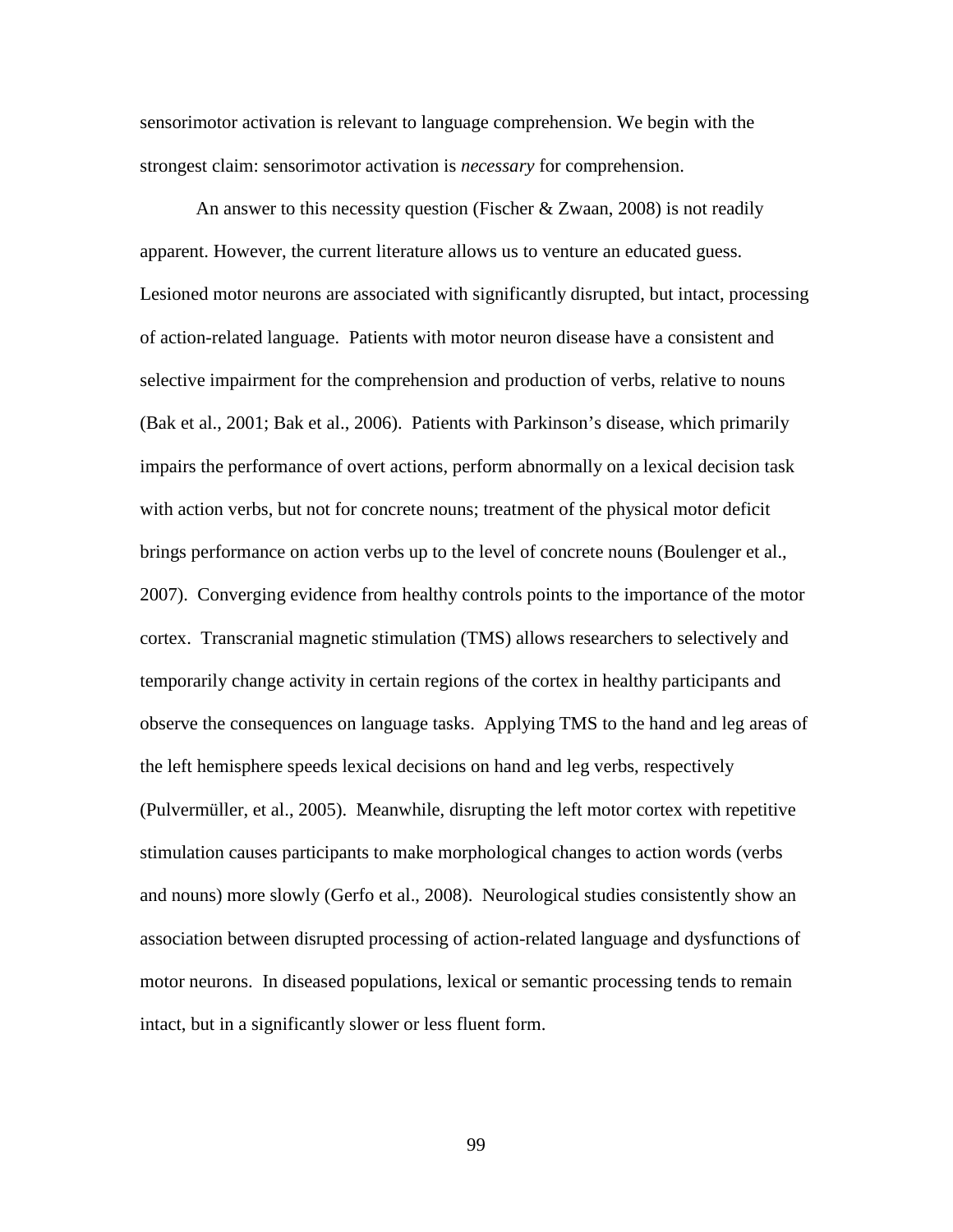This evidence suggests that motor activation is not necessary for minimal comprehension. To some extent this leads us to reconsider what we mean by comprehension. If the goal is a sparse representation with minimal mappings to the comprehender's experiential repertoire, then motor activation does not appear necessary. But what if we demand more from comprehension? Further research shows an association between motor activation and deeper understanding of actions. Functional magnetic resonance imaging (fMRI) occasionally lacks the sensitivity to detect activation in the motor cortex for shallow lexical processing of action words (e.g., Postle et al., 2008), but actively imagining actions leads to the expected activity in motor regions (Tomasino et al, 2007; Filimon et al., 2007).

The motor and premotor cortex appear to play a role in the more elaborate action representations of experts and their enhanced ability to understand language about actions that fall within their domain of expertise. The premotor cortex of experienced dancers is more active when they are viewing routines that they know how to perform (Calvo-Merino et al., 2005), relative to less familiar routines or styles. The effect of expertise extends to language comprehension; experienced hockey players understand sentences about hockey better than novices and show increased activity in the left premotor cortex while reading such sentences (Beilock et al., 2008). Deeper semantic processing on the individual level is associated with effects on the action system. Either premeditated action-planning or semantic processing that is deeper than simple word detection is sufficient to cause priming between linguistic input and goal-directed action; wordexposure (or lexical decision) alone has not been found to prime a goal-directed action (Lindemann et al., 2006). Dominant-handed responses to hand action verbs, relative to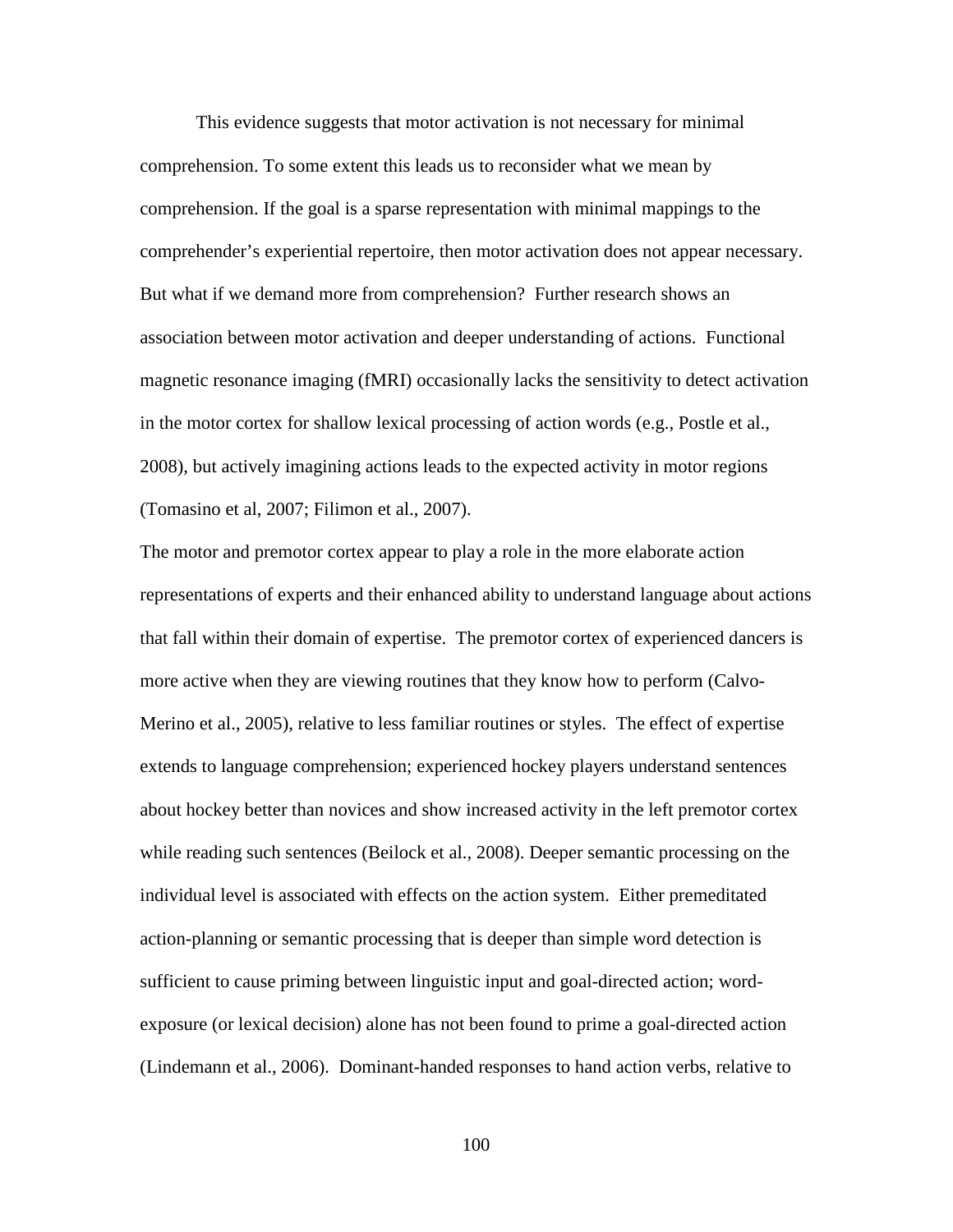foot action verbs, are disrupted during a semantic decision task, but not during a lexical decision task and not (1000 ms) after a semantic decision has already been made (Sato et al., 2008).

Taken together, the research reviewed above suggests that referential sensorimotor activation (Fischer & Zwaan, 2008) during reading contributes to deeper levels of language comprehension. In line with this view, we would expect motor activation to become more situation-specific as linguistic context becomes more constraining. Words presented in isolation do not offer much information to language users. Likewise, when they are presented to participants and naturally processed, they typically result in the activation of relatively broad, underspecified (Sanford & Graesser, 2009) representations. Such underspecification is functional in naturalistic language processing because it allows that word to be more readily integrated with upcoming information from the physical, social, or linguistic environment. Relevant behavioral and neuroimaging research demonstrates that words presented in isolation activate experiential information consisting of individual modalities or effectors in language users. However, as more constraining information from text is processed, the associated activation in the reader becomes increasingly situation-specific; that is, readers construct a situation model that is increasingly precise in resolution or elaborate with details. That increased resolution is a function of text-based constraints is reflected in the granularity of the bodily activation in language users.

A very coarse level of granularity for experiential information is the experiential modality (e.g., visual or motor). Individual words presented in a relatively open-ended context reveal this broadest, or most underspecified, activation in language users. When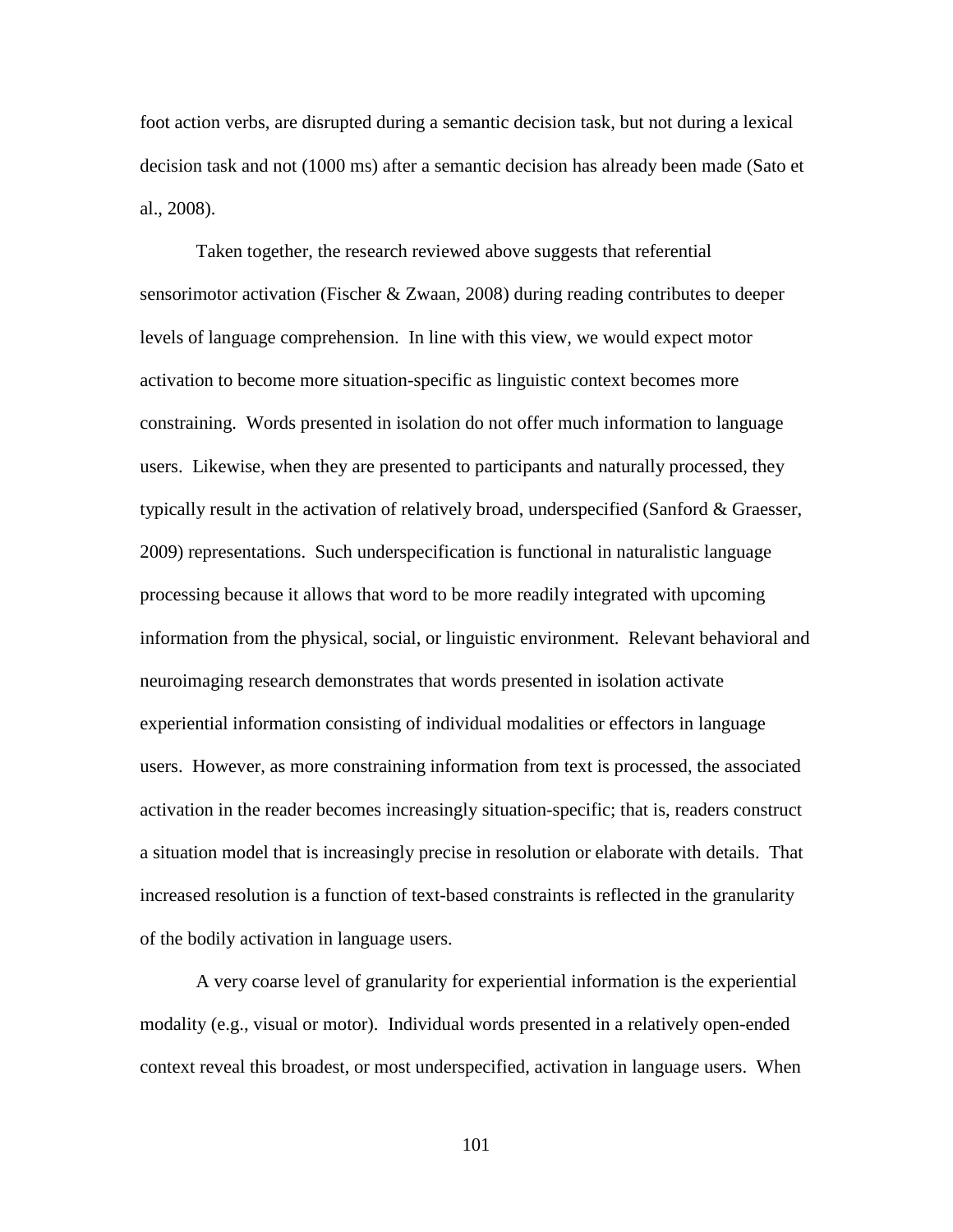participants perform a lexical decision task before reaching to grasp an object, their wrists reach their peak acceleration faster when they judge action verbs as opposed to concrete nouns denoting non-manipulable objects (Boulenger et al., 2006). Crucially, this occurs rapidly (within 200 ms) and regardless of whether the verb denotes actions carried out with the arm, leg, or mouth. A deeper semantic decision task on similar verbs results in a more complete activation of verb-related motor programs (Volta et al., in press), supporting a link between processing depth and the recruitment of the motor system (Taylor & Zwaan, 2009).

Further experiments have shown that the modality level of specificity is also activated by a deeper, more semantic task such as property verification. For instance, participants are slower to judge whether an object has a property when it is in the same modality as information that they are currently holding in short-term memory. That is, participants are slower to confirm that a lemon can be yellow when they have just been asked to remember three meaningless visual stimuli that they must recognize after the property judgment (Vermeulen, Corneille, & Niedenthal, 2008). Similarly, when participants are merely asked to confirm that they have detected a stimulus, subsequent concept-property judgments are slower when the judged property is in a different modality than the presented stimulus (van Dantzig et al., 2008).

A finer level of granularity beyond experiential modality is well-established within the motor modality; individual effectors of the motor system can be activated by language describing effector-specific actions. Passively reading verbs referring to actions that are carried out with the arm, leg, or face (*pick*, *kick*, or *lick*), leads to activation in the areas of the motor strip that are associated with actual movement of the relevant effector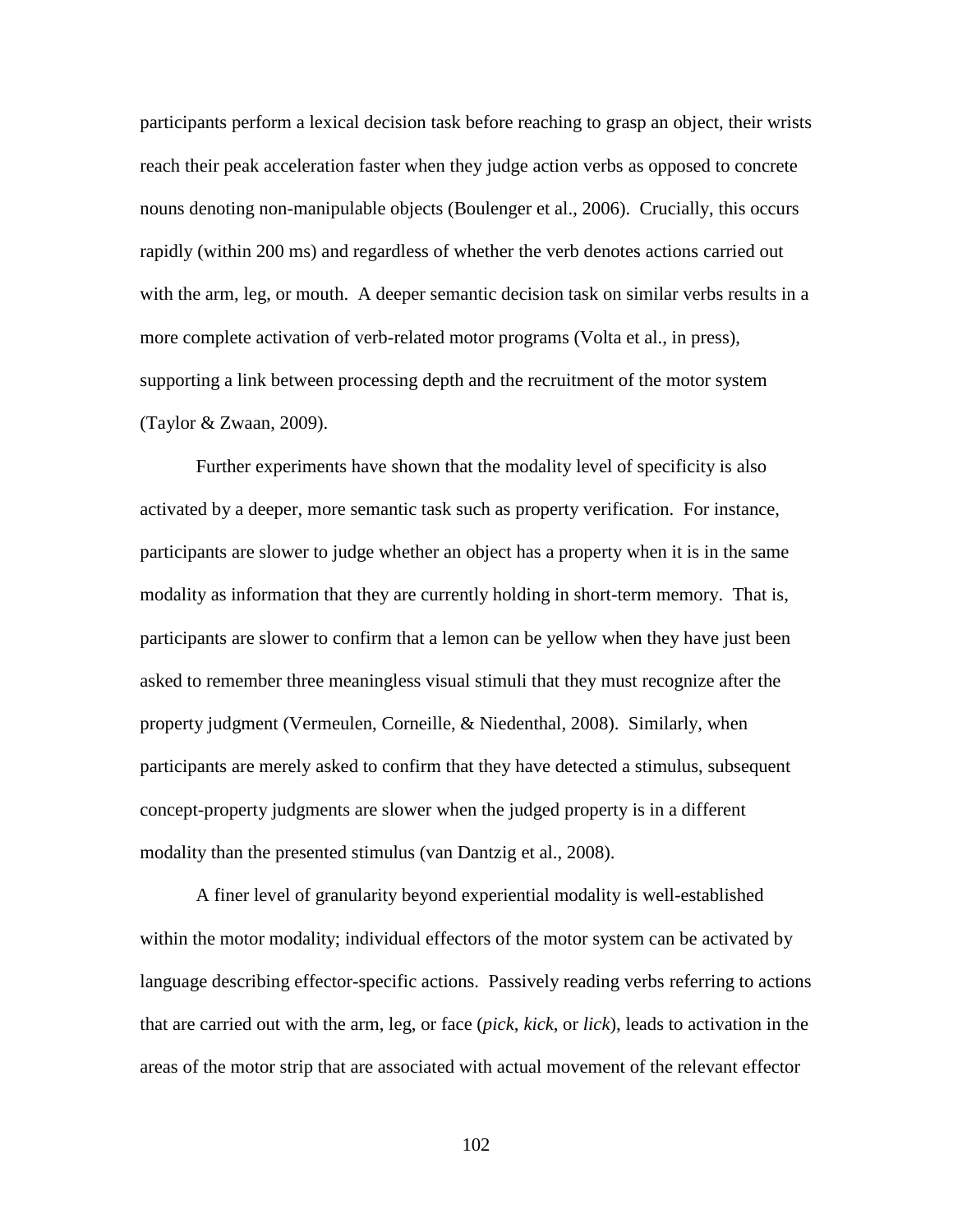(Hauk, Johnsrude, & Pulvermüller, 2004). Further behavioral research confirms that effector-specific activation remains intact up to the sentence and discourse level. When participants judge the sensibility of actions denoted by noun-verb pairs (e.g., "suck the sweet" and "unwrap the sweet" or "throw the ball" and "kick the ball") by speaking into a microphone or pressing a foot pedal, they make the judgment faster when they respond with the same effector that the phrase they have just read describes (Scorolli & Borghi, 2007; see also: Buccino et al., 2005).

Even finer than effector-specific activation, action parameters (Schmidt, 1975), such as the speed or direction of throwing a ball, have been shown to be tightly coupled to the content of a sentence. Crucially, parameter-specific activation appears to be effector-specific, indicating that the lower level activations merge to form a more holistic simulation (Taylor & Zwaan, submitted) of the described state of affairs. When participants judge sentences by making sensibility judgments towards the body, they are faster to do so when responding to sentences about transfers towards the body (Glenberg & Kaschak, 2002). A follow-up experiment showed differential activity of the hand muscles immediately after participants read the verbs of such transfer sentences (Glenberg et al., 2008).

Biomechanical intensity is also affected when people read or hear about actions. In one study, participants listened to a sentence about manually-interacting with a light or heavy object before lifting one of two visually-identical boxes that differed in actual weight. Participants were slower to lift the heavier box after hearing sentences about heavier objects (Scorolli, Borghi, & Glenberg, 2009). In a different study, participants made sensibility judgments on sentences describing high or low degrees of force (e.g.,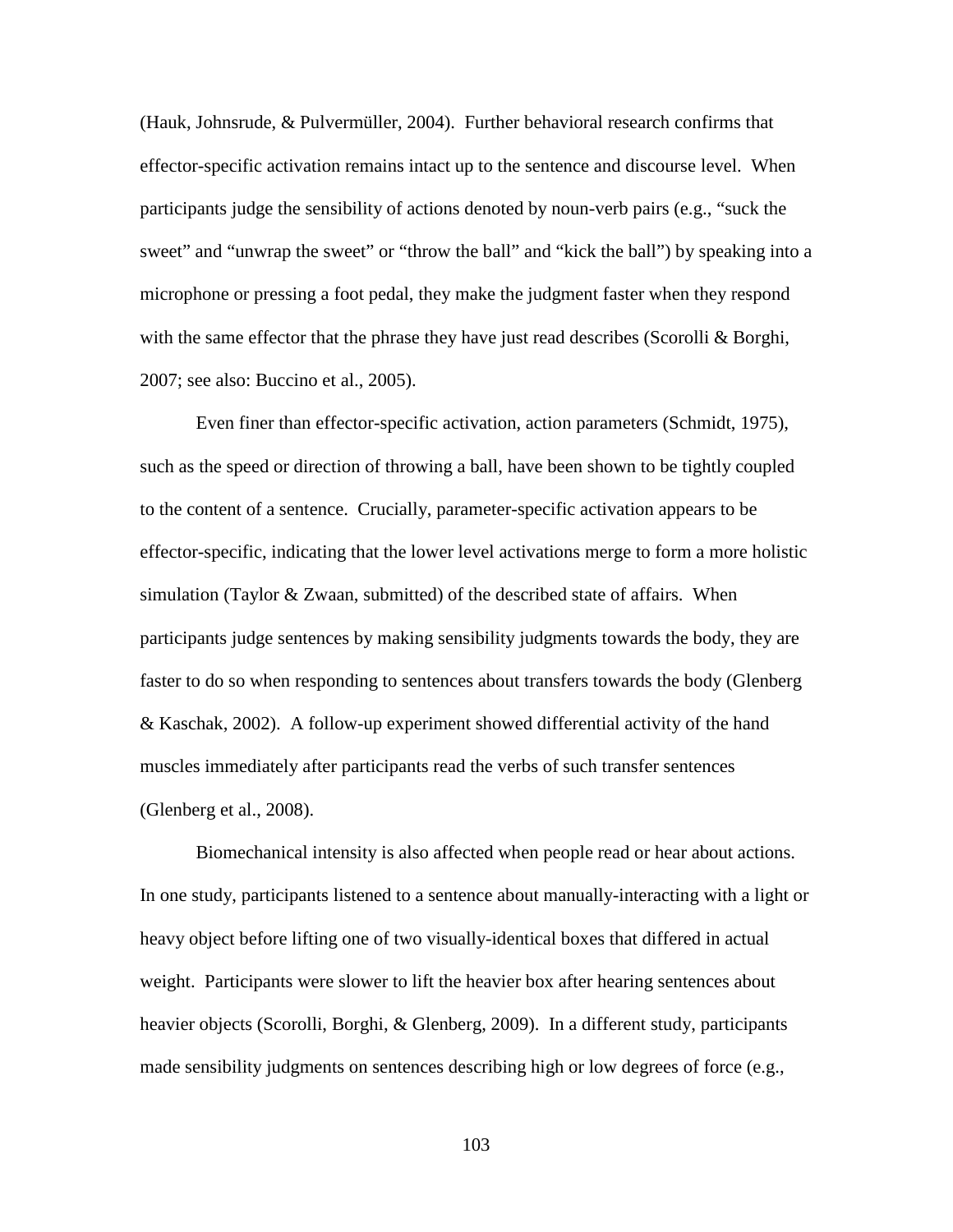"He pushed the car" and "He started the car") by using their dominant hand to squeeze a device that measured the force of the response. Participants systematically applied more force in response to sentences implying more force (Taylor & Zwaan, submitted). In a further study using the same methodology, participants responded to sentences describing high or low force actions with the arms (e.g., "He nudged the man forcefully/gently"), legs ("He climbed the stairs quickly/slowly"), or no effector at all ("He opposed the agenda directly/calmly"). Participants systematically applied more force in response to high force sentences, but only in response to sentences about arm actions. This provides evidence consistent with the claim that activation of the lower levels of the motor system, such as individual action parameters or specific effectors, combine to form narrower and more situation-specific simulations in comprehenders.

Additional research provides further support for this rapid pruning process (or constraint-satisfaction; Kintsch, 1988) during sentence comprehension. According to this account, the activation of language-induced experiential information is initially quite broad and diffuse but becomes increasingly narrow upon the presentation of linguistic context that reduces the potential interpretations of a word or sentence. For example, the verb *kick* presented in isolation results in more activation in the motor cortex than do literal phrases such as *kick the ball*; idiomatic phrases such as *kick the bucket* result in still less motor activation (Raposo et al., 2009). This result is compatible with the activation of more experiences of kicking in response to the lone verb, fewer experiences of kicking in response to the more constraining phrase *kick the ball*, and no experiences of literally kicking in response to *kick the bucket* (however, see Boulenger, Hauk & Pulvermüller, 2008)*.* While this research shows information subsequent to a verb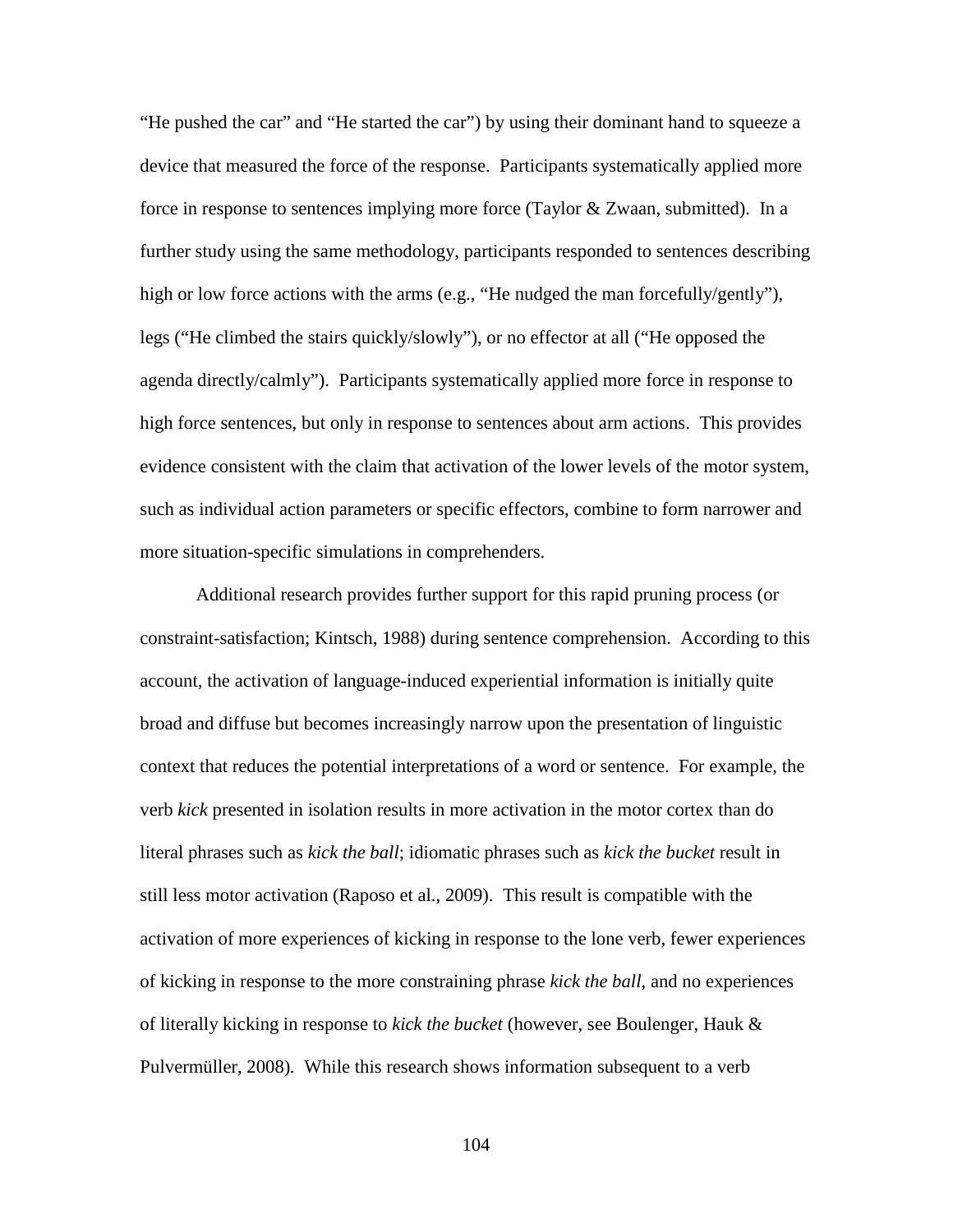narrowing its interpretation, information presented immediately before an action verb narrows its interpretation as well. Abstract verbs with a motor stem (*begreifen*, which means "to understand") do not result in motor activation while the stems themselves (*greifen*, which means "to grasp") do (Rüschemeyer et al., 2007).

### Functional relevance

An important criticism of research from this perspective is that sensorimotor activation is epiphenomenal to the processes underlying the understanding of the meaning behind text. Illustrating that such activation is functionally-relevant for language users helps to counter such a criticism. Indeed, the activation of sensorimotor information during text processing aids in understanding language, mapping language onto one's environment, and acquiring information from text.

As incoming words of a text are processed and integrated into a situation model, attention is systematically guided towards different aspects of the referential situation. The more the comprehender is able to activate relevant information, the better he or she will be able to anticipate upcoming information and the more fluent the comprehension process will be (Zwaan, 2008; Zwaan & Kaschak, 2009). This points to a role of the sensorimotor system in comprehension: it enhances the fluency and completeness of the comprehension process.

In a set of studies, participants read about direction-specific manual rotation while manually rotating a knob in order to proceed through sentences in groups of one to three words. When participants' actual manual rotation matched the direction described by the sentence, they were faster to read the verb that disambiguated the direction of rotation than when there was a mismatch between implied and actual rotation direction (Zwaan &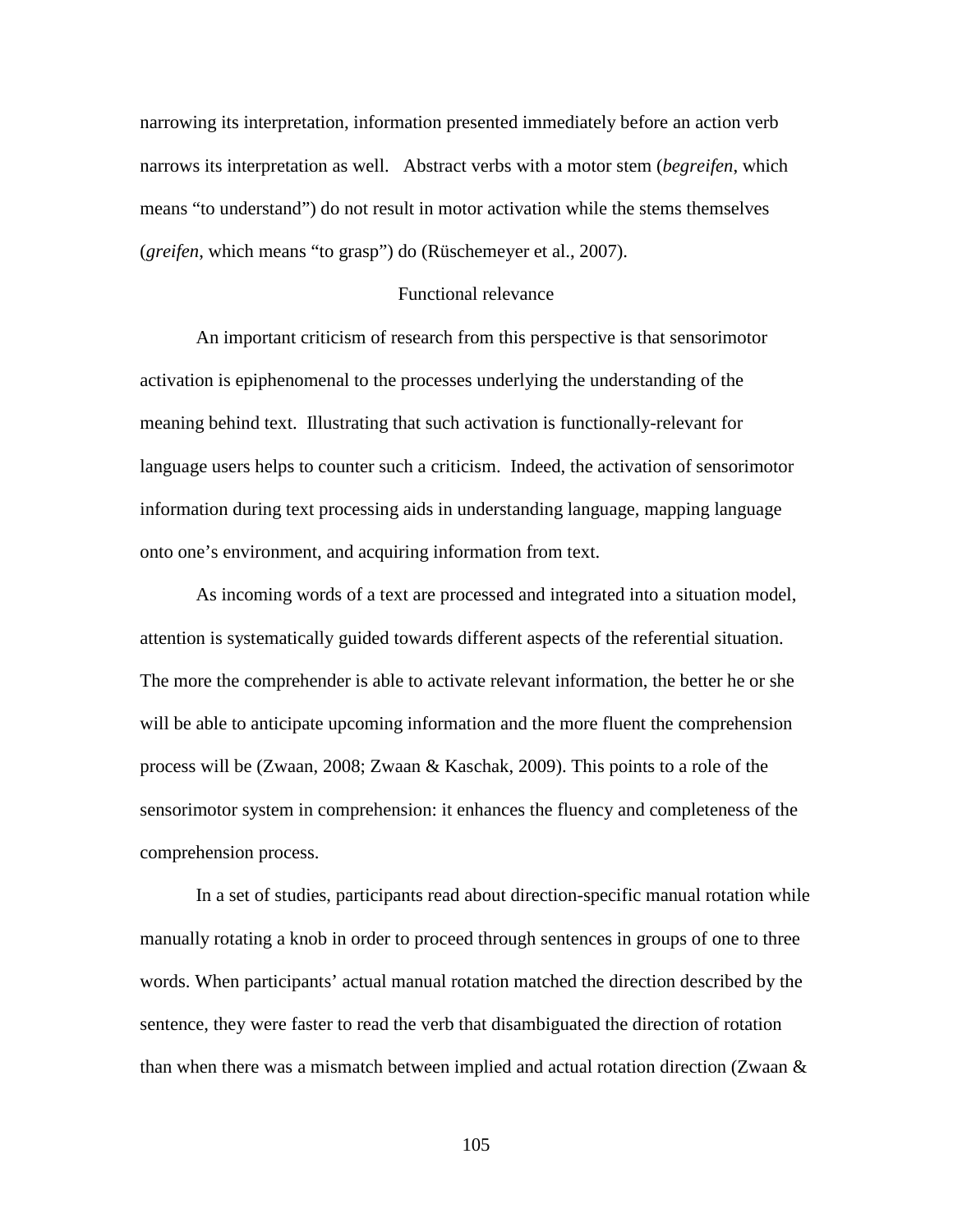Taylor, 2006). In a subsequent study the same paradigm was used, but the critical items were re-written such that the critical verb was followed by an adverb. The adverbs were intended to maintain focus on the action (e.g., *quickly*, *slowly*) in Experiment 1 and to direct focus towards the sentence subject (e.g., *happily*, *obediently*) in Experiment 2. According to the Liguistic Focus Hypothesis (LFH), sustained focus on the action should be accompanied by sustained motor resonance while switching focus to the subject should not; the results supported this prediction (Taylor & Zwaan, 2008).

In a further study using the reading-by-rotation paradigm, participants read two sentences; the first sentence described an instance of manual rotation and the second sentence disambiguated the direction of rotation on a critical adjective (e.g., He examined the/pie through/the microwave/window and/turned the/timer./The cooking/time needed/to be/*shorter* [*longer*].). Again, participants were faster to read the critical disambiguating word when there was a match between the rotation direction implied by the sentence and the participants' actual manual rotation (Taylor, Lev Ari, & Zwaan, 2008).

In addition to guiding a reader's attention towards different aspects of the referential situation, bodily information may also help readers determine when events described in text are likely to co-occur. Likewise, participants are slower to read a sentence if it describes two actions involving the same effector being performed simultaneously (e.g., unlocking a studio door *while* painting a woman's face), which is either impossible or highly improbable. Crucially, participants are not slowed if the actions are described as being performed successively (e.g., painting a woman's face *after* unlocking a studio door) or if one of the actions is merely considered (e.g., thinking of driving a nail into the wall while writing a letter; de Vega et al., 2004; see also Zwaan,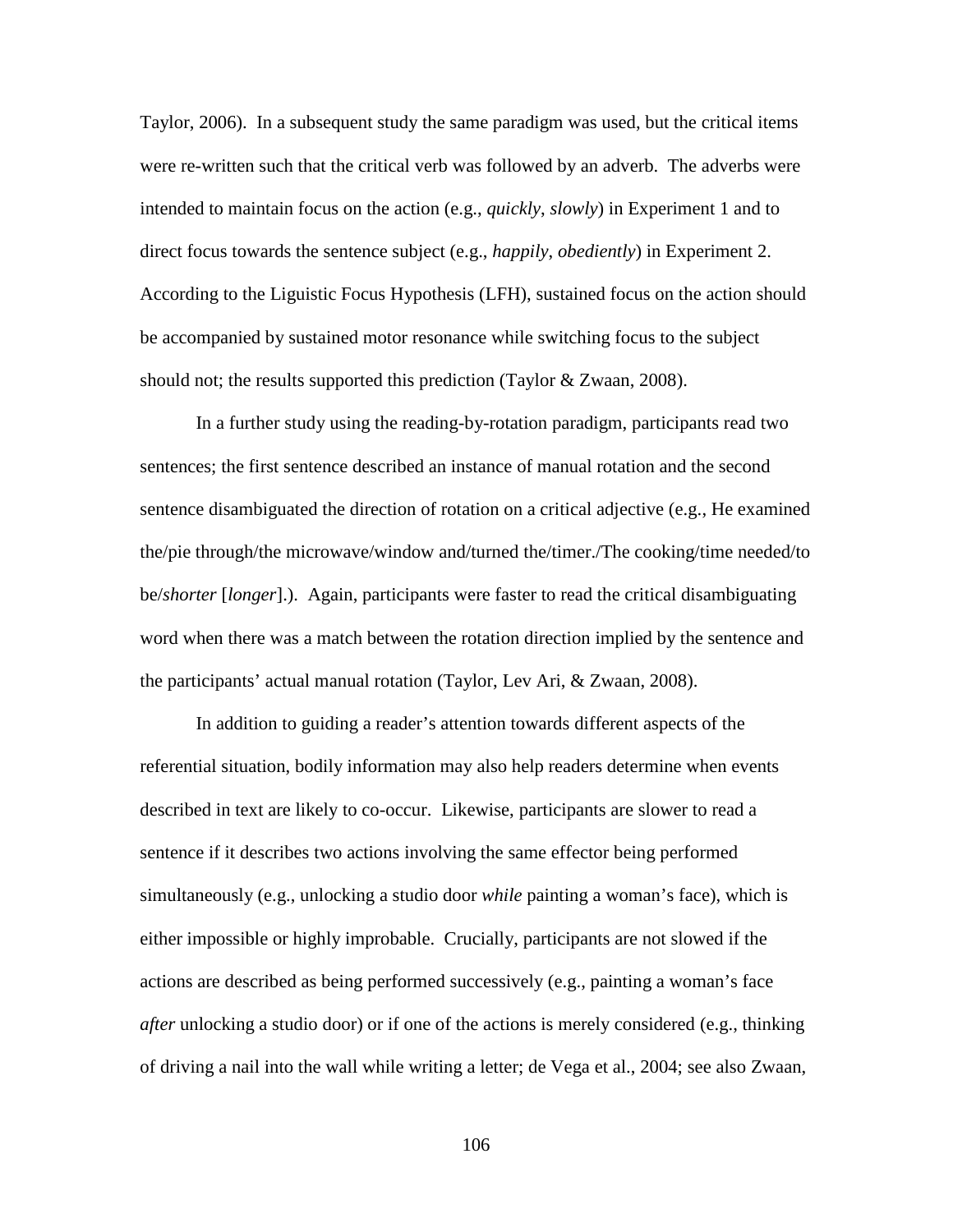Taylor, & de Boer, in press). Earlier research had already demonstrated that reading about actions that cannot be performed simultaneously leads to impoverished long-term memory representations compared to reading about actions that *can* be performed simultaneously (Radvansky, Zwaan, Franklin, & Federico, 1998). These findings imply that one potential function of bodily activation in readers is to keep readers abreast of which actions are the most likely to occur, or which actions are even possible, given the constraints of the human body.

The rapid activation of situation-specific experiential knowledge during text comprehension is also functional when meaning must be mapped onto one's immediate environment. In one experimental paradigm (Altmann & Kamide, 1999), participants listen to a sentence ("the boy will move/eat the cake") and must judge whether it could reasonably apply to a simultaneously-presented depiction of what the text describes (a boy, a cake, and additional non-edible items). Relative to the verb "move," the verb "eat" facilitated eye-movements towards the cake before the onset of "cake." Participants rapidly used the information inherent in the verb "eat" to constrain the possibilities for upcoming information in the text. This led them to avert their gazes toward the only edible item in the scene (the cake) before the text explicitly mentions it by name. In a follow-up study differences in verb tense (e.g.,"…has drunk…" versus "…will drink…") differentially affected eye-movements towards an empty wine glass and a full beer glass (Altmann & Kamide, 2007). Similarly, when instructed to move a whistle, participants holding a hook in their hand are more likely to look at a whistle that can be picked up with a hook than a whistle that can't (Chambers, Tanenhaus,  $\&$ Magnuson, 2004). In one study, participants made judgments on the size of spheres and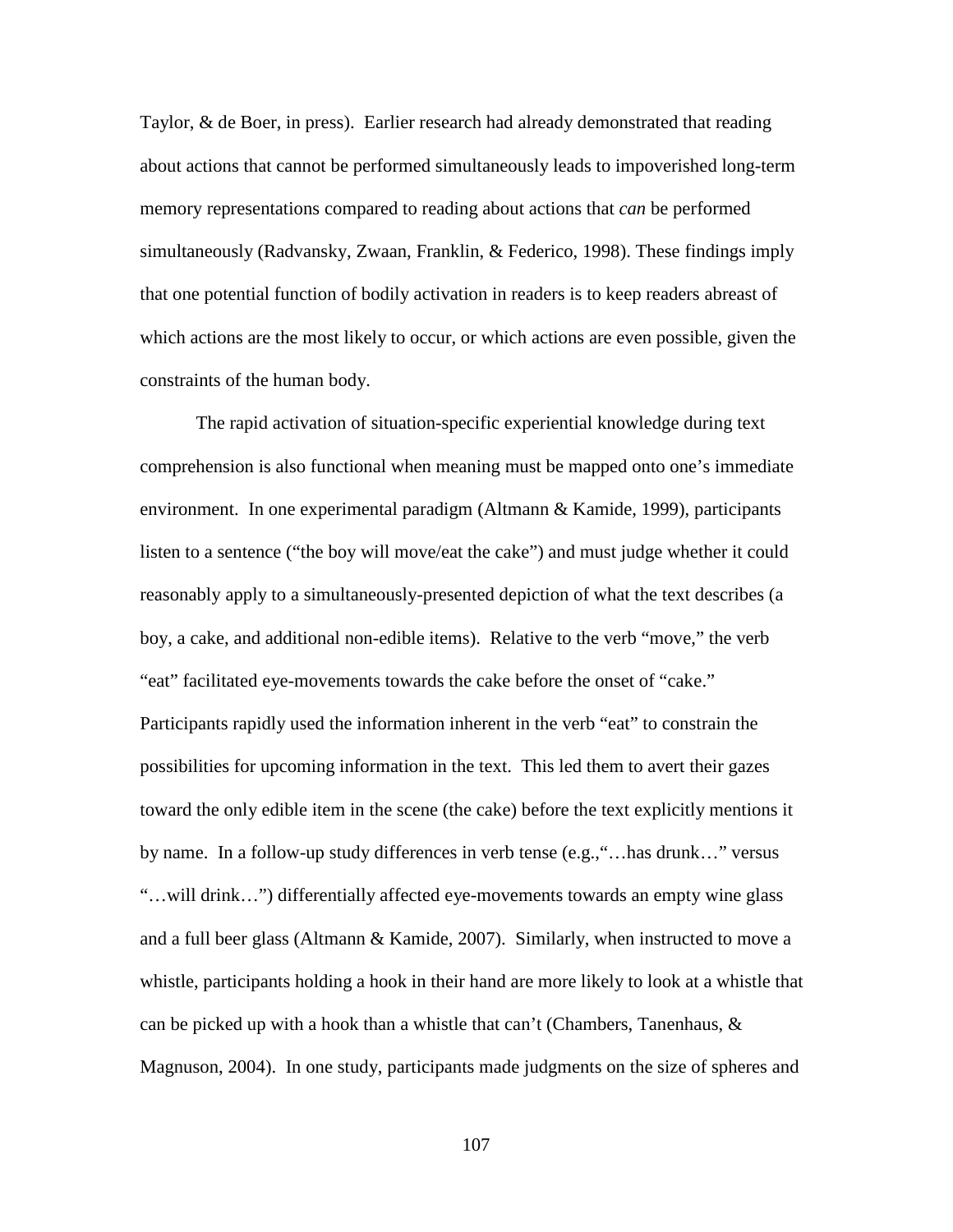cubes presented on a computer screen by squeezing a response device that gave an indication of grasping circumference (Taylor & Zwaan, submitted). The smallest spheres were found to yield the smallest grip responses when the experimental instructions referred to them as "spheres" (Experiment 1), but not when they were referred to as "planets" (Experiment 3), providing further evidence that linguistic input modulates the way a person attends to the environment.

Further evidence supports the notion that the activation of referential sensorimotor knowledge during reading affects the acquisition of information that can be learned from text or instruction. When children learn to map situation-specific knowledge gleaned from text onto an actual situation, their comprehension of passages of text is enhanced relative to children who read the same text twice (Glenberg et al., 2004). In a similar vein, Paulus, Lindemann, & Bekkering (in press) trained participants to recognize different functional uses for objects (that could be placed next to the ear to be heard or under the nose to be smelled). They found that participants' ability to recognize the functional actions was affected when they were made to perform a secondary task with the hands during the training phase.

#### Fault-tolerant Processing

Our considerations have led us to adopt the view that comprehension is a faulttolerant process, in which understanding can be achieved at multiple levels (Taylor & Zwaan, 2009). The goal of this final section is to further lay out our view. We will do this by first considering different levels at which comprehension can be achieved. Consistent with earlier approaches (e.g., Graesser, Millis, & Zwaan, 1997; Kintsch & van Dijk, 1977; van Dijk & Kintsch, 1983; Zwaan & Radvansky, 1998), we define comprehension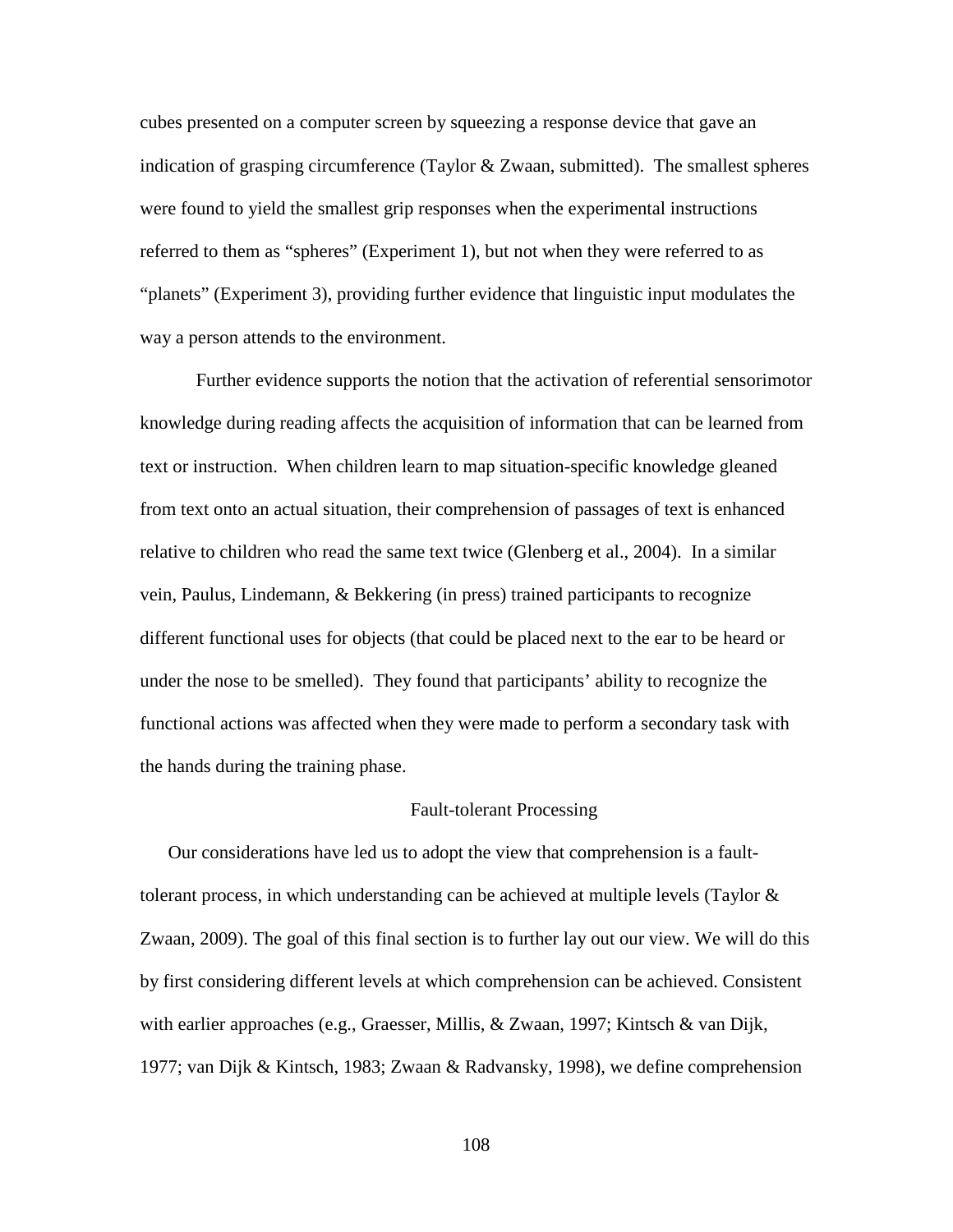as the construction of a coherent mental representation of a stretch of language. Coherent means that all the elements of the representation are integrated and can be mapped onto world knowledge.

A minimally coherent representation (McKoon & Ratcliff, 1992) consists only of easily available information and those inferences that are required to make a text locally coherent. For minimally coherent comprehension, achieving global coherence within a larger body of text, making extraneous inferences, and constructing experience-based situation models might be superfluous. It is conceivable that such a skeletal representation is stored in memory and is later fleshed out when relevant experiential information can be brought to bear. For example, when a person's odd behavior is described in a way that only begins to make sense when that person is actually encountered.

A semi-embodied representation may be one that is only loosely based on one's own experience, such as a non-hockey fan reading about hockey (Beilock et al., 2008). While the main points of a text may be understood, many of the details are beyond the ability of the individual to grasp. For example, in reading about a gymnast doing ring exercises, comprehenders may only activate programs for contracting the biceps, rather than activating the motor programs appropriate for executing the complex routine.

Fully embodied representations are largely based on one's experiences and consist of a mental re-enactment of the events described in text using one's own sensorimotor systems for experiencing and acting on the world. The degree to which individuals activate such experiential information during language processing depends upon their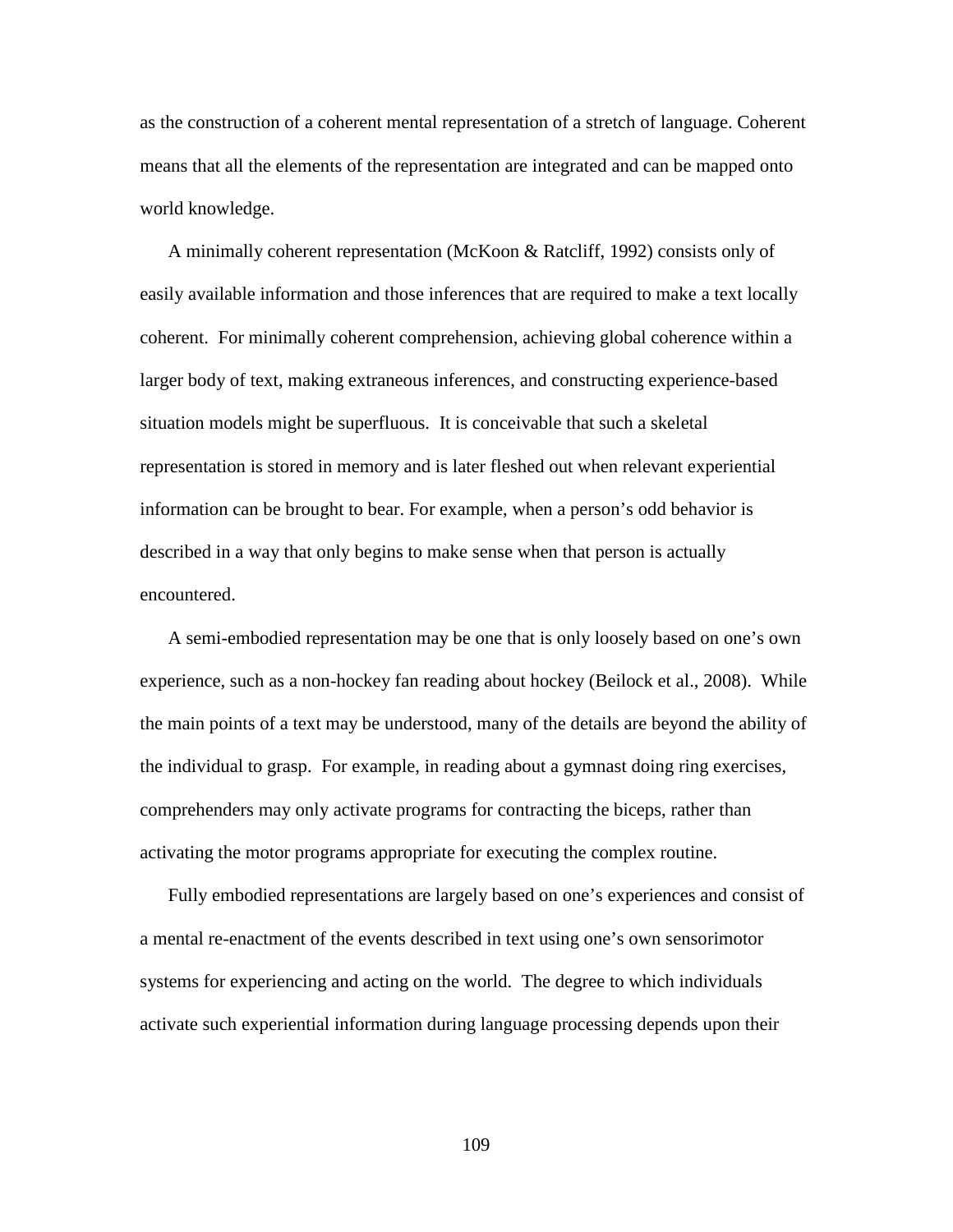personal experience with what the text describes and the depth with which they process the text.

While minimalist comprehension may be possible with little to no activation of experiential knowledge, embodied representations enhance the degree to which a text can be mapped onto world knowledge and the richness of that mapping. As reviewed above, they are functionally relevant to learning a new skill from a text, following verbal instructions, applying one's linguistic environment to one's immediate surroundings, or otherwise directly mapping word knowledge onto world knowledge.

According to embodied accounts of cognition, understanding verbal descriptions draws upon our experiences with the world. If this is the case, then how do we understand an utterance if and when we have very limited, or no, direct experience with what is being described? One advantage of multimodal representations that are based on several experiential modalities (visual, motor, auditory, and so on) is that they are faulttolerant. That is, if one experiential modality is dysfunctional or is completely lacking experience with a concept, the other modalities can compensate for the missing information and prevent the comprehension process from failing entirely. This helps to account for the peculiar performance seen in individuals with damaged motor neurons on tasks involving action-related language; they are usually slower, but better-than-chance on tasks that require semantic processing of action-related language. According to our account, their experiences encountering those actions through other experiential modalities are able to help them understand language about actions even if their motor system is not capable of contributing to the process as it normally would.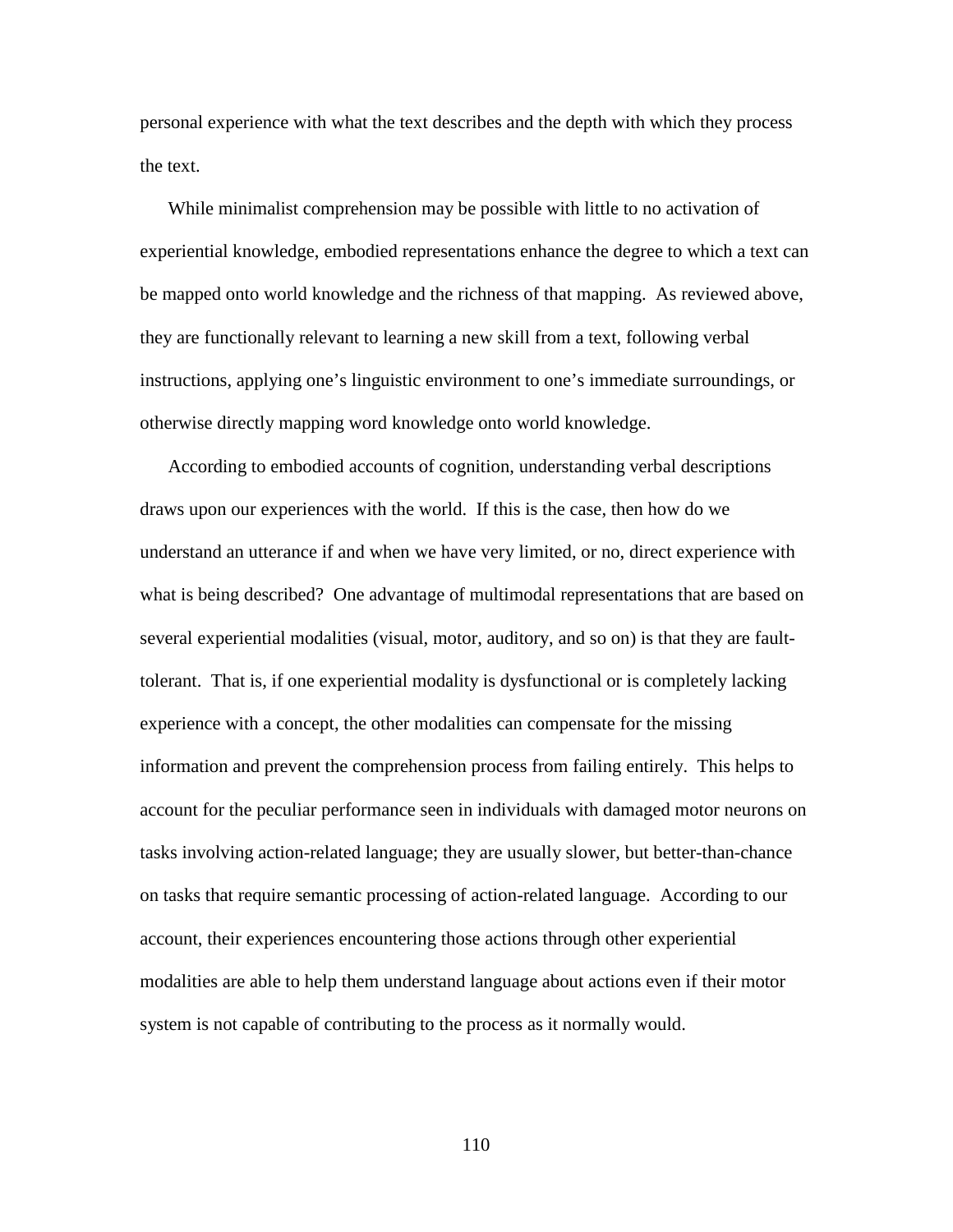The functional disruption in such patients, however, betrays an underlying role for motoric representations in language processing that is substantive and unique. Behavioral research on healthy participants indicates that the motor system is uniquely situated to provide several streams of information that the other modalities are not wellsuited to provide. First, it keeps readers abreast of which actions are likely or possible given the constraints of the human body. For example, it is unlikely that a person would paint a picture while opening a door, as both typically involve actions carried out with the hands (de Vega et al., 2004). Second, details of action parameters such as the force (Scorolli, Borghi, & Glenberg, 2009) or direction (Glenberg & Kaschak, 2002) of a movement are readily provided by the motoric representations. Third, details of action from procedural memory for interacting with objects and the world (e.g.,the shape of a hand when operating a calculator) are based in the motor system (Masson, Bub,  $\&$ Warren, 2008).

What happens in the event that the motor system fails to provide the requisite information for a life-like simulation of the events described in a stream of text? A lifelike simulation of actions described in language can be carried out from the first person perspective (relying largely on the motor system of the reader) most effectively if the reader has extensive first-hand experience with the described set of actions (Beilock et al., 2008). If a reader is lacking sufficient first-hand experience, a first-person simulation can be constructed or partially activated based on one's limited experience and knowledge. For example, if a reader has never kicked a basketball, he can safely surmise that it is something like kicking a soccerball. In addition to falling back on first-person experiences, third-person simulations relying on the other modalities may provide still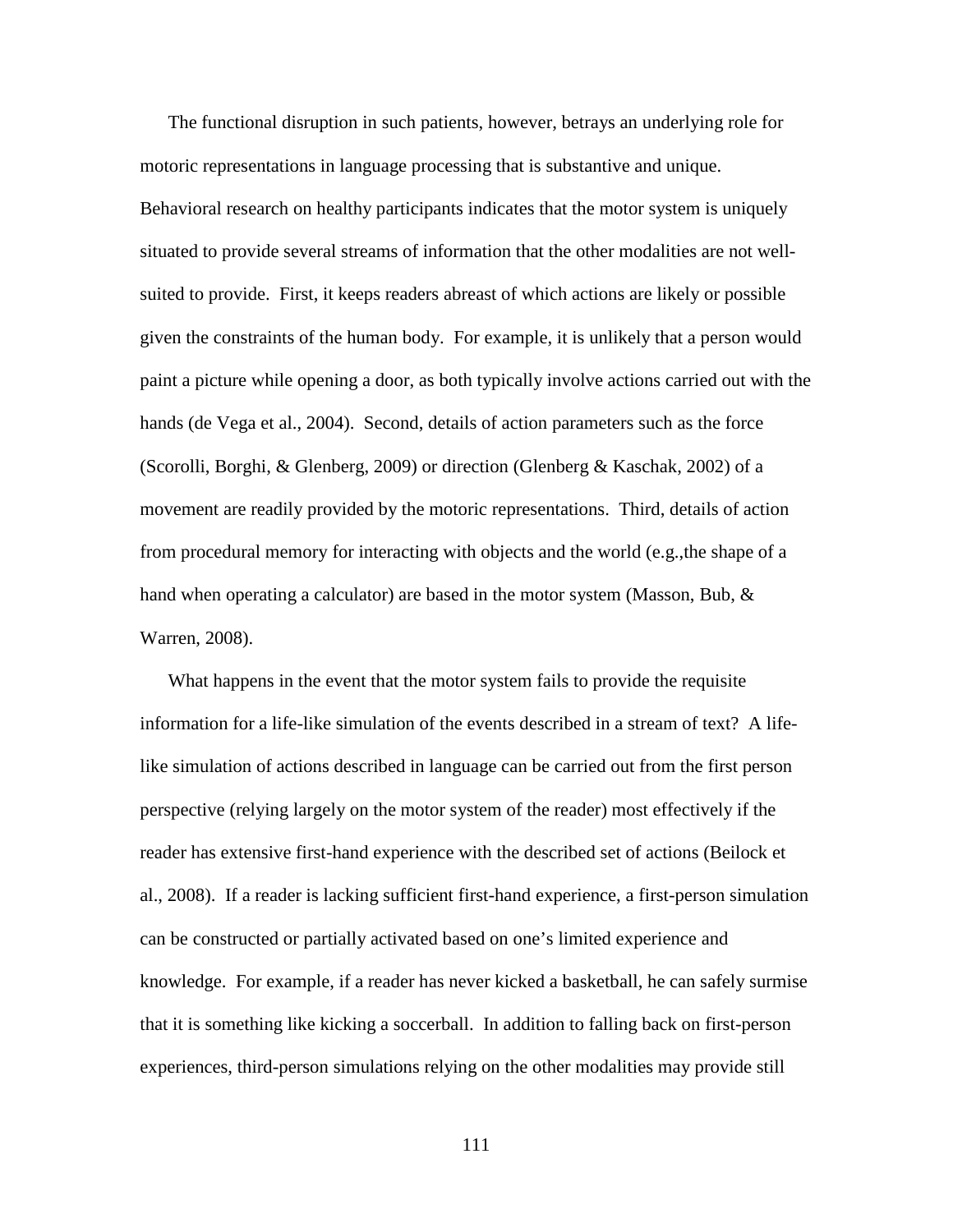less-detailed fallback simulation. In this way, multimodal, experience-based representations are fault-tolerant; a small lack of relevant experience or a failure by one experiential modality to support a situation model can be supplemented by other experiences or the other modalities.

#### **Conclusion**

A review of neurological and behavioral research indicates that experiential information, particularly from the motor modality, optimizes language processing by adding depth to our understanding of event descriptions and helping us map the information conveyed through language onto the environment. Given that language comprehension relies on multimodal representations, motor activation can not be said to be necessary for forming a coherent representation of what is described by text. This is because language processing relying on multimodal representations is inherently faulttolerant. Lacking relevant first-hand experience may result in sub-optimal processing, but other experiences may be recruiting to compensate for such shortcomings.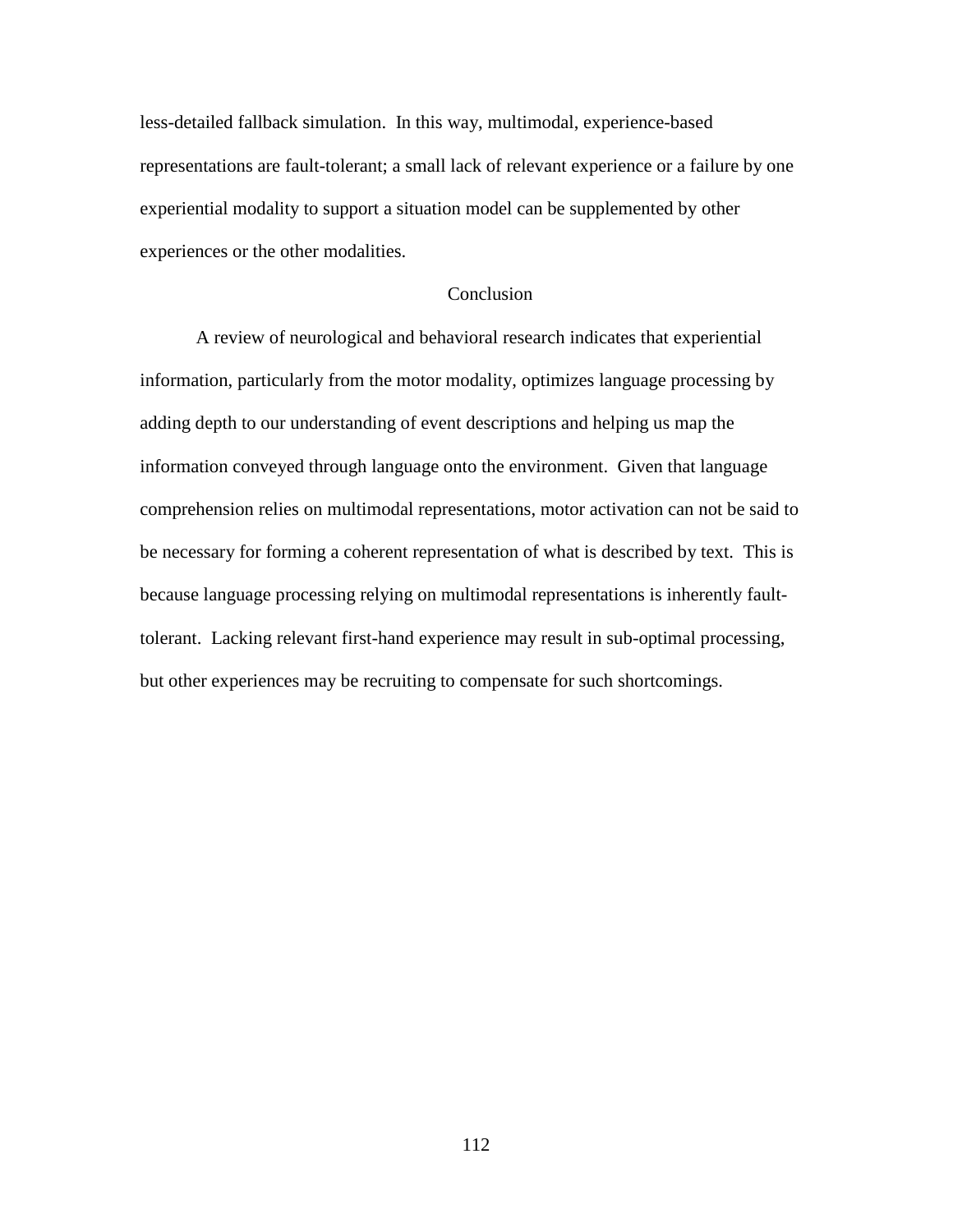## References

- Abrams, R.A. and Balota, D.A. (1991). Mental chronometry: beyond reaction time. *Psychological Science, 2*, 153–157.
- Altmann, G. T. M. & Kamide, Y (1999). Incremental interpretation at verbs: restricting the domain of subsequent reference. *Cognition, 73*, 247-264.
- Altmann, G. T. M. & Kamide, Y. (2007). The real-time mediation of visual attention by language and World knowledge: linking anticipatory (and other) eye movements to linguistic processing. *Journal of Memory and Language, 57*, 502-518.
- Angel A. (1973) Input-output relations in simple reaction time experiments. *Quarterly Journal of Experimental Psychology, 25*, 193-200.
- Aziz-Zadeh, L., Wison, S. M., Rozzolatti, G. & Iacoboni, M. (2006). Congruent embodied representations for visually presented actions and linguistic phrases describing actions. *Current Biology, 16*, 1818-1823.
- Bak, T. H., O'Donovan, D. G., Xuereb, J. H., Boniface, S. & Hodges, J. R. (2001). Selective impairment of verb processing associated with pathological changes in Brodmann areas 44 and 45 in the motor neurone disease-dementia-aphasia syndrome. *Brain, 124*, 103– 120.
- Bak, T.H., Yancopoulou, D., Nestor, P.J., Xuereb, J.H., Spillantini, M.G., Pulvermüller, F., & Hodges, J.R. (2006). Clinical, imaging and pathological correlates of a hereditary deficit in verb and action processing. *Brain, 129,* 321-332.
- Balota, D. A., & Abrams, R. A. (1995). Mental chronometry: Beyond onset latencies in the lexical decision task. Journal of Experimental Psychology: Learning, Memory, á Cognition, 21, 1289-1302
- Barsalou, L.W. (1999). Perceptual symbol systems. *Behavioral and Brain Sciences, 22*, 577- 609.
- Barsalou, L. W. (2008). Grounded Cognition. *Annual Review of Psychology, 59,* 617-645.
- Beilock, S. L., Lyons, I. M., Mattarella-Micke, A., Nusbaum, H. C. & Small, S. L. (2008). Sports experience changes the neural processing of action language. *Proceedings of the National Academy of Sciences, 105 (36)*, 13269-13273.
- Boroditsky, L. (2000). Metaphoric structuring: Understanding time through spatial metaphors. *Cognition, 75(1)*, 1-28.
- Boulenger, V., Roy, A. C., Paulignan, Y., Deprez, V., Jeannerod, M. & Nazier, T. A. (2006). Cross-talk between language processes and overt motor behavior in the first 200 msec of processing. *Journal of Cognitive Neuroscience, 18(10)*, 1607–1615.
- Boulenger, V., Mechtouff, L., Thobois, S., Broussolle, E., Jeannerod, M. & Nazir, T. A. (in press). Word processing in Parkinson's Disease is impaired for action verbs but not for concrete nouns. *Neuropsychologia*.
- Bub, D. N. & Masson, M. E. J. (2006). Gestural knowledge evoked by objects as part of conceptual representations. *Aphasiology, 20(9)*, 1112-1124.
- Bub, D. N., Masson, M. E. J. & Cree, G. S. (2008). Evocation of functional and volumetric knowledge by objects and words, *Cognition, 106(1)*, 27-58.
- Buccino, G., Lui, F., Canessa, N., Patteri, I., Lagravinese, G., Benuzzi, F., et al. (2004). Neural circuits involved in the recognition of actions performed by nonconspecifics: An fMRI study. *Journal of Cognitive Neuroscience, 16,* 114–126.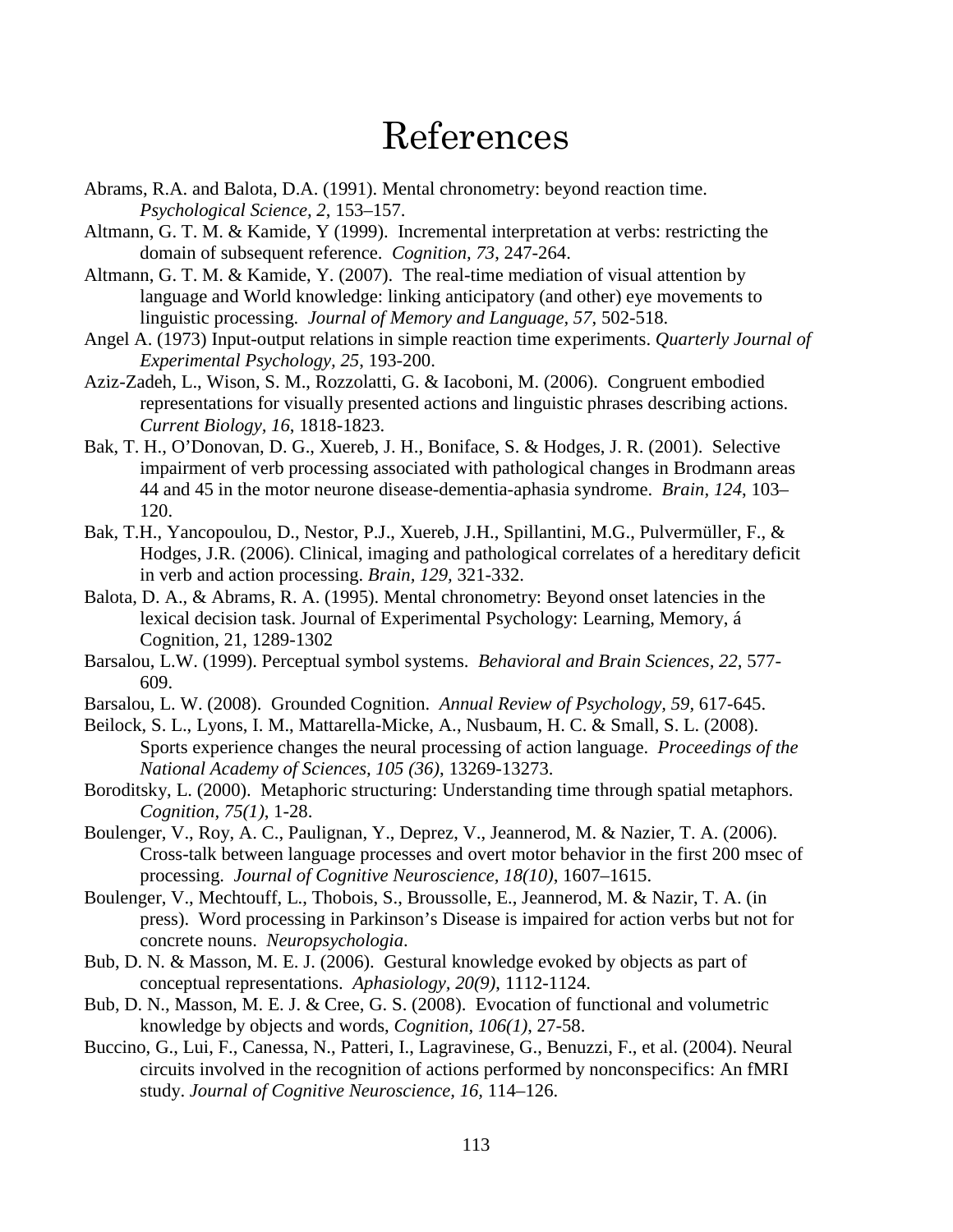- Buccino, G., Riggio, L., Melli, G., Binkofski, F., Gallese, V. & Rizzolatti, G. (2005). Listening to action-related sentences modulates the activity of the motor system: a combined TMS and behavioral study. Cognitive Brain Research, 24, 355-363.
- Calvo-Merino, B., Glaser, D. E., Grezes, J., Passingham, P. E. & Haggard, P. (2005). Action observation and acquired motor skills: An fMRI study with expert dancers. *Cerebral Cortex, 15*, 1243–1249.
- Caramazza, A., Grober, E., Garvey, C., & Yates, J. (1977). Comprehension of anaphoric pronouns. *Journal of Verbal Learning and Verbal Behavior, 16*, 601-609.
- Caramazza, A., & Mahon, B.Z. (2006). The organisation of conceptual knowledge in the brain: The future's past and some future directions. *Cognitive Neuropsychology, 23(1),* 13-38.
- Casasanto, D. & Dijkstra, K. *Motor action and emotional memory.* Submitted.
- Chambers, C.G., Tanenhaus, M.K, Eberhard, K.M., Filip, H. & Carlson, G.N. (2002). Circumscribing referential domains in real-time sentence comprehension. *Journal of Memory and Language, 47*, 30-49.
- Chambers, C. G., Tanenhaus, M. K., & Magnuson, J. S. (2004). Actions and affordances in syntactic ambiguity resolution. *Journal of Experimental Psychology: Learning, Memory, and Cognition, 30,* 687–696.
- Creem, S. H. & Proffitt, D. R. (2001). Grasping objects by their handles: A necessary interaction between cognition and action. *Journal of Experimental Psychology: Human Perception and Performance, 27(1)*, 218-228.
- Culham, J. C. & Valyear, K. F. (2006). Human parietal cortex in action. *Current Opinion in Neurobiology, 16*, 205-212.
- van Dantzig, S., Pecher, D., Zeelenberg, R., & Barsalou, L.W. (in press). Perceptual processing affects conceptual processing. *Cognitive Science*.
- van Dijk, T. A., & Kintsch, W. (1983). Strategies in discourse comprehension. New York: Academic Press.
- Dijkstra, K., Kaschak, M.P., & Zwaan, R.A. (2007). Body posture facilitates retrieval of autobiographical memories. *Cognition, 102*, 139-149.
- Filimon, F., Nelson, J.D., Hagler, D.J., & Sereno, M.I. (2007). Human cortical representations for reaching: Mirror neurons for execution, observation, and imagery. NeuroImage, 37, 1315-1328.
- Fischer, M. H. & Zwaan, R. A. (2008). Embodied language: A review of the role of the motor system in language comprehension. *Quarterly Journal of Experimental Psychology.*
- Fodor, J. A. (1976). *The Language of Thought*. Hassocks, Sussex: Harvester Press.
- Fodor, J. A. (1983). *The Modularity of Mind*. Cambridge, MA: MIT Press.
- Gallese, V. (2003). A neuroscientific grasps of concepts: From control to representation. *Philisophical Transactions of the Royal Society, B., 358*, 1231-1240.
- Gallese, V., Fadiga, L., Fogassi, L., & Rizzolatti, G. (1996). Action recognition in the premotor cortex. *Brain, 119,* 593–6.
- Gallese, V. & Lakoff, G. (2005). The brain's concepts: The role of the sensory-motor system in reason and language. *Cognitive Neuropsychology, 22*, 455-479.
- Gentilucci, M. & Gangitano, M. (1998). Influence of automatic word reading on motor control. *European Journal of Neuroscience, 10*, 752–756.
- Gerfo, E.L., Oliveri, M., Torriero, S., Salerno, S., Koch, G., & Caltagirone, C. (2008). The influence of rTMS over prefrontal and motor areas in a morphological task: Grammatical vs. semantic effects. *Neuropsychologia, 46,* 764-770.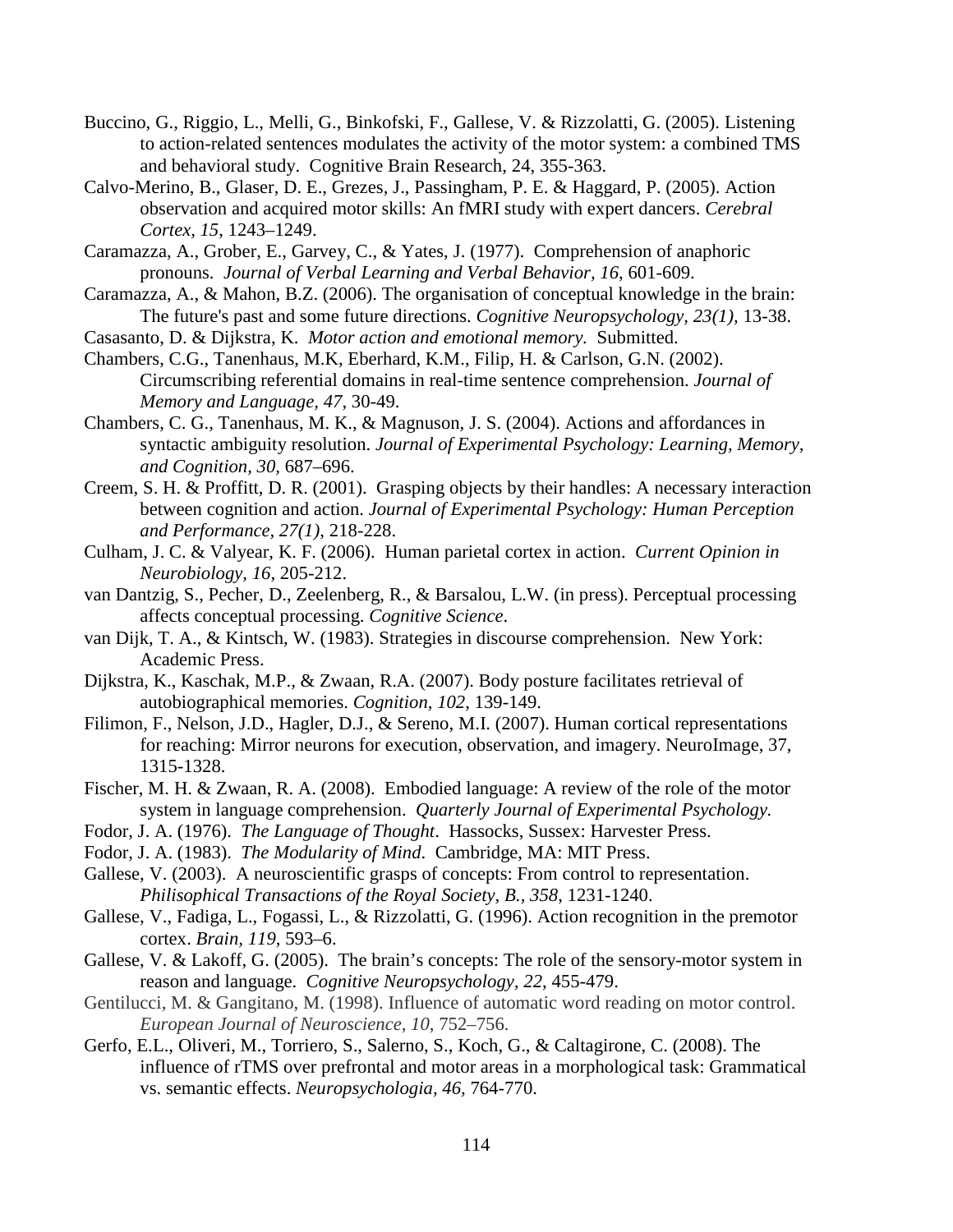- Ghazanfar, A.A., & Schroeder, C.E. (2006). Is neocortex essentially multisensory? *Trends in Cognitive Sciences, 10,* 278-285.
- Gibson, J. J. (1979). The ecological approach to visual perception. Houghton-Mifflin, Boston, MA.
- Gigerenzer, G. & Goldstein, D. G. (1996). Reasoning the fast and frugal way: Models of bounded rationality. *Psychological Review, 103(4)*, 650-669.
- Glenberg, A. M. (1997). What memory is for. *Behavioral and brain sciences, 20*, 1-55.
- Glenberg, A. M. (1999). Why mental models must be embodied. In G. Rickhar & C. Habel (Eds.), *Mental Models in Discourse Prcessing and Reasoning,* 77-90. Amsterdam: Elsevier Science.
- Glenberg, A. M., Gutierrez, T., Levin, J. R., Japuntich, S. & Kaschak, M. P. (2004). Activity and imagined activity can enhance young children's reading comprehension. *Journal of Educational Psychology, 96(3)*, 424-436.
- Glenberg, A. M., Gutierrez, T., Levin, J. R., Japuntich, S. & Kaschak, M. P. (2004). Activity and imagined activity can enhance young children's reading comprehension. *Journal of Educational Psychology, 96(3)*, 424-436.
- Glenberg, A. M. & Kaschak, M. P. (2002). Grounding language in action. *Psychonomic Bulletin & Review, 9,* 558–565.
- Glenberg, A. M. & Robertson, D. A. (2000). Symbol grounding and meaning: A comparison of high-dimensional and embodied theories of meaning. Journal of Memory and Language, 43, 379–401.
- Glenberg, A. M., Sato, M., Cattaneo, L., Riggio, L., Palumbo, D. & Buccino, G. (2008). Processing abstract language modulates motor system activity. *Quarterly Journal of Experimental Psychology, 61*, 905-919.
- Glover, S. & Dixon, P. (2002). Semantics affect the planning but not control of grasping. *Experimental Brain Research, 146*, 383-387.
- Glover, S. (2004). Separate visual representations in the planning and control of action. *Behavioral and Brain Sciences, 27*, 2-78.
- Glover, S., Rosenbaum, D. A., Graham, J. & Dixon, P. (2004). Grasping the meaning of words. *Experimental Brain Research, 154*, 103-108.
- Goodale, M. A. (2008). Action without perception in human vision. *Cognitive Neuropsychology, 25 (7-8)*, 891-919.
- Goodale, M. A. & Milner, A. D. (1992). Separate visual pathways for perception and action. *Trends in Neurosciences, 15*, 20–25.
- Graesser, A. C., Singer, M., & Trabasso, T. (1994). Constructing inferences during narrative text comprehension. *Psychological Review, 101(3)*, 371-395.
- Grafton, S. T., Fadiga, L., Arbib, M. A. & Rizzolatti, G. (1997). Premotor cortex activation during observation and naming of familiar tools. *Neuroimage, 6(4)*, 231-236.
- Harnad, S. (1990). The symbol grounding problem. *Physica D, 42*, 335-346.
- Hauk, O., Johnsrude, I., & Pulvermüller, F. (2004). Somatotopic representation of action words in human motor and premotor cortex. *Neuron, 41,* 301–307.
- Hauk, O., Shtyrov, Y., & Pulvermüller, F. (2008). The time course of action and action-word comprehension in the human brain as revealed by neurophysiology. Journal of Physiology, Paris, 102, 50-58.
- Hazeltine, E. (2005). Response-response compatibility during bimanual movements: Evidence for the conceptual coding of action. *Psychonomic Bulletin & Review, 12(4)*, 682-688.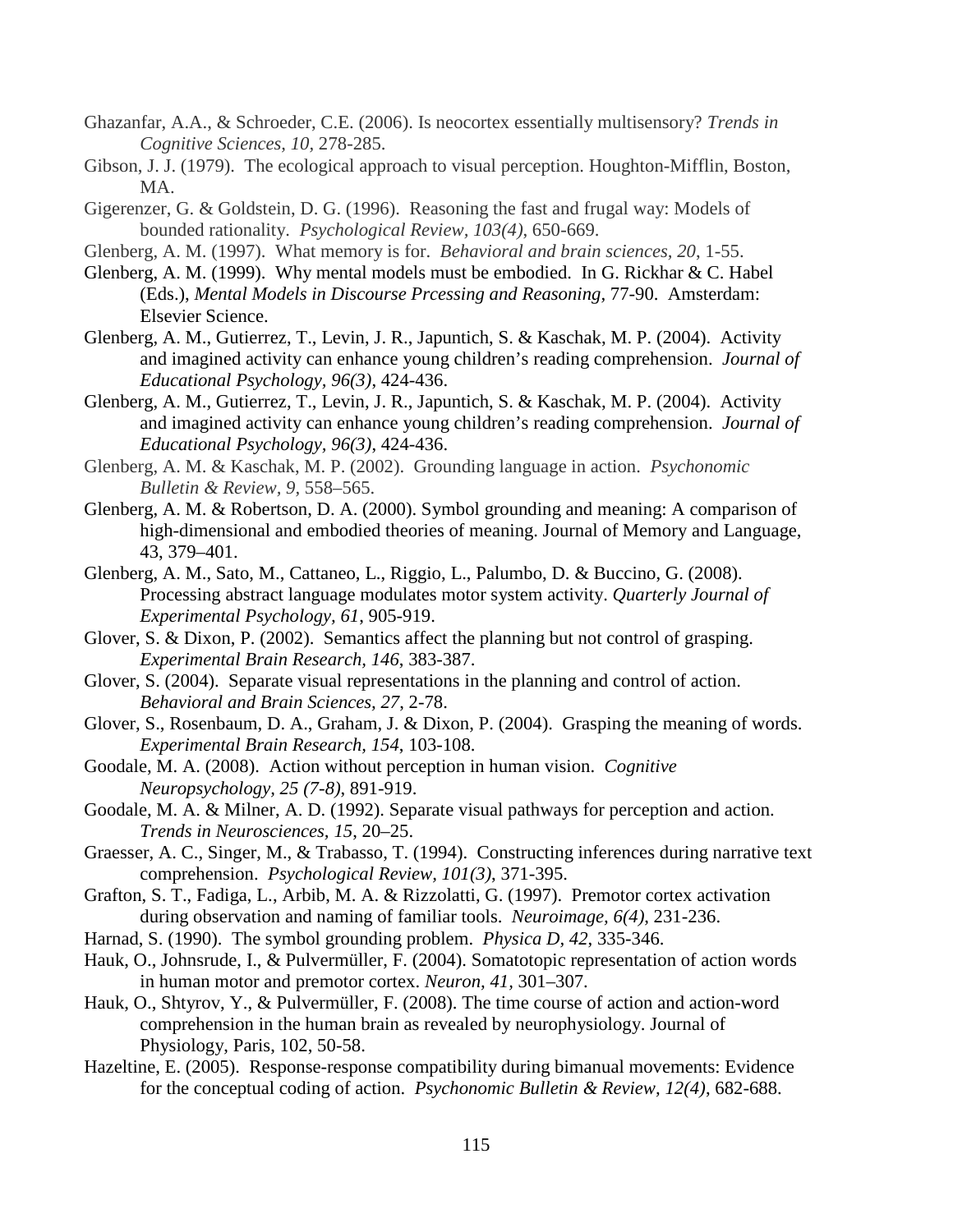- Hebb, D.O. (1949). *The Organization of Behavior: A Neuropsychological Theory*. John Wiley & Sons
- Hintzman, D. L. (1986). "Schema abstraction" in a multiple-trace memory model. *Psychological Review, 93(4)*, 411-428.
- Jackendoff, R. (1972). *Semantic interpretation in generative grammar*. Cambridge, MA: MIT Press.
- Jaskowski, P., Rybarczyk, K., Jaroszyk, F. & Lemanski, D. (1995). The effect of stimulus intensity on force output in simple reaction time task in humans. *Acta Neurobiologiae Experimentalis, 55(1)*, 57-64.
- Johnson-Laird, P. N. (1983). *Mental models: Towards a cognitive science of language, inference, and consciousness.* Cambridge, MA: Harvard University Press.
- Kemmerer, D., Castillo, J. G., Talavage, T., Patterson, S. & Wiley, C. (2008). Neuroanatomical distribution of five semantic components of verbs: Evidence from fMRI. *Brain and Language, 107(1)*, 16-43.
- Keysers C. & Perrett D.I. (2004). Demystifying social cognition: A Hebbian perspective, *Trends in Cognitive Sciences, 8*, 501-507.
- Kintsch, W. & van Dijk, T. A. (1978). Toward a model of text comprehension and production. *Psychological Review, 85(5)*, 363-394.
- Kohler, E., Keysers, C., Umiltà, M. A., Fogassi, L., Gallese, V., & Rizzolatti G. (2002). Hearing sounds, understanding actions: Action representation in mirror neurons. *Science, 297,* 846–848.
- Lakoff, G. (1987).*Women, fire, and dangerous things: What categories reveal about the mind.* Chicago: University of Chicago.
- Langacker, R. W. (2001). Discourse in cognitive grammar. *Cognitive Linguistics, 21(2)*, 143- 188.
- Lenth, R. V. (2006). Java Applets for Power and Sample Size [Computer software]. Retrieved December 13, 2006, from <http://www.stat.uiowa.edu/~rlenth/Power>.
- Lindemann, O., Abolafia, J. M., Girardi, G., & Bekkering, H. (2007). Getting a grip on numbers: Numerical magnitude priming in object grasping. *Journal of Experimental Psychology: Human Perception and Performance, 33(6)*, 1400-1409.
- Lindemann, O., Stenneken, P., van Schie, H. T. & Bekkering, H. (2006). Semantic activation in action planning. *Journal of Experimental Psychology: Human Perception and Performance, 32*, 633–643.
- MacWhinney, B. (2005). The emergence of grammar from perspective taking. In D. Pecher & R. A. Zwaan (Eds.), *Grounding cognition: The role of perception and action in memory, language, and thinking* (pp. 198–223). Cambridge, UK: Cambridge University Press.
- Mahon, B. Z. & Caramazza, A. (2008). A critical look at the embodied cognition hypothesis and a new proposal for grounding conceptual content. *Journal of Phsysiology – Paris, 102*, 59-70.
- Martin, A. (2007). The representation of object concepts in the brain. *Annual Review of Psychology, 58*, 25-45.
- Martin, A., Wiggs, C. L., Ungerleider, L. G., & Haxby, J. V. (1996). Neural correlates of category-specific knowledge. *Nature, 379,* 649–652.
- Masson, M. E. J., Bub, D. N., & Warren, C. M. (2008). Kicking calculators: Contribution of embodied representations to sentence comprehension. *Journal of Memory and Language, 59(3)*, 256-265.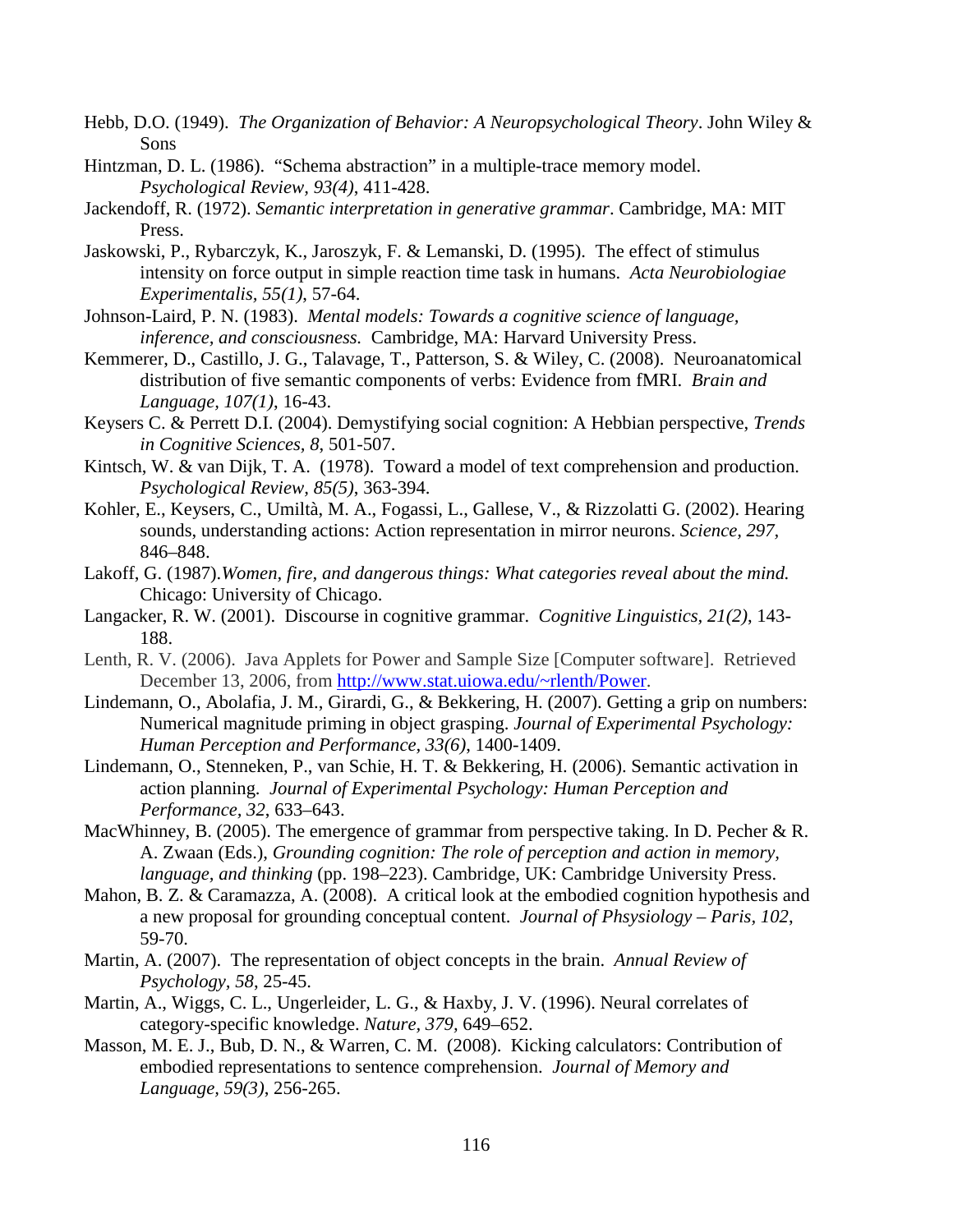- Mattes, S., Ulrich, R., & Miller, J. (2002). Response force on RT tasks: Isolating effects of stimulus propability and response probability. *Visual Cognition, 9,* 477-501.
- McKoon, G & Ratcliff, R. (1992). Inference during reading. *Psychological Review, 99(3)*, 440- 466.
- Meulenbroek, R. G. J., Bosga, J., Hulstijn, M. & Miedl, S. (2007). Joint-action coordination in transferring objects. *Experimental Brain Research, 180*, 333-343.
- Miller, J., Franz, V. & Ulrich, R. (1999). Effects of auditory stimulus intensity on response force in simple, go/no-go, and choice RT tasks. *Perception and Psychophysics, 61*, 107–119.
- Myung, J., Blumstein, S. E. & Sedivy, J. C. (2006). Playing on the typewriter, typing on the piano: Manipulation knowledge of objects. *Cognition, 98*, 223-243.
- Nakamura, W. (1997). A cognitive approach to English adverbs. *Linguistics, 35*, 247–287.
- Paulus, M., Lindemann, O., & Bekkering, H. (in press). Motor simulation in verbal knowledge acquisition. *Quarterly Journal of Experimental Psychology*.
- di Pellegrino, G., Fadiga, L., Fogassi, L., Gallese, V. & Rizzolatti, G. (1992). Understanding motor events: A neurophysiology study. *Experimental Brain Research, 91*, 176-180.
- Penfield, W. & Rasmussen, T. (1950). *The cerebral cortex of man*. Macmillan.
- Pollatsek, A., & Well, A. D. (1995). On the use of counterbalanced designs in cognitive research: A suggestion for a better and more powerful analysis. *Journal of Experimental Psychology: Learning, Memory, & Cognition, 21*, 785-794.
- Porter, R. & Lemon, R. N. (1993). *Corticospinal function and volunatry movement*. Oxford: Clarendon Press.
- Postle, N., McMahon, K. L., Ashton, R., Meredith, M. & de Zubicaray, G. I. (in press) Action word meaning representations incytoarchitectonically defined primary and premotor cortices, *NeuroImage*.
- Preissler, M. A. & Bloom, P. (2007). Two-year-olds appreciate the dual nature of pictures. *Psychological Science, 18(1)*, 1-2.
- Prinz, W. (1997). Perception and action planning. *European Journal of Cognitive Psychology, 9,* 129–154.
- Pulvermüller, F. (2004). Neurophysiological distinction of action words in the fronto-central cortex. *Human Brain Mapping, 21(3)*, 191-204.
- Pulvermüller, F. (2005). Brain mechanisms linking language and action. *Nature Reviews Neuroscience, 6*, 576-582.
- Pulvermüller, F., Hauk, O., Nikulin, V. V., & Ilmoniemi, R. J. (2005). Functional links between motor and language systems. *European Journal of Neuroscience, 21*, 793–797.
- Radvansky, G.A., Zwaan, R.A., Franklin, N., & Federico, T. (1998). Retrieval from temporally organized situation models. *Journal of Experimental Psychology: Learning, Memory, and Cognition, 24*, 1224-1237.
- Raposo, A., Moss, H. E., Stamatakis, E. A. & Tyler, L. K. (2009). Modulation of motor and premotor cortices by actions, action words and action sentences. *Neuropsychologia, 47(2)*, 388-396*.*
- Rizzolatti, G., & Arbib, M. A. (1998). Language within our grasp. *Trends in Neurosciences, 21,* 188–194.
- Rizzolatti, G., & Craighero, L. (2004). The mirror-neuron system. *Annual Review of Neuroscience, 27,* 169–172.
- Rizzolatti, G., Fogassi, L., & Gallese, V. (2001). Neurophysiological mechanisms underlying the understanding and imitation of action. *Nature Reviews of Neuroscience, 2*, 661-670.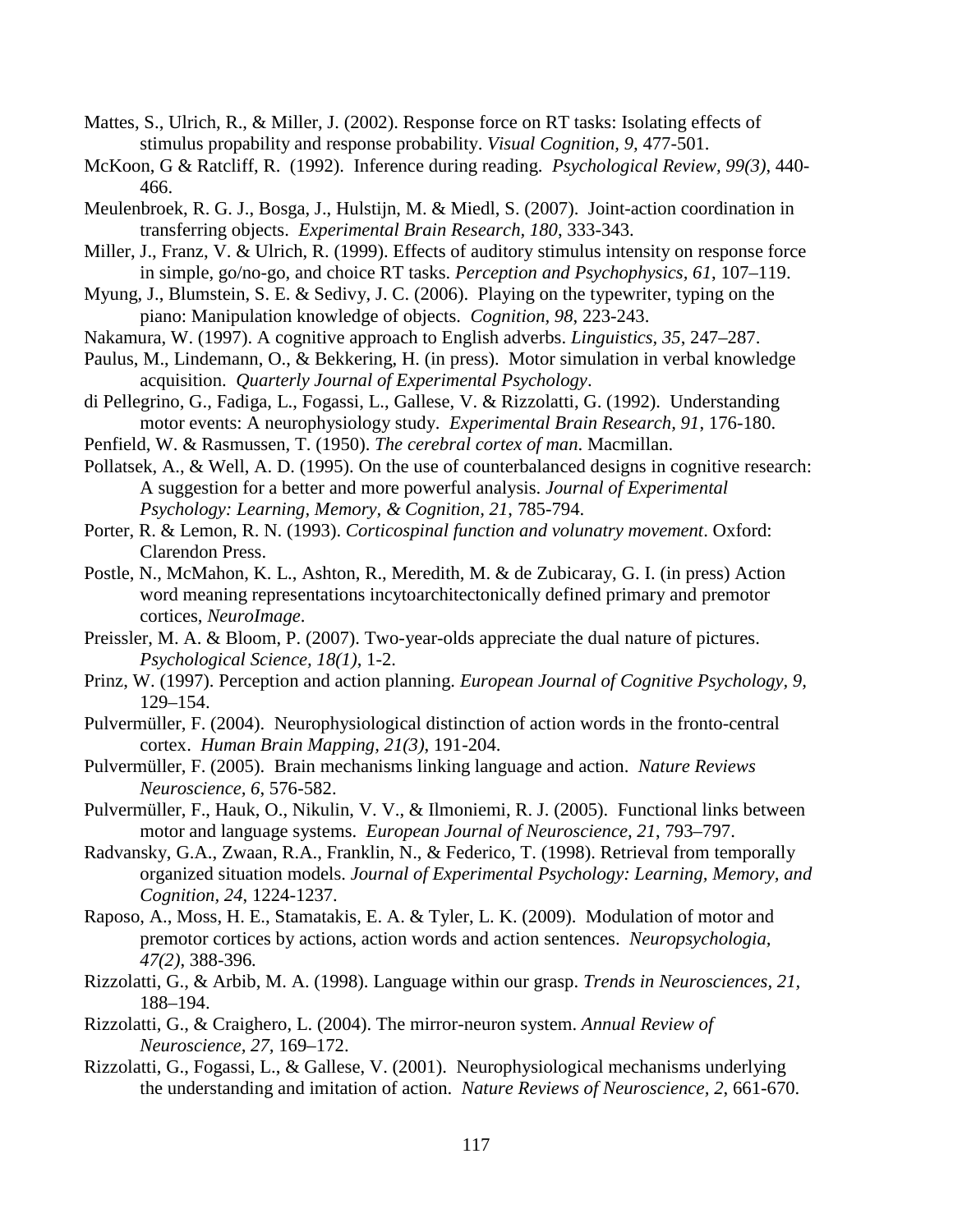- Rizzolatti, G., Matelli, M. (2003). Two different streams for the dorsal visual system: anatomy and functions. *Experimental Brain Research, 153*, 147-157.
- Rosenbaum, D. A. (1980). Human movement initiation: specification of arm, direction, and extent. *Journal of Experimental Psychology: General, 109(4)*, 444-74.
- Rosenbaum, D. A. (2005). The Cinderella of psychology: The neglect of motor control in the science of mental life and behavior. *American Psychologist, 60(4)*, 308-317.
- Rüschemeyer, S., Brass, M. & Friederici, A. D. (2007). Comprehending prehending: Neural correlates of processing verbs with motor stems. *Journal of Cognitive Neuroscience, 19*, 855-865.
- Sanford, A. J. & Graesser, A. C. (2009). Shallow processing and underspecification. *Discourse Processes, 42(2)*, 99-108.
- Sato, M., Mengarelli, M., Riggio, L., Gallese, V. & Buccino, G. (2008). Task related modulation of the motor system during language processing. *Brain and Language*, *105(2)*, 83-90.
- Schmidt, R. A. (1975). A schema theory of discrete motor skill learning. *Psychological Review, 82 (4)*, 225-60.
- Scorolli, C. Borghi, A. M., & Glenberg, A. M. (2008). Language-induced motor activity in bimanual object lifting. *Experimental Brain Research, 193(1)*, 43-53.
- Scorolli, C. & Borghi, A.M. (2007). Sentence comprehension and action: Effector specific modulation of the motor system*. Brain research, 1130,* 119-124.
- Searle, J. R. (1980). Minds, brains, and programs. *Behavioral and Brain Sciences 3 (3):* 417-457.
- Sebanz, N., Knoblich, G., Prinz, W. & Wascher, E. (2006). Twin peaks: An ERP study of action planning and control in coacting individuals. *Journal of Cognitive Neuroscience, 18(5)*, 859-870.
- Simon, J. R. (1967). Choice reaction time as a function of auditory S-R correspondence, age and sex. *Ergonomics, 10*, 659–664
- Taylor, L.J. & Zwaan, R.A. (2008). Motor resonance and linguistic focus. *Quarterly Journal of Experimental Psychology*, 61, 896-904.
- Taylor, L. J. & Zwaan, R. A. (2009). Action in cognition: The case of language. *Language and Cognition, 1*, 45-58.
- Taylor, L. J. & Zwaan, R. A. (submitted). Language modulates response force. Submitted to *Quarterly Journal of Experimental Psychology.*
- Taylor, L.J., Lev Ari, S., & Zwaan, R.A. (2008). Inferences about action engage action systems. *Brain and Language, 107(1)*, 62-67.
- Tettamanti, M., Buccino, G., Saccuman, M. C., Gallese, V., Danna, M., Scifo P., et al. (2005). Listening to action-related sentences activates frontoparietal motor circuits. *Journal of Cognitive Neuroscience, 17,* 273–281.
- Tomasino, B., Werner, C. J., Weiss, P. H. & Fink, G. R. (2007). Stimulus properties matter more than perspective: An fMRI study of mental imagery and silent reading of action phrases. *Neuroimage, 36*, T128-T141.
- Tucker, M. & Ellis, R. (2001). The potentiation of grasp types during visual object categorization. *Visual Cognition, 8(6)*, 769-800.
- Tucker, M. & Ellis, R. (2004). Action priming by briefly presented objects. *Acta Psychologica, 116*, 185-203.
- Umiltà, M. A., Kohler, E., Gallese, V., Fogassi, L., Fadiga, L., Keysers, C., & Rizzolatti, G. (2001). "I know what you are doing": A neurophysiological study. *Neuron, 32,* 91–101.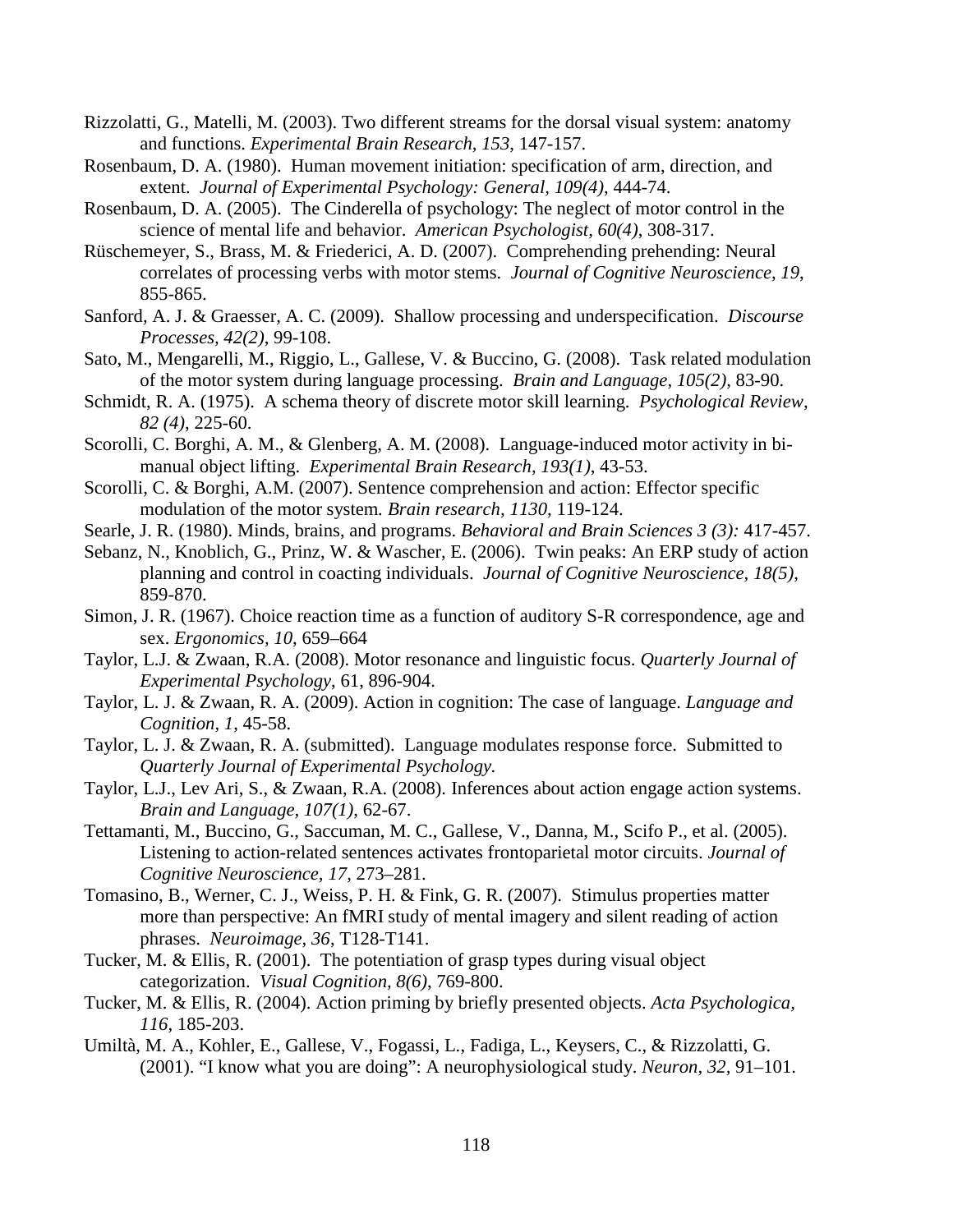- Valyear, K. F., Culham, J. C., Sharif, N., Westwood, D. & Goodale, M. A. (2006). A double dissociation between sensitivity to changes in object identity and object orientation in the ventral and dorsal visual streams: A human fMRI study. *Neuropsychologia, 44*, 218-228.
- de Vega, M., Robertson, D. A., Glenberg, A. M., Kaschak, M. P., & Rinck, M. (2004). On doing two things at once: Temporal constraints on actions in language comprehension. *Memory & Cognition, 32*, 1033-1043.
- Vermeulen, N., Corneille, O., & Niedenthal, P. M. (2008). Sensory load incurs conceptual processing costs. *Cognition, 109*, 287-294.
- Vingerhoets, G., Vandamme, K. & Vercammen, A. (in press). Conceptual and physical object qualities contribute differently to motor affordances. *Brain and Cognition*.
- Volta, R. D., Gianelli, C., Campione, G. C., & Gentilucci, M. (in press). Action word understanding and overt motor behavior. *Experimental Brain Research.*
- Waszak, F., Wascher, E., Keller, P., Koch, I., Aschersleben, G., Rosenbaum, D. A. & Prinz, W. (2005). Intention-based and stimulus-based mechanisms in action selection. *Experimental Brain Research, 162*, 346-356.
- Wilson, M., & Knoblich, G. (2005). The case for motor involvement in perceiving conspecifics. *Psychological Bulletin, 131*, 460-473.
- Wohlschläger, A. (2000). Visual motion priming by invisible actions. *Vision Research, 40*, 925- 930.
- Wolpert, D.M., Doya, K. & Kawato, M. (2003). A unifying computational framework for motor control and social interaction. *Philosophical Transactions of the Royal Society 358*, 593- 602
- Zwaan, R. A. (2004). The immersed experiencer: toward an embodied theory of language comprehension. In B.H. Ross (Ed.) The Psychology of Learning and Motivation (pp 35- 62). Academic Press, New York.
- Zwaan, R.A. (2008). Experiential traces and mental simulations in language comprehension. In DeVega, M., Glenberg, A.M., & Graesser, A.C. (Eds.) Symbols, embodiment, and meaning (pp 165-180). Oxford University Press, Oxford, UK.
- Zwaan, R.A. & Kaschak, M.P. (2009). Language comprehension as a means of "re-situating" oneself. In Robbins, P. & Aydede, M. (Eds.) The Cambridge Handbook of Situated Cognition. (pp 368-381). Cambridge University Press, Cambridge, UK.
- Zwaan, R.A. & Radvansky, G.A. (1998). Situation models in language and memory. *Psychological Bulletin*, *123*, 162-185.
- Zwaan, R. A. & Singer, M. (2003). Text comprehension. *Handbook of Discourse Processes*, ed. Graesser et al., 83–121. Mahwah, N.J.: Lawrence Erlbaum.
- Zwaan, R.A. & Taylor, L.J. (2006). Seeing, acting, understanding: motor resonance in language comprehension. *Journal of Experimental Psychology: General*, *135*, 1-11.
- Zwaan, R.A., Taylor, L.J., & de Boer, M (in press). Motor resonance as a function of narrative time: further tests of the linguistic focus hypothesis. *Brain and Language*.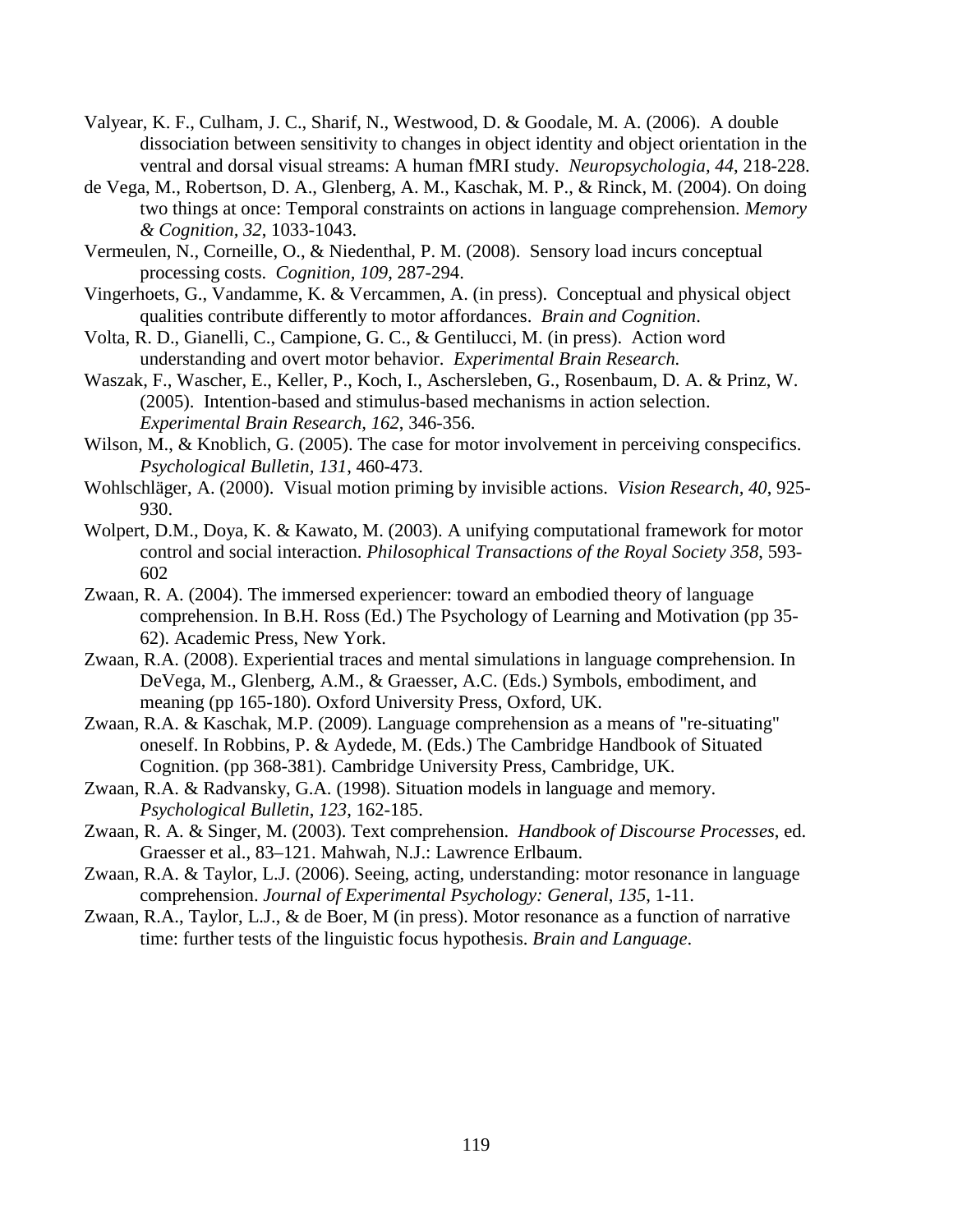### Summary

The sitcom "Perfect Strangers" explored the relationship between two cousins, Larry and Balki, who lived in Chicago. Cousin Balki came from the island nation of Mepos, a fictional country with ways much different than those of metropolitan Chicago in the late 1980s. Virtually every episode involved some misunderstanding that arose due to Balki's lack of experience with the norms, situations, or objects that are common to most Americans. For example, when the cousins visit a hospital, Balki places a bedpan on his head and salutes Larry, because he's mistaken it for an army helmet. Perfect Strangers and Balki's persistent misadventures illustrate an important point. We constantly rely on our experience with the world and the background knowledge that it gives us in order to function appropriately in our environment.

This thesis has examined the conditions under which our motor experiences are activated during language understanding (Chapters 1-4) and how this sort of activation may influence object perception (Chapter 5). Chapter 1 is a literature review arguing that motor experiences are activated as a function of meaning and processing depth. Chapter 2 finds that these experiences are activated as a function of "linguistic focus," or the degree to which a sentence guides a reader's attention towards the action being described. Chapter 3 finds that a block of text that disambiguates information about an action activates these experiences as well. Chapter 4 finds that the effector (e.g. the hand) being described and the degree of force being used are among the action parameters that may be activated by language describing actions. Chapter 5 finds that a label describing an object as manipulable ("sphere") or non-manipulable ("planet") influences a person's perception of the object. The final section (Chapter 6) embeds this research in the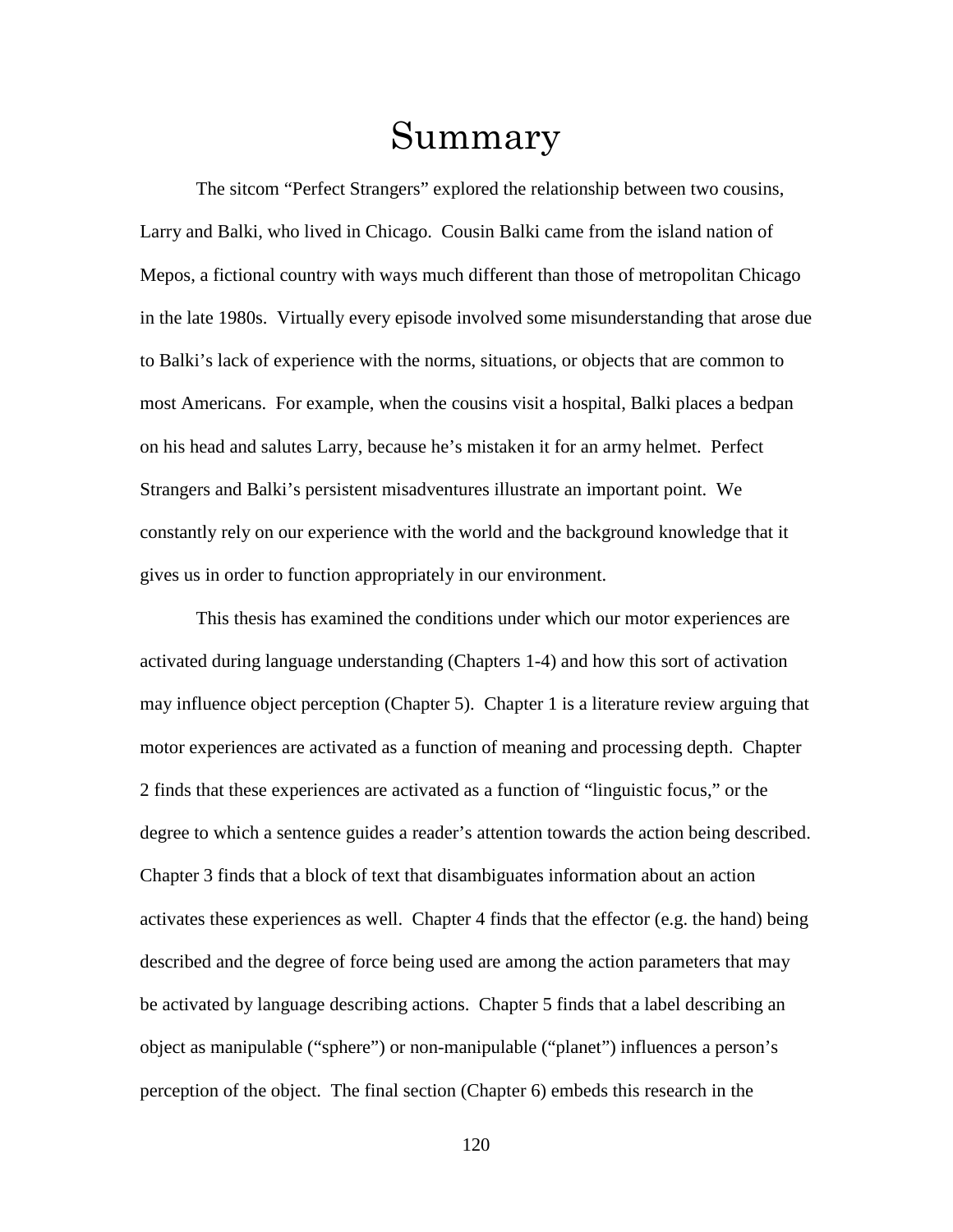existing literature in an effort to ascertain exactly what this activation does for people; it concludes that representations of motor experiences are neither necessary nor sufficient for language understanding because we have several other experiential modalities (e.g. vision) for representing the meanings of words. Instead, relevant motor experience enriches our understanding of language and contributes to our "fault-tolerant representations."

These conclusions are supported by additional evidence from expert populations, who understand language about their area of expertise better than non-experts, and patients with motor neuron disease, whose impaired motor neurons result in an impaired ability to perform and understand actions. This research from special populations sheds light on the data from normal undergraduate participants. When a person turns a knob faster while reading about someone opening a pickle jar, they are not merely activating a stored association between "open the jar" and twisting off lids; instead (or in addition to this), the reader is relying on his own experience with opening jars in order to make sense of what the writer is communicating.

That a person's experience with the world has an influence on his understanding of language should be obvious. I know that I could speak to each of you about the feel of the paper in an old novel with yellowed, musty pages because I can be confident that we share similar experiences with aged books. Conversely, asking you to describe the inside of the flying apartment with glass walls from my dream last night wouldn't make sense, as I can be quite sure that you haven't shared my experience with that dream.

Language allows us to relate novel ideas and events to each other even if the ideas are unfamiliar or the events are not in the here and now. Our ability to do so relies on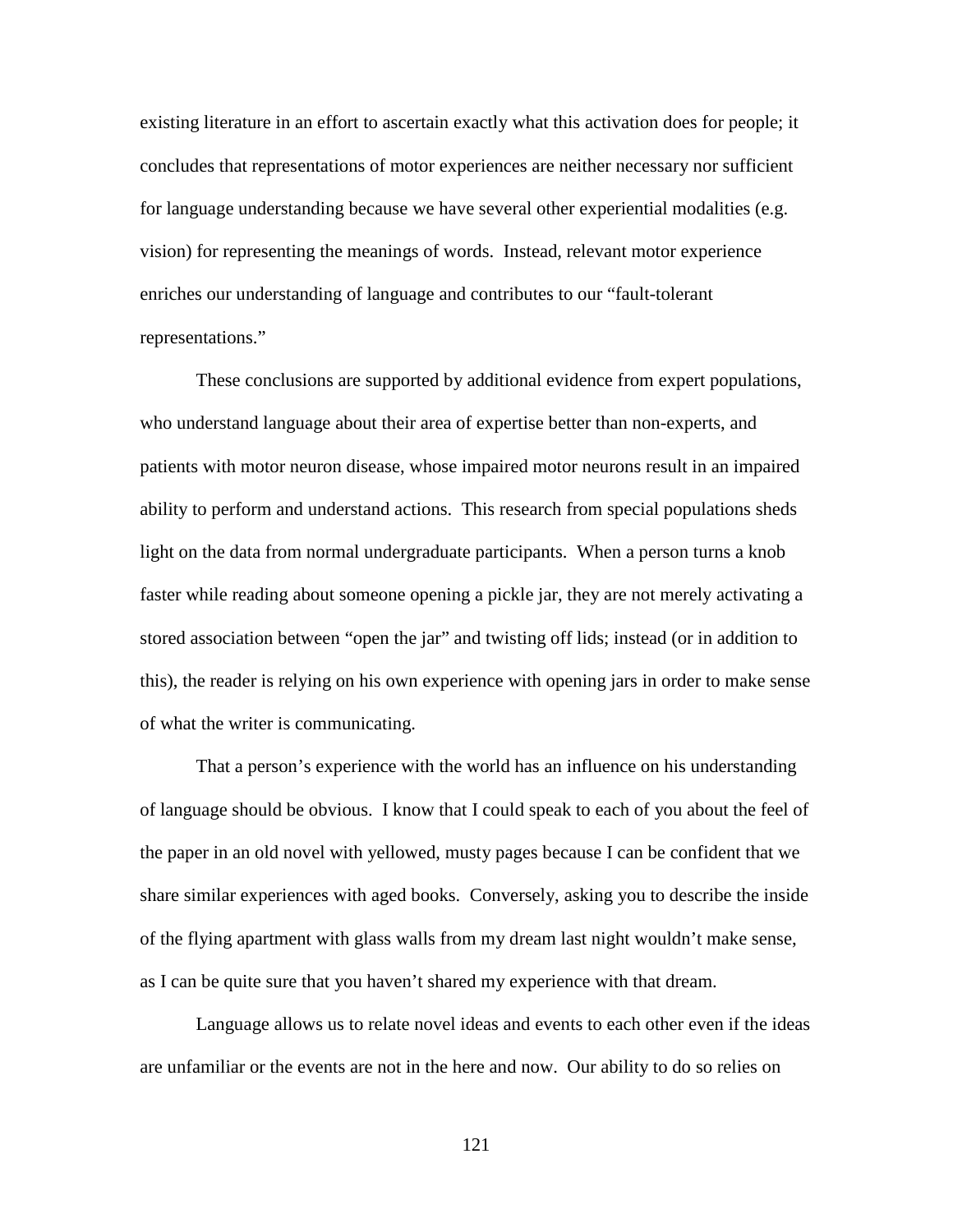common experience. Describing the atmosphere at a wedding reception as being "as festive as Queen's Day without all the orange" will be more informative to a Dutch audience than to an American audience, for whom a reference to Super Sunday might be more fitting. That language routinely activates our experiences and that we rely on our experience in order to understand language are two major claims to fall out of the embodied approach to cognition. This thesis has examined the degree to which and the circumstances under which we recruit our motor experience to understand language and perceive objects.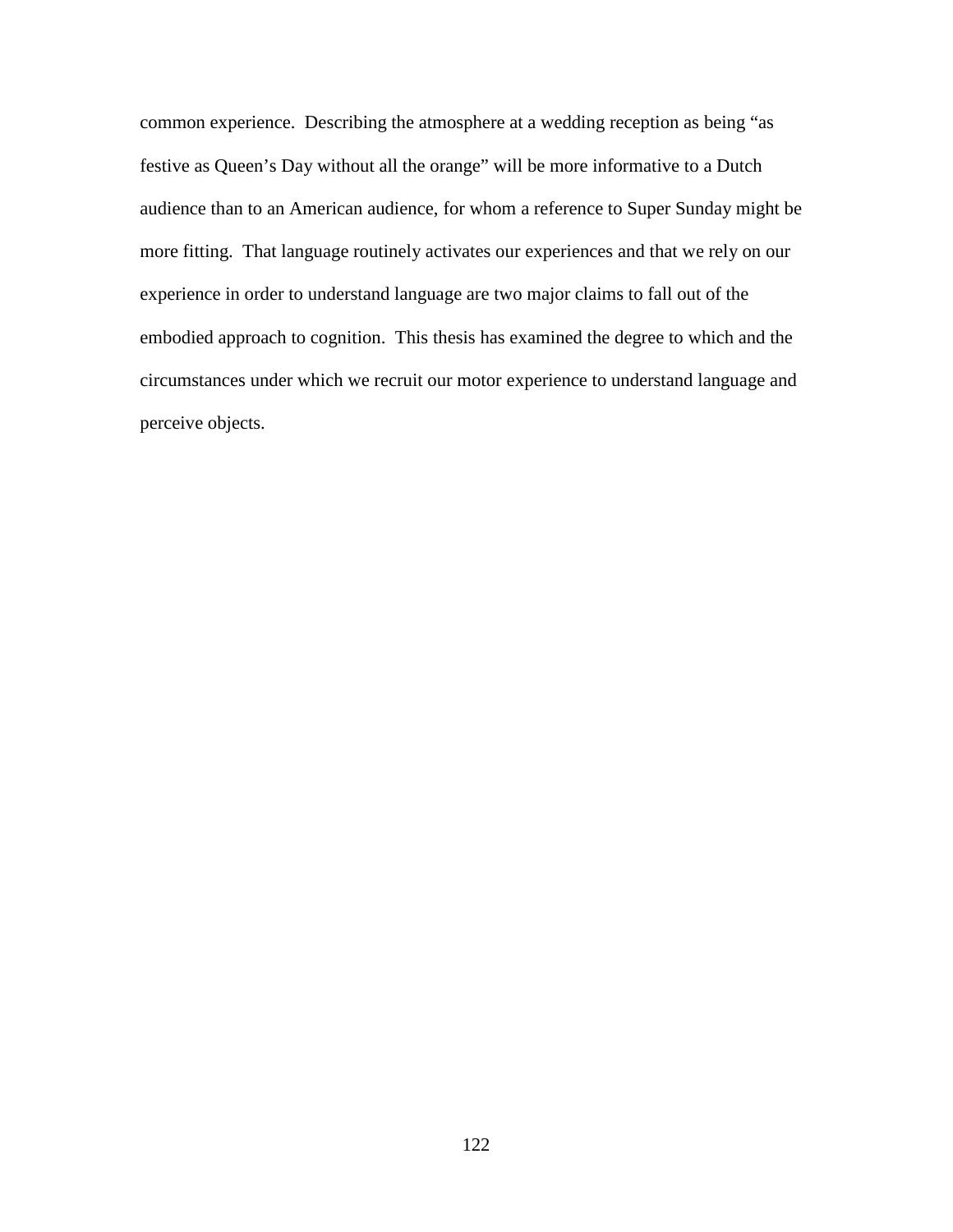# Acknowledgements

Rolf: I can't thank you enough for everything. The more formal things like introducing me to the field and teaching me how to conduct research are typically expected of an academic advisor and prove that you're an excellent mentor. Like you, I hope to realize some degree of success in life while keeping a sense of humor and a twinkle in my eye. You also have the ability to keep interesting ideas floating around while tolerating my often embarrassingly unprofessional behaviour; this indicates that you're secretly some kind of superhuman.

Heiko: You've been a good friend and welcomed me into your family during my time in Rotterdam. I don't know how many hours we spent discussing pedantic theological theories and just shooting the breeze, but I'll always be grateful for every one of them.

Katinka: You helped to shepherd me from the US to a strange country that I could barely locate on a map. I've never known anyone who manages to have both strength and grace to the degree that you do.

Lisa: Zillions of thanks for helping me to put this entire book together at the last minute. The original Awesome Day shall never be forgot.

Ivo: You prove that there's no such thing as being too cool.

Benjamin (AKA Ben C Hammer): Do you remember throwing paper airplanes out of our thirteenth floor office window? I don't think I'll ever have that much fun again.

René and Diane: Simply by doing what you do, you each stand as excellent examples of how to be a solid young researcher.

Bruno and Marianne: We all know that when you have cigarette breaks with someone over the course of many months, you form a special bond with that person. I guess that's about where we are.

Xkcd.com: Thanks for letting me use your art on my back cover!

Lauren: You've been my closest and most supportive friend for quite some time now. You know... thanks.